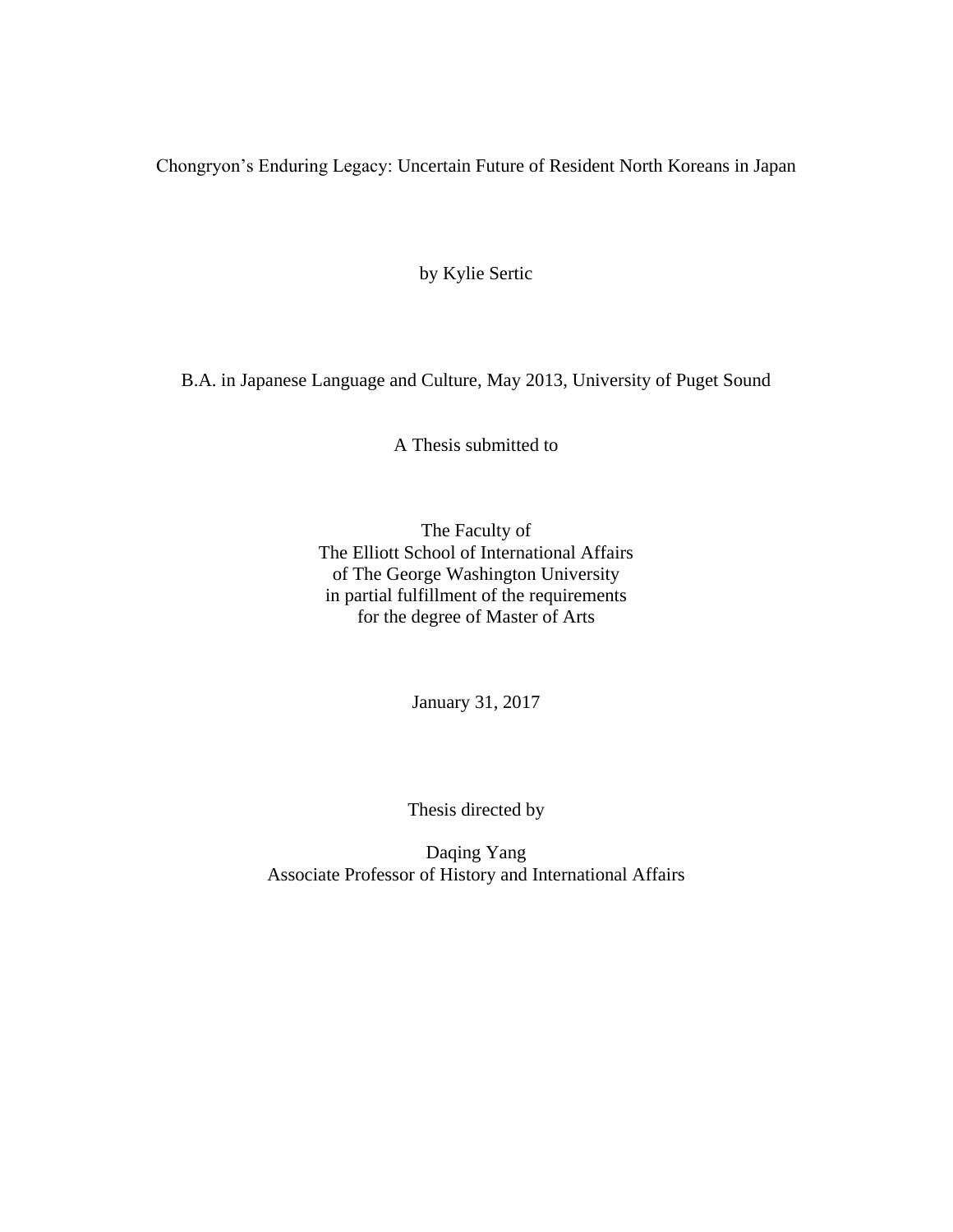## Abstract of Thesis

Chongryon's Enduring Legacy: Uncertain Future of Resident North Koreans in Japan

"This Master's thesis seeks to understand the future of the organization of Chongryon, the North Korean homeland oriented organization in Japan, and their influence in the Zainichi community of Japan. Chongryon dominated as the main civil society group of the Korean community in Japan during the mid-twentieth century. However, in the twenty-first century their membership is declining and they have faced many conflicts with the law in Japan, leading to speculation that the group might cease to exist in the future. Through an examination of Chongryon's own website as a primary source to assess the group's public image and stated core values, as well as a thorough examination of the history of the organization through various challenges in the mid to late twentieth century, this paper argues that the staying power of Chongryon will outlast the current issues, even if it has reduced influence in the Korean community. The group has endured despite crackdowns on their illegal activities and seizure of assets by the government, and the threat of their continued ability to funnel money to the North Korean government despite reduced relevance to the Zainichi community means that the Japanese government should not underestimate Chongryon going forward."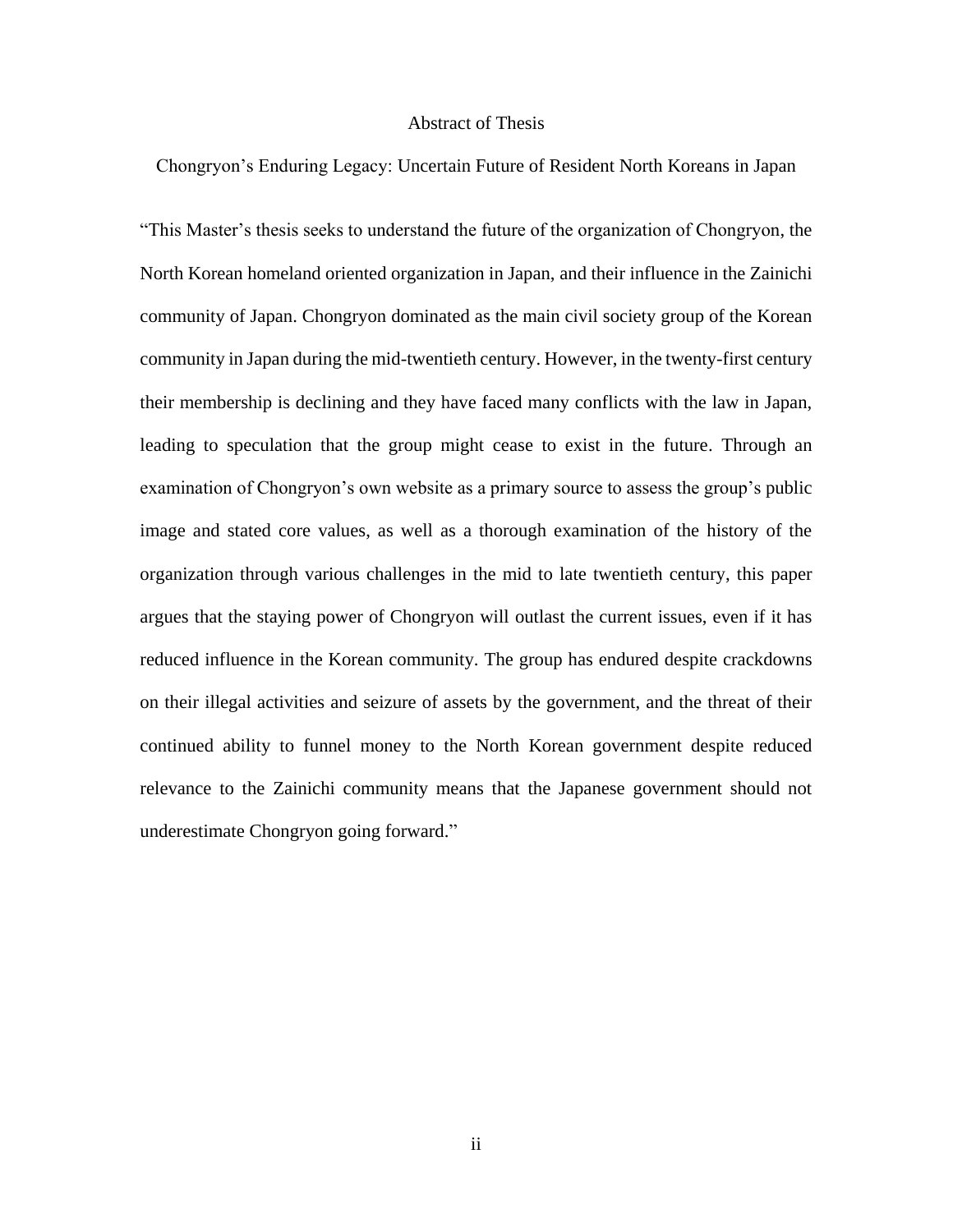# Table of Contents

| <b>Abstract of Thesis</b>                                   | $\mathbf{i}$ |
|-------------------------------------------------------------|--------------|
| Chapter 1: Introduction                                     | $\mathbf{1}$ |
| Chapter 2: History of Resident Koreans and Chongryon        | 5            |
| Chapter 3: Education and Chongryon's Ideology               | 27           |
| Chapter 4: Nationalism and Financial Support of North Korea | 45           |
| <b>Chapter 5: Repatriation</b>                              | 58           |
| Chapter 6: Chongryon in the Future                          | 77           |
| <b>Chapter 7: Conclusion</b>                                | 94           |
| Bibliography:                                               | 96           |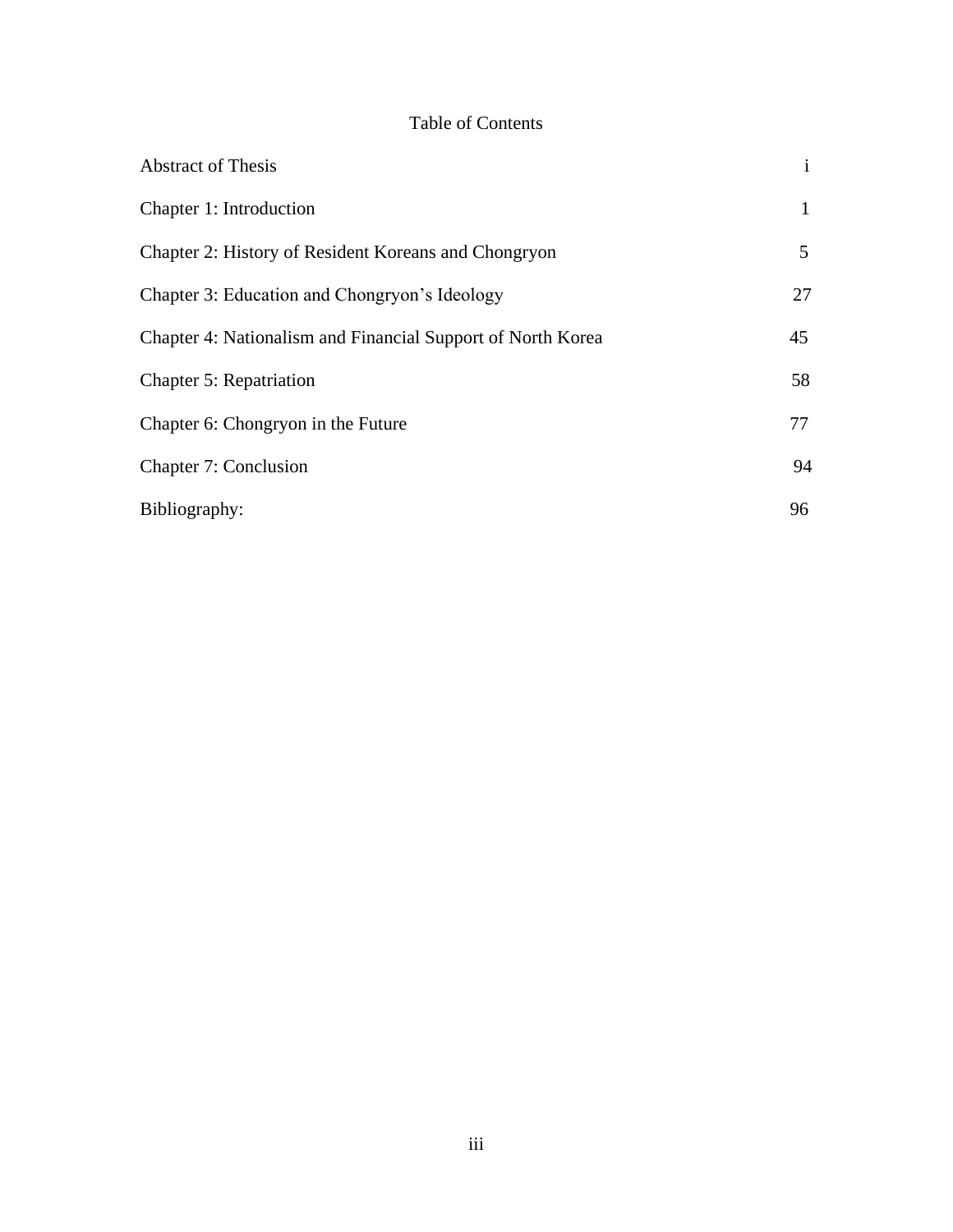#### Chapter 1: Introduction

In late 2014 and early 2015, the Japanese authorities raided several homes and offices of top members of the organization known as Chongryon, due to suspicions of illegal activities linked with North Korea. Chongryon is one of two residence organizations of Koreans in Japan, called Zainichi, which is linked to North Korea and functions as its *de facto* embassy in Japan in the absence of diplomatic relations between the two countries. Since its foundation in 1955, Chongryon has officially declared that it would have no direct interference in Japanese internal affairs, but through the decades scandals have linked Chongryon to misdeeds linked to the North Korean government, from the abduction of Japanese nationals in the 1970s and 1980s to smuggling between the countries and funneling money to P'yŏngyang.

In Japan today, echoes of Cold War conflict remain among the small community of the Korean minority. After more than six decades since the end of the Korean War, there remains split between loyalty to North Korea and South Korea. Those Koreans who allied with North Korea founded the organization called The General Association of Korean Residents in Japan, or Zai-Nihon Chōsenjin Sōrengōkai in Japanese, usually abbreviated to Chōsen Sōren, and or in Korean Chae Ilbon Chosŏnin Ch'ongryŏnhaphoe, abbreviated as Chongryon. Hereafter, this paper will refer to the organization as Chongryon, in keeping with the usual convention when writing about this subject in English. Chongryon has endured through four generations of Zainichi, in part due to their Korean ethnic schools perpetuating the ideology of political association with North Korea among the Zainichi, as well as teaching Juche philosophy, as well as the ethnic unity of Koreans who must maintain their own, separate community from regular Japanese society. They are the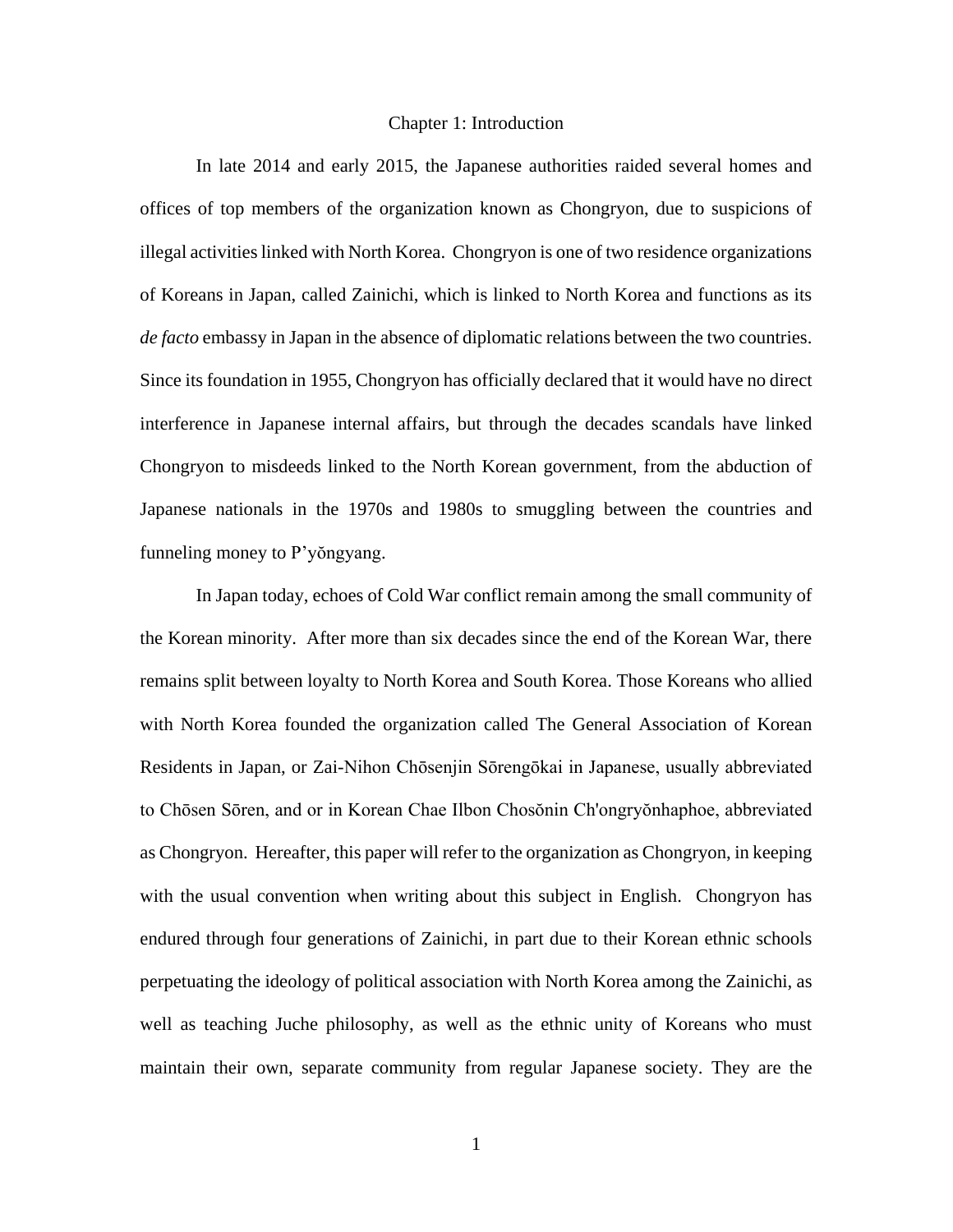homeland-oriented Korean organization in Japan, and their approach is to focus ethnic education on learning about the homeland and revitalize ethnic culture.<sup>1</sup> Both traditional Korean culture like dances and clothing are taught in schools, but for Chongryon, there is also an emphasis on Kim Il Sung's philosophical teachings and the need for Koreans who live in Japan to support the "Motherland," North Korea, financially and patriotically. Despite its staying power, as time has passed, the loyalty to the organization and to North Korea has decreased. The organization for South Korea is called The Korean Residents Union in Japan or Zai-Nihon Daikanminkoku Kyoryū Mindan (在日本大韓民国居留民団) in Japanese, abbreviated to Mindan. At the time of this writing, estimates show that of the more than 600,000 Korean residents in Japan, about 65% are members of Mindan, and about 25% are members of Chongryon. $2$ 

Although they are few in number comparatively, the fact that anyone who lives in a developed, industrialized, democratic country like Japan could feel allegiance to North Korea in the present day when information is readily available about the abuses of the regime may come as a surprise to many in the West. This paper seeks to outline why loyalty to North Korea still motivates members of Chongryon to engage in activities which defy their own pledge to non-interference, and to what extent the organization's ideology continues to disseminate to its students. Building on scholarship on the Zainichi community and particular Chongryon, this paper draws upon newspaper articles to examine the actions of Chongryon and their conflict with the Japanese state. In addition,

<sup>1</sup> Eika Tai, "Korean Ethnic Education in Japanese Public Schools," *Asian Ethnicity* 8, no. 1 (February, 2007), 7.

<sup>2</sup> Blair McBride, "Young 'Zainichi' Koreans Look beyond Chongryon Ideology," *The Japan Times*, December 16, 2008, accessed April 7th, 2015.

http://www.japantimes.co.jp/community/2008/12/16/issues/young-zainichi-koreans-look-beyondchongryon-ideology/#.VSlAWPnF\_gc.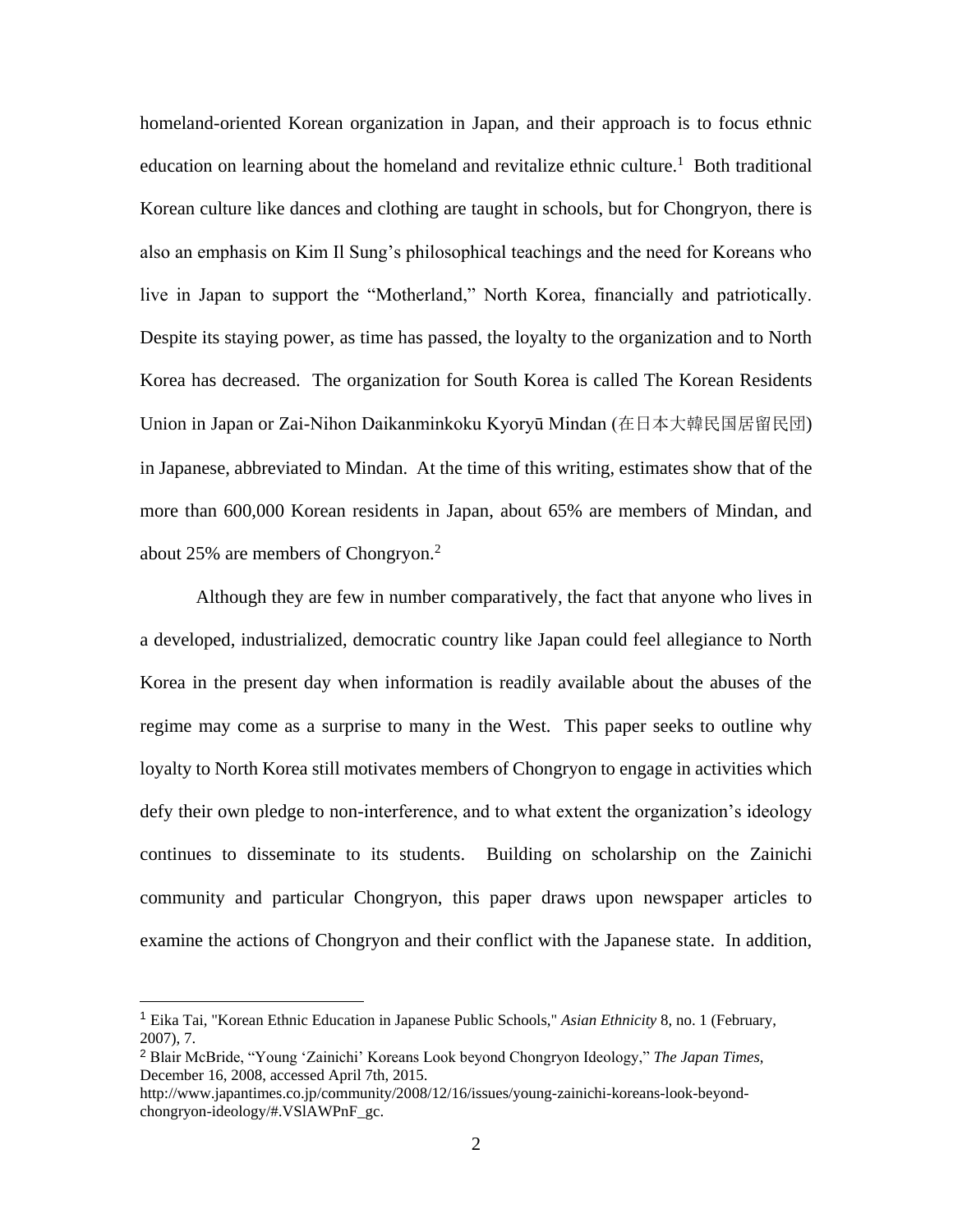the Japanese language edition of Chongryon's official website will be used as a primary source to examine Chongryon's ideology and outlook of their position in the Zainichi community. $3$ 

I argue that although Chongryon's ideology of pro-North Korean nationalism is perpetuated by their education system, they are not able to meet the needs of the younger generation of Zainichi, which is why their numbers are decreasing. In addition, though Chongryon claims that they will not interfere with Japanese internal affairs, they are engaged in the illegal activities for the North Korean state, making much of their official policy suspect. The recent raids and the bankruptcy of the organization in recent years has led to the potential end of Chongryon's ability to influence the Zainichi community or its ability to send money back to the North Korean regime. However, in the face of these setbacks, Chongryon has continued to endure and operate and maintain control of their headquarters, and so it is unlikely that the organization will cease to exist or to be a key player in North Korean-Japanese relations. Taking the continued existence of Chongryon into account, the Japanese authorities will have to find a way to work with the organization in order to avoid giving the North Korean government an excuse to back out of talks with Japan, while also preventing them from continuing illegal activities.

This paper is divided into five sections. The first outlines a brief history on Chongryon and its history. The second section covers Chongryon's education system, how their schools train students to become part of the greater Chongryon apparatus as adults, and explores the reasons why parents would or would not want to send their children to a Chongryon school instead of a normal Japanese school. The third section will address how

<sup>&</sup>lt;sup>3</sup> In this paper, I rely on the Japanese language version because I cannot read Korean.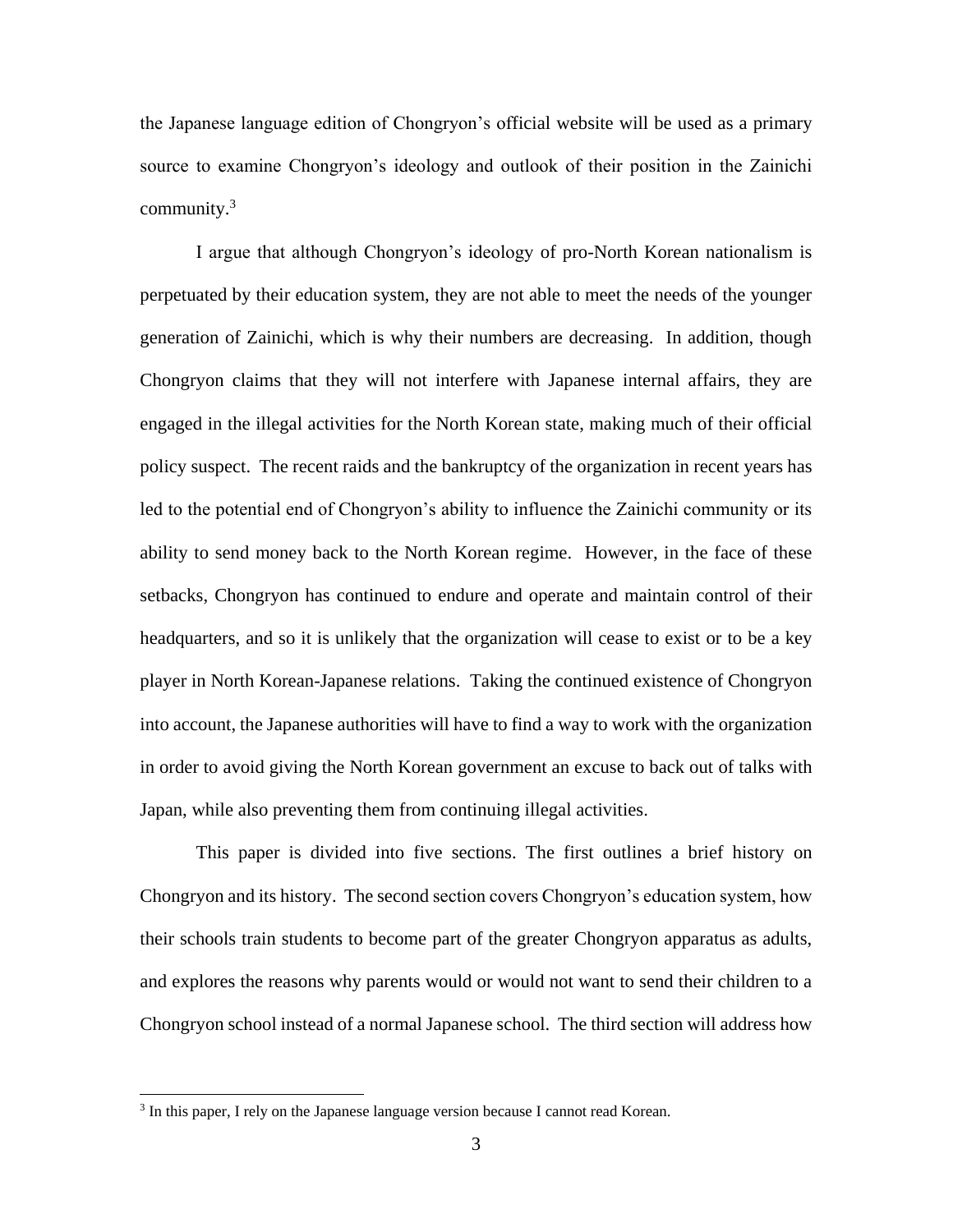nationalism shapes the organization's practices. The fourth section examines the specific issue of repatriation to North Korea from the 1950s-1980s, Chongryon's role in convincing people to "return" to North Korea, particularly their role in sending Japanese wives of Zainichi husbands to North Korea, and what responsibility Chongryon has in the suffering these people endured once they arrived. The final section will address the current struggles which Chongryon is having, including close observation and crackdowns by the Japanese authorities, bankruptcy and the sale of Chongryon's headquarters in Tokyo, and assess the state of Chongryon's future problems.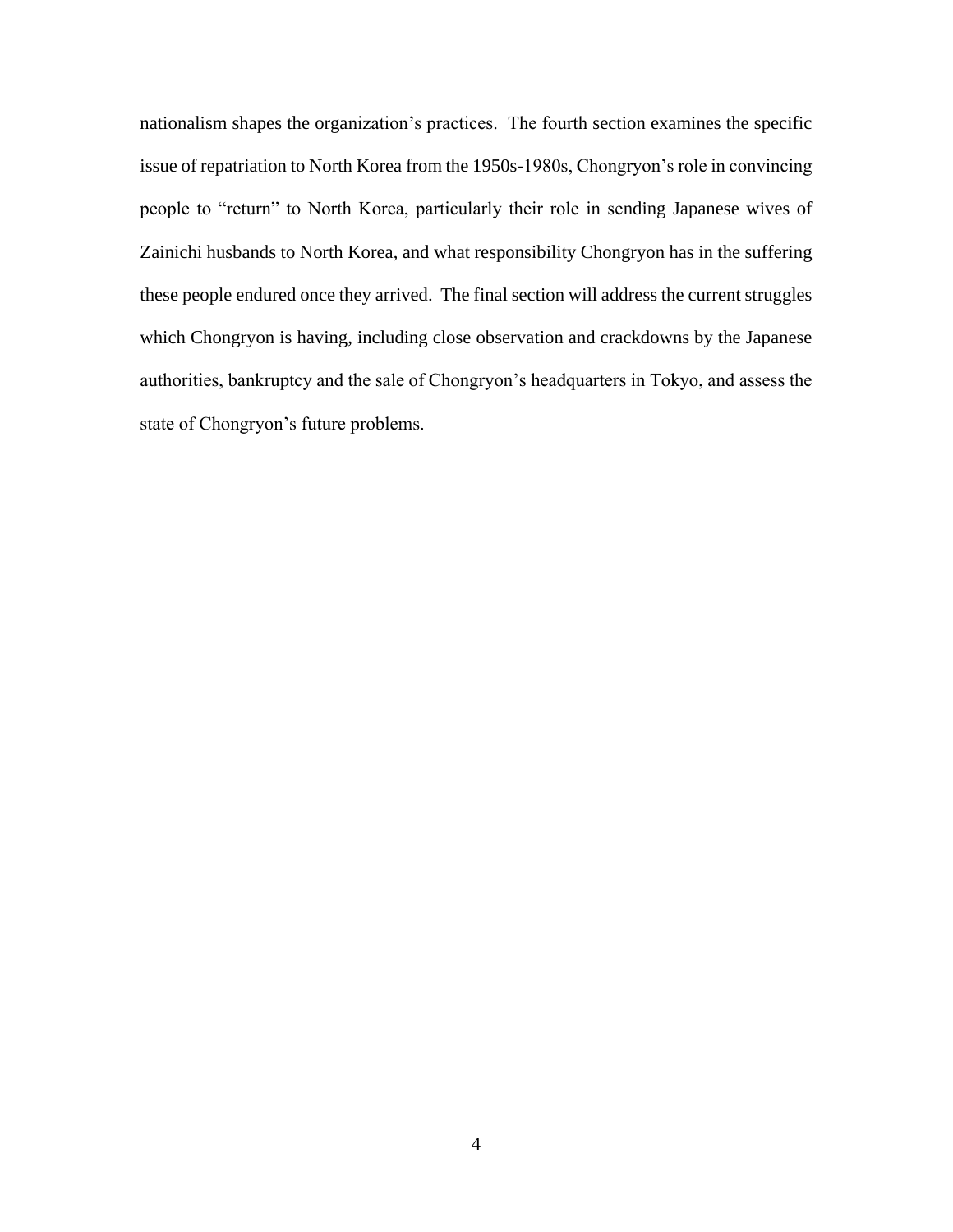## Chapter 2: History of Resident Koreans and Chongryon

The history of Korean residents in Japan will be given in brief in the following paragraphs. The first generation of Koreans residing in Japan was brought during the colonial era for cheap labor.<sup>4</sup> They were brought by the colonial government, many against their will. By the end of World War II, the number of Koreans in Japan was approximately 2.3 million.<sup>5</sup> This was a large population whose future had to be determined. When Japan regained sovereignty in 1952 with the signing of the San Francisco Peace Treaty, they were forced to relinquish all claims to Korea and Taiwan, but the Treaty itself was not explicit about the fate of those Koreans who still remained in Japan.<sup>6</sup> Thus, the decision fell to the Japanese Government. Koreans were told nine days prior to when the treaty went into effect that they would lose their Japanese nationality.<sup>7</sup> Though about three-fourths of the Koreans in Japan would eventually return to the Korean peninsula, many remained in Japan due to the devastation that the Korean War had caused, or because they had no family back in Korea to receive them.<sup>8</sup> As such, a large number of Koreans remain to this day in Japan, many second, third or even fourth generation residents of Japan.

Not having the rights of nationals led to a great degree of unfairness in the treatment of Koreans in Japan. Social benefits, job opportunities in civil service and other rights were denied to them since they no longer carried Japanese nationality.<sup>9</sup> Though the Japanese government interpreted the San Francisco Peace Treaty to mean that Koreans

<sup>4</sup> Teruki Tsunemoto, "Rights and Identities of Ethnic Minorities in Japan: Indigenous Ainu and Resident Koreans," *Asia-Pacific Journal on Human Rights and the Law* 2, no. 1 (2001): 131.

<sup>5</sup> Ibid, 131-132.

<sup>6</sup> Ibid, 132.

<sup>7</sup> Ibid.

<sup>8</sup> Ibid.

<sup>9</sup> Sonia Ryang, *North Koreans in Japan: Language, Ideology and Identity*, Boulder: Westview Press, 1997, 121.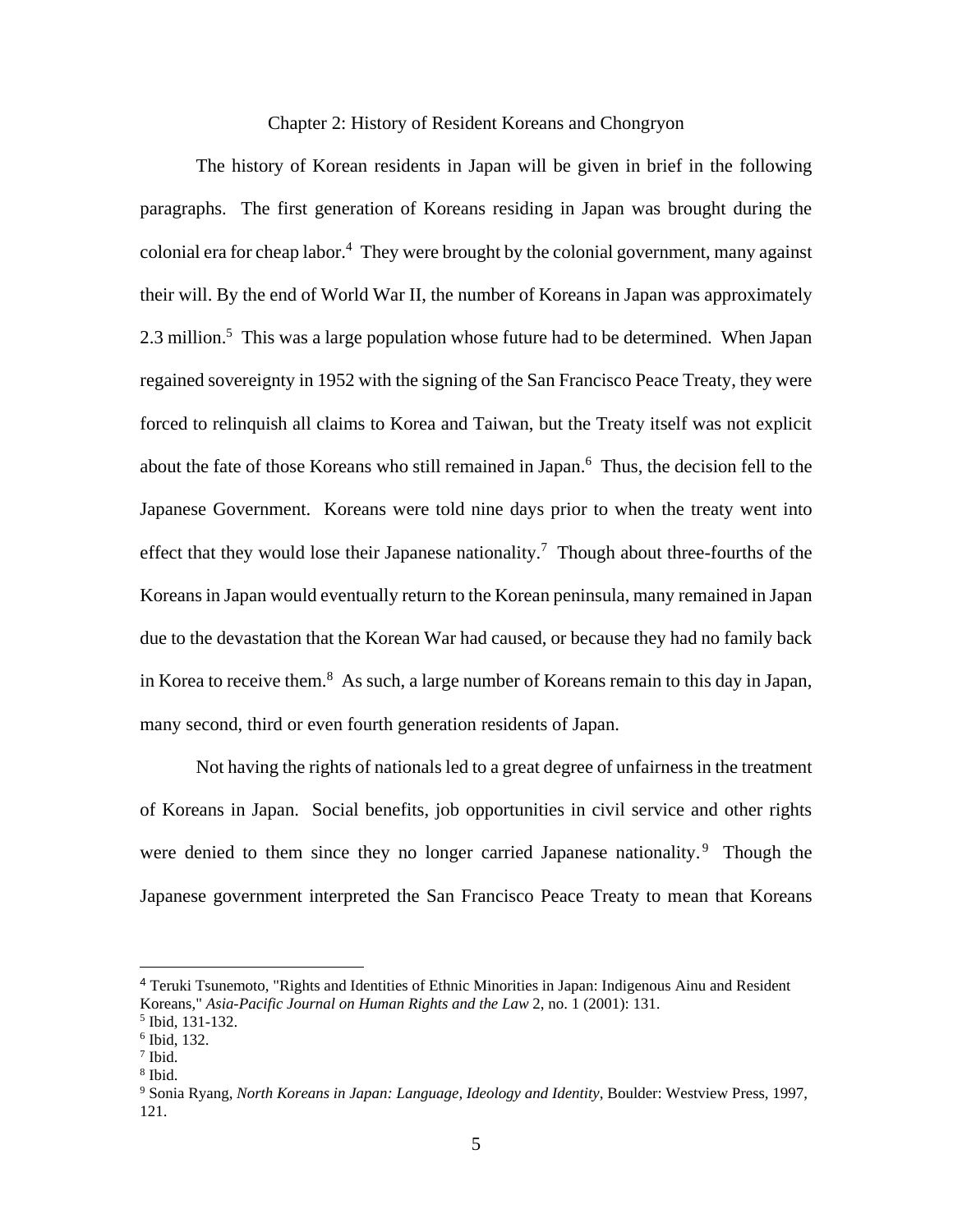could not carry Japanese nationality so that Japan would no longer be interfering in Korean affairs,<sup>10</sup> this was not the clean break it appeared on paper. During the colonial era, many Koreans worked as part of the mechanism of Japanese expansionism. Koreans, and other colonials like Taiwanese, were also convicted as Japanese war criminals, and 23 Koreans were executed as war criminals.<sup>11</sup> None of the Koreans' families were ever given survivors' compensation by the Japanese government.<sup>12</sup> Even though colonials were part of the war apparatus and the building of the empire, Koreans' loss of national status meant a loss of the social contract with the government which had employed them or otherwise used them. The challenges of resolving the issues of WWII were difficult, but many of the colonial subjects who were ostensibly helped by the post-war peace treaty fell through the cracks in a system meant to care for society afterward.

It should not be assumed that all the Koreans were upset at the time to lose their imperial subject status, despite the loss of privileges and rights which accompanied this change. Sonia Ryang argues that nationality was seen by both the Korean residents and the Japanese government "as more than merely a functional institution."<sup>13</sup> The benefits of becoming Japanese nationals could not be considered necessary if it meant the loss of one's essential Koreanness. Both Koreans and Japanese can claim relatively high homogeneity within their populations,  $^{14}$  though the degree of homogeneity is often in contradiction with the actual diversity present within the countries, but the concept of homogeneity allows the

<sup>10</sup> Ryang, *North Koreans in Japan*, 120.

<sup>11</sup> Ibid, 121.

 $12$  Ibid.

 $13$  Ibid.

 $14$  Ibid.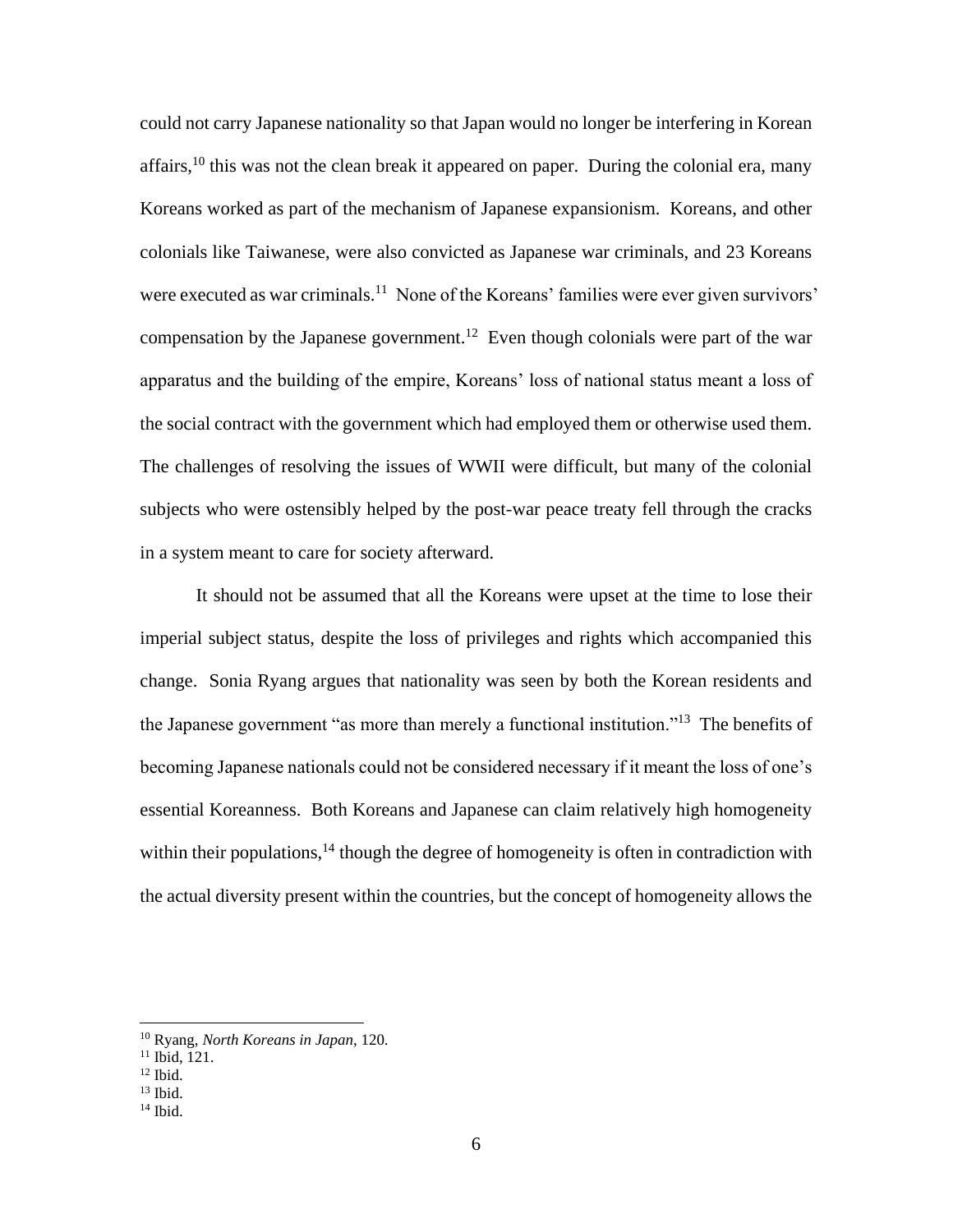concept of a nationality which comprises one's "essence." As such, national identity is more than where one resides, and nationality may be held more precious than "rights."

In the aftermath of the Treaty, Koreans in Japan faced three choices: become citizens of one of the Koreas, become naturalized Japanese citizens, or remain Korean residents of Japan, and retain their statelessness.<sup>15</sup> None of these actions were without political consequence, nor were they designed by the Korean people in question. Jinseok Choi argues that those who chose to remain Korean residents and call themselves *Chosenseki*, using the terminology "Chosen," the name of Korea dating to before Japanese colonization or the division of the Korean peninsula to describe nationality, a term which is still widely used in North Korea and among North Koreans in Japan, did not always do so out of loyalty to North Korea, but from the political atmosphere after the war.<sup>16</sup> Taking South Korean citizenship would have erased the historical context for their presence in Japan at all, and also have been a demonstration of legitimizing the existence of the Republic of Korea, and the division of the peninsula.<sup>17</sup> In the wake of the end of the colonial era, those Koreans left behind in Japan were the unfortunate victims of the colonial spread of Japan, and it was the view of many that Japan was not made to account for the wrongs it had committed against Korea and the Korean people. Furthermore, both the Republic of Korea and the Democratic People's Republic of Korea were new states, which might not have inherent legitimacy in the eyes of the Zainichi, who had already experienced their country colonized by a foreign power for more than thirty years, and now saw it being divided along an arbitrary border by foreign powers. The Korean people in the Peninsula

 $\overline{a}$ 

<sup>15</sup> Jinseok Choi, "Zainichi Chōsenjin and the Independence Movement in Everyday Life*," International Journal Of Korean History* 17, no. 2 (August 2012): 34.

 $16$  Ibid.

 $17$  Ibid.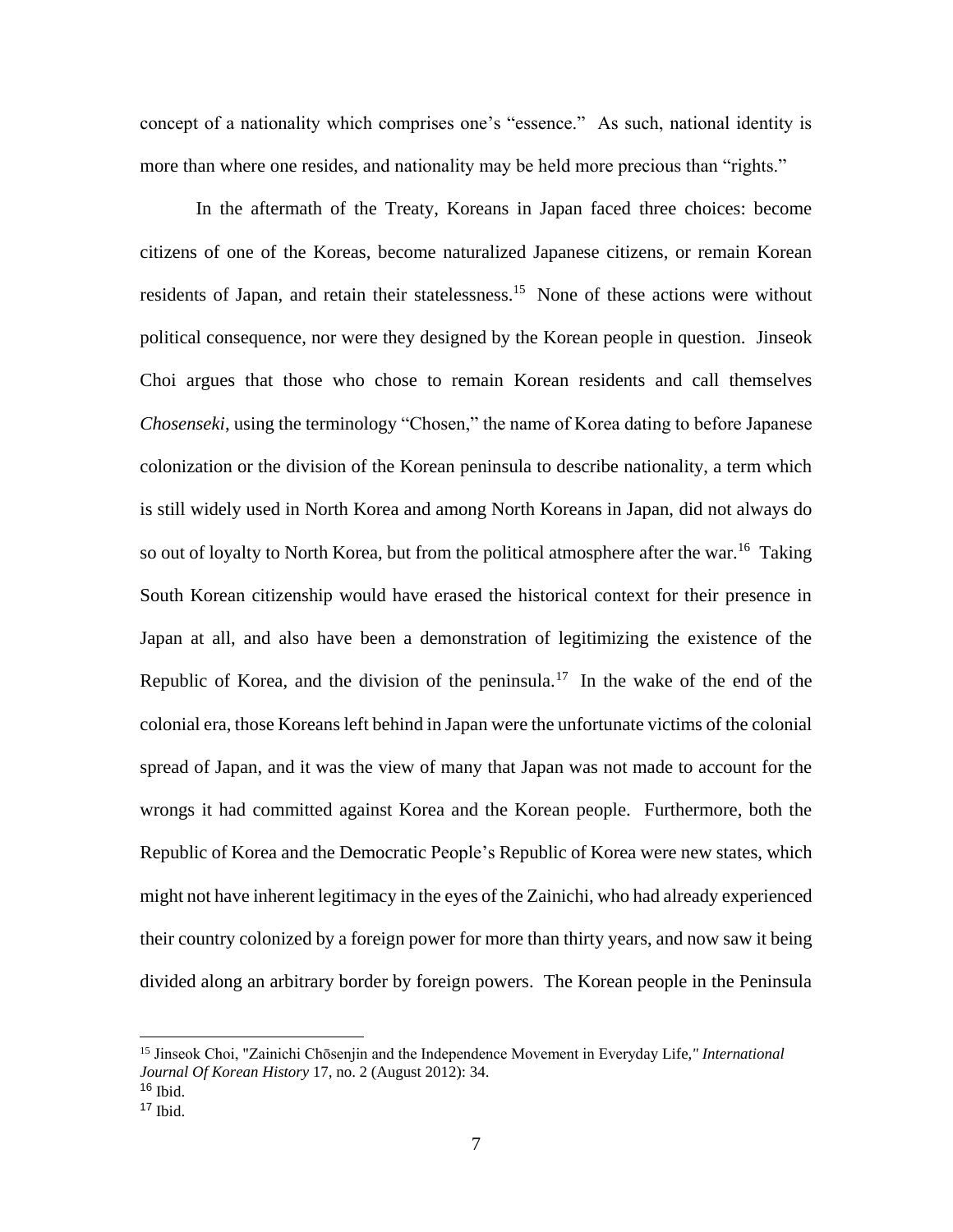had little agency in shaping their new fate, and the Koreans in Japan were also presented with a choice not of their own design.

The Korean community in Japan was awash in both a nationalist and internationalist ideology, both of which drew focus away from Japan and back toward Korea, in keeping with the idea that the Koreans would not remain there. Politically, many of the Koreans in Japan aligned with the Left after the end of World War II.<sup>18</sup> They had suffered under the Japanese imperial rule and were hoping for a change to the political systems of all of East Asia, and particularly in Korea. As such, when the dust settled after the Korean War, most Koreans in Japan chose to align with North Korea and Kim Il Sung, although according to Sonia Ryang, about 98% of them had originally come from the South.<sup>19</sup> This shift in geographical alignment is not wholly unexpected given political leaning of the majority, though it is often remarked upon by scholars on the Zainichi community. Many of the Koreans in Japan saw Kim Il Sung as a more legitimate leader than Syngman Rhee, who would become South Korea's first president, for the reason that Kim Il Sung had actually fought the Japanese.<sup>20</sup> His revolutionary credentials made him more appealing to the Leftists than the leadership in South Korea, many of whom were either people who had collaborated with the Japanese colonial government, or had not even lived in Asia for decades, as was the case for Syngman Rhee.

In the early days after the war, Korean Leftists in Japan allied with the Japanese Communist Party, because they subscribed to the "domino theory" that all of East Asia

 $\overline{a}$ 

<sup>18</sup> Sonia Ryang, "Poverty of language and the reproduction of ideology: Korean language for Chongryun," *Journal Of Asian And African Studies* 28, no. 3-4 (1993), 230.

 $19$  Ibid.

<sup>20</sup> Ibid.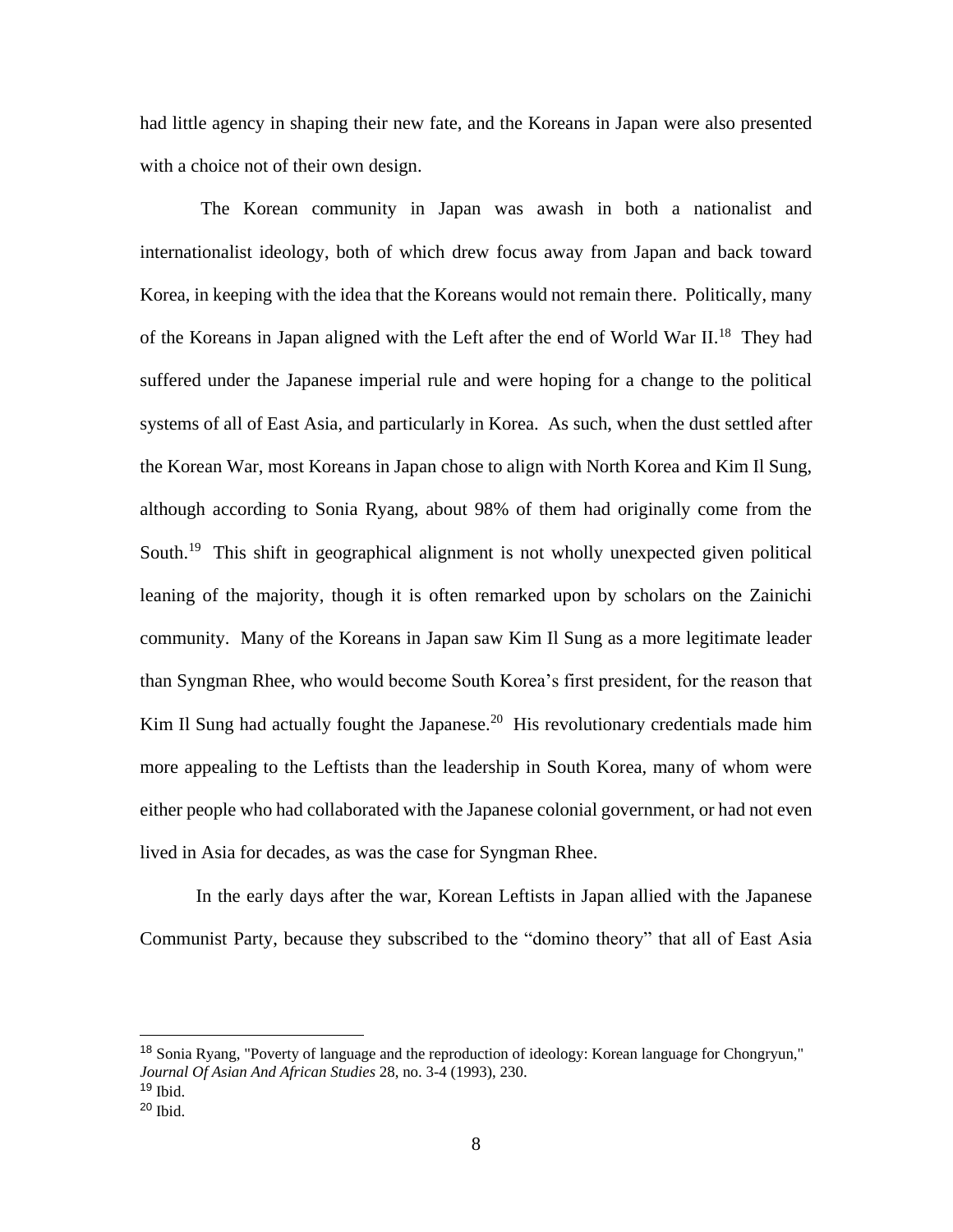would erupt into simultaneous revolutions headed by China.<sup>21</sup> In the early days Korean nationalism was seen by Leftists as a secondary concern to the spread of communism across Asia. Their physical location was a determinant of which revolution they would fight for, such that the global communist struggle superseded national and ethnic ties, unifying all communist fighters in the struggle. Staying in Japan and fighting to bring communism to Japan would not mean integrating into Japanese society, but in transforming Japanese society, so even though they remained, the Koreans were not committing themselves to Japan as it existed, but in how it could become in line with an East-Asia wide communist revolution.

Several events changed the position of Koreans in Japan. The first significant step was the San Francisco Peace Treaty. Since the signing of the San Francisco Peace Treaty, which stripped Koreans in Japan of their Japanese national status, several changes have been made to the residency status of Koreans. There have been opportunities for Koreans in Japan to apply for permanent residence status, in 1952, 1965 and  $1981<sup>22</sup>$  Permanent residence is not equivalent to carrying Japanese nationality, but it does allow certain rights and privileges. Also, in 1991 there was a special measure enacted as a result of an agreement with the Republic of Korea which allowed eligible Koreans to apply for permanent residence status, a measure which made the deportation of Zainichi Koreans almost impossible.<sup>23</sup> These show that there has been some provision by the Japanese government to accommodate the Zainichi community and accept that for many, "returning" to Korea is simply not an option, because as second or third generation Zainichi, many of

 $21$  Ibid.

<sup>22</sup> Tsunemoto, 132.

 $23$  Ibid.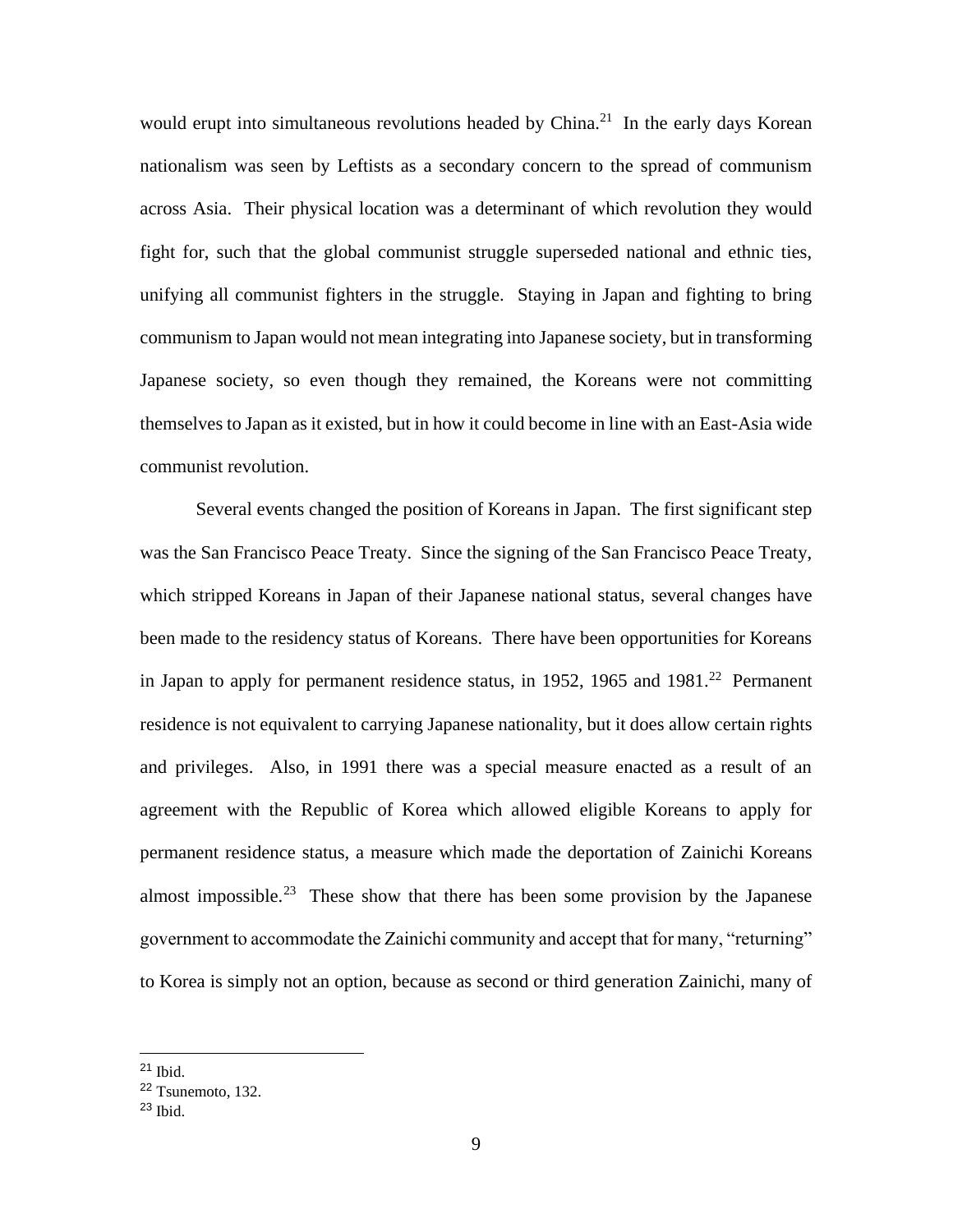them are monolingual in Japanese,  $24$  and would therefore find difficulty in trying to assimilate to Korean society if they were to move to Korea. However, since Korean residents of Japan do not have Japanese nationality, they lack many rights, including political representation.<sup>25</sup> This reality has caused trouble for many Koreans, as they also face discrimination in society, being barred from certain educational opportunities, employment or even marriage prospects.

One option for circumventing the limited rights and discrimination is to become a naturalized Japanese national. Despite the previously mentioned cultural opposition by many Koreans to becoming naturalized Japanese citizens, by 1995 as many as 194,724 Koreans had become naturalized Japanese citizens.<sup>26</sup> Although naturalization has the means to ensure less discrimination for an individual if their Korean heritage remains unknown, the choice is not without consequences. Though those who chose to become naturalized citizens state that they do so for various reasons, like education and employment, the risk they take is to be rejected by the Korean community.<sup>27</sup> Losing the community into which one was born can be traumatic, even for the benefit of finding work or being able to attend university. Another concern is the loss of Korean identity. Naturalization is seen by some Korean residents as a means of forced assimilation.<sup>28</sup> The view is that one cannot become Japanese without losing their Korean culture in the process. Some policies have helped lead to this conclusion. Many assert that the Japanese government insists on naturalized citizens taking Japanese names, <sup>29</sup> in effect erasing their

<sup>25</sup> Ibid.

<sup>28</sup> Ibid., 132.

 $24$  Ibid.

 $26$  Ibid.

<sup>27</sup> Ibid., 132n16.

<sup>29</sup> Ibid., 132-133.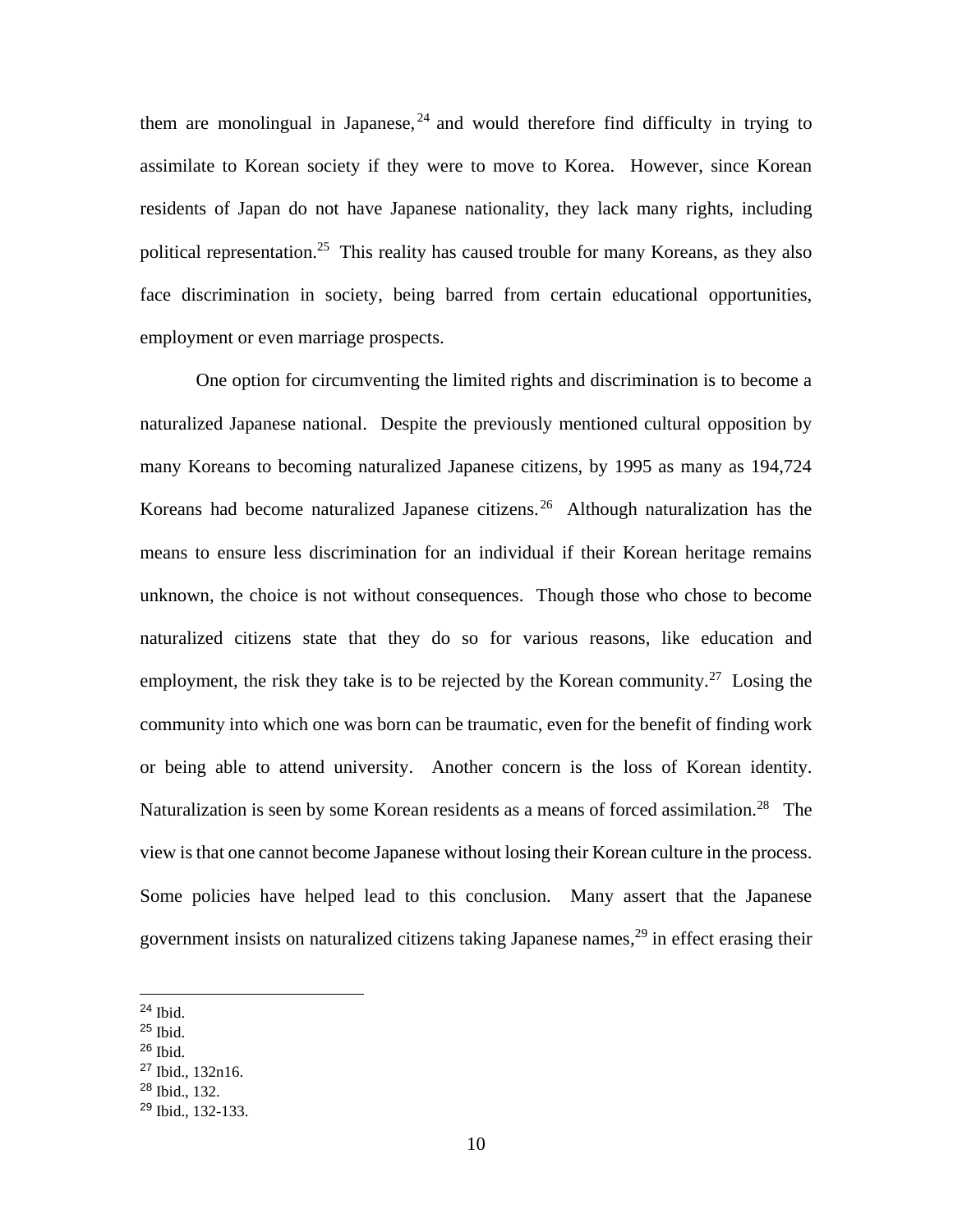Korean identity. The government denies that this is still a policy, particularly after the 1984 amendment to the Family Registry (*Koseki*) Law, which ensures that there is now no legal definition of a "Japanese name."<sup>30</sup> Even so, the tension surrounding Japanese naturalized citizenship remains in the Korean community in Japan.

In the aftermath of the Korean War, the Zainichi community became divided between those who supported the Republic of Korea (ROK) and those who supported the Democratic People's Republic of Korea (DPRK). The Leftists had to resign themselves to the fact that the "domino theory" of the spread of communist revolutions across Asia would not pan out, and they subsequently decided that instead of working for the revolution in Japan, they would struggle only for the fatherland, North Korea.<sup>31</sup> In 1955, the leftists founded Chongryon.<sup>32</sup> At the time of the founding of Chongryon, the leftists severed their connection to the Japanese Communist Party, as they had declared that they would not interfere with Japanese domestic affairs.<sup>33</sup> From this point onward, Chongryon and its membership would concern themselves primarily with North Korean development.

Chongryon is a large umbrella organization with several sub-organizations comprising the whole, which has been highly influential in the life of the Korean community in Japan. The functioning of Chongryon is that of a political organization built upon a base of popular support.<sup>34</sup> It survives and supports itself financially mainly due to "donations, membership fees, and the shares held in several affiliated commercial enterprises."<sup>35</sup> The tremendous wealth of Chongryon has long been suspected to have been

<sup>30</sup> Ibid., 133n17.

<sup>31</sup> Ryang, "Poverty of Language," 230.

<sup>32</sup> Ibid., 230-231.

<sup>33</sup> Ibid., 231.

<sup>34</sup> Ibid.

 $35$  Ibid.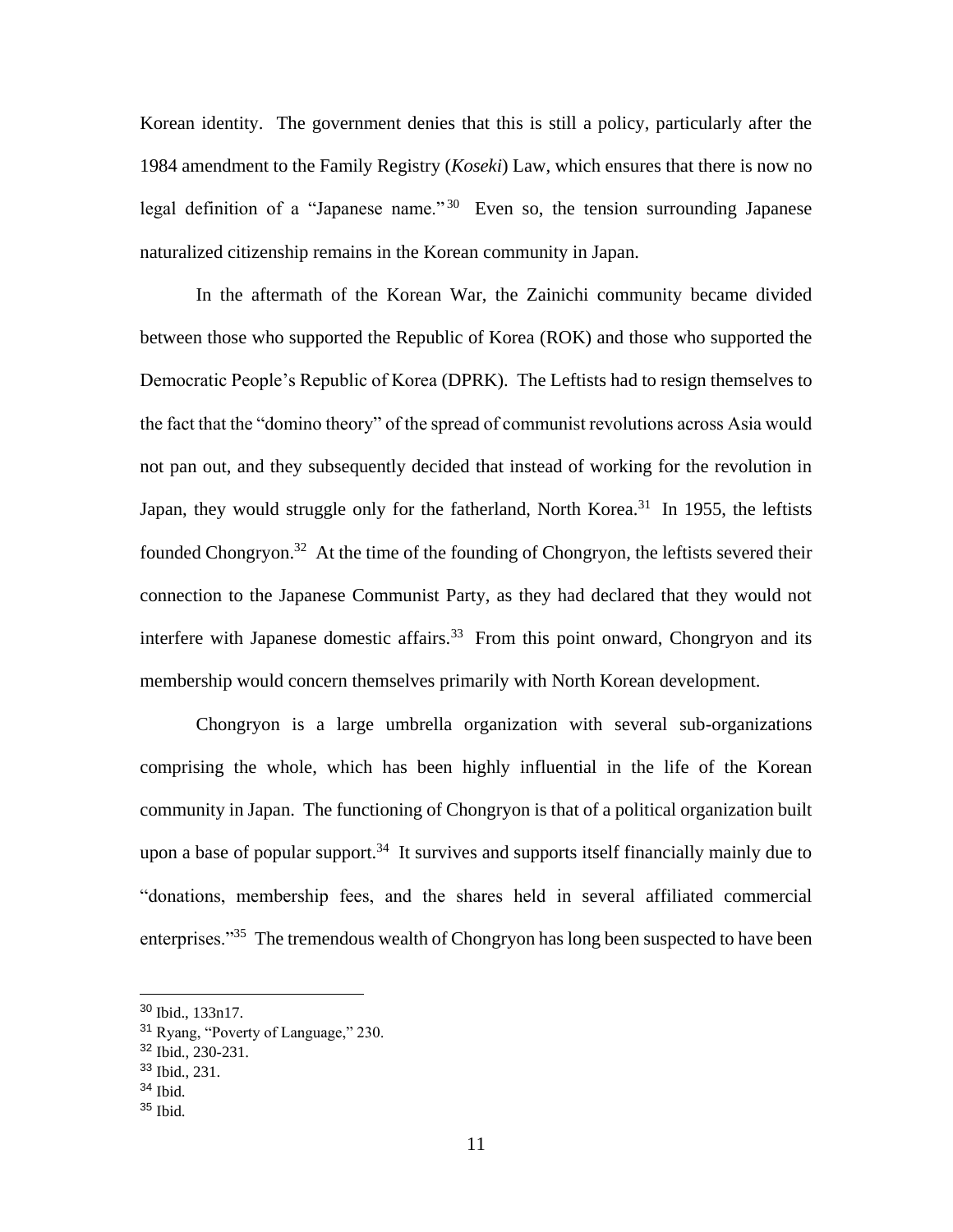shared with P'yŏngyang, or even cultivated for the express purpose of supporting the DPRK regime, but Chongryon oversees many enterprises within Japan and for the sake of its membership. Under its umbrella are several different organizations: "Youth League, the Women's Union, the Young Pioneer, the Industrialists' Association, the Teachers' Union, the Scientists' Association, the Artists' Union, and so forth," as well as running many Korean ethnic schools.<sup>36</sup> With so many organizations under it, Chongryon has the capacity to become embedded in every aspect of its members' lives. Its influence has waned since the 1950s and 1960s, but Ryang estimated in 1993 that the organization was still influential among about one third of the population of Zainichi.<sup>37</sup> This is still a substantial portion of that population, and its influence has been a key element in the shaping of the Korean residents' community.

Education is one of the key elements for Chongryon's perpetuation of its message throughout the community.<sup>38</sup> They have programs from preschool through university, and they can staff the schools with people who went through the Chongryon curriculum as well.<sup>39</sup> Furthermore, when students graduate, they can come to work for Chongryon, fully immersed in the organization's "ethos."<sup>40</sup> Thus Chongryon's system attempts to cultivate its members through childhood and into adulthood.

One important question in regard to Japanese government-Chongryon relations is why Chongryon, a North-Korean affiliated organization, was allowed to function for so

- <sup>37</sup> Ibid.
- <sup>38</sup> Ibid.
- <sup>39</sup> Ibid.
- $40$  Ibid.

<sup>36</sup> Ibid.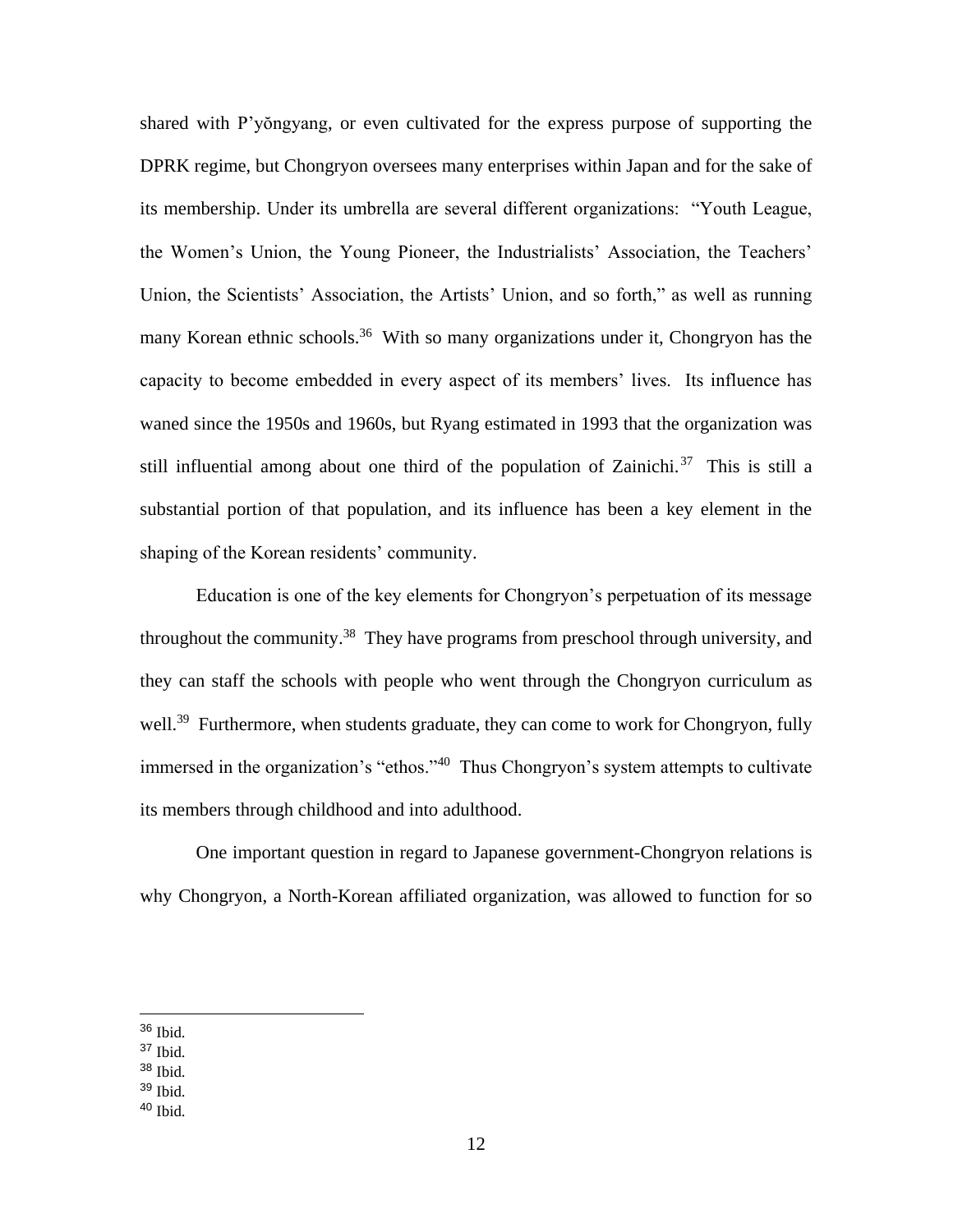long without much scrutiny.<sup>41</sup> One of the reasons is that the Japanese government, like many Zainichi Koreans themselves, believed that all of the Korean residents would eventually return to the Korean peninsula.<sup>42</sup> In the scheme of post-war Japanese politics, the small community of Koreans who remained was not a major factors for those in power. The ethnic organizations which formed after the Korean War were of little concern to the Japanese authorities.

In fact, Chongryon did have a friendly relationship with the Japanese authorities for most of its existence. For much of the period of the 1955 system of political dominance of the Liberal Democratic Party (LDP) Chongryon enjoyed friendly relations with the leadership of the LDP.<sup>43</sup> The organization was exempt from local taxes, and it is even suspected that Chongryon played the role of middleman between certain LDP leaders and yakuza criminal syndicates.<sup>44</sup> If this is true, then the Japanese authorities had a stake in looking the other way regarding the less savory aspects of Chongryon's functioning, and it is not surprising that they remained free to act without government interference for so long. The easy relationship started to crumble in the 1990s, not only when the LDP briefly lost control of the Diet and electoral reforms ended the 1955 system, but as famine ravaged North Korea. It has long been suspected that Chongryon-owned credit unions were laundering money to support the regime in North Korea, and when the famines struck, Chongryon struggled to raise the requisite capital necessary to help, which led to bankruptcy of many of these credit unions, and their seizure by the Japanese government.

<sup>41</sup> Apichai W. Shipper, "Nationalisms of and Against Zainichi Koreans in Japan," *Asian Politics & Policy* 2, no. 1 (January, 2010): 64.

<sup>42</sup> Ibid.

<sup>43</sup> Mark E. Manyin, Japan-North Korea Relations: Selected Issues (CRS Report No. RL32161) (Washington, DC: Congressional Research Service, 2003), 14, http://fpc.state.gov/documents/organization/27531.pdf.

 $44$  Ibid.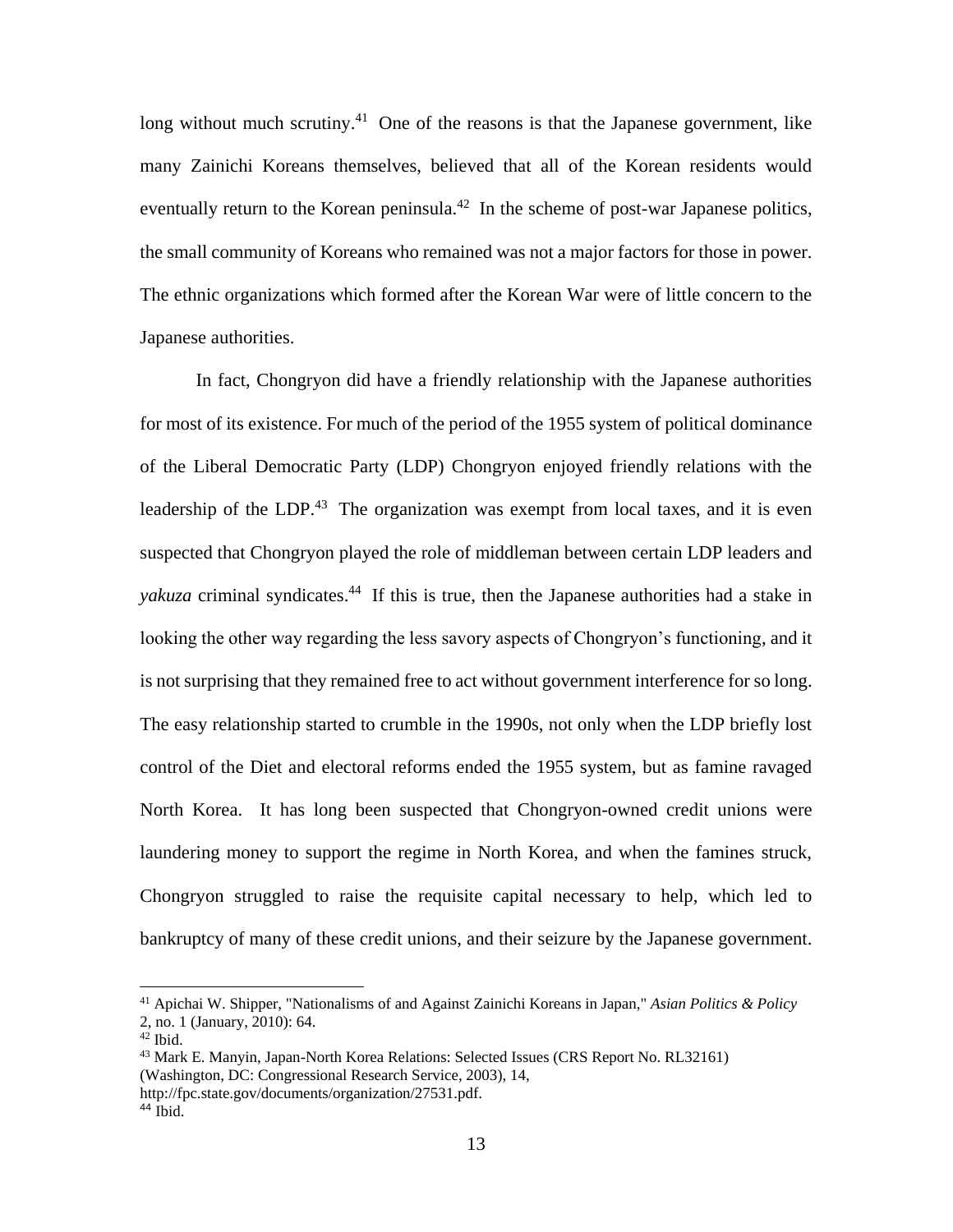<sup>45</sup> This was the beginning of Japanese governmental scrutiny of Chongryon and its various enterprises, which will be discussed in greater detail in the final section of this paper.

Chongryon has also been the self-appointed representative of the North Korean state in Japan for decades, functioning as the de facto embassy of North Korea, since the two countries do not have diplomatic relations. This role has long been accepted by the Japanese government, as well as Chongryon's official policy, making it a political organization as well as an ethnic organization. In addition to its pseudo-diplomatic role, Chongryon has functioned as a community for the Zainichi as well. The following paragraphs will examine Chongryon's self-stated purpose and activities for the benefit of Korean residents. The Japanese language version of the Chongryon website will be used to assess the public face of the organization.

There are some considerations to be taken into account when using Chongryon's website to examine their operations. Certainly it cannot be disputed that for much of the mid to late twentieth century, Chongryon was a major factor in the lives of most Zainichi Koreans, but Chongryon has a bias in its presentation which should not be overlooked. As an organization with such close ties to the DPRK, a pro-North Korea slant is present throughout the website. Another factor is that using the website published by the organization itself, there will naturally be a bias in favor of Chongryon. When reading the Chongryon website, it is important to remember that while the information is useful to understand how the organization regards itself, what is not mentioned or alluded to is just as important as what is said directly. An organization like Chongryon, which is associated with North Korea, a country whose ruling regime is known for its carefully constructed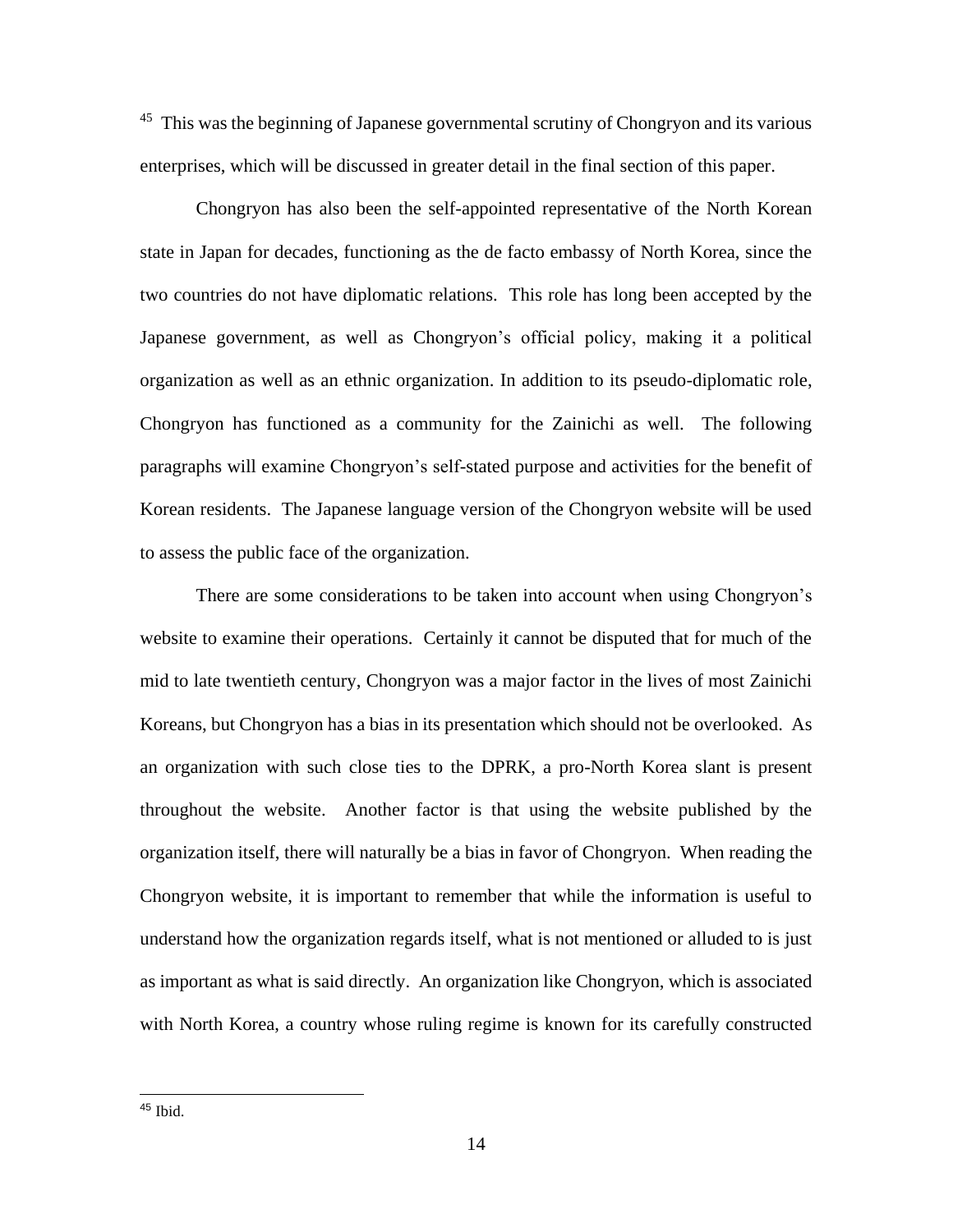presentation both to its own people and to the outside world, must be examined for similar subterfuge.

Another consideration is the use of language. Chongryon's ideological teaching uses words which are ideologically loaded.<sup>46</sup> To a lesser extent this can be seen in the language employed on the Japanese language page of Chongryon's website. Certain word are used repetitively, including the word "*dōhō*," in Japanese and "*tongp'o*" in Korean (同 胞) which can mean "fellow countrymen" but also "compatriot," "brethren," or even "brothers." The word is often paired with either "Zainichi" or "Chosen Soren," (the Japanese abbreviation for Chongryon) speaking to the brotherhood of the Korean residents united through Chongryon. Another commonly used word is "Kofuku" in Japanese and "kwangbok" in Korean (光復) meaning "liberation," or "restoration." The term comes from Korean, and is not a commonly used Japanese word. Because the word is rarely used in Japanese, using it sets apart Chongryon's rhetoric from everyday Japanese speech and thereby maintains their distance from regular Japanese society by incorporating words of Korean origin into their ideological speech even in Japanese. Their use of Korean is similar, according to Ryang.<sup>47</sup>

One of the main sections of the website is a description of the history of the Korean community in Japan, "Introduction to Soren," (総聯紹介) using the Japanese name of the organization. This section primarily deals with the colonial rule of Japan over Korea and the ways that this came to shape the current state of the Korean community in Japan. Though Chongryon does not keep a record of its membership, its website does state under

<sup>46</sup> Ryang, "Poverty of Language," 234.

<sup>47</sup> Ibid., 233-234.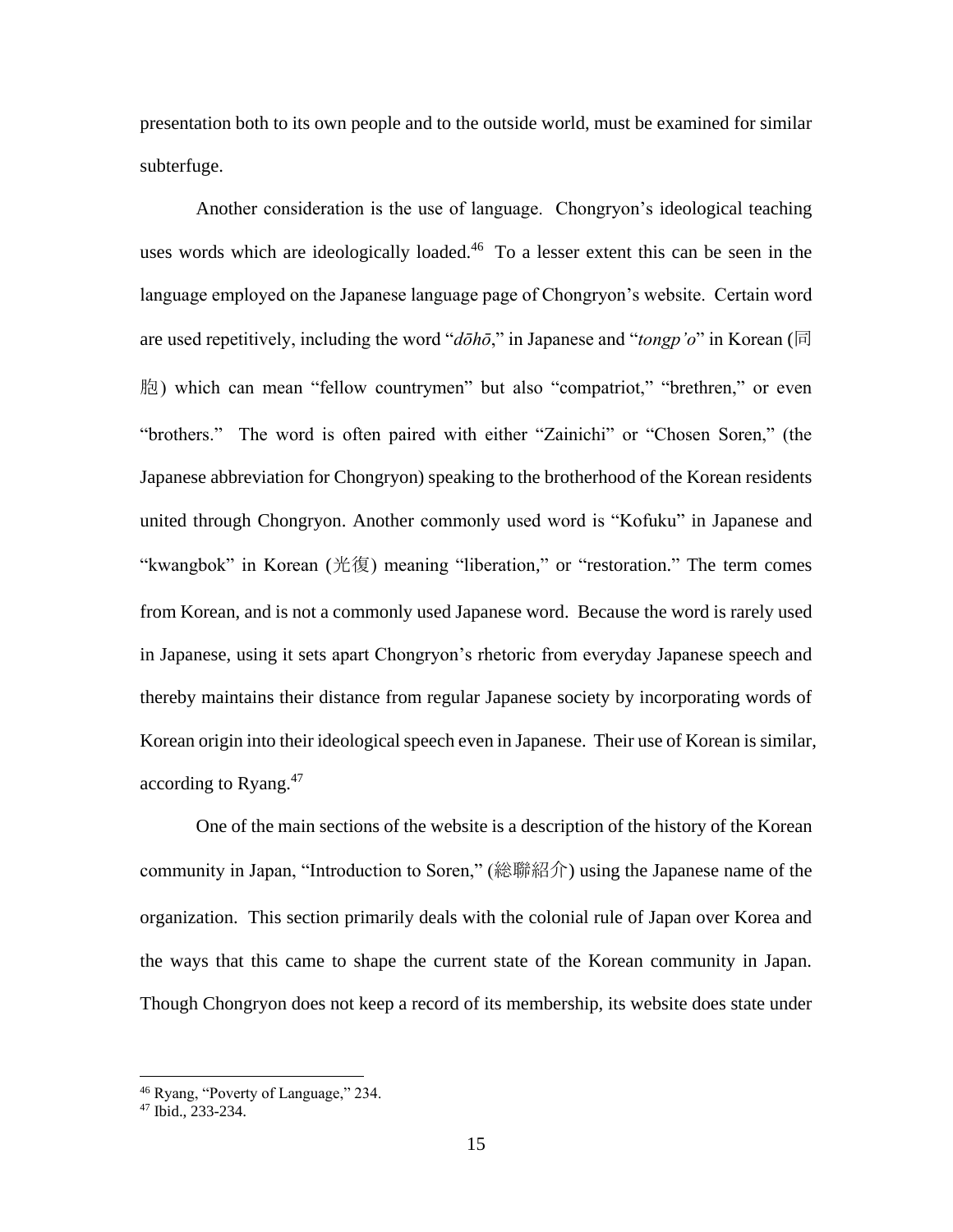the "Introduction to Soren" section, that about 600,000 Korean compatriots live in Japan today.<sup>48</sup> This number is corroborated by other sources, but what Chongryon fails to mention is that not all of those people associate themselves with the organization. The page then goes on to describe the ways in which the Korean people came to Japan. In Chongryon's rhetoric, the cause of Korean people living in Japan in Japanese imperialism, that is, that Koreans came to Japan in great number while Korea was still a colony of Japan.<sup>49</sup> This is largely supported by historians, as many of the first generation Zainichi were in fact brought to work in Japan during the colonial era, seeking better job opportunities or to fill labor shortages in Japan proper. The section introduces history of the colonial era, and mentions the 1919 March 1st Movement, which was brutally suppressed by the Japanese regime.<sup>50</sup> This section is written in a rather inflammatory manner, casting the Japanese as brutal villains who massacred the helpless people who had committed no crimes, describing grisly details like bayoneting people or strangling them with ropes.<sup>51</sup> The brutal suppression of Korean independence movements is well documented, and a Korean organization expressing anger at this incident as well as others is not unexpected, since both Korean governments also remember the atrocities committed by the Japanese. Ideologically, the oppression seems never to have ended, as Chongryon continues this trend into their writing about the present as well. In the section called "Trampled Rights" (踏みにじられた権利) it is stated that of all the countries in the world where Koreans reside, Japan is the worst country for suppressing the ethnic rights and

<sup>48</sup> Chongryon. "Colonial Rule of Japanese Imperialism," (日本帝国主義の植民地支配).

<sup>49</sup> Ibid.

<sup>50</sup> Ibid.

<sup>51</sup> Ibid.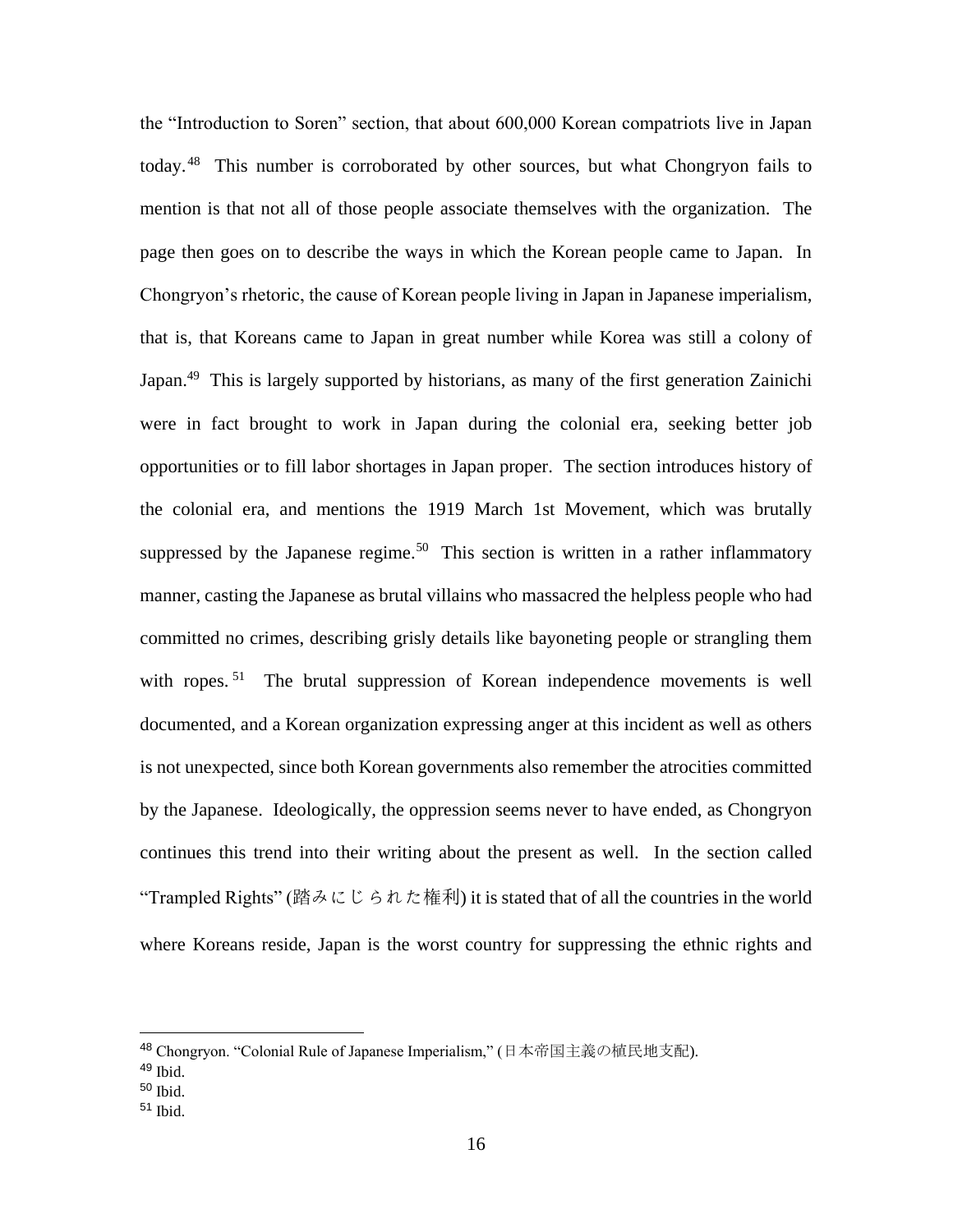acting with discrimination toward the Korean community.<sup>52</sup> A characterization of good and evil permeates the writing on Chongryon's website when discussing relations between the Korean community and the Japanese authorities, drawing on history to make their case. A stark divide exists between the Zainichi and Japanese society in this worldview.

In the rhetoric presented on the website, Chongryon depict themselves not only as the best element of the Zainichi community, but often write as though there is no Korean community outside of the organization. They state that the DPRK declared in their Nationality law, which was modified and supplemented on March 23, 1995, that Zainichi residents of Japan are overseas citizens of North Korea.<sup>53</sup> However North Korea may view the residents of Japan who have Korean heritage, not all people in the community are necessarily Chongryon followers, especially in the present day. According to *The Japan Times*, in 2008 Chongryon had lost significant percentage of the Zainichi community, with Chongryon members comprising only twenty-five percent of the Koreans in Japan, whereas Mindan comprises a full sixty-five percent.<sup>54</sup> These numbers represent a huge favor of Mindan and South Korea among the Zainichi in the twenty-first century, but Chongryon's writing remains trapped in time.

Chongryon also denies the validity of the "Permanent residency agreement" signed by the Japanese and South Korean governments in 1965, which declared all resident Koreans in Japan to be South Korean nationality (韓国国籍).<sup>55</sup> Not to include the community in question in the agreement decision-making body was certainly not the

 $\overline{a}$ 

<sup>52</sup> Chongryon, "Trampled Rights." ((踏みにじられた権利). Last modified 2015. http://www.chongryon.com/j/cr/index9.html

<sup>53</sup> Chongryon, "To Protect the civil rights," (公民権を守り). Last modified 2015. Accessed April 18,

<sup>2015.</sup> http://www.chongryon.com/j/cr/index9.html.

<sup>54</sup> McBride, "Young 'Zainichi' Koreans Look beyond Chongryon Ideology."

<sup>55</sup> Chongryon, "To Protect the civil rights," (公民権を守り).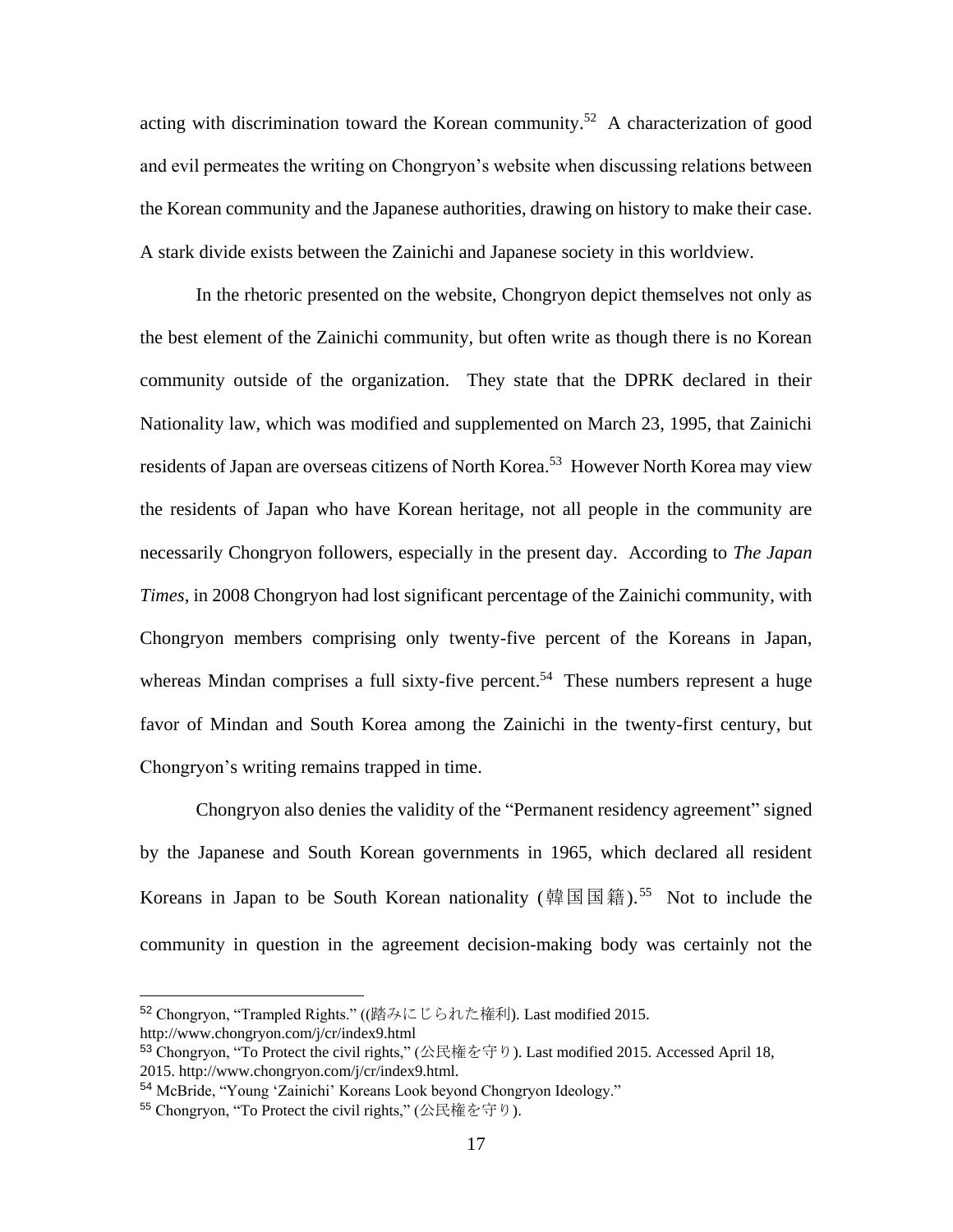utmost in democratic policy on the part of Japan and South Korea, but this continued official resistance to South Korean citizenship on the part of Chongryon and its members is notable. Most of the Koreans in Japan today are descended from people who came from regions which now belong to South Korea, making the connection to North Korea more about ideology than history or birthright. In continuing to do so, they continue the temporally fixed mindset which stagnates the Korean community in Japan in a twentiethcentury Cold War mindset which regards communist or *Juche* ideology to be supremely important, and does not take into account more contemporary issues of globalization or the political situation of Northeast Asia, particularly the growing concerns of possible nuclear or cyber-attack from North Korea against South Korea or Japan. Chongryon remains static in its interpretation of political entities like the governments of Japan and South Korea, not even acknowledging the fact that in 1965 South Korea was an authoritarian country, but now it is democratic. Perhaps for Chongryon this designation does not matter, since North Korea is certainly not democratic. Even so, the writing style of the website strikes a reader who is not part of the organization as quaintly outdated at best, and pathetically propagandistic at worst.

When it comes to their purpose for existence, Chongryon claims to have the wellbeing of Korean residents of Japan as their primary goal. Chongryon asserts that their main objective is to protect the livelihood and ethnic rights of the Zainichi community.<sup>56</sup> The website details the history of Chongryon-led initiatives to expand the rights of Korean people in Japan starting from the end of World War II. They assert that all the rights enjoyed by the Zainichi community today came as a result of the struggle of the mass

<sup>56</sup> Chongryon, "Ethnic Dignity and Life Rights," (民族的尊厳と生活権).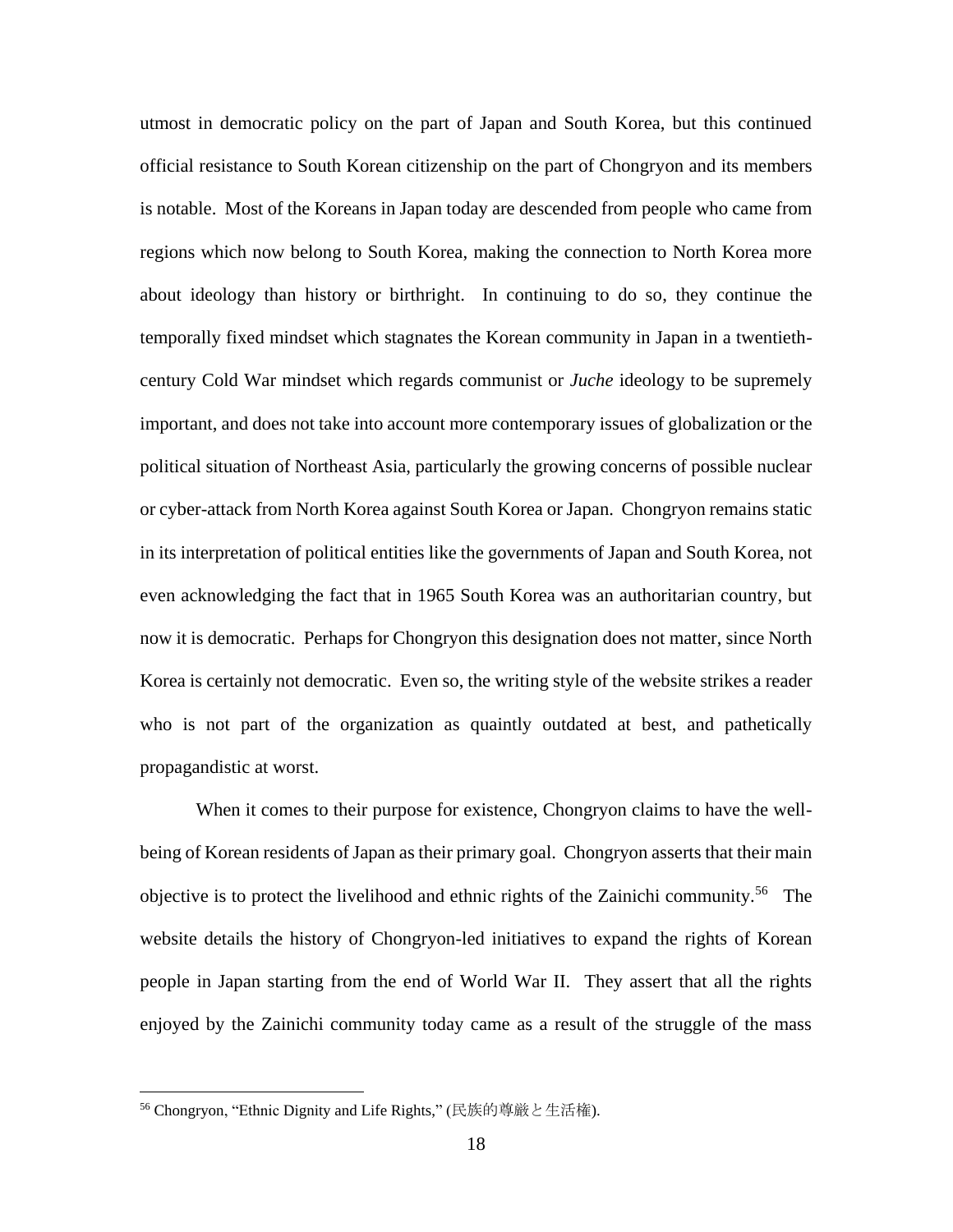mobilization waged by the organization.<sup>57</sup> In their rhetoric, they have been the voice of the oppressed Koreans, and the main actor in the struggle to achieve more rights in Japan. Mass mobilization is the only way that the Zainichi community can ensure the protection of their rights, when they come together and work united (implied to be united with Chongryon specifically) as evidenced by the struggle for ethnic education, the website claims.<sup>58</sup> By establishing themselves as the gatekeepers of the movement for expansion of rights and better treatment in Japan, Chongryon argues that Zainichi who choose not to be part of the organization are not going to see their lives improve, and that they will not have a hope of a better life. They seek to be the sole representative of the Korean community in Japan, and they have been successful in this attempt to some degree, for certain periods of modern history and through the spread of their institutions. They have many more schools than their rival Mindan, and can therefore spread their indoctrination to the next generation more widely, while also forming communities where Korean people can celebrate their heritage. This is not insignificant for a minority in a country like Japan where homogeneity is so heavily the perception and philosophy of the dominant society, and providing Korean cultural heritage education is not inherently a bad thing. Furthermore, connection to one's own cultural heritage is all the more important when, as Chongryon regards its members to be, one is an "overseas citizen." There is no need for Chongryon students to learn how to integrate with Japanese society, since "their" country is actually North Korea.

The services which Chongryon provides to the community are detailed on Chongryon's site under the section "Compatriot Daily Life Guide" (同胞生活ガイド). One of the main ways that Chongryon provides support for their community is through

<sup>57</sup> Chongryon, "Unity is Surely the road to Victory" (団結こそが勝利への道 ).

<sup>58</sup> Ibid.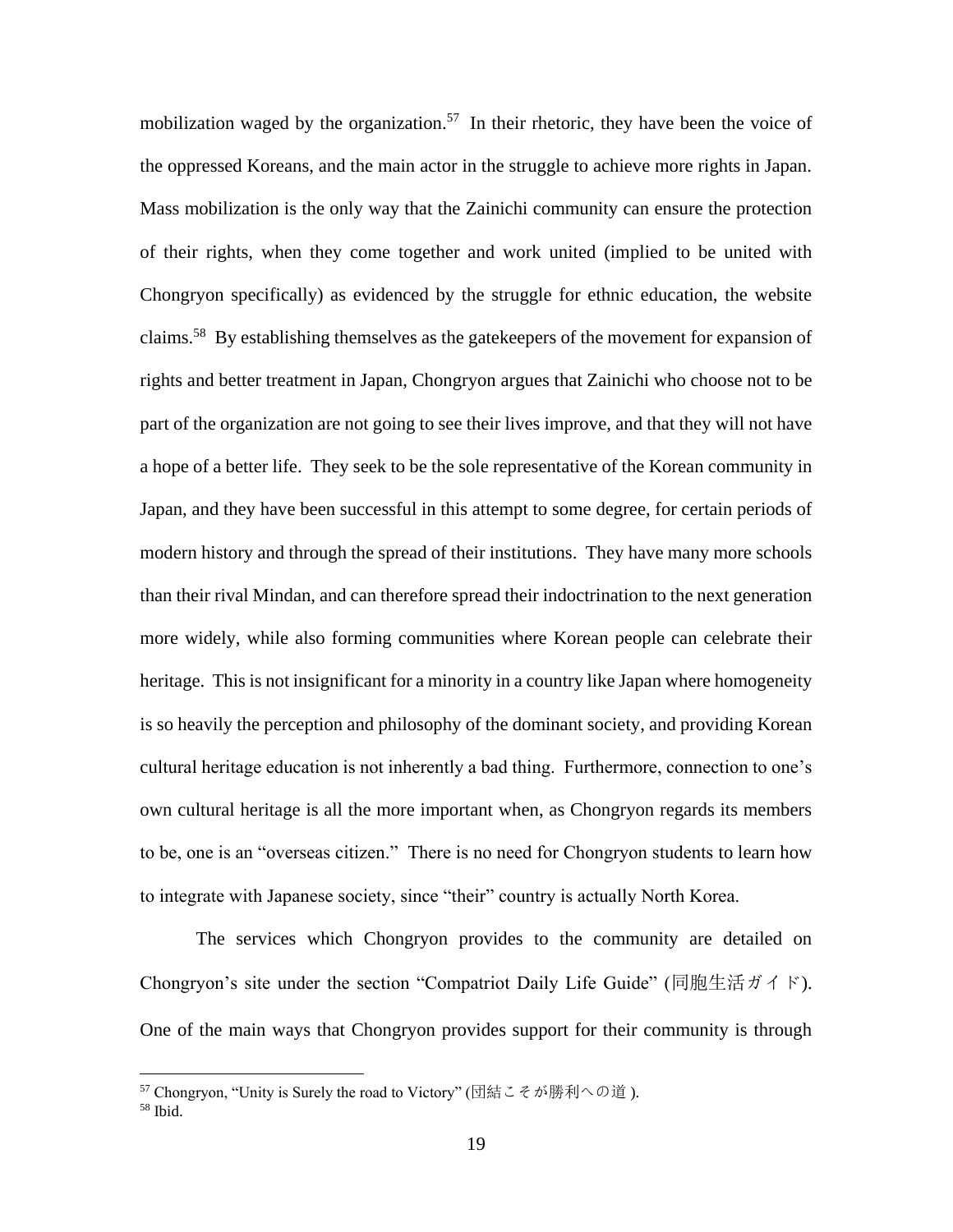"Comprehensive Compatriot Daily Life Consultation Centers" (同胞生活相談綜合セン  $\beta$  –), called Comprehensive Centers for short.<sup>59</sup> Being able to use these centers enables Chongryon to form a place which will be the center of the community. These centers are places in which people can come for consultations regarding a wide variety of issues, from legal troubles to welfare issues to taxation consultation and even including rituals like weddings.<sup>60</sup> As such, the consultation centers present themselves as both useful resources for Zainichi who find themselves in trouble or in distress, but it can also function as a community center where people can connect to their roots and where happy occasions occur. Providing services to the community is a laudable goal, and when Chongryon is able to help their members with problems and help them to navigate complicated legal matters, this is a good use of their resources and money. The question remains, however, whether the main objective of the organization is helping their community to thrive, or illicit activities which support the North Korean regime.

The most controversial aspect of the website is that what Chongryon promotes is the homeland trips to North Korea, and there is a page dedicated to such trips with information about how to schedule a trip and what documents one needs and other information. These trips could provide the source of much of the controversy surrounding the organization. As with other occasions, any problems involved or possible concerns about traveling to such an isolated and authoritarian country are not addressed. This is a particularly interesting section to examine for omissions. The growing international

<sup>59</sup> Chongryon, "Soren's Compatriots Daily Life Support," (総聯の同胞生活サポート). Last modified 2015. http://www.chongryon.com/j/life/index.html.

<sup>60</sup> Chongryon, "Consultation Content in Compatriots Living Consultation Center," (同胞生活相談センタ ーでの相談内容 ). Last modified 2015. http://www.chongryon.com/j/life/index3.html.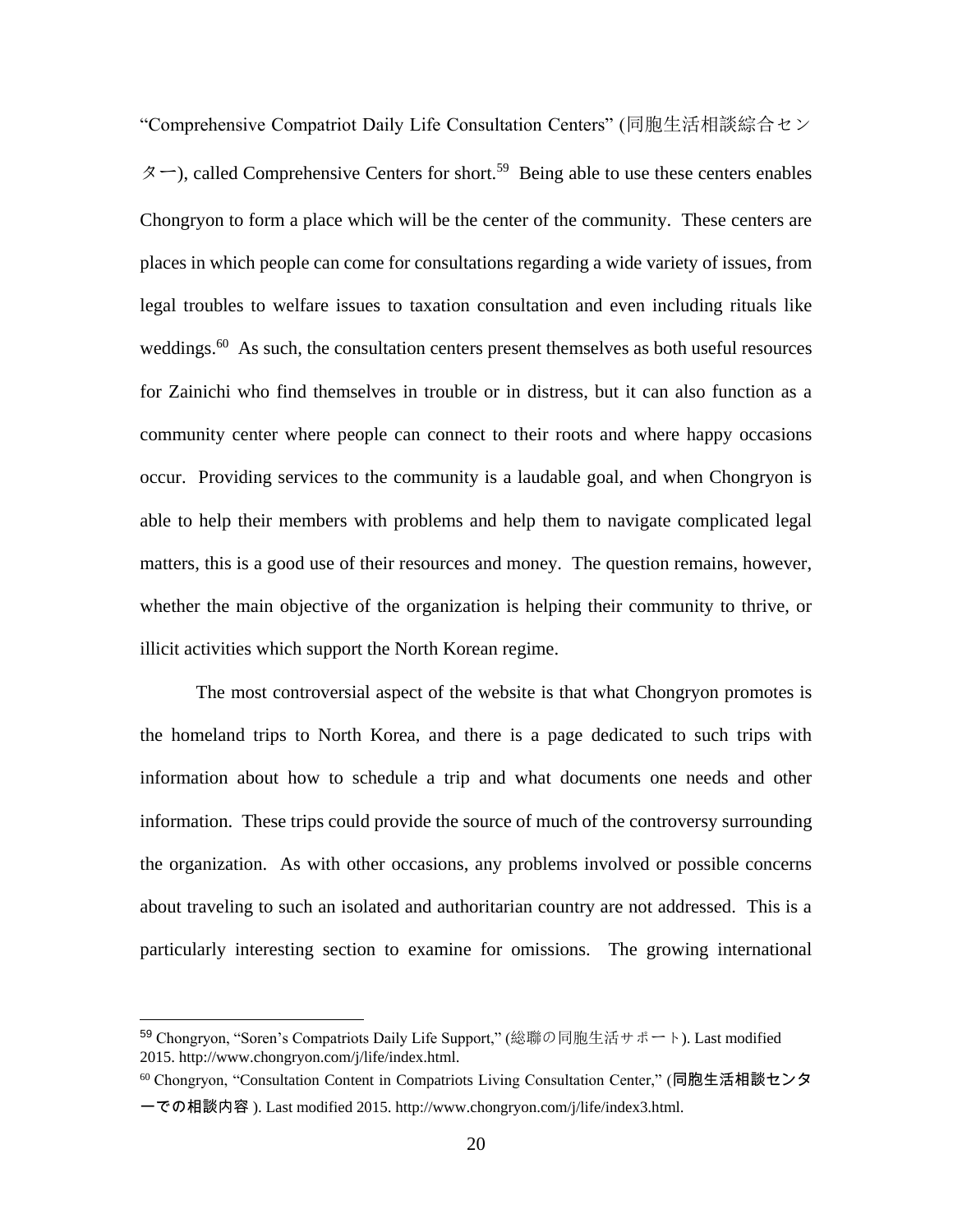scrutiny of North Korea by the international community with things like the UN Commission of Inquiry on Human Rights<sup>61</sup> in the Democratic People's Republic of Korea, or Japan's own troubled attempts to discuss the kidnapping victims, might make traveling to North Korea both difficult and politically disastrous move. Since Chongryon has recently gotten into trouble over concerns about their smuggling to and from North Korea, visitations to the country could put an ordinary person under watch by Japanese authorities, but no allusion is made to any of these possible issues.

In addition to international scrutiny, Chongryon requires that anyone who travels to North Korea through the organization must have a North Korean passport, which can be obtained through Chongryon.<sup>62</sup> This could prove to be a problem for the many Chongryon members who now carry South Korean passports, even those who are sympathetic to the ideology of the organization. Yet again, the organization displays a rigid adherence to old divisions and does not account for the ways in which society and their community has changed with the passage of time.

The history of Chongryon has not been without controversy, and the website does not ignore some historical issues in this regard. In regard to the conflict which the organization has had with the Japanese government, it states that the Japanese government considers Chongryon a subject of security concerns, "a suspect organization to which the Anti-Subversive Activities Act applies," (破防法適用容疑団体) and states that some of

<sup>61</sup> For more information see the United Nations Commission of Inquiry on Human Rights in the Democratic People's Republic of Korea.

http://www.ohchr.org/EN/HRBodies/HRC/CoIDPRK/Pages/CommissionInquiryonHRinDPRK.aspx <sup>62</sup> Chongryon, "Homeland Visit and Overseas Travel," (祖国訪問・海外渡航). Last modified 2015. http://www.chongryon.com/j/life/travel.html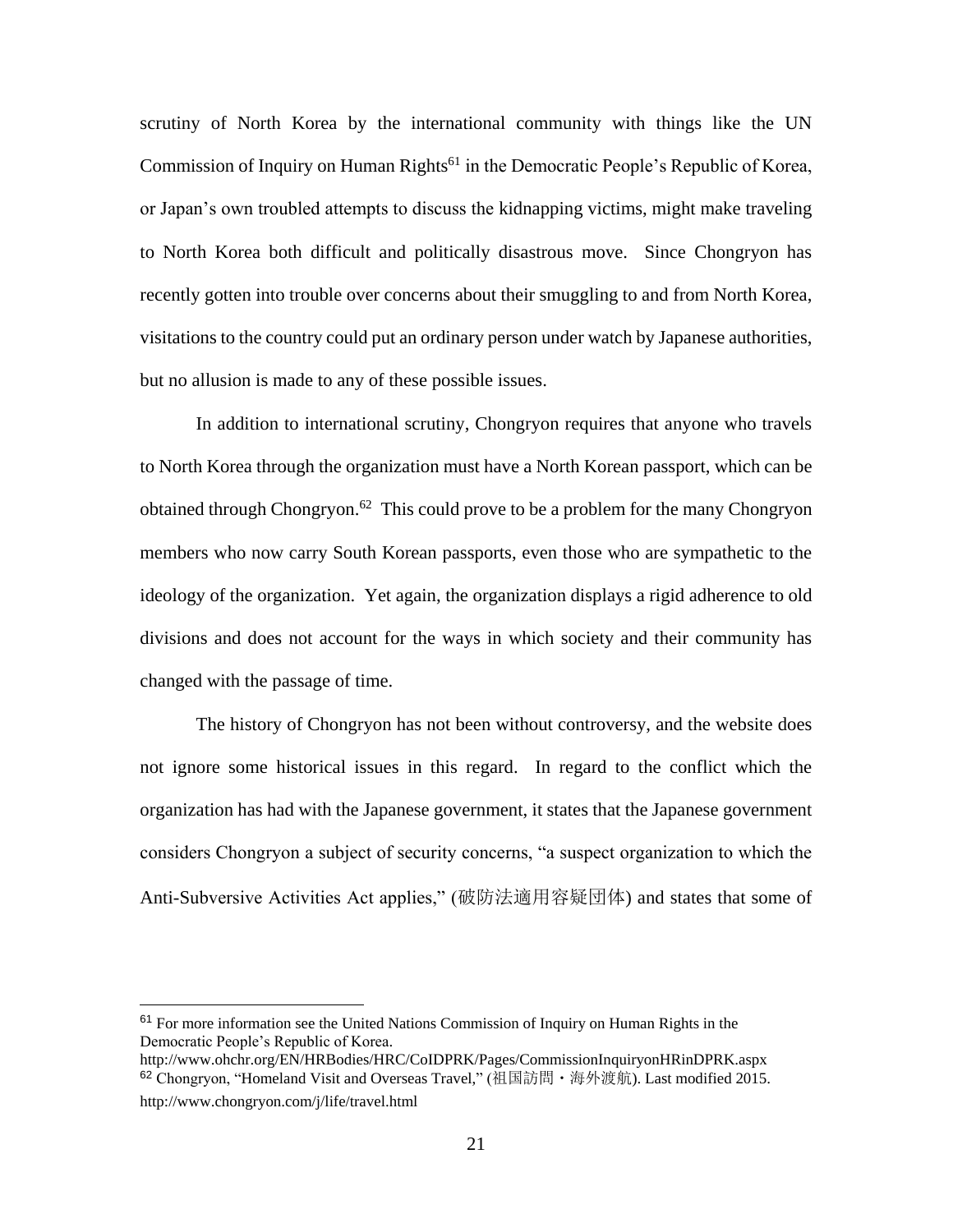its members are surveilled and tailed by the Japanese authorities.<sup>63</sup> This kind of language may read as paranoia, but especially in recent years, increased raids on the organization and the homes of prominent, high ranking members have occurred. Chongryon acknowledges that the Japanese government considers it suspect, but takes issue with this scrutiny.

They maintain that they are in compliance with the law and that these assertions by the Japanese authorities are slanderous, and in violation of the Universal Declaration of Human Rights.<sup>64</sup> In each instance of searches or arrests of members, they have protested their innocence, and yet the appeal to the Universal Declaration of Human Rights seems a bit dramatic, considering the organization is linked to a state which has proven itself to be unstable and involved with illegal activities. Japan is not a society which is welcoming of multiculturalism, and as such the Korean community is under some prejudice, which they rightly protest. Prejudice against Koreans may account for some of the scrutiny which Chongryon faces, but the Japanese authorities would be naive not to respond to tips that Chongryon was aiding the North Korean government with some of its illicit activities.

One issue in particular significantly contributes to the problems which Chongryon and its members have had with the Japanese government and the public: the abduction of Japanese nationals by the North Korean state. The Zainichi community, and Chongryon in particular due to its status as the *de facto* embassy of the DPRK, have long been identified with the North Korean abduction issue in Japan. Indeed, North Korea's plan for abducting Japanese nationals came after the failed 1974 assassination attempt on South Korean President Park Chung-hee, which had been carried out by a Korean resident of

 $\overline{a}$ 

<sup>63</sup> Chongryon, "Trampled Rights." (踏みにじられた権利).

 $64$  Ibid.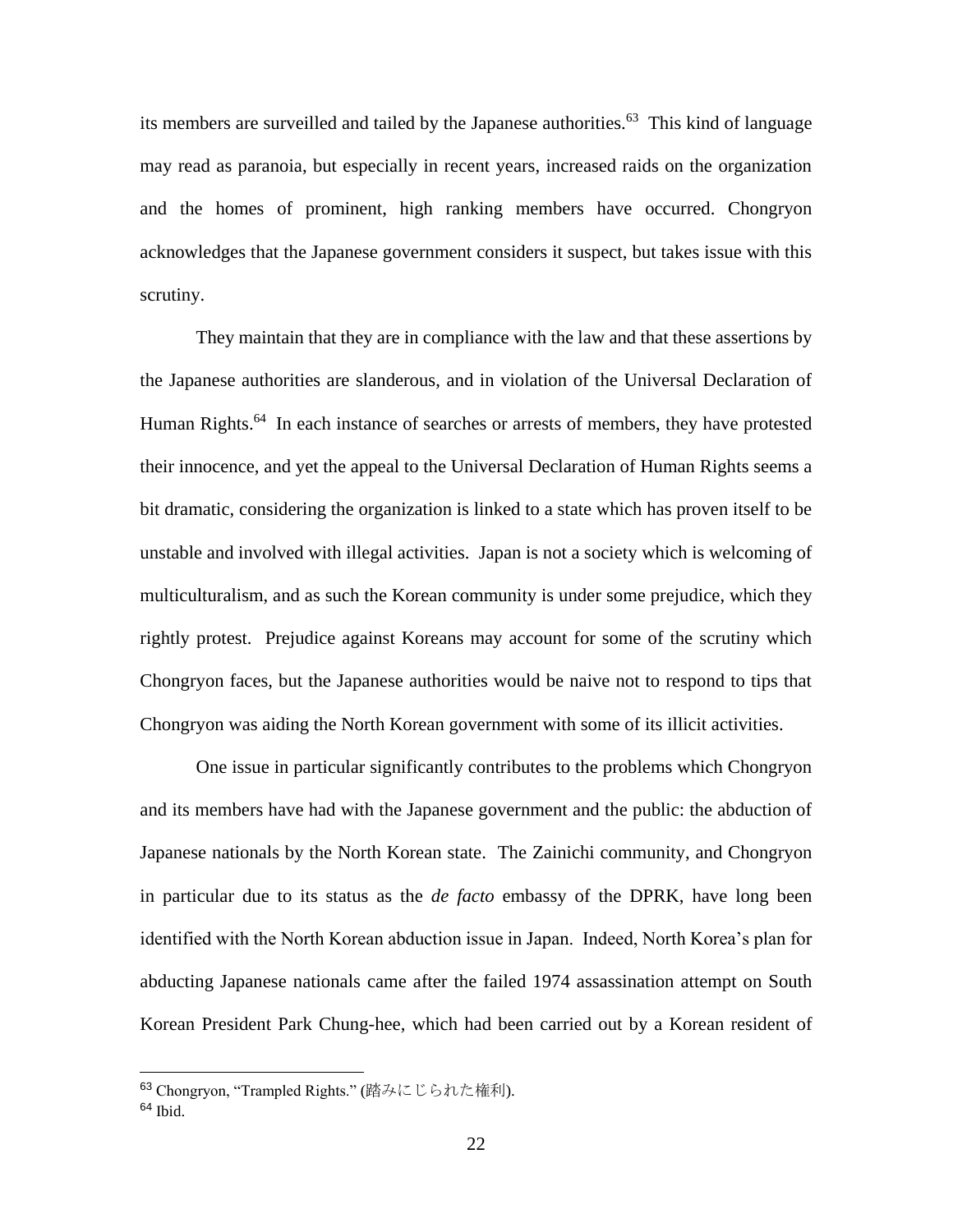Japan and sympathizer to North Korea, Mun Se-gwang.<sup>65</sup> Though the assassination attempt on Park was unsuccessful, it did result in the death of Park's wife, Yuk Young-soo. After the tragedy, the South Korean government became more suspicious of Zainichi Koreans, and applied stricter background checks on Koreans from Japan seeking to enter the country, as well as expanding security measures against North Korean spies.<sup>66</sup> This caused North Korea to try to find a different source of recruits for spies than using Zainichi sympathizers, and the idea was hatched to kidnap Japanese citizens and steal their identities, while also learning from them the subtleties of Japanese language and culture.<sup>67</sup> Whether or Chongryon was involved with the abduction plan, one of their number was the catalyst for the plan. Ahn Myong Jin, a former North Korean spy who defected to the South had said in an interview that he believed that Chongryon members helped with the abductions, "but only a few."<sup>68</sup> Once again, Chongryon denied the allegations and claimed that they were part of an attempt to defame the organization.<sup>69</sup> None of this is addressed on the website. Denunciation of the assassin might be asking too much, as Chongryon would likely not want to draw attention to such a serious incident, nor to link their name with the event in the reader's mind, even if they were trying to be reassuring.

The allegations against Chongryon in the matter of abduction caused a backlash against the whole community, but most Chongryon members were not involved, and the abduction issue was a shock to many of the ordinary members of Chongryon. In an interview with the Japan Times, a woman known only as Chin stated that when she heard

 $\overline{a}$ 

<sup>65</sup> Williams, Brad, and Erik Mobrand. "Explaining Divergent Responses to the North Korean Abductions Issue in Japan and South Korea." *Journal Of Asian Studies* 69, no. 2 (May 2010), 508-509.

<sup>66</sup> Ibid., 509.

 $67$  Ibid.

 $68$  Shipper, 67.

 $69$  Ibid.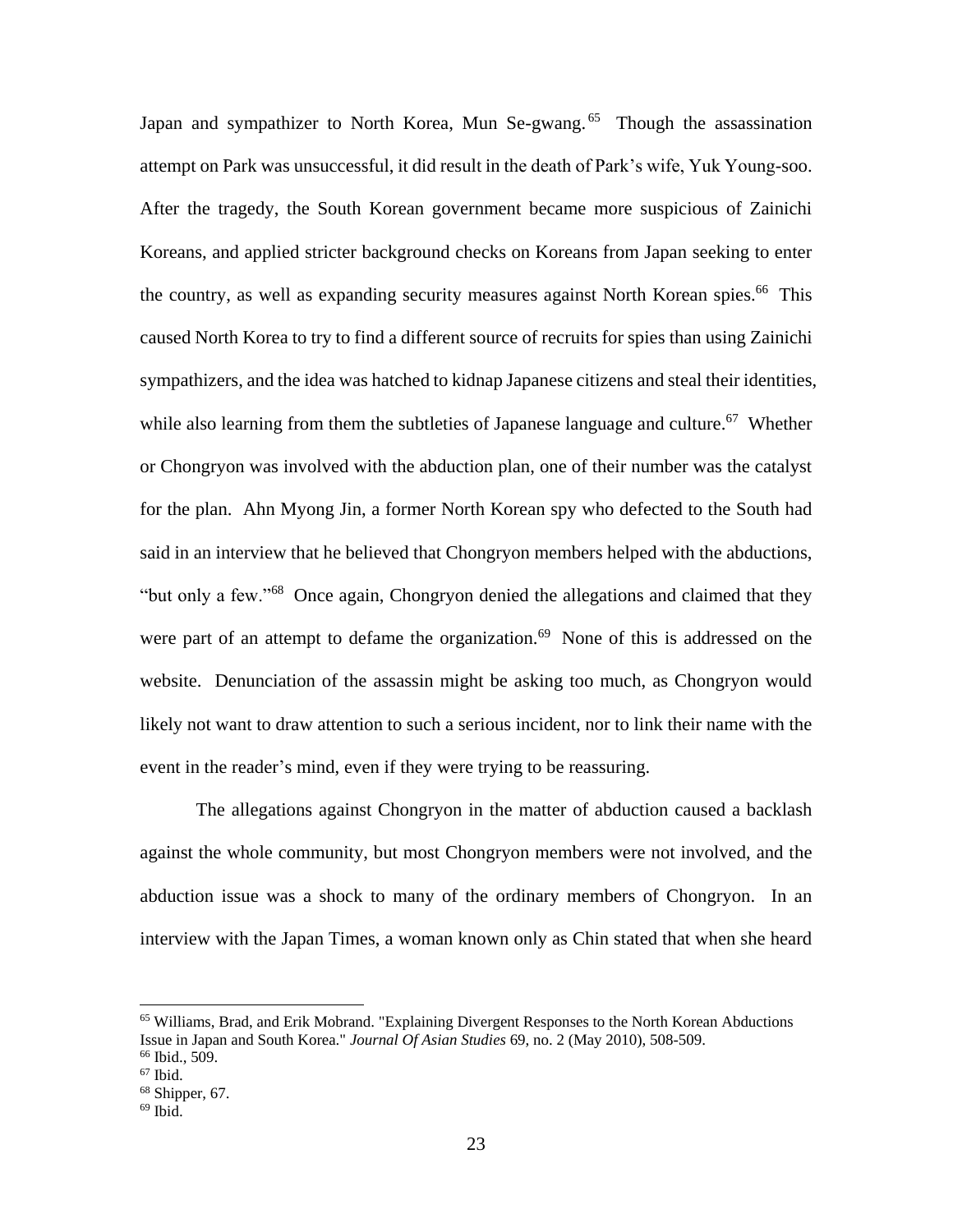the reason for the abductions: "They said they did it to teach spies Japanese language and culture, but I wondered why when there are Japanese-speaking Koreans in Japan. It shook my faith in North Korea."<sup>70</sup> Even members of the organization were shocked to learn of the kidnappings, so the lack of greater reassurance on the matter on the website, whose primary audience would be their own members, would not go amiss.

An astute reader could determine why the Japanese government would have reason to worry about Chongryon, since their connection to North Korea could make them dangerous to the domestic security of Japan. The website mentions increased hostility from the Japanese public and the authorities as a result of several scandals: "The Korean Airlines Missing Incident" of 1987, "Pachinko suspicion incident" of 1989, North Korea's "Suspicion of having nuclear weapons incident" of 1994, and in particular the early 2000s reaction to North Korea's admission that they had kidnapped several Japanese nationals.<sup>71</sup> These incidents are listed, with quotations, but they are not described, assuming the reader is already familiar with these issues. Also unaddressed in this list is the fact that the threat from North Korea to its neighbors, particularly South Korea and Japan, is not inconsequential. Especially in light of Kim Jong Il admission in 2002 at his meeting with Prime Minister Junichiro Koizumi that North Korea had kidnapped Japanese citizens in the 1970s and 1980s, the fears that Chongryon or some of its top members were involved in these incidents would make them targets for surveillance. Though they address the conflict with the government in this regard, Chongryon takes a defensive position and only addresses the wrongs done to them by the Japanese government, and make no assertions about the involvement or lack thereof of any Chongryon members in the kidnappings. This

<sup>70</sup> McBride, "Young 'Zainichi' Koreans Look Beyond Chongryon Ideology."

<sup>71</sup> Chongryon, "Trampled Rights." (踏みにじられた権利).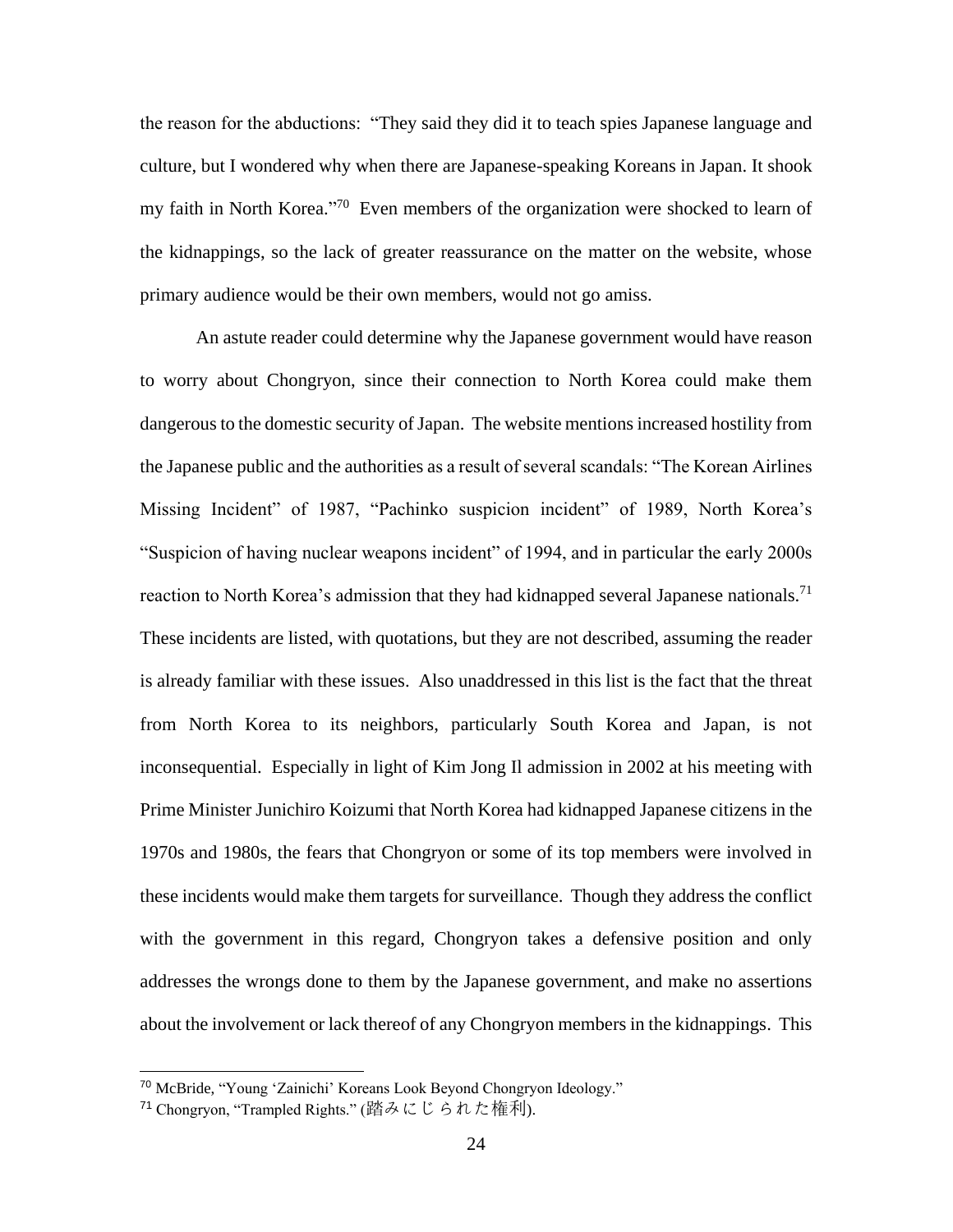is to be expected, since they are unlikely to confess to any involvement in wrongdoing, especially if there actually was a connection between Chongryon and the kidnappings, but the omission does not make the organization look sympathetic to someone who is not already inclined to support Chongryon.

Continuing the theme of victimization, not only the Japanese authorities, but the public outcry against Chongryon and Zainichi Koreans in general is discussed on the website, but only in the context of the wrongs committed against the Korean community. Public fears about this unpredictable country can and sometimes do lead to violence. Innocent people should not be attacked or scapegoated for these incidents, and indeed there were several attacks of varying degrees on Chongryon members as a result of these scandals, from verbal harassment and assaults on students of Korean ethnic schools, to shooting or arson committed on or against Chongryon-run institutions.<sup>72</sup> Chongryon is the face of North Korea in Japan and gives angry Japanese a target for their frustration or fears about North Korea. This is in many cases unfair, as schoolchildren are highly unlikely to be involved in any grand schemes like money-laundering or international kidnapping rings, and attacking them only further alienates a community which is already marginalized in Japanese society.

However, what Chongryon fails to do is to address the justifiable anger of the Japanese people in response to shocks like the kidnappings. The "Trampled Rights" section does not even offer a denial of any involvement by Chongryon in the issue, which is striking considering that allegations were made by a North Korean defector and former spy that Chongryon members were involved in helping to orchestrate the kidnappings.<sup>73</sup> If

<sup>72</sup> Ibid.

<sup>73</sup> Shipper, 67.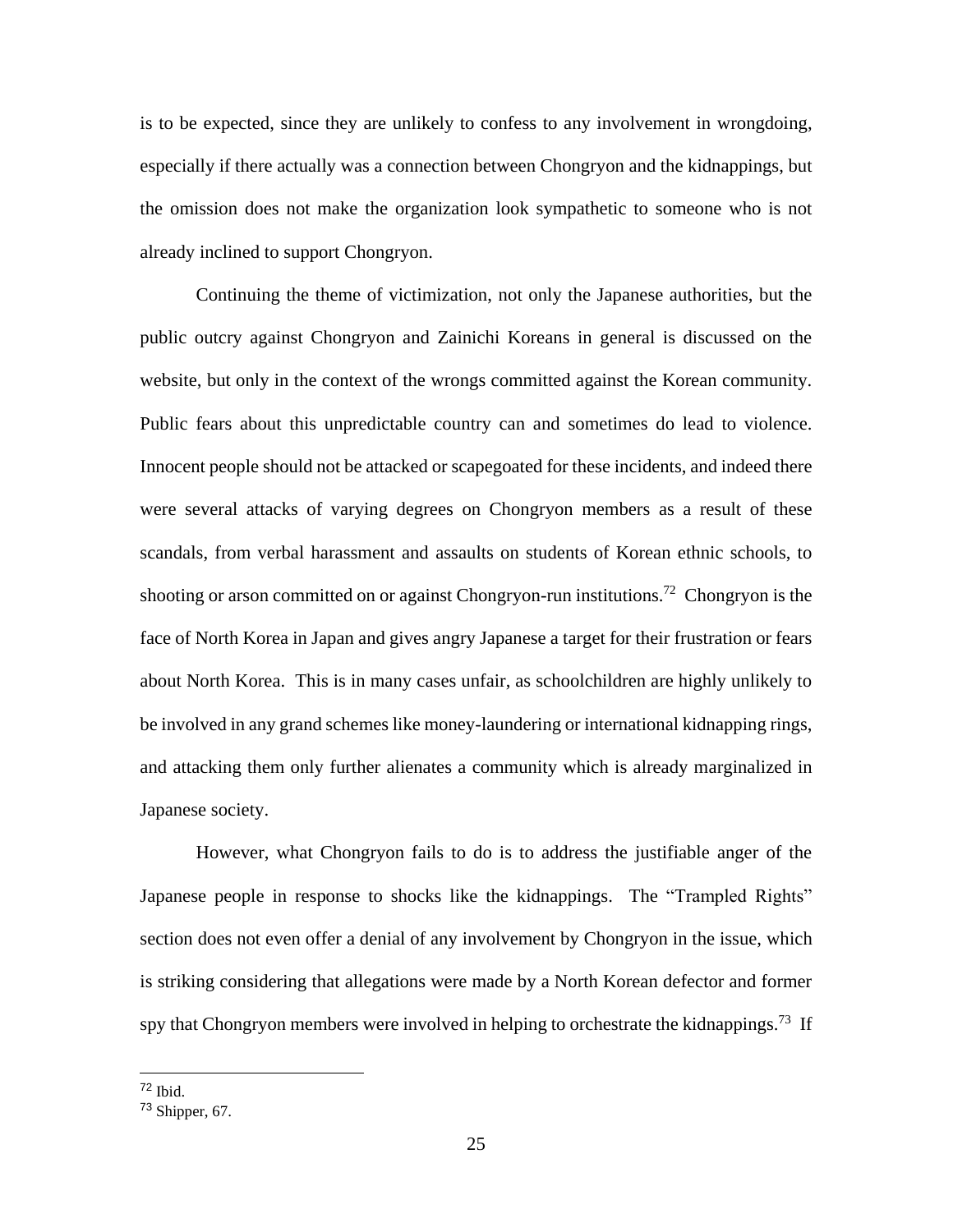Chongryon wants to make the assertion that they have been victimized by the Japanese authorities and public, they would do well to express some compassion for the kidnapping victims and their families, to boost their public relations platform and further distance themselves from the issue. However, if their target audience for the description on the website is Korean residents of Japan, they may not care how they appear to Japanese nationals. In light of present financial difficulties and more than a decade since allegations of helping North Korea to kidnap Japanese citizens, it would behoove Chongryon to consider their representation vis-à-vis the wider Japanese society in which they operate.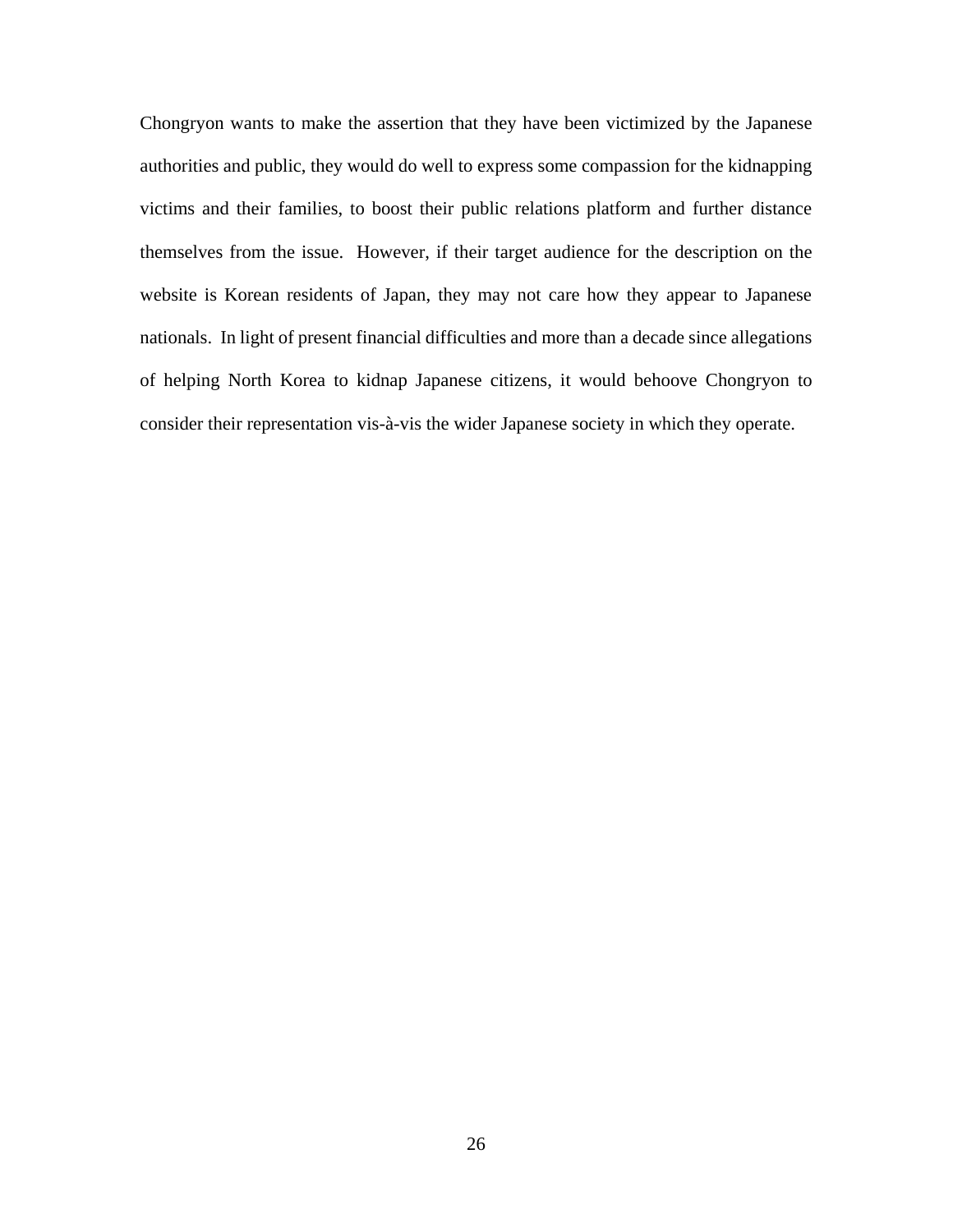## Chapter 2: Education and Chongryon's Ideology

Ethnic schools are the main way by which Chongryon is able to disseminate its teachings to the next generation. The schools keep students immersed in the Korean community and attendance in a Korean school limits a student's ability to assimilate into the general Japanese population. This section will give a brief history of the ethnic schools in Japan, and the effectiveness of Chongryon's ability to replicate its ideology.

The history of Korean ethnic schools has been tumultuous since the end of World War II. During the first year after the end of the war, the Zainichi community had established many ethnic schools, called *minzoku gakko*. 74 These schools were facilities where children could learn about Korean culture. However, during the Occupation period it was decided that the Korean ethnic schools should follow the curricula set by the Ministry of Education, with the exception of Korean language classes and extracurricular classes.<sup>75</sup> Already the freedom of education was being limited from the perspective of those who would become Chongryon supporters, according to scholars like Yoko Motani. When considering this argument, it should be noted that all governments have an interest in standardizing education, and ensuring that all students are learning skills which would be useful in for qualifying for university and finding a job is not inherently bad, nor should it be assumed that the policies of the government was intentionally trying to hurt the Zainichi community. Their specific needs as a minority community were likely not entered into the calculus of educational standards in the late 1940s and early 1950s. With standardization the needs of certain communities are often overlooked in order to present a single national

 $\overline{a}$ 

<sup>&</sup>lt;sup>74</sup> Yoko Motani, "Towards a More Just Educational Policy for Minorities in Japan: The Case of Korean Ethnic Schools," *Comparative Education* 38, no. 2 (May, 2002): 229. <sup>75</sup> Ibid., 230.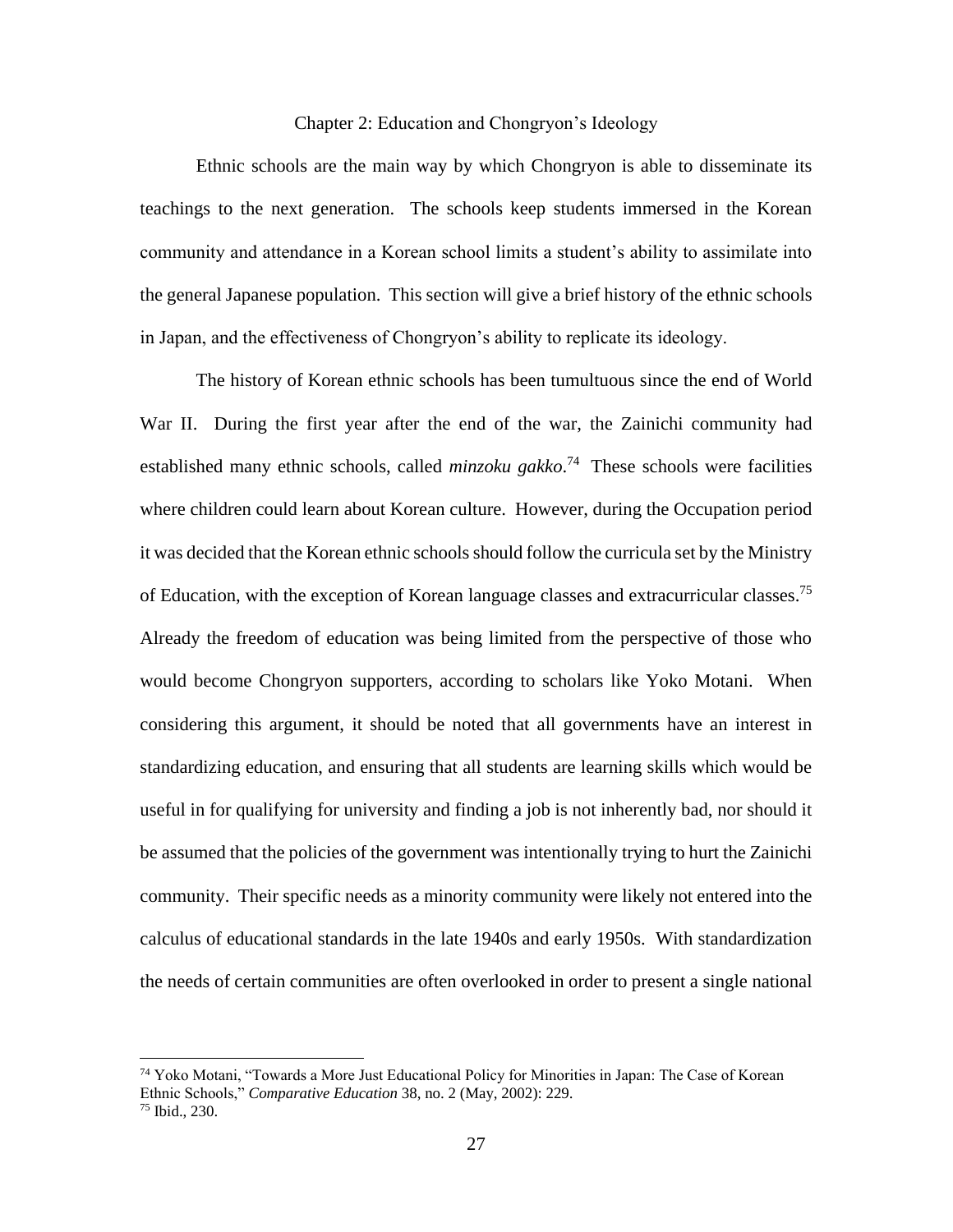narrative, and Japan, whose people have long deemed themselves to be a "homogenous nation" would be particularly prone to such a narrowed focus when it came to education standards.

This was followed by a period from 1948-1955 of Korean schools being shut down by the Ministry of Education, and continued until 1965.<sup>76</sup> State authority pushed for an assimilation model of education of minority students, but the Zainichi community did not acquiesce to its decisions without a fight. The struggle to make the Korean students attend Japanese schools was fraught with opposition from Korean parents, who viewed these decisions as a means of suppressing Korean culture.<sup>77</sup> From the beginning the conflicting interests of the state and the Zainichi community caused problems for minority education.

Though the government had attempted to keep the Korean students from receiving a culture-specific education, there was ultimately a victory for the Korean families. Despite setbacks in the earlier days, the Zainichi community has managed to reopen Korean ethnic schools since 1956.<sup>78</sup> The opening of Korean ethnic schools has allowed Chongryon to set up an education system for their members which perpetuates its ideology and produces workers for the cause, thus allowing the group to continue on for four generations of Zainichi Koreans. Chongryon has established schools from kindergarten to university level across Japan.<sup>79</sup> These schools help to create an insular environment where the ethnic Koreans are exposed not to mainstream Japanese society but to the North Korean regime's propaganda. According to the testimony of scholar Sonia Ryang, who was herself educated

<sup>76</sup> Ibid.

 $77$  Ibid.

<sup>78</sup> Ibid., 231.

<sup>79</sup> Roland Beurk, "North Koreans in Japan remain loyal to Pyongyang," *BBC*, October 27, 2010, accessed March 16, 2015. http://www.bbc.com/news/world-11534233.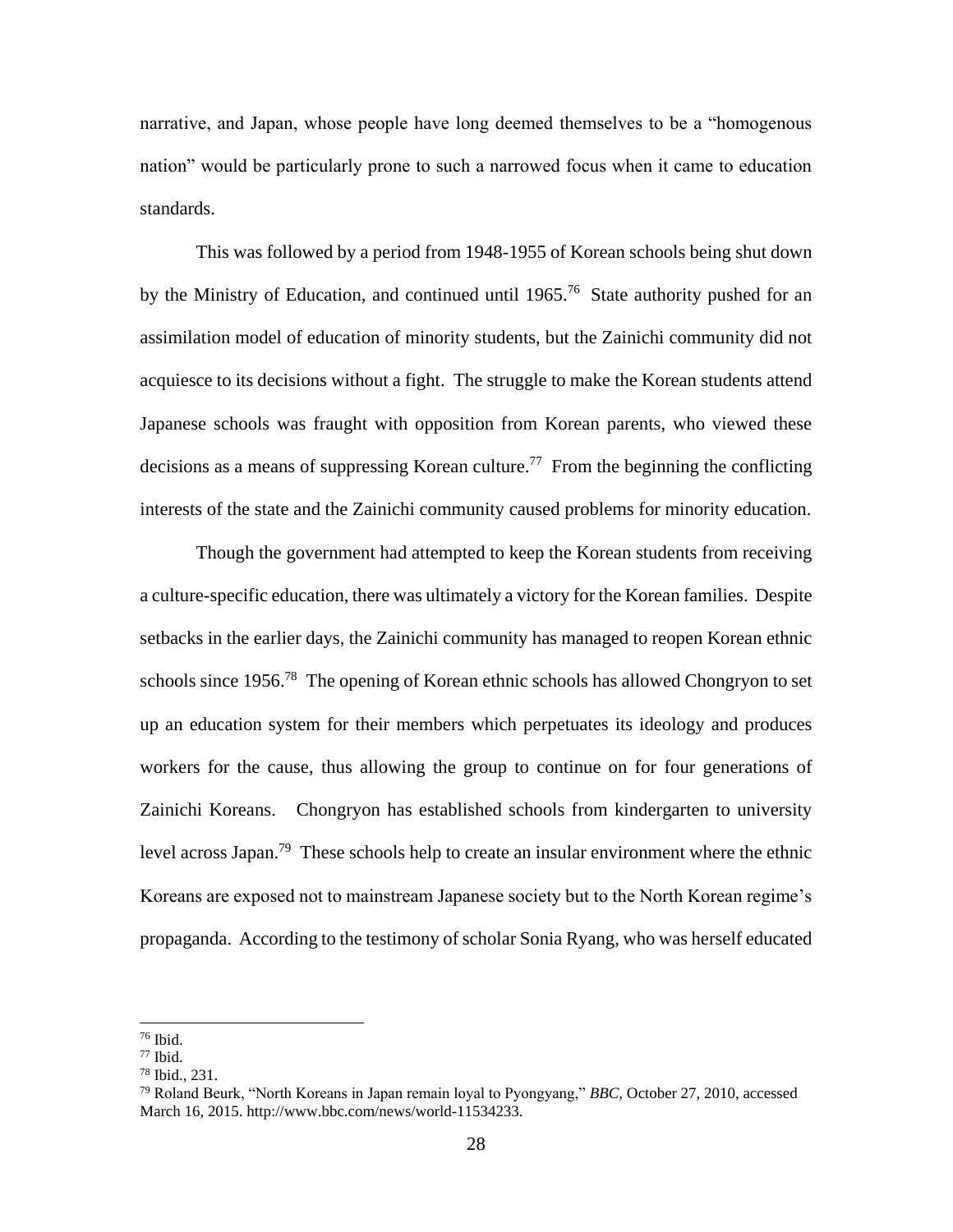by Chongryon, the organization often runs itself similar to the North Korean or other socialist states, where career decisions and appointments are made for the members who are taught to "unconditionally and gladly" take their appointment position,  $80$  so the insular world perpetuates itself beyond school and into the adult world. The Korean schools serve as a beginning to the perpetuation of a Korean community and in the case of Chongryon schools, the dissemination of North Korean values and loyalty.

That there was a drive for control over the curricula was not unreasonable or unexpected. Sonia Ryang argues that all education in a modern state is ultimately subject to state authority and control over the content of the curricula.<sup>81</sup> The state has a stake in ensuring that the people under its control are educated to be good citizens. What makes the Chongryon schools unique, according to Ryang, is that they are not oriented toward pleasing the Japanese state, though they exist within the physical borders of the Japanese state, but rather they are controlled by the North Korean state.<sup>82</sup> Thus, the Chongryon schools operate outside of direct influence of the authorities of their physical space, and instead are rooted in a national and ethnic connection to the "homeland." This creates a strange paradox whereby the students of Chongryon schools live in Japan, but their minds and loyalty are oriented toward North Korea, which though far away has stronger control over their education.

Control over the curricula is rooted in the North Korean state. The schools use textbooks which Chongryon publishes, which are edited by teachers who visit North Korea specifically for this reason.<sup>83</sup> It is North Korean standards and textbooks, and not Japanese,

<sup>80</sup> Ryang, *North Koreans in Japan*, 17.

<sup>81</sup> Ryang, "Poverty of Language," 231.

<sup>82</sup> Ibid., 232.

<sup>83</sup> Ryang, "Poverty of Language," 231.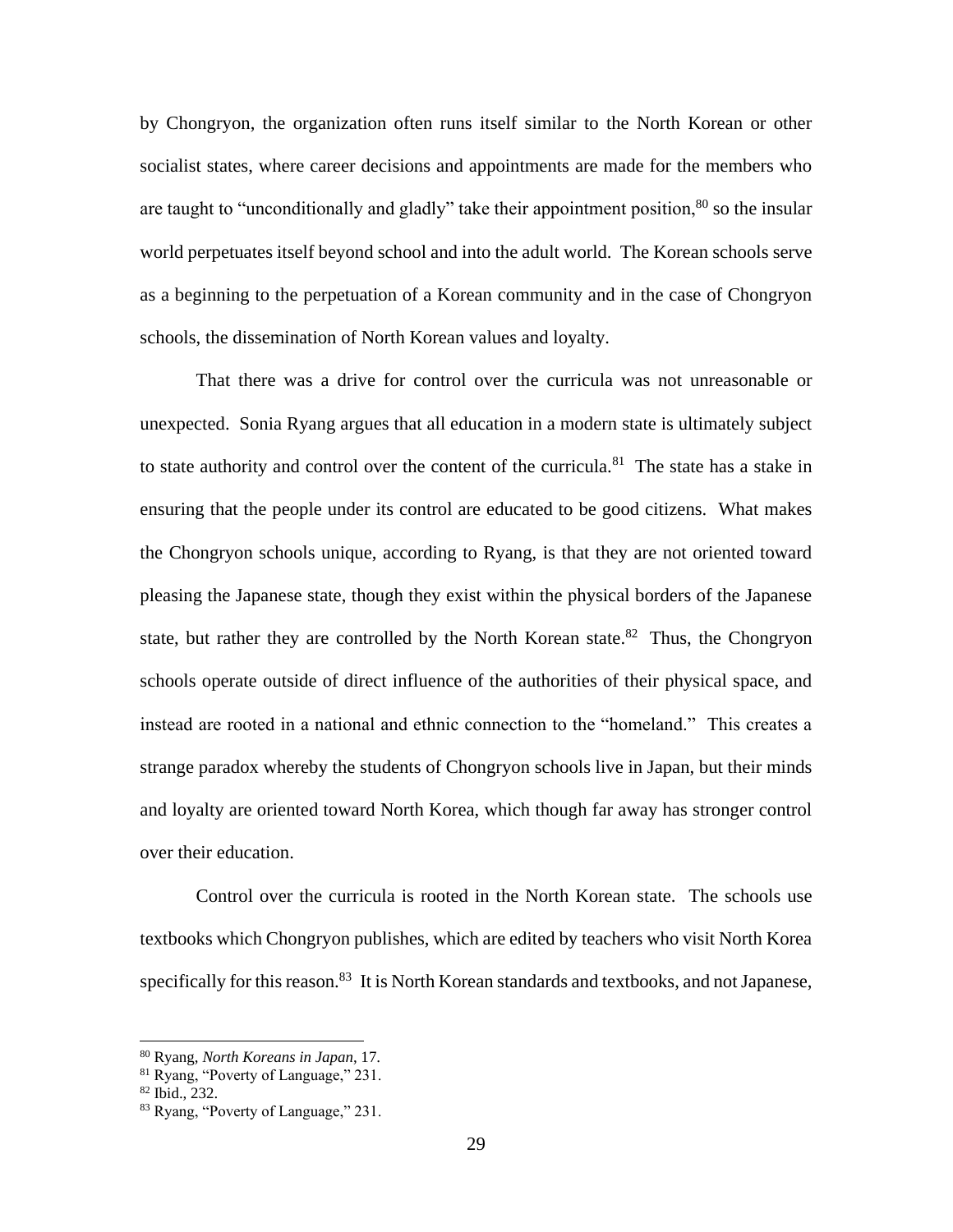which form the schools' curricula. Coming from North Korea, these texts are naturally censored according to the state's interests. The censorship and oversight are much stronger in certain areas than in others. Topics unrelated to the North Korean state, like English, Japanese and math, are not heavily censored.<sup>84</sup> These topics could easily conform to Japanese Ministry of Education standards, strengthening the argument that Chongryon schools not be un-accredited as regular schools under Ministry guidelines. One the other hand, topics which are particularly relevant usually pertain to Korean history and especially the personal history of Kim Il Sung, both his childhood and his revolutionary activities.<sup>85</sup> They exist outside the specific constraints of the Japanese standards of education, but that does not mean that they could not be of some concern. Factually, much of what North Korean children in North Korea as well as at Chongryon schools learn about their leader is murky or unverifiable, which for the sake of historical accuracy can be problematic. Not all students appreciate these lessons. The Japan Times interviewed a Ms. Ryu, in 2008, who described her attitudes toward her instruction on Kim Il Sung: "I'm grateful that I learned my language and made lots of friends, but I wasn't into studying the life or ideas of Kim Il Sung. Koreans should learn more about how to live in Japanese society."<sup>86</sup> Her attitude shows that being educated with Chongryon does not mean that all students internalize their lessons in total.

Chongryon schools have long had a degree of relative freedom to choose their curricula. This is not to say, however, that the Chongryon schools are not completely free of the influence of the Japanese authorities. $87$  The curriculum of these schools is similar to

<sup>84</sup> Ryang, *North Koreans in Japan*, 25.

 $85$  Ibid.

<sup>86</sup> McBride, "Young 'Zainichi' Koreans Look Beyond Chongryon Ideology."

<sup>87</sup> Ryang, "Poverty of Language," 232.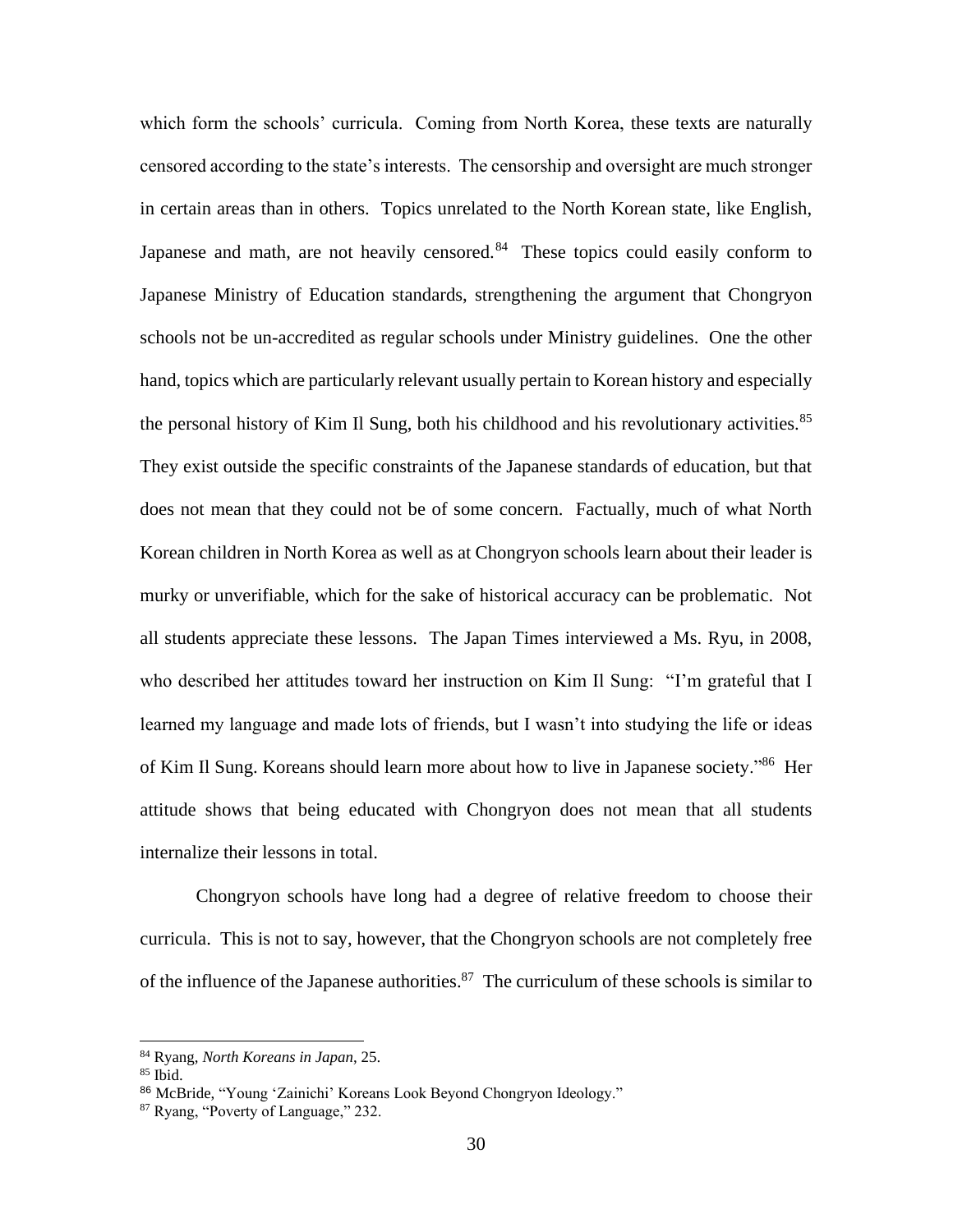Japanese schools with the exception of added emphasis on Korea-specific topics. In addition to Korean language, history and geography, these schools teach many of the same subjects as Japanese schools, including Japanese language, mathematics, English, natural science, history, geography, physical education, music, and art.<sup>88</sup> As such, one could argue, the concerns that the Korean schools are not meeting the standards of the Ministry of Education are not well-founded. Even though the same subjects are taught that would be taught in a Japanese school, the Ministry of Education does not classify these ethnic schools as regular schools (*ichijoko*) but rather as miscellaneous (non-academic) schools, (*kakushu*  gakko) the same classification as technical schools such as cooking or sewing schools.<sup>89</sup> This has long been seen as discriminatory in the scholarship on Chongryon, but the merits and lack thereof of this policy are debatable.

Some scholars, like Motani, argue that such a designation would be fair if it could be demonstrated that the Korean schools do not prepare students with the same degree of educational readiness for university and other post-education future pursuits, but that this is not demonstrated by the facts. Certain factors, like Korean ethnic school graduates' ability to pass entrance exams to Japanese colleges and universities, could show that this is not the case. Their ability to pass these exams is especially important in light of the fact that students of miscellaneous schools are not automatically designated qualified applicants to Japanese universities like graduates of regular schools.<sup>90</sup> To some extent this is irrelevant to Chongryon, because they run a university, Korea University, which furthers their curriculum centered on North Korean citizenship. However, not every Korean

 $\overline{a}$ 

<sup>88</sup> Motani, 231.

 $89$  Ibid.

 $90$  Ibid.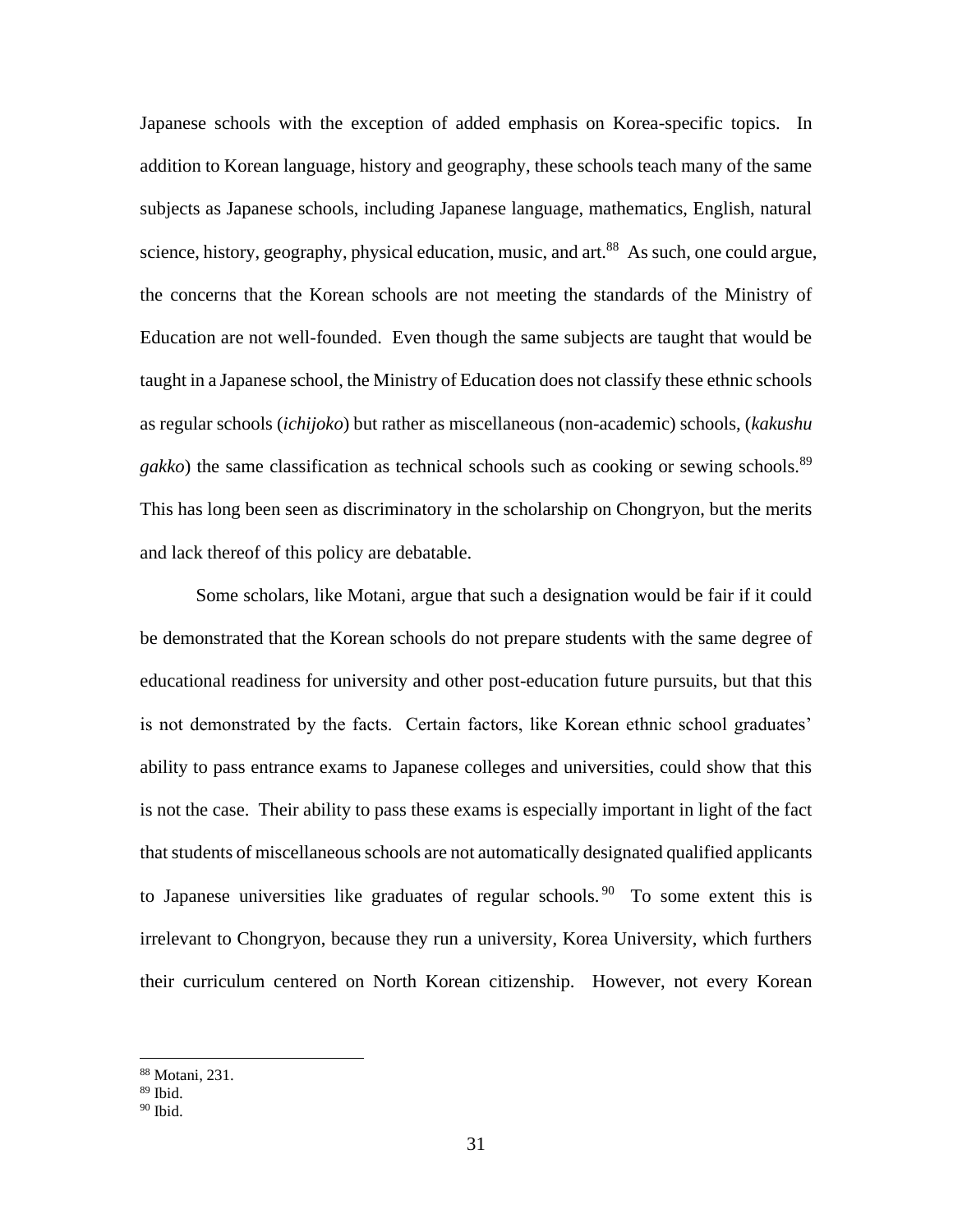resident of Japan will complete the track of Chongryon education from preschool to university, and so the ability of students to qualify for other routes to higher education must be considered. In order to qualify for a Japanese university entrance exam, the students of Chongryon schools have to take another  $exam$ <sup>91</sup>. The individual university must permit students from non-academic schools to take their entrance exams, and so Korean students from ethnic schools who wish to attend Japanese universities are at the mercy of their target university's benevolence.

However, Motani's theory that ability to pass entrance exams demonstrates the equal merit of Chongryon schools does not take into account some of the issues which come from having a school which operates largely outside of the oversight of the Japanese government. While it is true that Chongryon's students learn almost the same subjects as Japanese schools teach, the fact that they also teach Korean history and geography cuts into the time allotted to teach Japanese history and geography.<sup>92</sup> Having more subjects taught will necessarily cut down the amount of time that can be dedicated to each topic. Though they receive Japanese history education, Chongryon would prioritize it below that of Korean history and geography, meaning that students who wish to qualify for Japanese schools would come into classes with less general knowledge about Japan than their Japanese classmates.

Although Chongryon uses Korean in a specific way to ensure that its students are properly prepared to participate in the running of Chongryon when they graduate, the push for all the students to learn Korean only extends so far. Sonia Ryang's work has demonstrated the limitations of Korean education, since the majority of Chongryon

<sup>91</sup> Ryang, *North Koreans in Japan*, 24.

 $92$  Ibid., 25.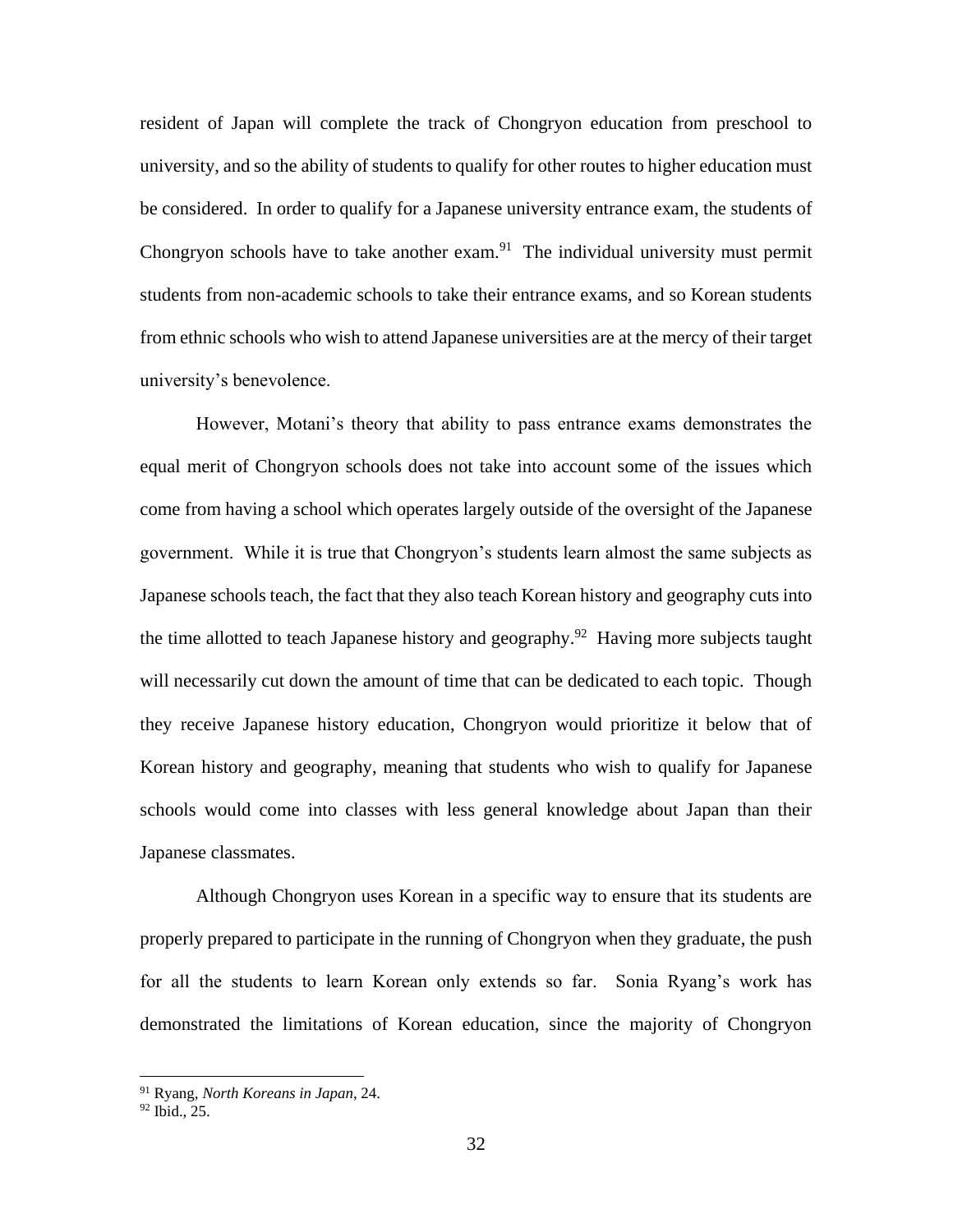students use Japanese at home and when they are not at school.<sup>93</sup> This divide between school language and home language leads to a division of vocabulary, which means that students are more comfortable expressing certain concepts in Korean, and others in Japanese. Efforts by the schools to enforce that Korean language only is spoken at school has, Ryang argue, lead to a split between the language of school and public life, Korean, and the language of the private domain, Japanese. $94$  Students find it easier to describe things they learn in school, like Korean history, in Korean, but at the same time, find little use in learning the Korean words for foods or utensils.<sup>95</sup> In school, they have little cause to talk about common, everyday things or the media and popular culture of Japanese in which they are immersed, so they do not go to the effort of learning to say these things in Korean. Their Korean is often only used for formal school situations, and as such many find it easier to speak in formal level Korea than in casual Korean.<sup>96</sup> This limits their ability to communicate naturally in Korean to native speakers, because their speech, while technically proficient, lacks the nuance which is characterized by the shift in honorific language and casual speech.

Furthermore, other subjects are slightly different from the curricula of Japanese schools. For example, Japanese primary schools teach moral studies, while Chongryon's schools teach "childhood of Father Marshal Kim Il Sung," and while Japanese middle schools teach moral and social studies, what Chongryon teaches is "revolutionary activities of the Great Leader Kim Il Sung."<sup>97</sup> These different topics are not relevant to the ordinary

<sup>&</sup>lt;sup>93</sup> Ryang, "Poverty of Language," 234.

<sup>&</sup>lt;sup>94</sup> Ibid., 236.

<sup>95</sup> Ibid., 237.

<sup>96</sup> Ibid.

<sup>97</sup> Ryang, *North Koreans in Japan*, 25.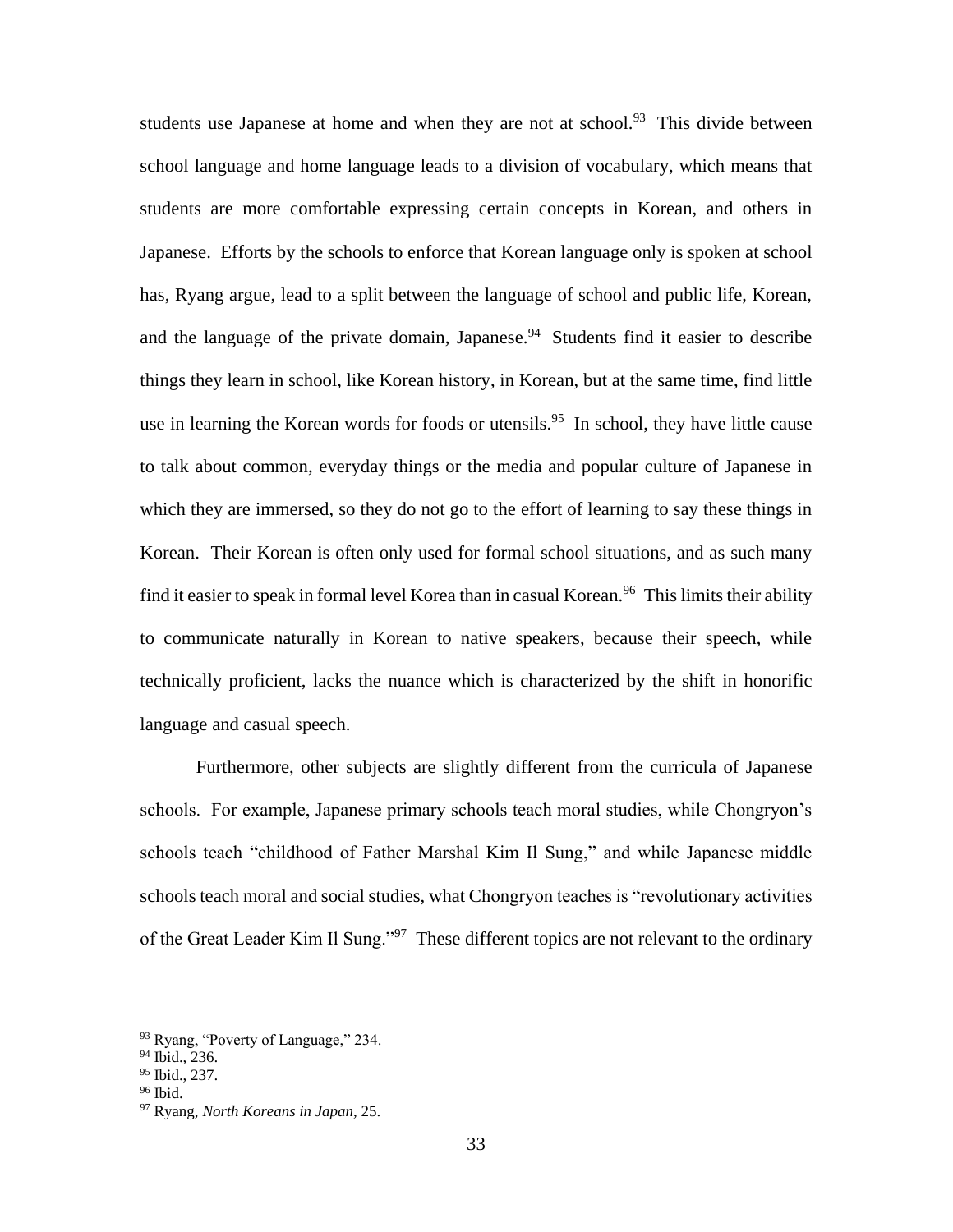Japanese pedagogy, and time spent focusing on them is diverting time from more specific topics which relate to Japan, or culturally specific ideas about morality which have been deemed essential for a proper Japanese education. Pedagogy includes more than the transmission of facts, and a different style of moral education can make for a stark difference, even apart from value-laden arguments about which format is "better" or "right." As such, it cannot be stated that the Chongryon schools are exactly like the Japanese regular schools. There are legitimate claims of discrimination against the Korean community in Japan, but that the Chongryon schools are not considered the equals of their Japanese counterparts is an unfortunate, but not wholly unjustified reality of the education system in Japan.

Other problems for the Korean schools is the issue of funding, and why the Japanese authorities would allow schools which preach loyalty to North Korea to exist within their borders. There is one answer, proposed by Ryang, which answers both of these questions. The fact that these schools operate autonomously from the Japanese school system provides some benefit to the Japanese state: it means that the burden of educating these students and financing these educations is not the responsibility of the state nor does it need to be accounted for in the state budget.<sup>98</sup> The ideological bent of the Chongryon schools can be overlooked if it means that the burden of paying for the students' education is covered either donations from the North Korean state, which sent money to help establish these schools when they first opened in 1957 and every year from then on until 1980, (though these have become more sporadic since 1980) or by the parents of the students.<sup>99</sup>

<sup>98</sup> Ryang, "Poverty of Language," 232.

<sup>99</sup> Ibid.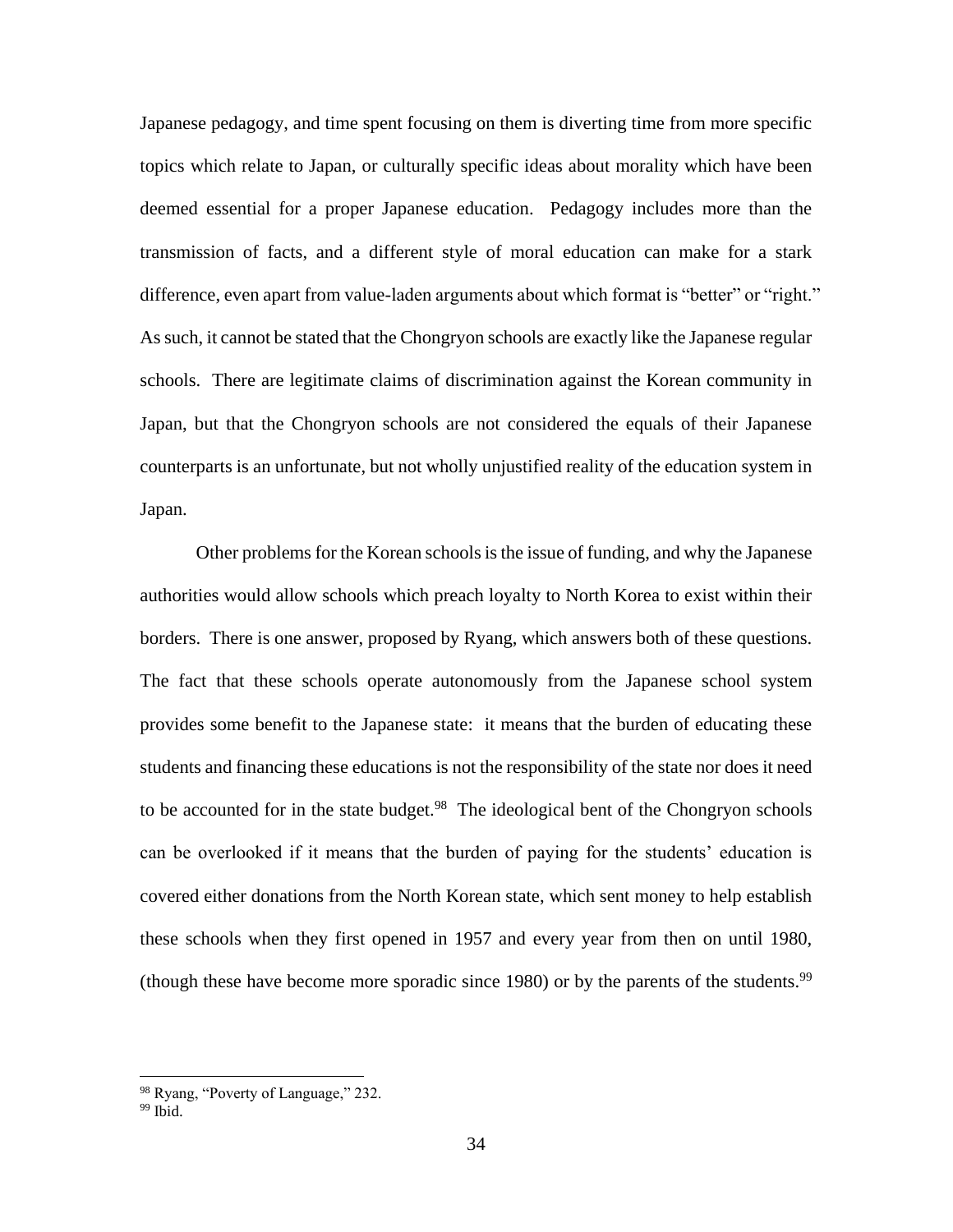The Korean community itself takes on the burden of funding the education of their children, permitting the Japanese state to disengage from the issue.

Money is not the only reason for the tolerance of the Japanese state toward North Korean schools within its borders. Another feature of Chongryon's educational ethos contributes to the hands-off approach of the Japanese state. Chongryon declared in 1955 that they would practice non-interference in Japanese internal affairs, and in keeping with this pledge, teaches pupils in its schools not to do anything which would trouble the Japanese authorities, and to follow all the social conventions of Japanese society, up to and including giving up seats on public transportation to the elderly.<sup>100</sup> As such, Ryang argues that the Japanese government can overlook the pro-North Korea bent of the schools' education, because the graduates they produce go on to become mild-mannered residents who cause little trouble for the state.<sup>101</sup> Such a reason could seem minor or unimportant in the shaping of policy regarding something as fundamental as education, but it bears consideration. I am persuaded that the financial motivation of the Japanese state not to have to allocate funding for students who are attending Korean schools is a major factor in tolerating the schools' existence, but also that the Japanese cultural emphasis on harmony ensures that so long as Chongryon students are not stirring up controversy or conflict, they can be tolerated.

Not receiving funding from the central government is not all bad for Chongryon. There are benefits to the Chongryon schools and to the organization not to have Japanese government funding. The main benefit is that as "self-financing *kakushu gakkō*," *<sup>102</sup>*

<sup>100</sup> Ibid., 233.

<sup>101</sup> Ibid.

<sup>102</sup> Ryang, *North Koreans in Japan*, 25.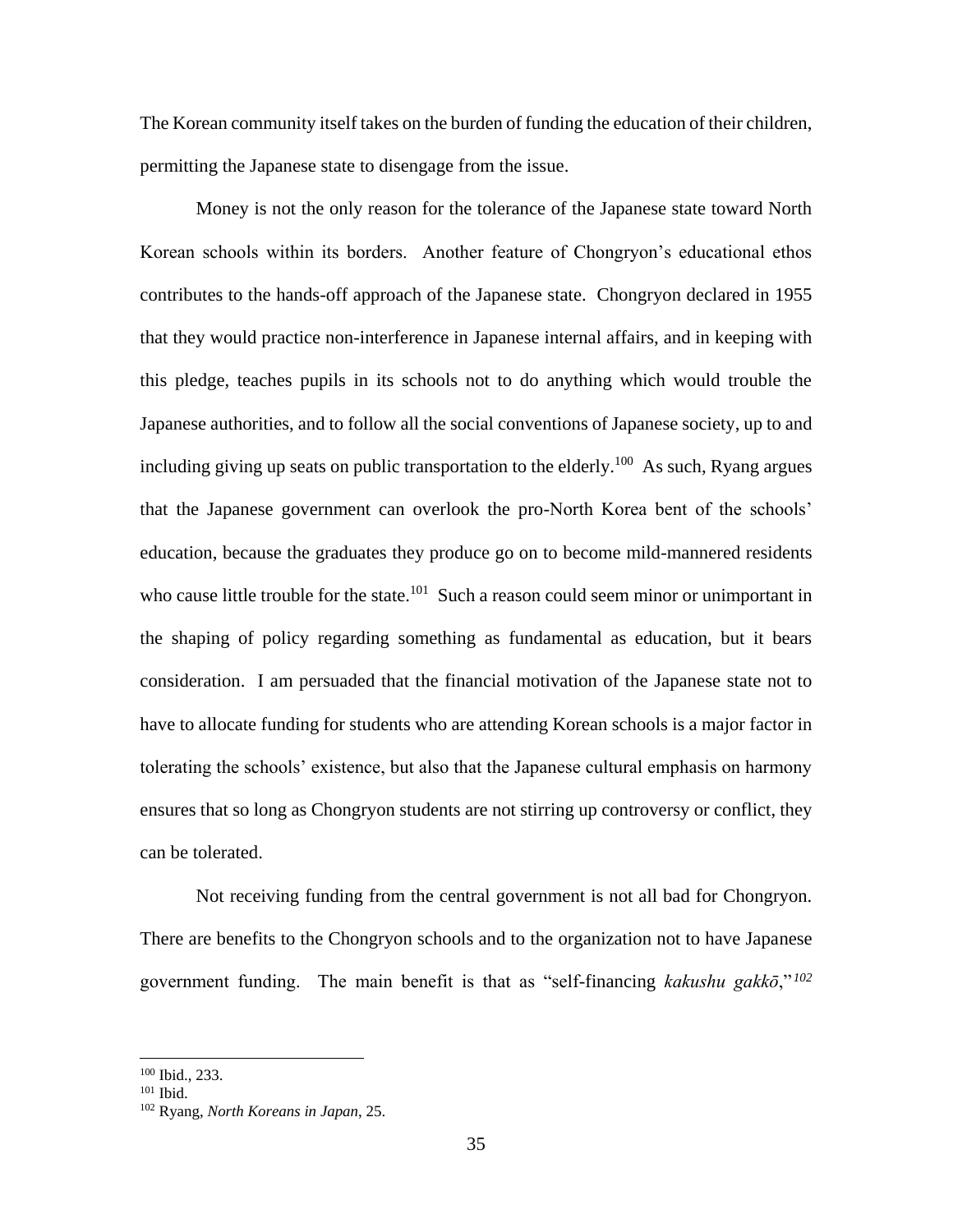Chongryon's schools do not face regulation or inspections from the central government or local education authorities.<sup>103</sup> They do not benefit from funding from the central government, but the schools do benefit, in a manner of speaking, from the freedom to teach as they see fit. Considering their loyalty to North Korea, the ability to have a school which does not require alignment with Japanese standards is very beneficial to the Chongryon organization.

There has not been an entirely hands-off approach to the Korean ethnic schools by different elements of the Japanese state, nor a monolithic response to them from all of actors who make up the state. Some financial help from government sources has been made available for Korean schools. In the late 1980s-1990s, some local governments began to offer scholarships which could be applied to private schools, which would include Korean ethnic schools, as well as some aid to the Korean schools themselves.<sup>104</sup> The central state remained relatively unburdened with the cost of funding Korean schools, since the money was coming from local level government.<sup>105</sup> The funding was not substantial, however. In one case, the Osaka local government did allocate some funding to Korean schools, which was useful because about one third of the Korean population in Japan was concentrated in Osaka, though the funds were not equitably distributed among the schools.<sup>106</sup> The local government may have decided that since such large numbers of Koreans resided within their jurisdiction, it would be equitable in regard to ethnic education compared with Japanese education to designate some monies to their upkeep, and thereby improve the well-being of the whole region, but a bias against the North Korean-aligned

<sup>103</sup> Ibid.

<sup>&</sup>lt;sup>104</sup> Ryang, "Poverty of Language," 232.

<sup>105</sup> Ibid., 233.

<sup>106</sup> Ibid.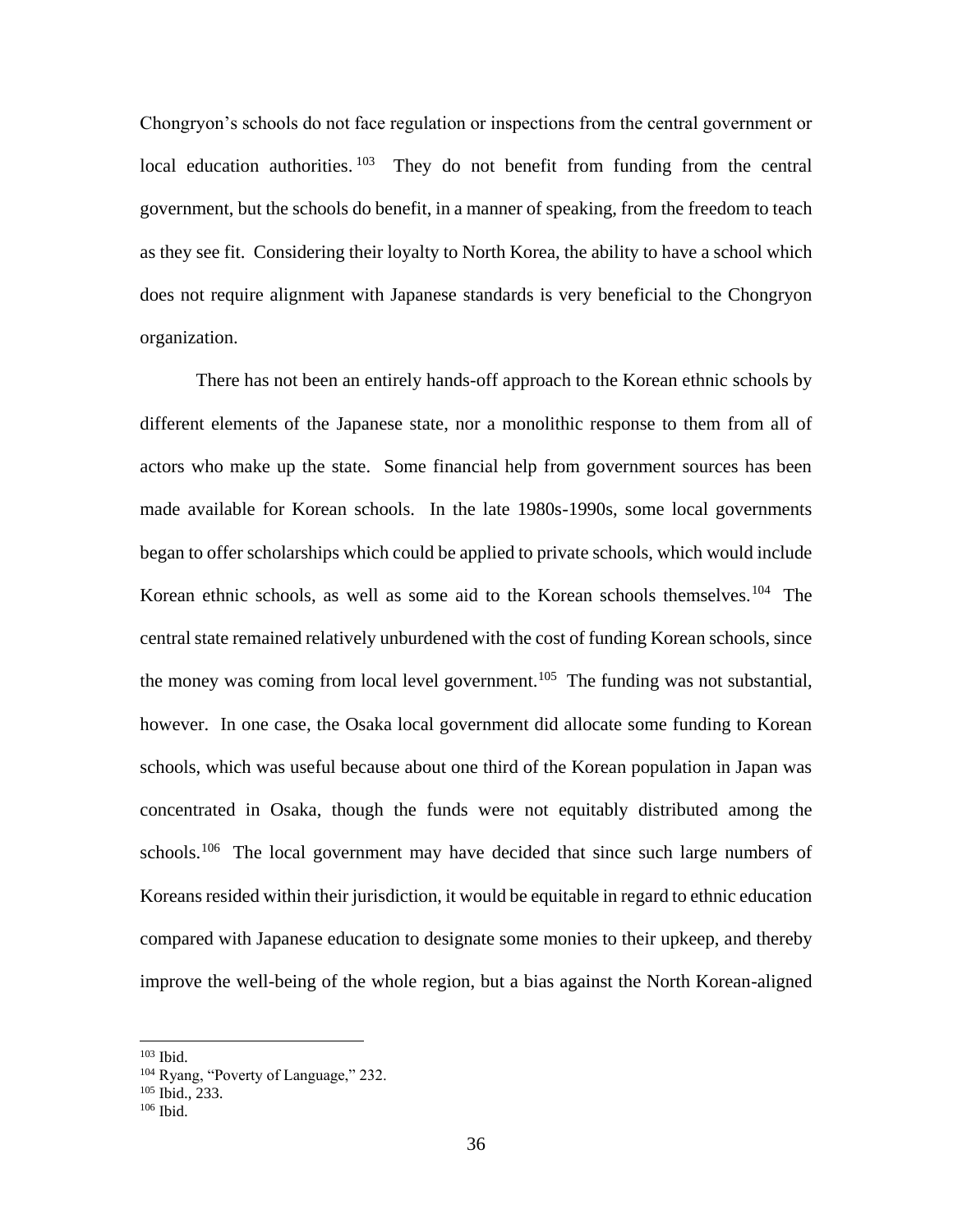schools still showed. In 1987, 124,030,000 yen was allocated to the Paekdu School, which had South Korean affiliation, and only 551 students, while 20,800,000 yen was distributed to 15 Chongryon schools with a total of  $4,740$  students.<sup>107</sup> As such, the aid from those branches Japanese government inclined to help the Korean population was not necessarily beneficial to Chongryon, even when it was offered. Ryang does not speculate about the reasons for this uneven division, but it likely stems from a prejudice against North Korea.

This support from local governments has not continued uninterrupted, as international conflict has made support for a pro-North Korea organization unpopular. The *Chosun Ilbo* reported in 2013 that the city of Yokohama announced that it would no longer provide annual subsidies to Chongryon, which would have amounted to 2.5 million yen from the city's budget.<sup>108</sup> Like the case in Osaka, the funding itself was not hugely substantial, but its loss is a blow to Chongryon's public relations in the city. This decision would affect three schools, a secondary school and two primary schools.<sup>109</sup> The amount of money was not the motivating factor in cutting the funding, but rather the political situation behind the decision. North Korea's actions have created fear within the Japanese community which Chongryon, as the de facto embassy of the DPRK, must tackle as Japanese people and organizations react to the tension. Mayor Fumiko Hayashi "said she is halting the subsidies as long as the issues of 'North Korea's nuclear weapons development and abduction of Japanese citizens remain unresolved."<sup>110</sup> Negative public reactions to North Korea have a ripple effect on Chongryon and its members, which in the

<sup>107</sup> Ibid.

<sup>108</sup> "Yokohama Stops Subsidies for Chongryon Schools," *The Chosun Ilbo*, October 31, 2013, accessed March 13, 2015, http://english.chosun.com/site/data/html\_dir/2013/10/31/2013103101641.html.  $109$  Ibid.

<sup>110</sup> Ibid.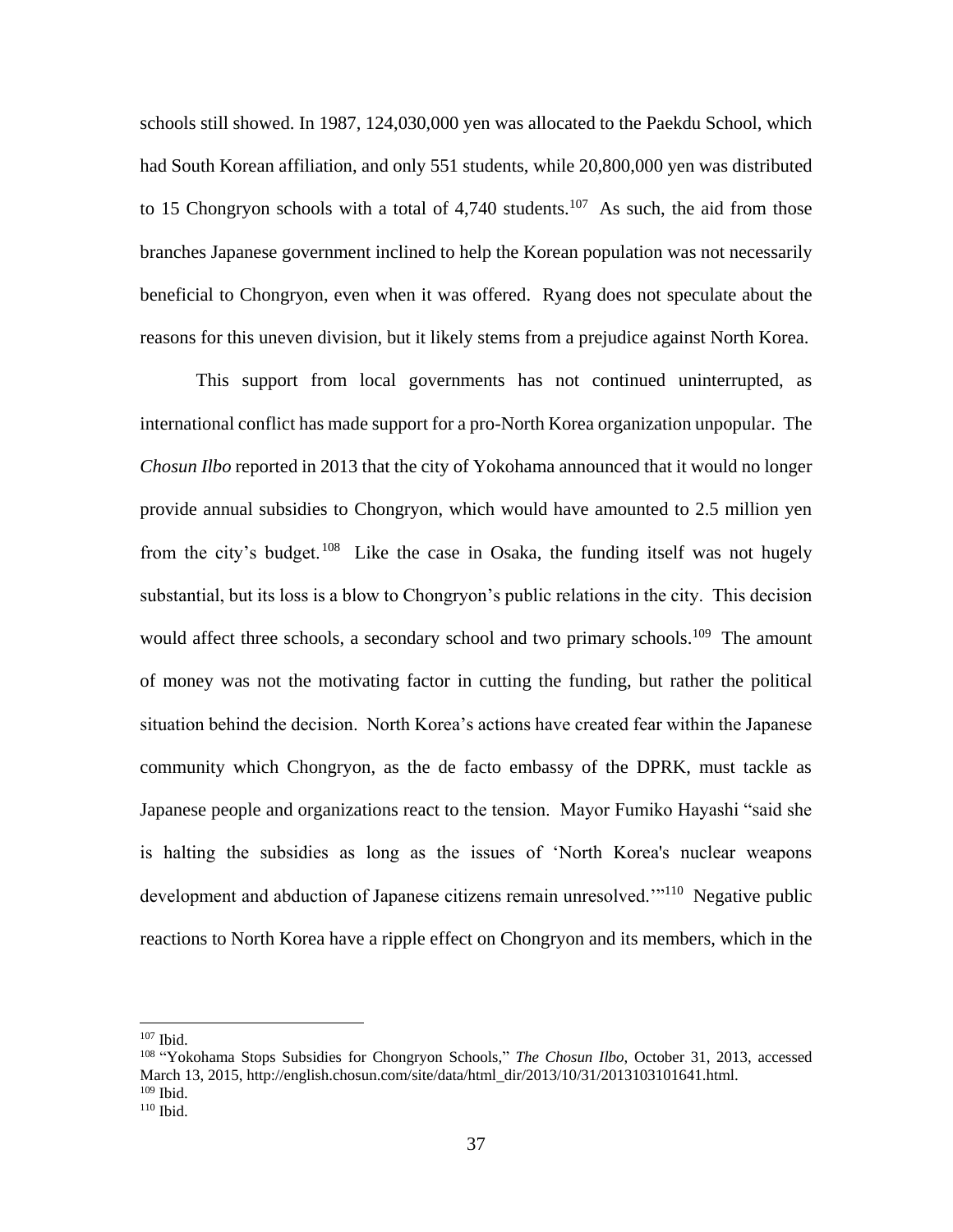past decade has grown stronger as nationalist attitudes in Japan have increased. While increased sentiment against Chongryon grows, local government feel pressured to do something, or possibly the individual members of the governing bodies are acting according to their own consciences. Either way, Chongryon is losing support from local communities, spelling a trend which could add up to significant losses in the future.

In 2010, the Japanese government opted to exclude Chongryon-affiliated schools from "subsidies which make high school education free in Japan."<sup>111</sup> This could make ethnic education cost-prohibitive to certain parents. The decision of the central government encouraged seven regional governments, which included Saitama and Hiroshima, also to cut funding to Chongryon schools.<sup>112</sup> Not only the central government, but regional and local governments across Japan are growing increasingly unsympathetic toward Chongryon, a trend which will put a greater financial burden on families of students. The lack of funding is also detrimental to the staff and faculty of some schools. Kang Moon Seok, principle of Kawasaki Choson Elementary School, told North Korea News in August of 2014 that due to loss of funding from the Prefecture and City, his staff had not been paid in months, but continued to operate the school as a "community service."<sup>113</sup> The loss of funding affects the teachers as well as the students, though those who are believers in the ideology they were taught will soldier on, as Mr. Kang and his staff have done.<sup>114</sup>

If the issue were solely about education, this would be clearly unfair, but as many of the schools receive funding from P'yŏngyang, hundreds of millions of yen, by the

<sup>111</sup> Beurk, "North Koreans in Japan remain loyal to Pyongyang," *BBC*.

<sup>112</sup> "Yokohama Stops Subsidies."

<sup>113</sup> Kosuke Takahashi, "Chongryon School in Kawasaki Struggles to Survive Financially," *NKNews.org*, August, 18th, 2014, accessed April 13, 2015. http://www.nknews.org/2014/08/chongryon-school-inkawasaki-struggles-to-survive-financially/. <sup>114</sup> Ibid.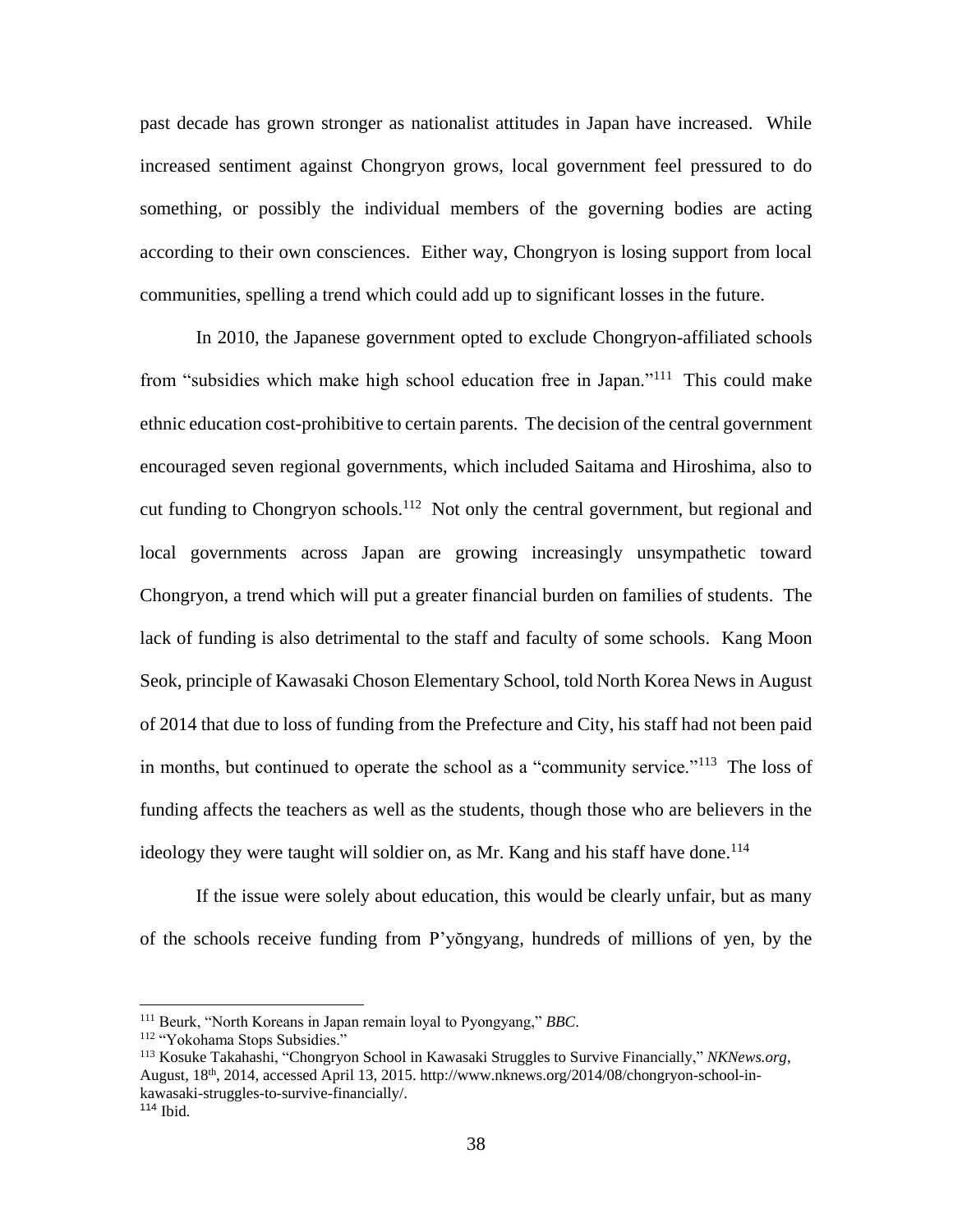estimate of the deputy-headmaster of one of these schools, the Tokyo Korean Junior and Senior High School,  $^{115}$  the concern of the Japanese government is understandable. Schools with a direct line to P'yŏngyang could prove to be security risks. At many schools, sending the students on trips to visit North Korea in their final year is traditional.<sup>116</sup> These students' loyalty to the regime has been drilled into their heads throughout their education, and their ability to travel to North Korea could be a matter of concern for the Japanese government, especially in light of the several scandals of the early twenty-first century involving Chongryon members aiding North Korea in their nuclear program. Trying to undermine the schools could be just the first step in a long procession of steps to eliminate the threat of Chongryon.

Chongryon expects its members to be a part of its organizational life from childhood and through adulthood, but not all Koreans in Japan are that invested in participation. Korean families in Japan are caught in a bind if they wish to have their children educated about their specific Korean identity. If they wish their child to pursue higher education outside of Korea University, or at least to have the opportunity, attending a Korean ethnic school, deemed 'non-academic' by the Ministry of Education, will be a detriment to the child.<sup>117</sup> Though some universities do overlook the regular school preference in the Ministry of Education's guidelines and allow students from Korean schools who pass the entrance exams to enroll, most of the prestigious universities in Japan still follow the Ministry guidelines,  $118$  cutting off the best avenue of success from Korean students, and perpetuating the social hierarchy which prevents the Korean community from

<sup>115</sup> Beurk, "North Koreans in Japan remain loyal to Pyongyang," *BBC*.

<sup>116</sup> Ibid.

<sup>117</sup> Motani, 232.

<sup>118</sup> Ibid., 231.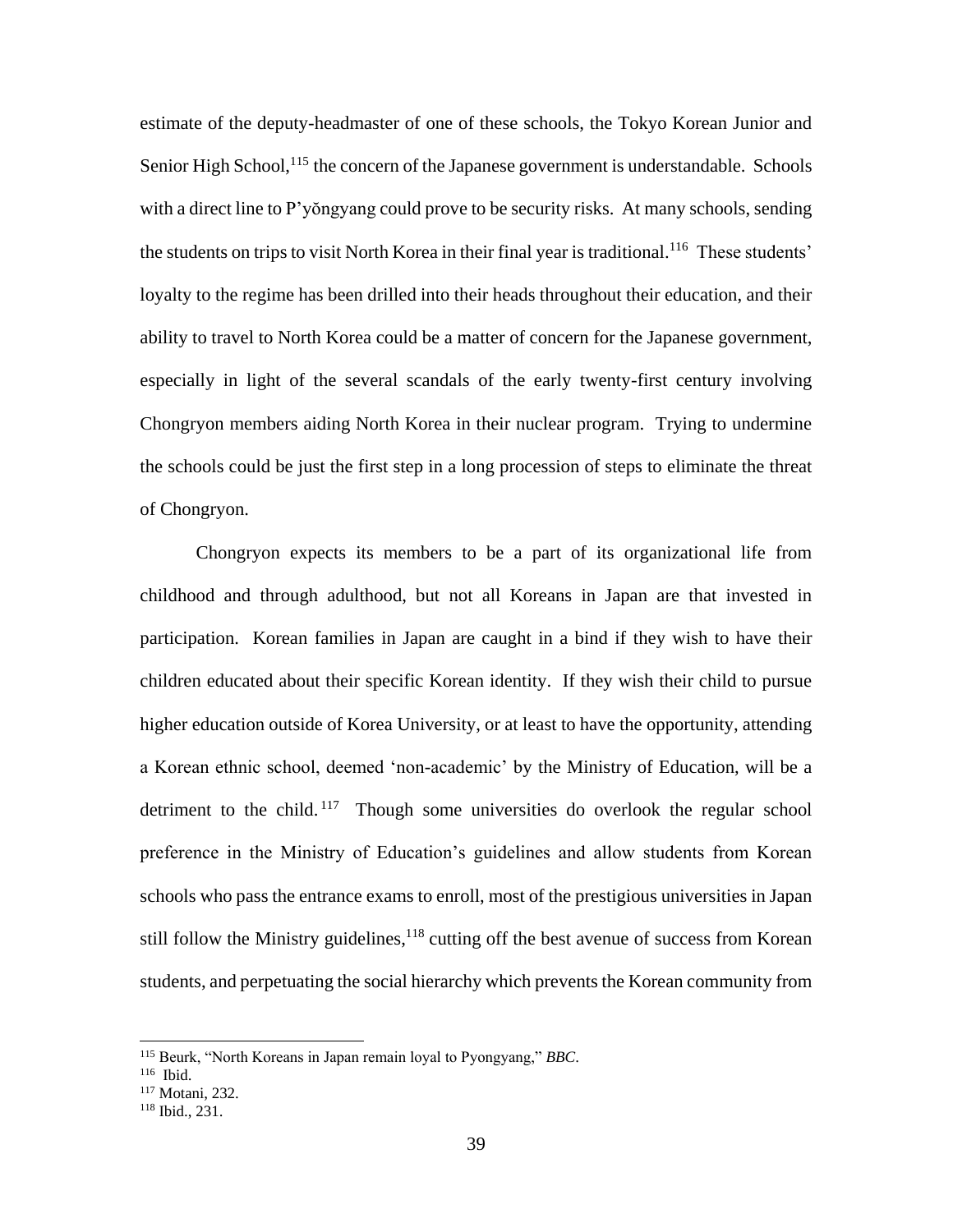achieving the greatest success possible in Japanese society. The alternative, sending their children to a regular school, comes at the expense of having any formal ethnic education, unless one lives in a region like Osaka where there are many Zainichi and many public schools offer ethnic classes (*minzoku gakkyu*).<sup>119</sup> If there are no ethnic classes, it is likely the child will not learn Korean, or much about Korean history. Most Zainichi nowadays have Japanese for a native language rather than Korean,  $120$  so education in Korean is important for keeping it alive in the community. Even those who do have ethnic classes are unlikely to derive the same benefit from them as they would at a Korean ethnic school, because they are usually only held once a week and only cover the basics of Korean language and culture.<sup>121</sup> The prospects are grim for a family trying to decide the best for their children when the dominant society does not value their cultural uniqueness.

Unbridled loyalty to the regime is not necessarily the output of these schools. Though they teach students to revere the Kim family, according to the BBC, many do not regard Kim Il Sung or his successors to be their "Dear Leader," but see their immersion in a North Korean education as a hope for the future unification of the Korean peninsula.<sup>122</sup> Taking this into account, it should not be assumed that all people who attend Chongryon schools do so for the purpose of indoctrinating their children in the philosophy of North Korea. Education in Japan for Koreans can be a difficult process, as children are often bullied and discriminated against because of their ethnic identity.<sup>123</sup> Keeping children in

<sup>119</sup> Ibid., 232.

<sup>120</sup> Ibid., 231.

<sup>121</sup> Ibid., 232.

<sup>122</sup> Beurk, "North Koreans in Japan remain loyal to Pyongyang," *BBC*.

<sup>123</sup> Ryang, "How to Do or Nor Do Things," 235.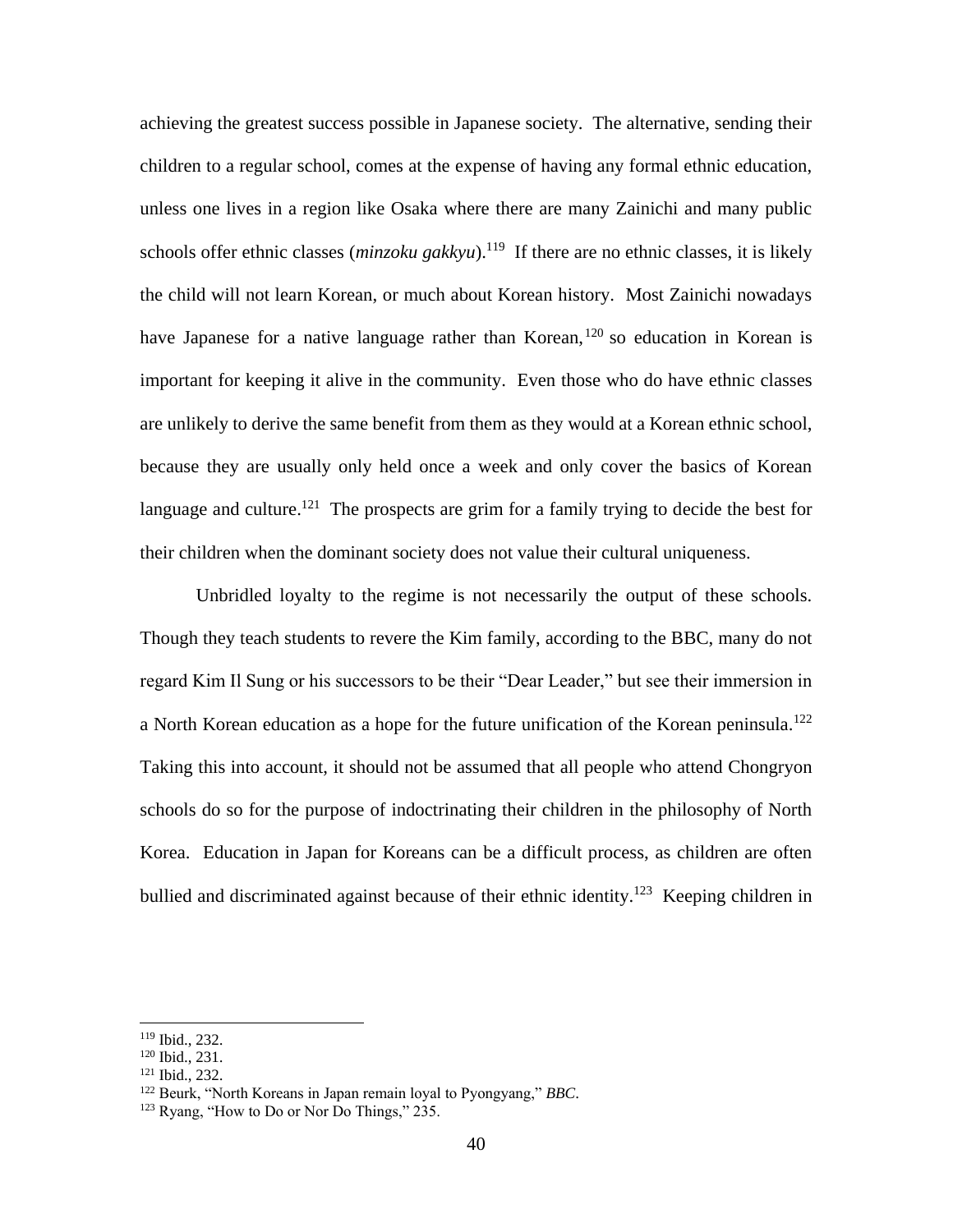schools specifically for Korean children can act as a bulwark against that kind of discrimination.

Another reason parents might choose to have their children educated at a Chongryon facility is that ordinary Japanese schools usually do not cover ethnic education of or for minority students. Parents who seek to keep their children engaged in Korean culture might have little choice but to put them in a Korean school,  $124$  where they would not only learn Korean language and history, but could perhaps learn traditional Korean musical instruments or dance<sup>125</sup> which would keep them immersed in Korean culture in a way that merely studying about Korea might not. They would not receive much instruction in Korean-specific history or culture if they were to attend a Japanese school.

Chongryon's approach to issues of education come from their particular ideological perspective. This approach targets the students who are of Korean heritage and seeks to keep them grounded in their own ethnic culture and history. This approach has some support from Western pedagogical studies, which demonstrate that students learn and succeed in environments in which their ethnic identities are valued and the knowledge the students can bring to the classroom are respected and not ignored.<sup>126</sup>

The problem of education for Korean students in Japan stretches beyond the issue of Korean schools or Japanese schools. It has been shown that Korean students perform more poorly in school on average than do their Japanese counterparts.<sup>127</sup> Their rates of enrollment are also lower than those of Japanese students. Korean students enter high

<sup>124</sup> Ibid.

<sup>125</sup> Beurk, "North Koreans in Japan remain loyal to Pyongyang," *BBC*.

<sup>126</sup> Ruth Ahn, "Korean Students' Minority Schooling Experience in Japan*," Intercultural Education* 23, no. 3 (January 1, 2012): 251.

<sup>&</sup>lt;sup>127</sup> Ibid., 250.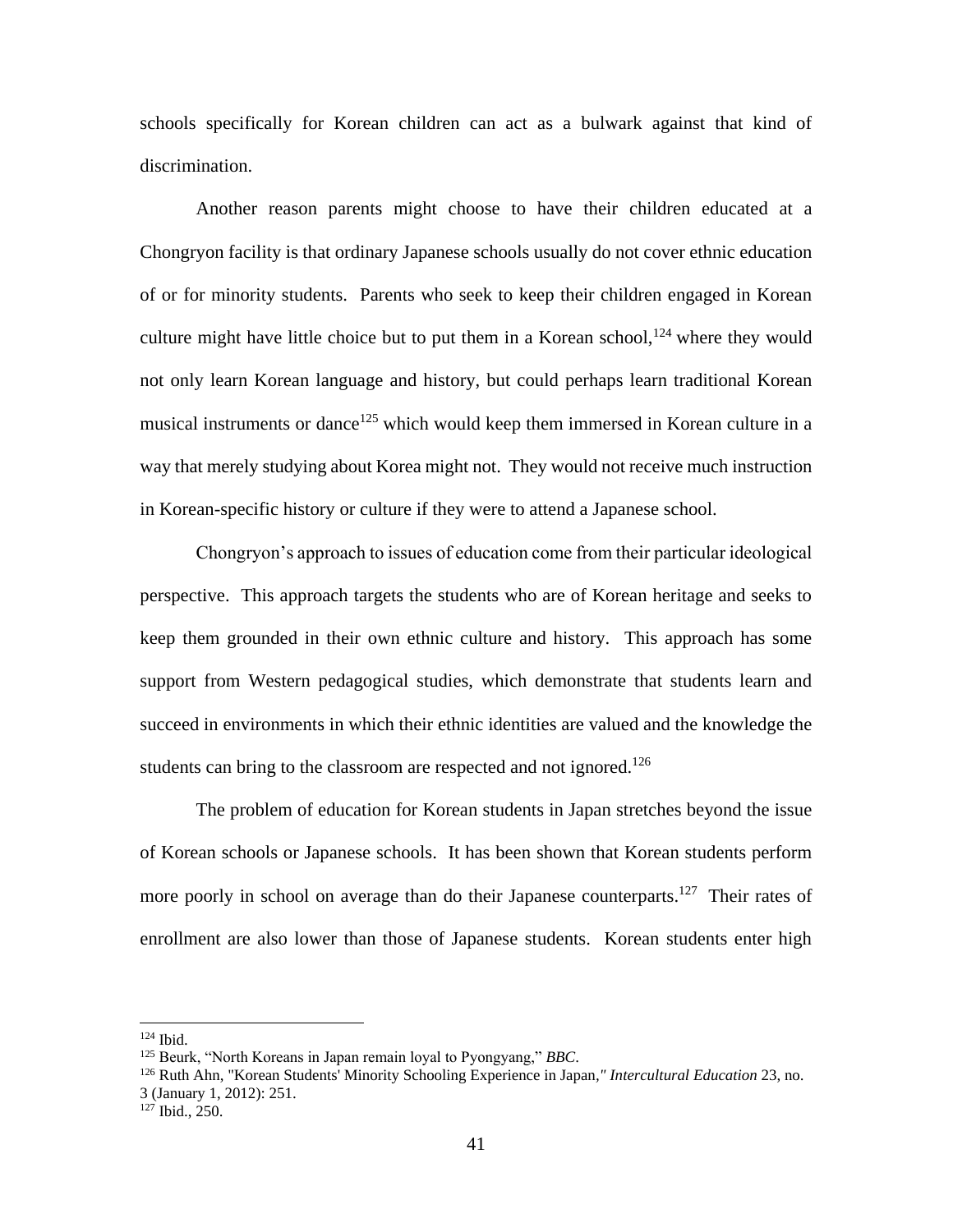school, which is not compulsory in Japan, at lower rates than do Japanese students, with data from 2012 showing that the rates of high school matriculation of Korean junior high students were 76.5% for Osaka, whereas the total junior high population matriculation rate was 90.7%.<sup>128</sup> Students who do not pass high school are far less likely to advance in society, leaving a large portion of the Korean population at risk of unemployment.

Part of the problem for Korean students comes from the discrimination which they face when they are attending Japanese schools. Discrimination, as mentioned above, is a major contributing factor to problems in school and lower matriculation rates for minority students.<sup>129</sup> When facing discrimination at school a student is less likely to be engaged in the material and more likely to feel self-conscious and uncomfortable in the school setting. Knowing that they are different from others can make it hard to form bonds with other students, who might already have internalized the prejudice of the wider society against the Korean students. When it comes to the discrimination which Korean students face, it can take two forms: macro level and micro level.<sup>130</sup> Both the macro, societal level discrimination and the micro, personal level discrimination can cause problems for students and prevent success in school.

Macro level issues of discrimination encompass those things which affect the whole of the Zainichi community. Korean students are required to carry alien registration cards, and the children know that their prospects for jobs and marriage will be restricted when they grow up, causing them distress, according to a teacher interviewed by Ruth Ahn in her study published in 2012.<sup>131</sup> Societal level discrimination can act as a deterrent to

 $128$ Ibid.

<sup>129</sup> Ibid., 253-254.

<sup>130</sup> Ibid., 253.

<sup>131</sup> Ibid.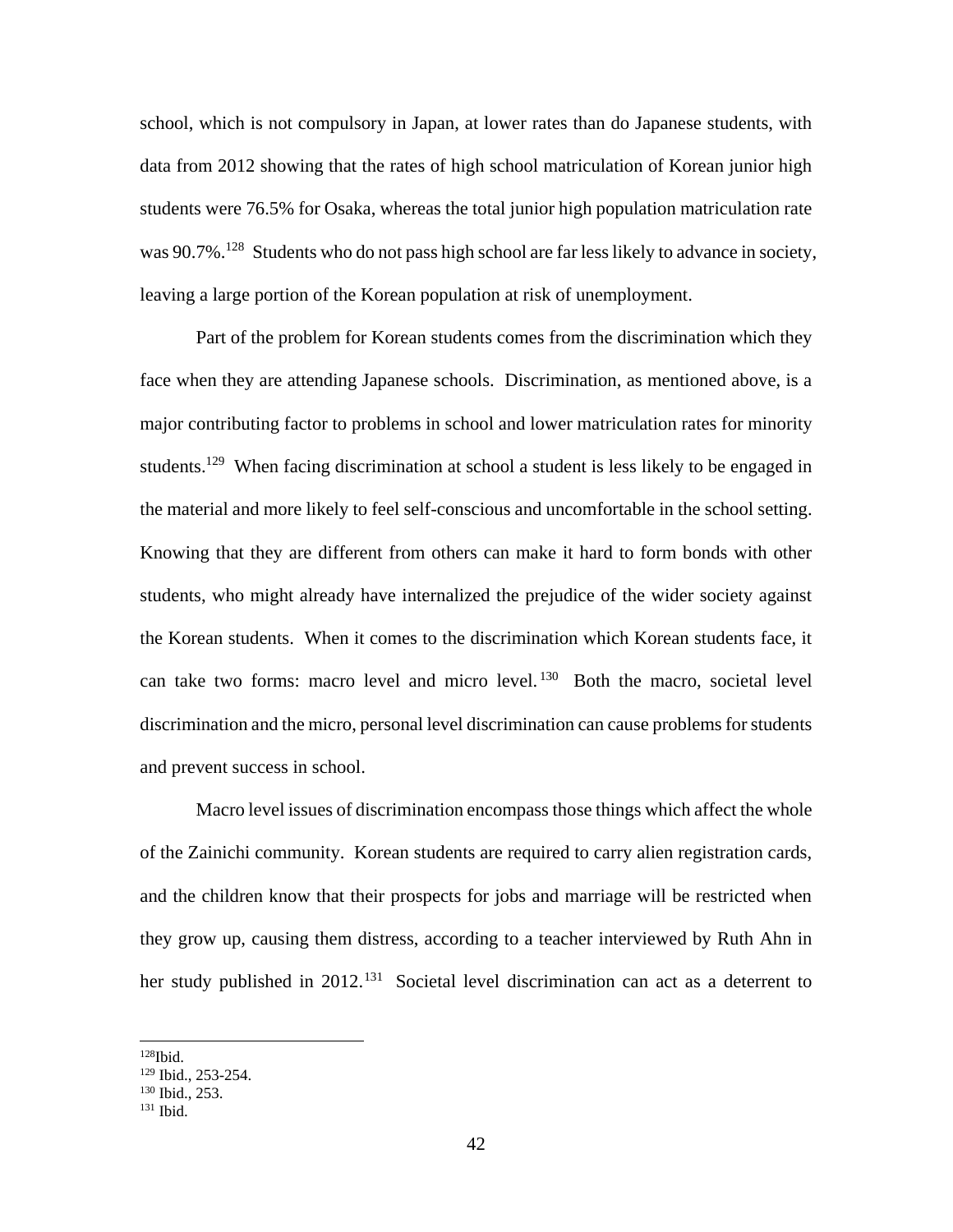students from attempting to excel in school, since their efforts will likely not yield any productive results. This phenomenon of lowered sights for the students from marginalized communities is not unique unto minorities in Japan. As for carrying alien registration cards, this is a constant reminder that they are different from their Japanese classmates, and are not truly part of the Japanese community. These macro-level discriminations can get into a student's mind and poison attempts to better themselves.

The micro level of discrimination can be just as insidious to a child's potential success in school. Having one's identity as a Korean revealed to classmates can lead to further discrimination, causing stress to students who have been "outed" as minority students and not Japanese.<sup>132</sup> Being something other than what everyone else is can be detrimental to a child's ability to function as part of the group if they are not accepted by their peers. There have been some attempts by schools with larger Korean populations, like many in Osaka, to make Korean students feel pride in their heritage. However, some efforts to increase students' confidence, like posting Korean names before *tsumei* (Japanese name) for each Korean student on the attendance roster have backfired, according to Ahn.<sup>133</sup> Encouraging students to take pride in their Korean name and Korean heritage will only work if taking pride in being Korean will not lead to discrimination from classmates. Another problem facing students at the micro level is that discrimination is so heavily a part of Japanese society that even if it is not stated out loud, many people, including teachers, might harbor discriminatory opinions and hold their opinion against a student.<sup>134</sup> If a teacher has lowered expectation for a student, they may not put effort into teaching

<sup>132</sup> Ibid., 254.

 $133$  Ibid.

<sup>134</sup> Ibid.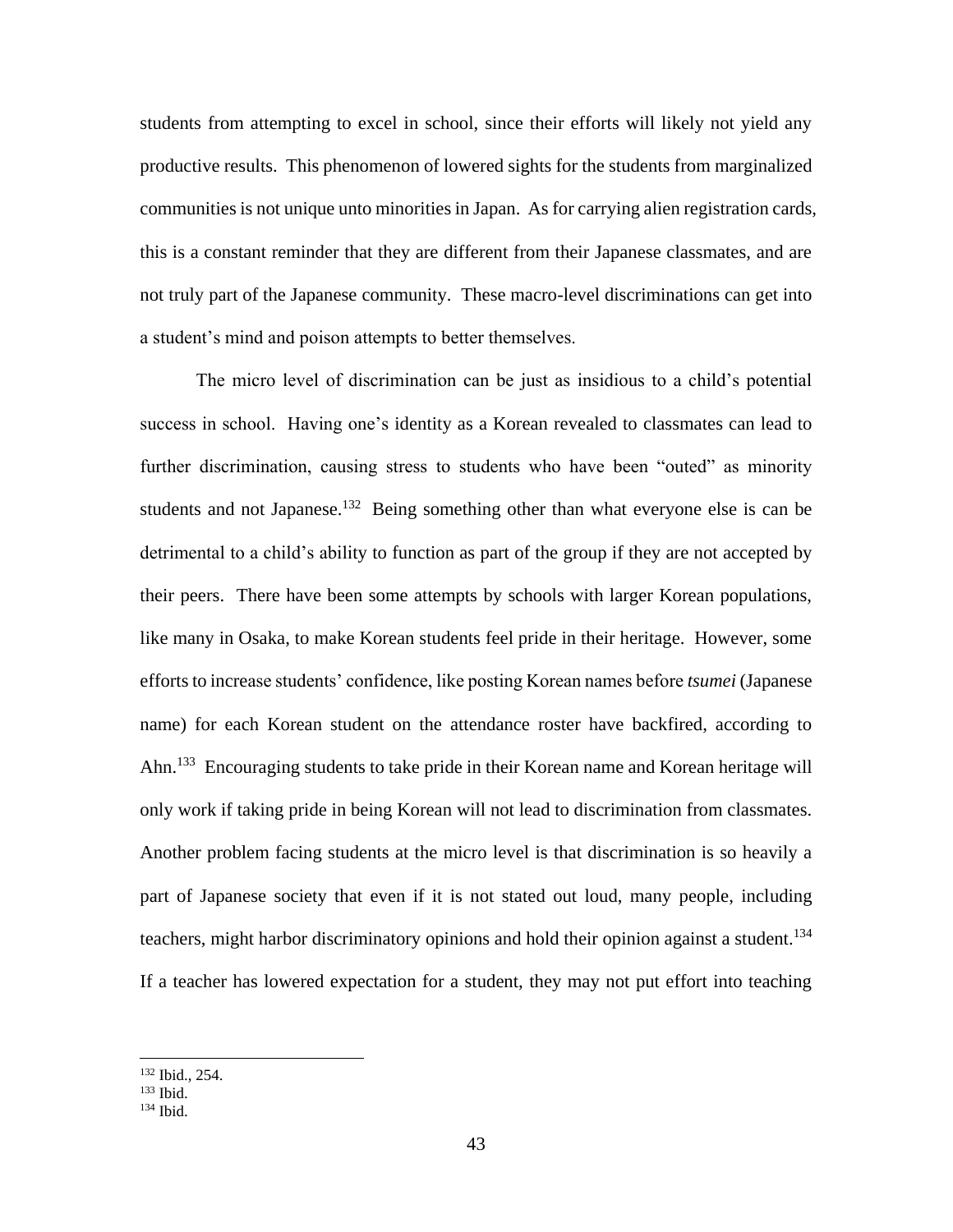them or helping them to excel, and so their lowered expectations become a self-fulfilling prophecy. With such concerns, it becomes clearer why parents might choose to have their child educated at a Chongryon affiliated school instead of in a Japanese school, because at least at a Korean school, their child will not automatically be presumed to be a subpar student.

With all these factors in mind, Chongryon members are making different choices than in the past. As more scandals have broken and Chongryon has faced greater ire from the Japanese society, and as funding has declined for their schools, the ordinary members have had to make a choice about education. "Enrollment has dropped from a high of 46,000 pupils in the early 1970s to about 15,000 in recent years."<sup>135</sup> Something will have to change if Chongryon hopes to use education to perpetuate its membership.

Chongryon's ability to replicate its ideology to the next generation relies on the schools which they operate. Though the schools exist to make good North Korean overseas citizens who will be part of the greater Chongryon apparatus as adults, parents may have different motivations for sending their kids to Chongryon schools. Going to a Korean school will prevent bullying about their Korean identity, and these schools are best equipped to teach ethnic identity to the students. Many people still feel a strong pull of ethnic pride and nationalism, whether as a part of their education, or from living as a Korean in Japan.

<sup>135</sup> McBride, "Young 'Zainichi' Koreans Look beyond Chongryon Ideology."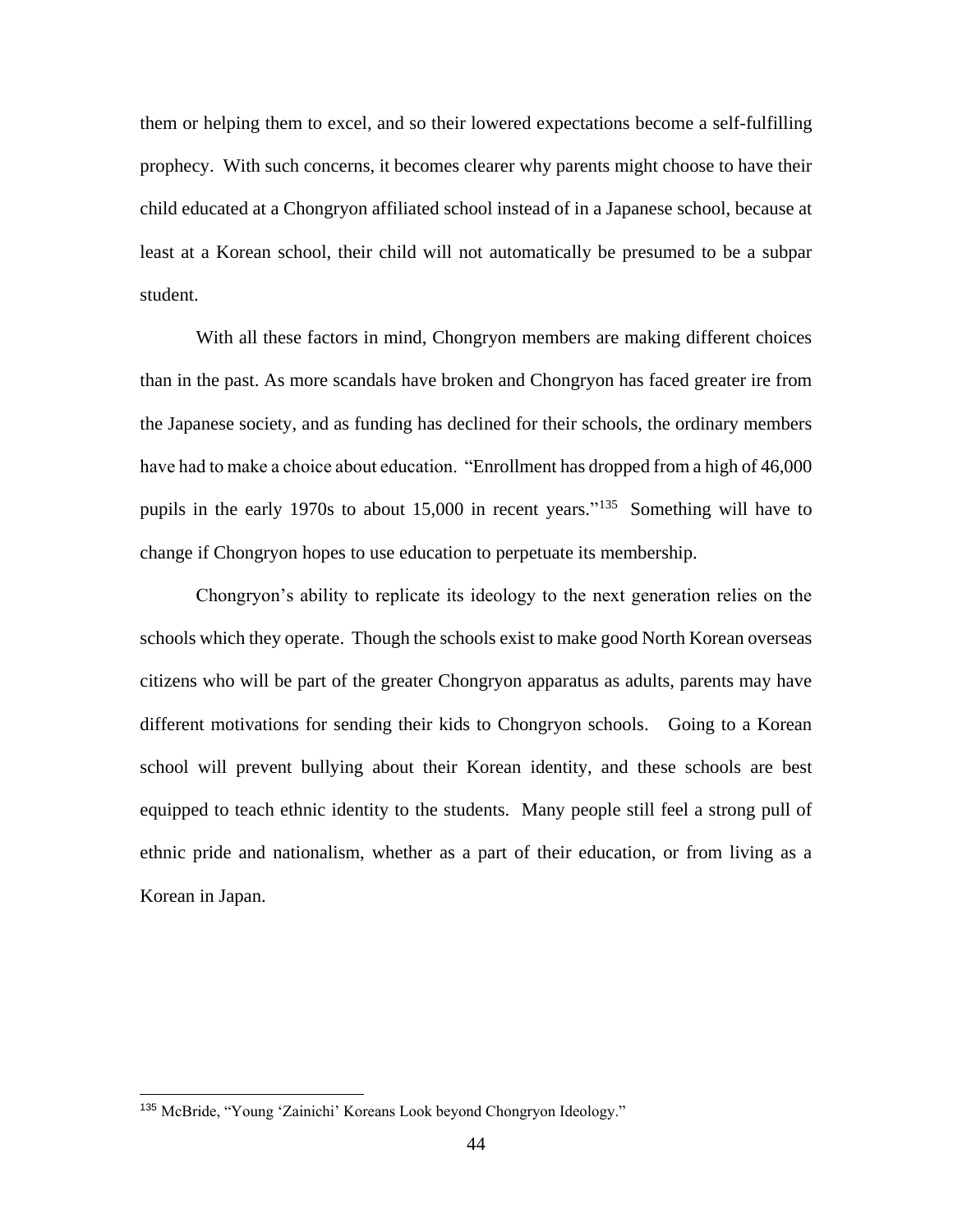### Chapter 4: Nationalism and Financial Support of North Korea

Chongryon indoctrinates its members and students with North Korean nationalist ideology. Why is there such a strong feeling of devotion to North Korea when so many factors could mitigate positive feelings it could evoke? One possible answer is summed up in Chongryon's style of nationalism, which falls into a particular category: overseas nationalism. They are able to develop a great sense of love and patriotism for a country where they do not live,  $^{136}$  and as such they are capable of appreciating its national virtues in a way in which the ordinary people who live in the home country might not. People who live in North Korea are privy to and must live with the realities of their authoritarian rule and failing infrastructure, especially since the famine era of the 1990s.

In contrast to the lived reality of their brethren in the DPRK, Koreans in Japan are vulnerable in their country of residence, as they are not considered by the Japanese government to possess political rights.<sup>137</sup> Lack of protections in one's country of residence will not instill a great sense of loyalty to that nation, nor establish a strong sense of engagement in political issues in the country of residence. This vulnerability pushes many to become radically nationalist toward their "home" countries.<sup>138</sup> Those Zainichi who feel an emotional attachment to North Korea benefit from their distance from their "homeland," and from the fact that they live in a democratic nation where they need not fear suppression or imprisonment for speaking openly about their home country.<sup>139</sup> Though they do not have the same political freedoms and rights as Japanese citizens, Japan remains a democracy which means that Koreans in Japan benefit from the democratic principles of

 $136$  Shipper, 56.

<sup>137</sup> Ibid.

 $138$  Ibid.

<sup>139</sup> Ibid.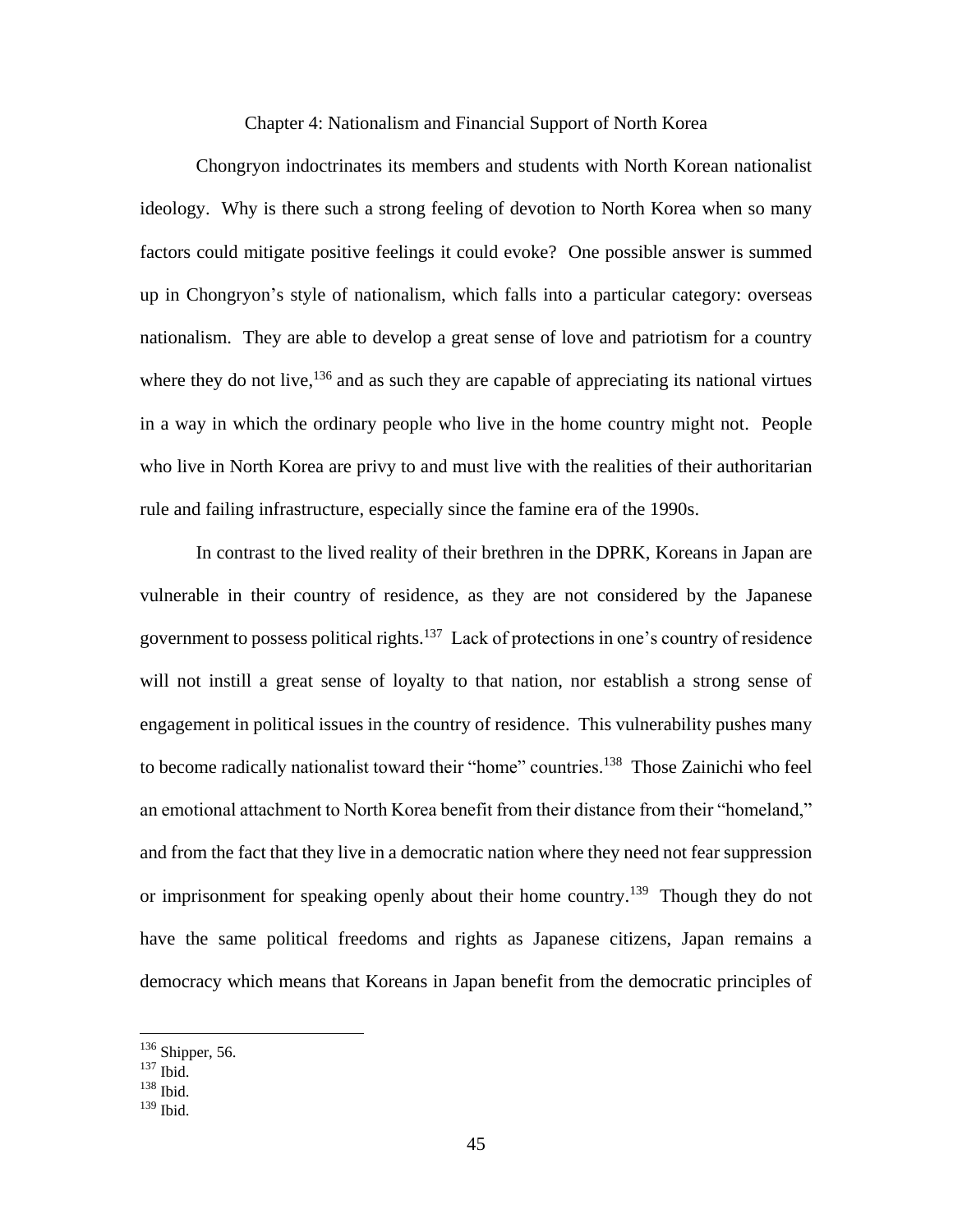their country of residence even as they find themselves invigorated with national fervor toward a decidedly undemocratic nation.

For people living in foreign lands who feel out of place and want to connect to their own homeland and heritage, any connection to their homeland is appreciated and embraced. Ethnic associations like Chongryon form an important core of the connection to the "homeland" for long-distance nationalists, and energize them further into nationalist feeling for the home country.<sup>140</sup> Having a community based around national identity enabled the Zainichi community to flourish despite minority status and lack of rights in Japan in the early years after World War II. For first generation Zainichi Koreans, there was a drive to join ethnic associations, and Chongryon in particular, which functioned as an institutional arm and cultural extension of the government of North Korea and as such to be connected to the perceived "homeland."<sup>141</sup> As an aspect of joining Chongryon, one was confined to their ideology. Chongryon enforced certain norms and institutional norms in order to force conformity of the membership. $142$  Members would have to conform, or risk being exiled from the community.<sup>143</sup> In this way, peer pressure kept group members receptive to pro-North Korea policy and activities.

It should be noted that not all Zainichi Koreans have the same idea of what nationalism means, or to what it applies. The divide is largely generational. First generation Zainichi often engaged in long-distance nationalism, which involves the assumption that they will return to the homeland.<sup>144</sup> As such, they focused on the needs of

<sup>140</sup> Ibid., 57.

<sup>141</sup> Ibid.

<sup>142</sup> John Lie, *Zainichi (Koreans in Japan): Diasporic Nationalism and Postcolonial Identity*, (Berkeley: University of California Press, 2008), 116.

<sup>143</sup> Ibid.

<sup>144</sup> Shipper, 58.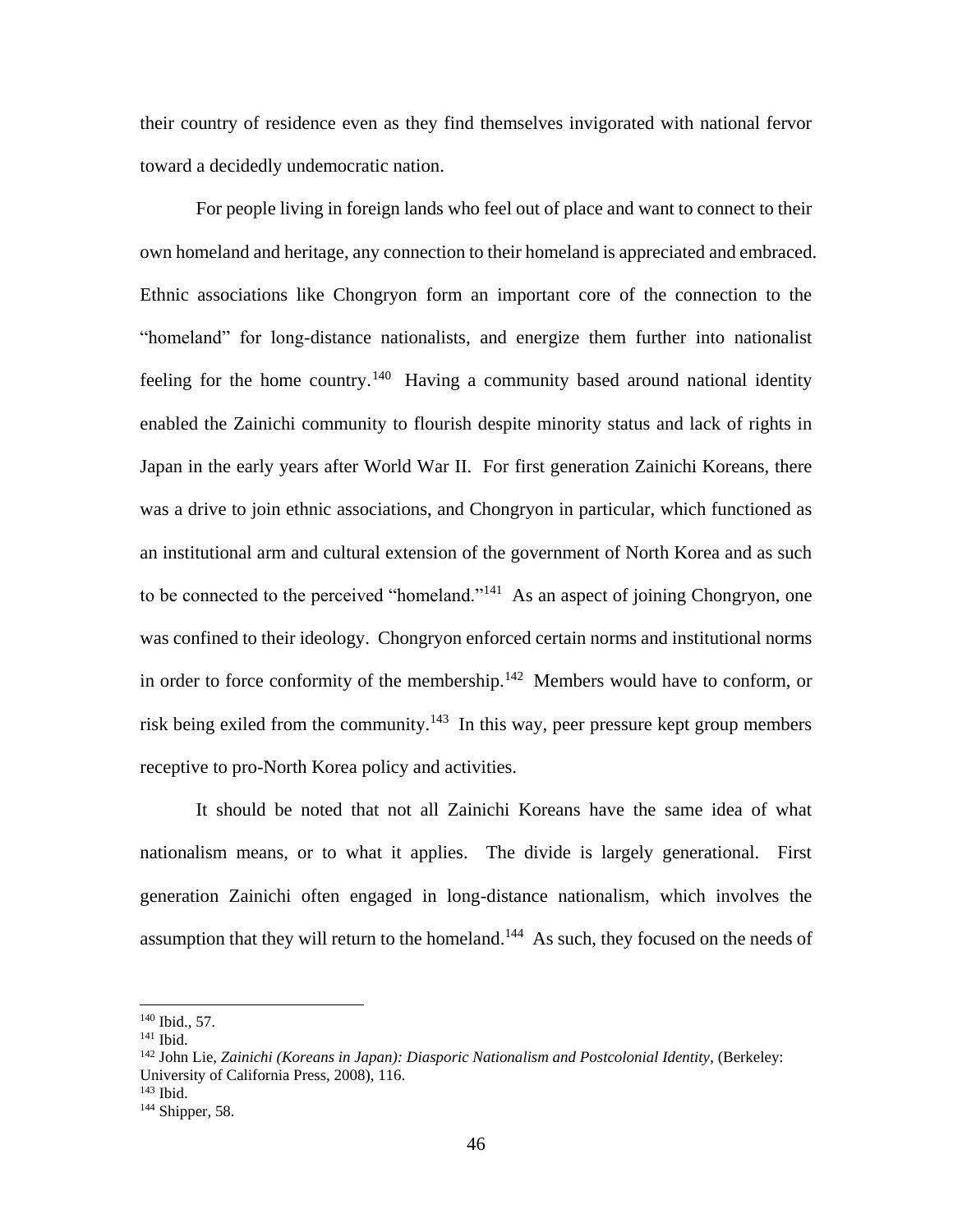one of the two Korean nations, depending upon allegiance. Chongryon had long engaged in this first sort of nationalism.<sup>145</sup> Long distance nationalist rhetoric still peppers their publications even after the older generations are no longer the majority of its membership or of the Zainichi community as a whole. Second generation Zainichi nationalism usually takes the form of diasporic nationalism, which depends on the assumption that they will live in Japan their whole lives.<sup>146</sup> This has been the reality for many of the Koreans in Japan, because although more than a million returned to either South or North Korea, there are still hundreds of thousands who remain in Japan to this day, not counting those who have taken Japanese citizenship. How an overseas nationalist functions and what role they play for the homeland is different from those of an in-country nationalist, as is the nature of their environment. Zainichi diasporic nationalism is rooted in an essentialized idea of what it means to be Zainichi, which is rooted in oppression and resistance, poverty and struggle.<sup>147</sup> A particular version of history and the experience of the Zainichi are enforced as the essence of the community, which pushes another kind of conformity on the community. This ideology was promoted not only within official organizations like Chongryon, but among the community as a whole.<sup>148</sup> This essential "Zainichi-ness" bleeds into a distrust of anything Japanese, and a disdain for Zainichi who are too Japanese, for example, those unable to speak Korean.<sup>149</sup> The diasporic nationalism is still oriented toward being an exile community, separate from its homeland.

<sup>145</sup> Ibid.

<sup>146</sup> Ibid.

<sup>147</sup> Lie, 116.

<sup>148</sup> Ibid.

<sup>149</sup> Ibid., 116-117.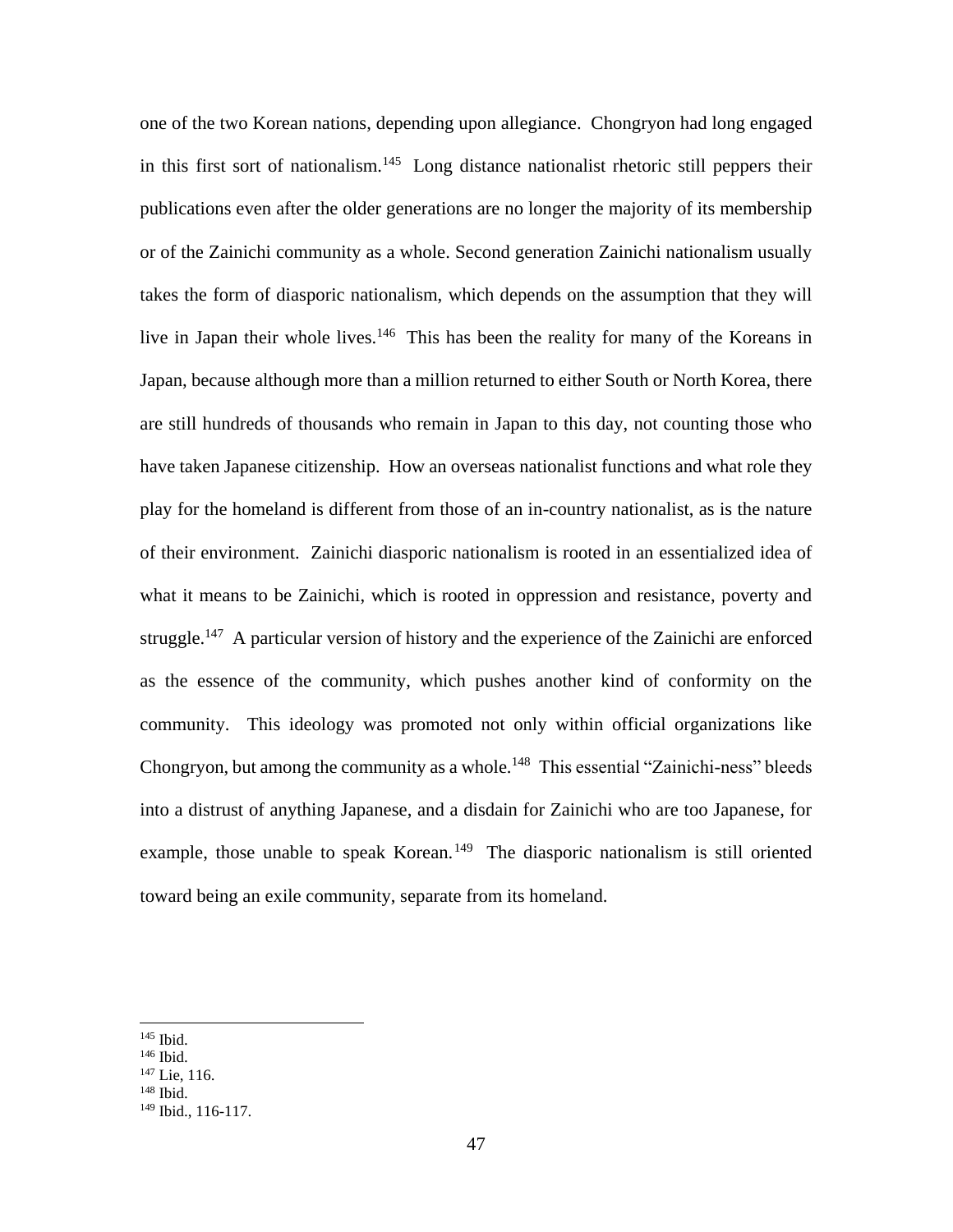The physical distance from North Korea and the isolation of the DPRK make it possible for Chongryon to further pro-North Korean stance among its members. One of the major pathways through which Chongryon's pro-North Korea teachings are transmitted is through the Korean schools they run. In Chongryon schools, teachers are able to tell their students that North Korea is a paradise on earth, and do so precisely because they have not been there.<sup>150</sup> Shipper argues that distance is exactly what allows people in Japan to see North Korea as a paradise. With limited or nonexistent contact with the home country for most Japanese Koreans, North Korea has been able to use Chongryon to disseminate propaganda to the wider Korean community in Japan. This is a compelling argument, explaining why there can be such a strong sense of loyalty or even affection for the "homeland" which few have ever seen. What is unseen and only perceived through carefully cultivated images passed down by the organization will remain much more beautiful in the North Korean overseas nationalists' minds than a gritty reality which might arise from living in North Korea and experiencing the true lack of political freedoms, or later, the famines. Distance enables a strong sense of nationalism because the exile community can construct a narrative of the homeland without having to fact-check. There is also a contrast between the idealized vision of North Korea and the reality of living in Japan as a non-Japanese, one who has no rights and who has also been raised to be mistrustful of Japanese culture.

One counter-argument to Shipper's position here is that while the Chongryon education enables students to visualize an idealized North Korea, the students are not isolated from other sources of information. Since many speak Japanese at home, they can

 $150$  Shipper, 61.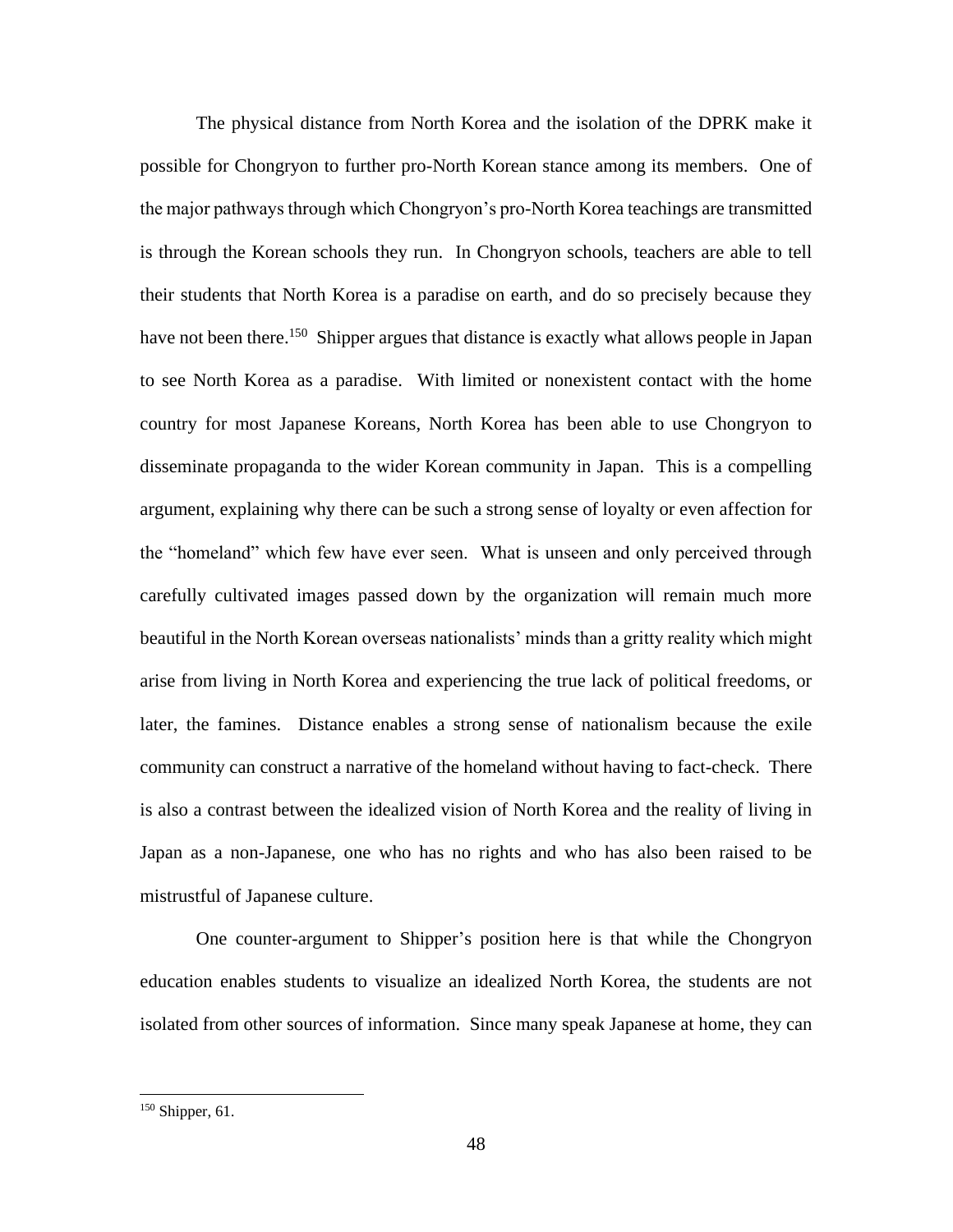read Japanese newspapers, which would have a very different perspective on the DPRK than a Chongryon education. They can also easily access online resources like Human Rights Watch's page on North Korea,<sup>151</sup> which can be read in both Japanese and Korean. In the information age, the argument that education in isolation from the home country promotes greater nationalism is not sufficient to explain nationalist fervor toward North Korea.

Chongryon provides more than a nationalist connection to the homeland which few have ever actually seen. A second argument presented by Shipper for the persistence of nationalist sentiment toward North Korea among Zainichi focuses on the lack of ability to engage politically in Japan. Since Koreans in Japan were stripped of status as imperial subjects and any suffrage rights within Japan by an amendment to the Election Law in 1945, and not granted Japanese citizenship under the San Francisco Treaty, they have little recourse to engage in civic organization in Japan.<sup>152</sup> This prevents engagement in the community and government of their country of residence. Non-citizen residents of Japan cannot vote in elections or be elected to office, nor can they become members of district welfare commissions, boards of education, or human rights commissions.<sup>153</sup> This is a severe stunting of their ability to engage in civic process and gives them little recourse to be a part of the nation of Japan. Koreans and other minorities have no chance to engage in Japanese civic participation, which isolates them from Japanese policy-making which still affects their lives as residents of Japan. As such, many Zainichi turn to Chongryon, which offers them a way to engage in a community, albeit an insular community which is not part

<sup>&</sup>lt;sup>151</sup> Human Rights Watch, "North Korea," last modified 2015, accessed April 11, 2015.

https://www.hrw.org/asia/north-korea

 $152$  Shipper, 61.

 $153$  Ibid..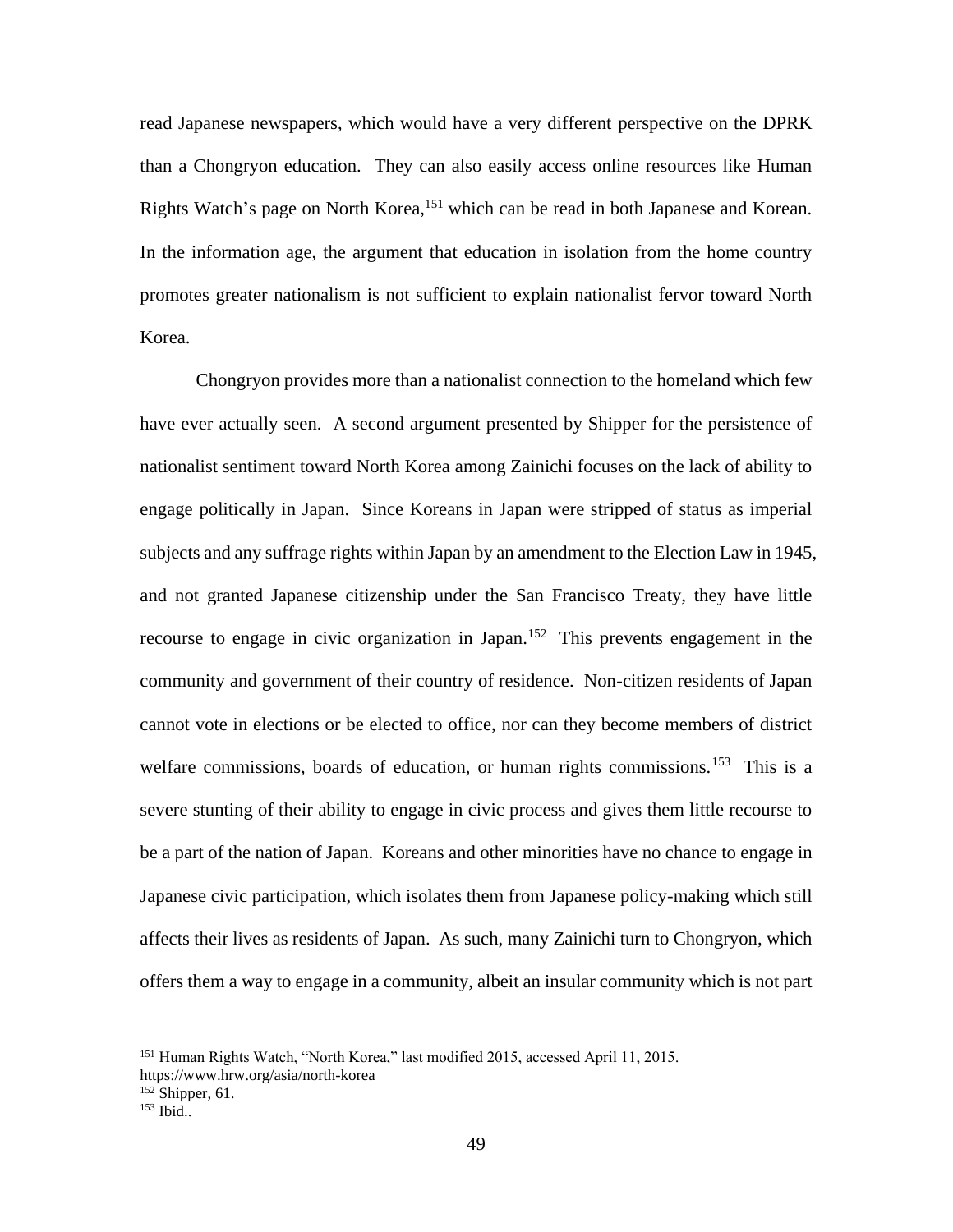of the wider whole of Japanese society. This last point is irrelevant if their true "homeland" is perceived to be elsewhere, and Chongryon promotes North Korea as the ideal homeland of the Koreans who reside in Japan, as opposed to South Korea.

The South Korean allied organization, Mindan, is not a nonentity in the struggle of Korean nationalism in Japan. Unlike Chongryon, Mindan promotes South Korea as the true homeland of the Korean people in Japan.<sup>154</sup> As such, Japanese Koreans have two possible countries to which they can feel a nationalist attachment. During the Cold War, it would have been difficult to try to balance the two or try to envision one "Korea," since the two countries were so politically opposed. In terms of ancestry, South Korea is in fact the homeland of most Zainichi Koreans, including a majority of those who are members of Chongryon.<sup>155</sup> However, for a long time Mindan did not reach the heart of its members in the same ways that Chongryon did. For one thing, Mindan operates only four Korean schools in Japan, one in Tokyo, one in Kyoto and two in Osaka.<sup>156</sup> Though two are concentrated in Osaka, a region with a high Korean population, the small number of schools cannot compete with the Chongryon schools in terms of influence or number of total students whom they can take in, as there are many more Chongryon schools. Further differences come from the fact that the majority of the students at the Mindan schools are not Zainichi Koreans, but the children of South Korean diplomats.<sup>157</sup> This process leads to a divide between the Japanese Koreans who were brought during the Japanese colonial era or are descended from those people, and the new transplants from South Korea who are mostly either diplomatic representatives or business leaders of that country. As for the

<sup>154</sup> Ibid., 64.

<sup>155</sup> Ibid., 61.

<sup>156</sup> Ibid., 64.

<sup>157</sup> Ibid.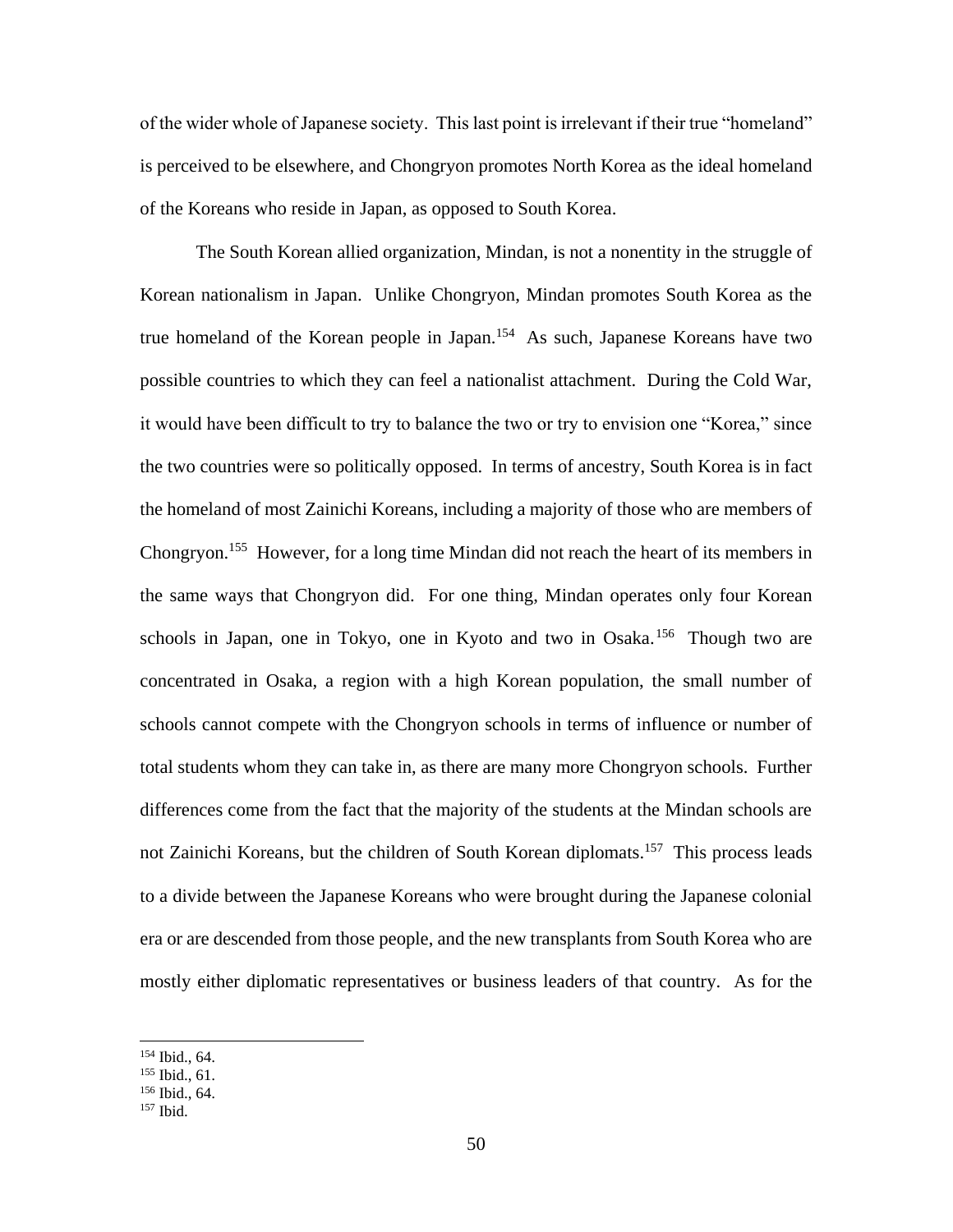large proportion of the Korean community which is not affiliated with either Mindan or Chongryon, they would generally attend Japanese schools.

Mindan members engage in nationalist promotion of their homeland in similar ways to Chongryon members. Money has been exchanged across the Sea of Japan between the South Korean government and Mindan, from the Park administration donating money for the new Mindan headquarters in 1977 to large sums of money from Mindan being used to support the 1988 Seoul Olympics and more than 500 million *won* from Mindan being used to strengthen South Korean defense from 1972-1983.<sup>158</sup> Although the economic and social conditions in South Korea are more free and open than in North Korea, and Japan has diplomatic relations with the ROK but not the DPRK, (for example, Mindan members not having to rely on repatriated families to act as conduits between the organizers and the South Korean government because travel between the two countries is easy<sup>159</sup>) what is clear is that the Zainichi community in Japan has been instrumental in supporting both countries in the Korean peninsula. Exile communities' sense of nationalism has helped to support the two Koreas, both of whom were poorer and less developed than Japan for much of the latter half of the twentieth century, due in no small part to the devastation of the Korean War upon the infrastructure of the peninsula, and the fact that both countries had corrupt authoritarian regimes for leadership until South Korea democratized. Furthermore, the Korean nationals in Japan have been instrumental in supporting two countries who have been at war with each other since 1950, making Japan and the Korean diaspora community there an important base of funding and political support for two warring though ethnically identical countries.

<sup>158</sup> Ibid.

<sup>159</sup> Ibid.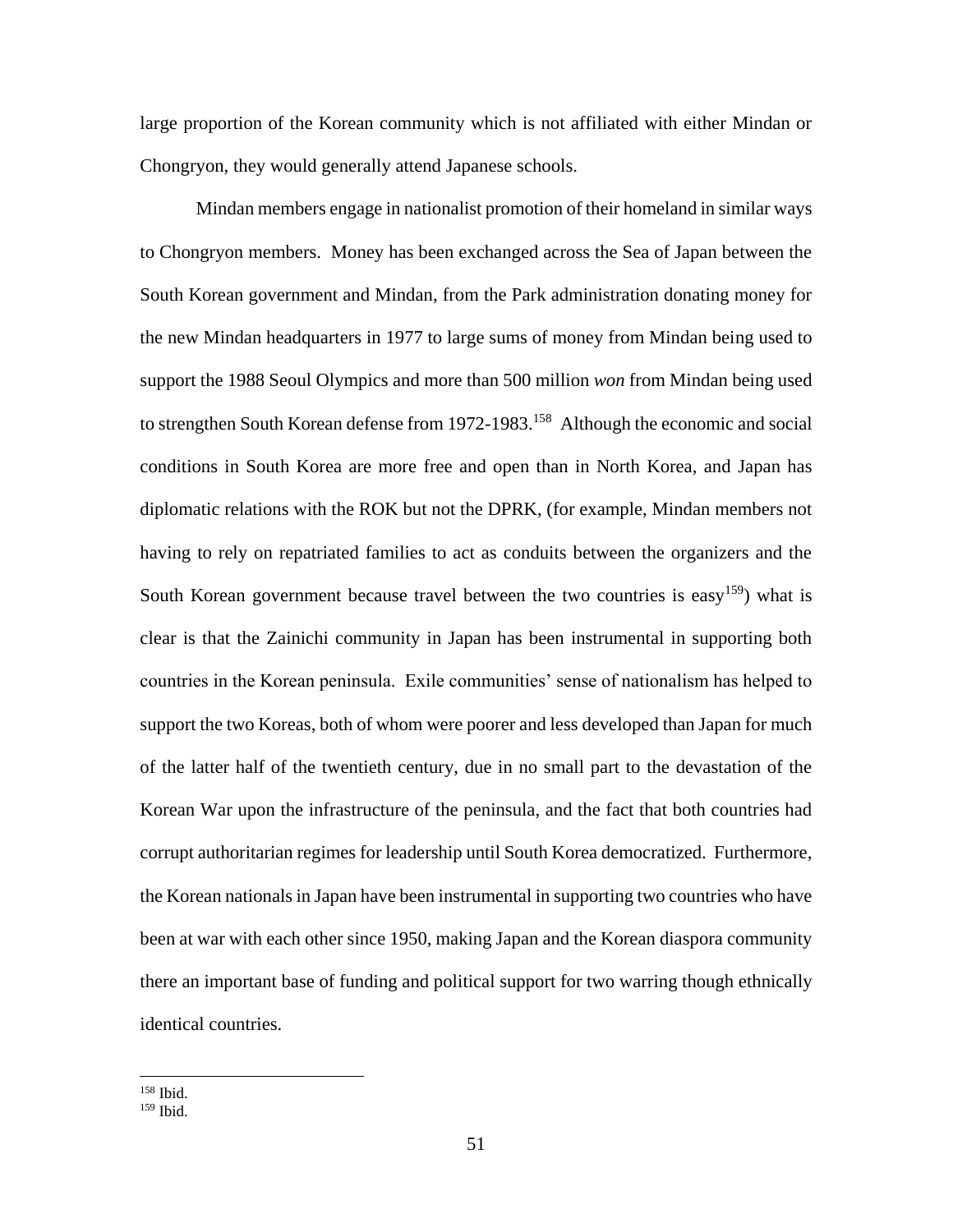Certain trends might predict that as time goes by Mindan will eclipse Chongryon in terms of importance among the Zainichi community. Mindan's significance among the Zainichi community has expanded greatly, to the point where they now comprise more than half of the total Zainichi in Japan, whereas Chongryon's numbers have fallen to approximately 25% of the whole. As such, Mindan's form of nationalism can reach a wider audience. Also, South Korean popular culture has become enormously popular in Japan since the start of the twenty-first century, with triumph of the Korean television drama *Winter Sonata*<sup>160</sup> in Japanese ratings.<sup>161</sup> There is less cause for Zainichi to either be ashamed of their Korean heritage or to hide it when they become successful in mainstream Japanese life.<sup>162</sup> As such, South Korea may become a draw for Zainichi nationalist sentiment.

Another aspect which separates Mindan from Chongryon is their deeper connection to Japanese society. Mindan members are far more likely to push for voting rights for Korean residents than are Chongryon members, since Chongryon's members consider themselves citizens of North Korea.<sup>163</sup> Mindan as an organization had begun to recognize by the late 2000s that their membership had largely come to see Japan as their home, and that Japanese politics and social issues were important for the Korean residents. Especially in 2009, when the Democratic Party of Japan (DPJ) which was seen to be more sympathetic to minorities, was in a position to oust the old LDP leadership,  $164$  Mindan members were

<sup>160</sup> 冬のソナタ(*Fuyu no Sonata*) in Japanese, 겨울연가 (Kyŏul yŏn'ga) in Korean.

<sup>161</sup> Lie, 133.

<sup>162</sup> Ibid.

<sup>163</sup> Setsuko Kamiya, "Mindan Fights for Foreigners' Local-Level Suffrage," *The Japan Times*, August 27, 2009, accessed May 2, 2015, http://www.japantimes.co.jp/news/2009/08/27/national/mindan-fights-forforeigners-local-level-suffrage/.

<sup>&</sup>lt;sup>164</sup> The DPJ did win control of the Diet from 2009-2012, but in 2012 the LDP returned to power with former Prime Minister Abe Shinzo returning to power.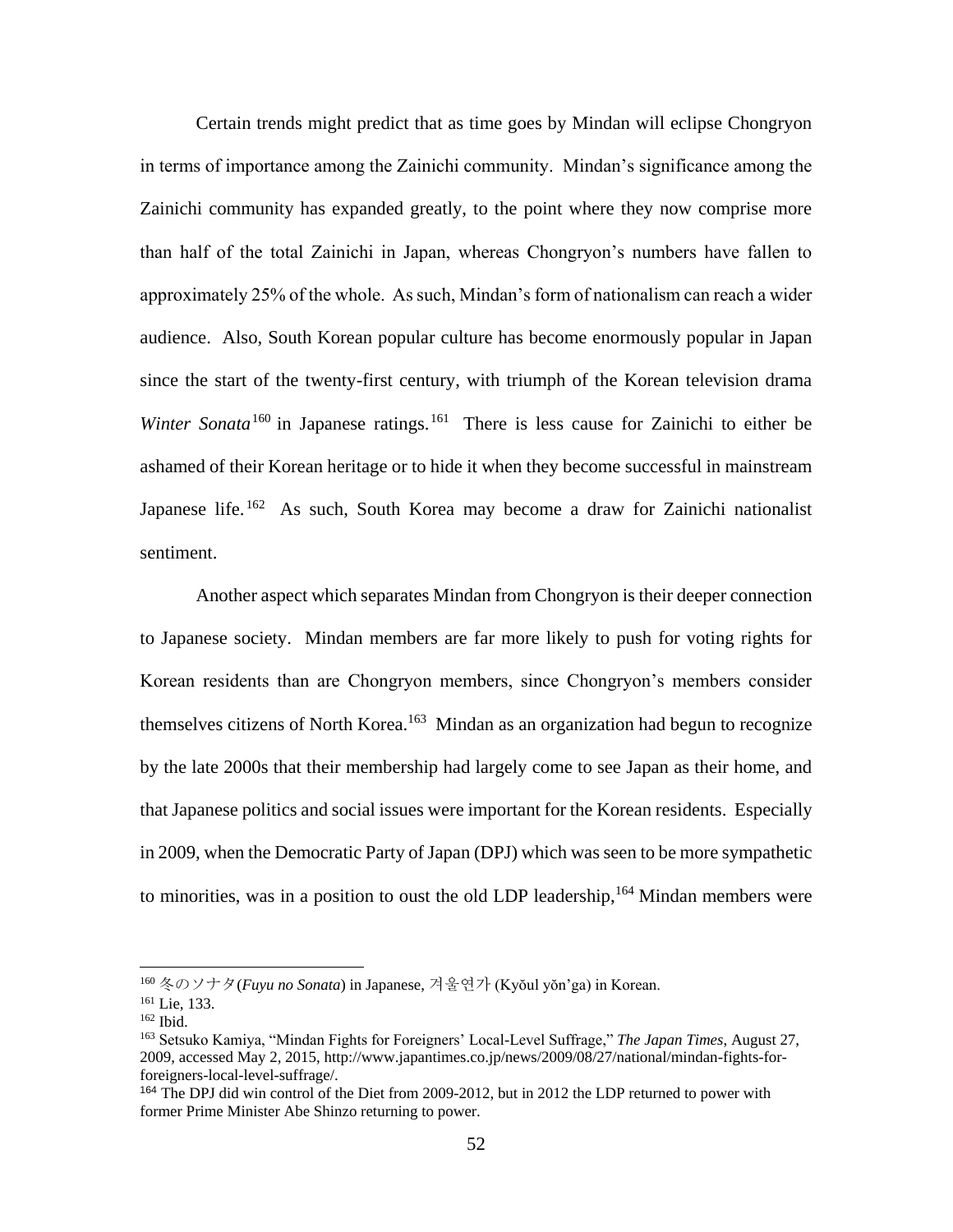exercising their limited ability to engage in the electoral process, such as making flyers for candidates.<sup>165</sup> Mindan did not push a particular candidate or party as an organization,<sup>166</sup> but they did put their weight behind the push for greater voting rights for permanent residents. This example demonstrates that Mindan's leadership has become more willing to balance between Korean identity and participation in Japanese society in recent years.

Some of these divides between the two communities are only relevant within the time frame of the end of the Korean War and the end of the Cold War. After the end of the Cold War there has been a change in the way that some Korean residents view their respective nationalism, and a decrease in specific affiliation with a particular side of the North-South divide.<sup>167</sup> Problems existed for both Chongryon and Mindan communities, as the North Koreans residents began to learn some of the harsh realities of the regime and life in the DPRK, while South Koreans, who did have the option to return permanently to that country, found such a move difficult due to the fact that many in the third and fourth generations had become quite assimilated into Japanese society.<sup>168</sup> Ingyu Oh argues that the divide between the Zainichi community was based not upon North-South division, but rather was a result of a generational divide between the Cold War generations who look for reconciliation, while younger generations want to become Japanese citizens, or possibly even move to a third country.<sup>169</sup> This theory bears some weight, as the geopolitical strategic situation has had an effect on the fates of both Koreas, and the sheer amount of time spent in Japan by generation after generation has broken many of the times of kinship and

<sup>165</sup> Kamiya, "Mindan Fights for Foreigners' Local-Level Suffrage."

<sup>166</sup> Ibid.

<sup>167</sup> Ingyu Oh, "From Nationalistic Diaspora to Transnational Diaspora: The Evolution of Identity Crisis among the Korean-Japanese," *Journal of Ethnic & Migration Studies* 38, no. 4 (April, 2012), 653. <sup>168</sup> Ibid., 653-654.

<sup>169</sup> Ibid., 654.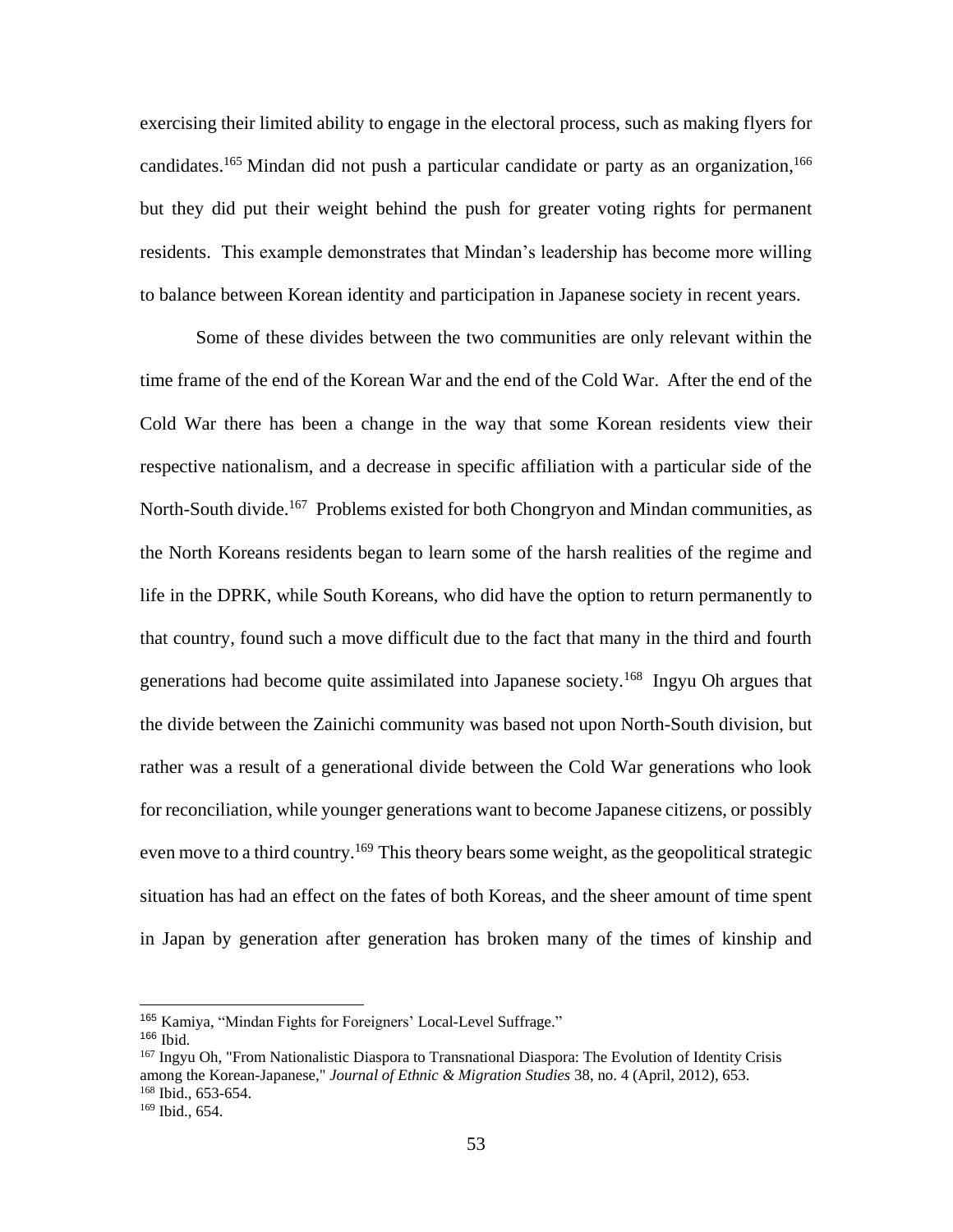familiarity which would lead to a homesickness for the Korean Peninsula. If a third generation Zainichi Korean had only ever known life in Japan, and their parents had also known no other life, nostalgia for Korea would likely be absent from the younger person's mind.

The construct of identity for the Koreans in Japan, from the forced laborers to the nationals of either North or South Korea, has been one of change, and now new global factors face these communities.<sup>170</sup> Staying in the confines of the Cold War division would not be a response to changing global factors and market realities. The world is becoming more and more transnational, leading to a greater increase in diaspora communities, of whom the Koreans could be only one group. Japan, and both Koreas, continue to tout themselves as homogeneous nations, which is not accurate in terms of the actual population demographics, as globalization leads many to travel abroad in search of employment opportunities.<sup>171</sup> Since these younger people have no experience of living in Korea, and many struggle with the Korean language, even if they were educated in a Korean school, there is little reason to suppose that they would limit their sights to moving to South Korea alone. North Korea is out of the question at this point since the repatriation program has ended, and realistically anyone with access to the internet can read news about North Korea, defectors' accounts, or the report from The United Nations Commission of Inquiry on Human Rights in the Democratic People's Republic of Korea. Even with a lifetime of Chongryon teaching, few in the 2010s would be interested in going there.

For many in the younger generations of the Zainichi Koreans, leaving Japan is not an attractive option, but it remains a possibility if Japan will not embrace a multicultural

<sup>170</sup> Ibid.

<sup>171</sup> Ibid.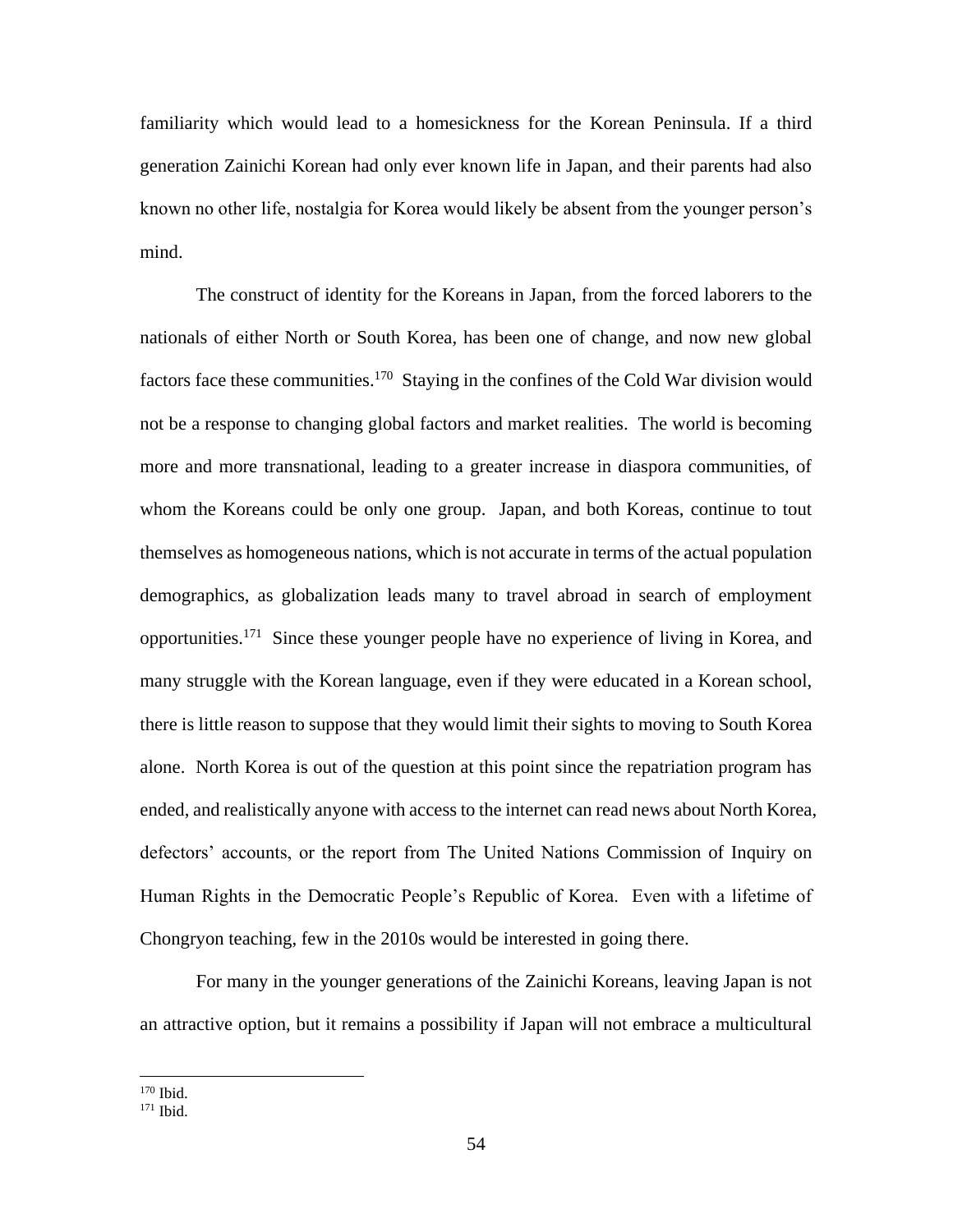society.<sup>172</sup> Japan's inability to accept the multi-ethnic nature of its social make-up is a burden on the non-Japanese who reside there, not just Koreans but Chinese and immigrants from Latin America, as well as others. As such, there is a motivation for some Koreans who just want to go along to get along to become naturalized Japanese citizens. They would blend in, since there are virtually no physical distinctions between the Japanese and Japanese-Koreans.<sup>173</sup> Since multi-ethnic acknowledgement is often lacking in Japanese government or political speech, becoming Japanese would help some of those who struggle with discrimination to fit better into society. The nationalism of these individuals who consider Japanese citizenship is superseded by the need to thrive in the country in which they live, since staying there would ultimately be less risky than departing for a foreign country, even South Korea.

Nationalism is still a potent force in global politics, but in certain regards, nationalism is also unimportant in some peoples' lives as business ventures become more international, and as opportunities or lack thereof drive people abroad in search of employment. Those Koreans in Japan who are running their own businesses or who work for multinational corporations are being pushed abroad by the same global forces which turned Japan into a globalized society.<sup>174</sup> As business and other market factors shape people's lives, nationalism becomes only one of several compelling factors. I do not concede that nationalism is not an important factor in motivating human behavior in the twenty-first century, or that national sentiment is not important to younger Zainichi generations. However, as Oh argues, nationalism, or at least South Korean or North

<sup>172</sup> Ibid.

<sup>173</sup> Ibid.

<sup>174</sup> Ibid.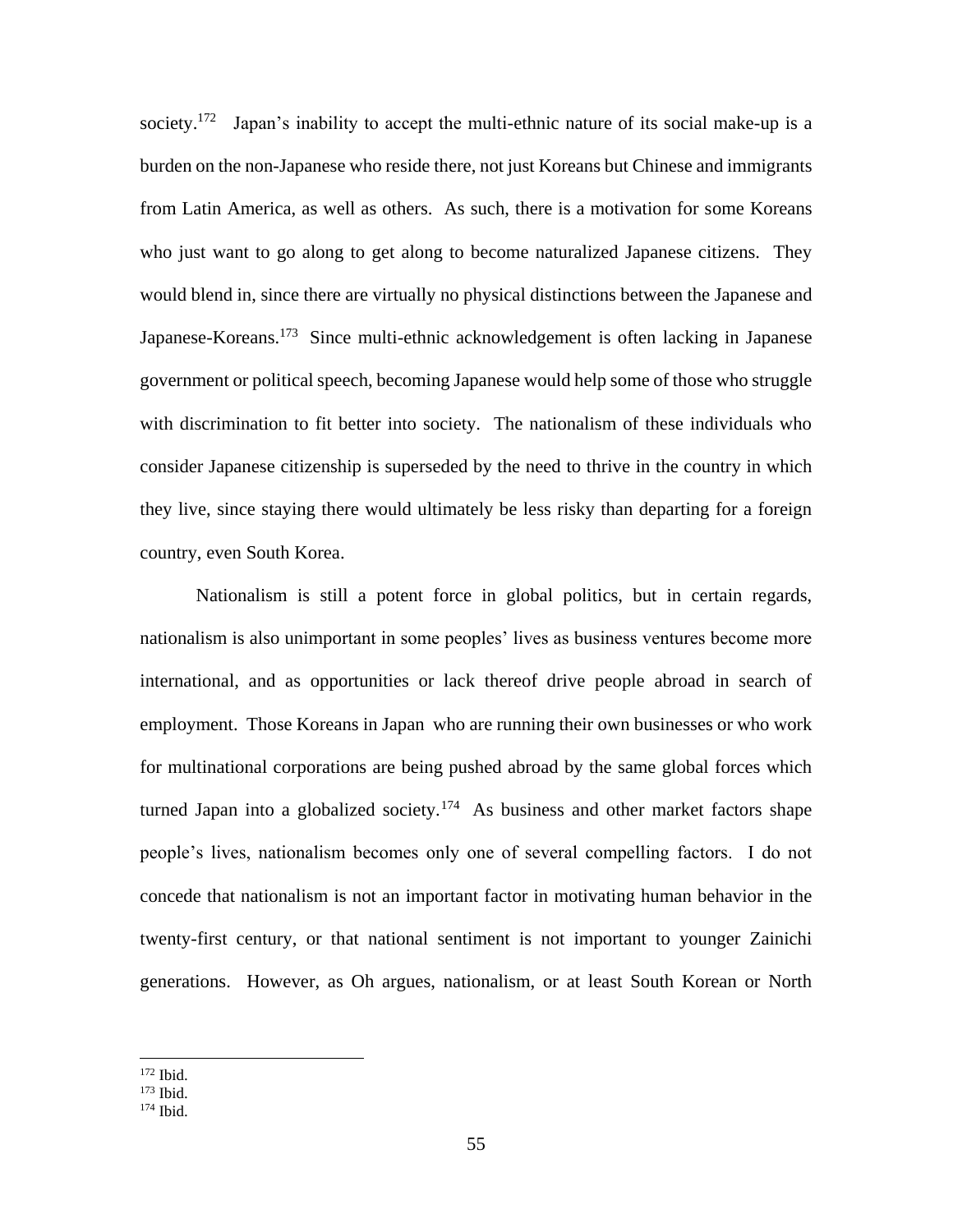Korean nationalism is not the primary motivation for these third and fourth generation Zainichi Koreans.

When discussing nationalism in regard to the Zainichi community, Japanese nationalism cannot be overlooked, as Zainichi Koreans are often the targets of Japanese nationalist ire. The two types of Zainichi nationalism create a conflict with Japanese society. Japanese reactionary nationalism often arises from a reaction against perceived wrongs perpetrated by the North Korean government against Japan,  $175$  but there is also a strong trend among some Japanese against the so-called Korean wave as South Korean pop culture permeates Japanese television and music.<sup>176</sup> But when North Korea does dominate the headlines, it is Chongryon which bears the brunt of Japanese people's ire. Chongryon embodies the North Korean state for Japanese angry over issues like the abductions of Japanese citizens or North Korea's missile tests, by bringing an element of the enemy government to their own shores.<sup>177</sup> They provide an easy target for nationalist outrage. Since school children who attend Chongryon schools wear uniforms different from those of Japanese schools or Mindan schools, they are easily identifiable as Koreans.<sup>178</sup> When North Korea acts in a manner which threatens Japanese security, or in particular when North Korea admitted to the kidnaping of Japanese citizens, or when South Korea rises in prominence, Japanese nationalists feel threatened, and attacks against the Japanese Korean community increase.

The next section covers the way that Chongryon's nationalism contributed to the repatriation of 93,000 people to North Korea. The consequences of the nationalist

<sup>&</sup>lt;sup>175</sup> Shipper, 56.

 $176$  Lie, 133.

<sup>177</sup> Shipper, 65.

<sup>178</sup> Ibid., 62.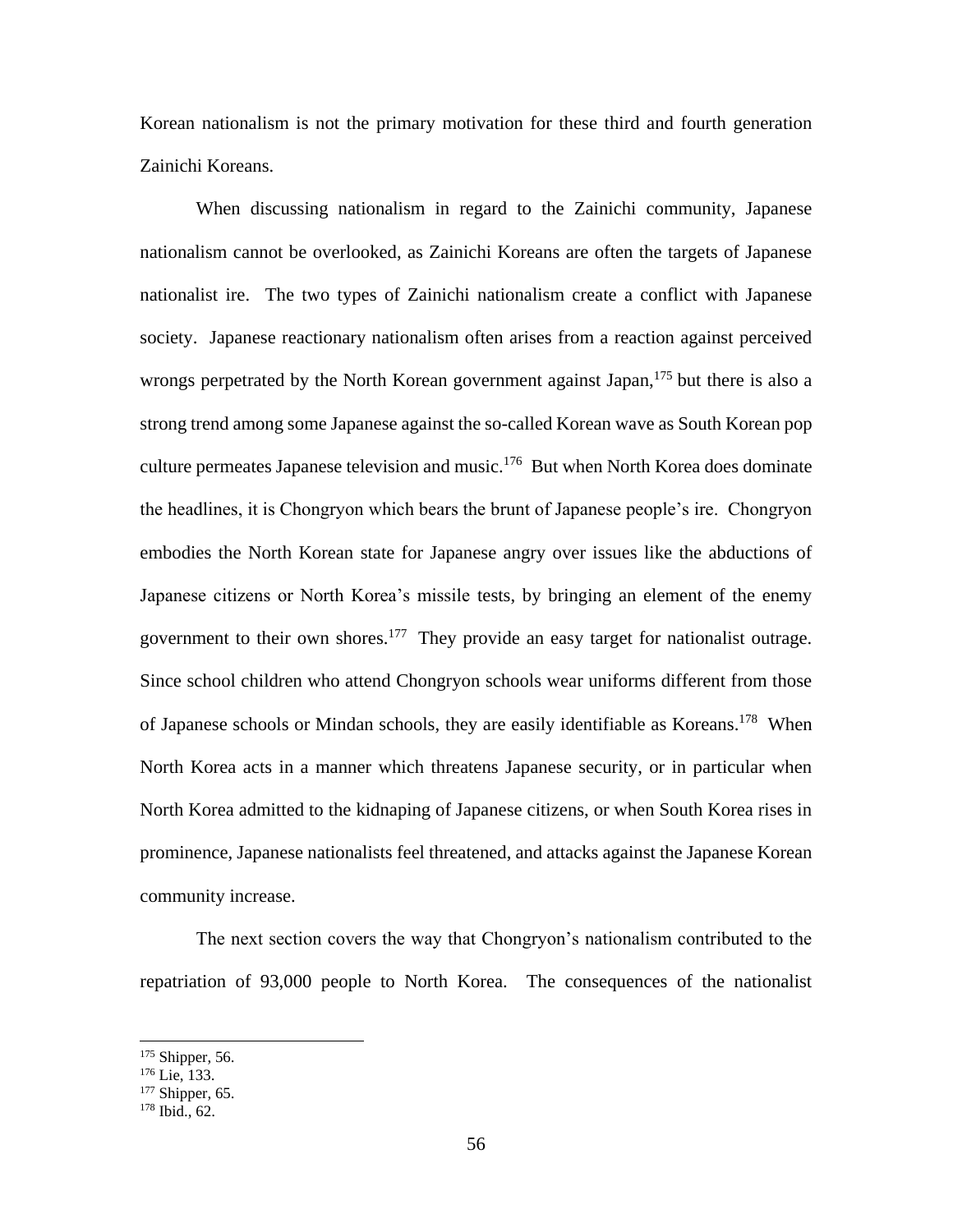sentiment to North Korea had on the lives of people who were influenced by the organization to return will be examined.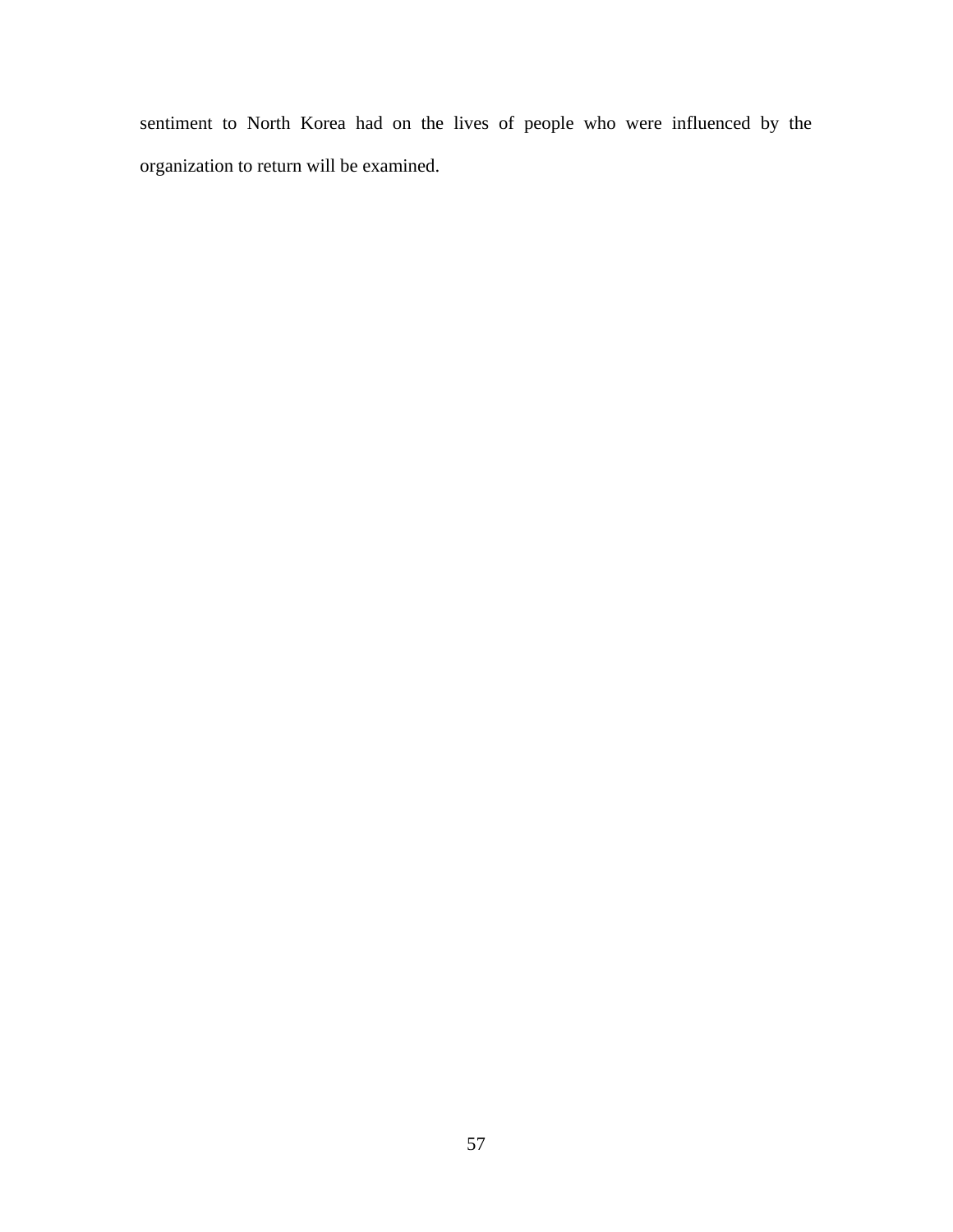# Chapter 5: Repatriation

North Korea has used Chongryon for its own benefit from the beginning. Chongryon had three important tasks assigned by the regime since its founding in 1950: promote pro-North sentiment among Japan's Korean residents, funneled money from Koreans in Japan to the DPRK, and establish businesses in order to generate cash for the government in P'yŏngyang.<sup>179</sup> In addition to all of these, during the mid-twentieth century, Chongryon played a huge role in the repatriation of Koreans to North Korea. From 1959 to 1984 more than 93,000 people moved to North Korea.<sup>180</sup> Was ideology the sole motivating force for the Korean Residents' Association in promoting homeland return? Furthermore, what consequences did this mass migration have for the ones who lived it, and how accountable should Chongryon be for the suffering endured by those who did go to North Korea? The role of Chongryon in this process is examined in this section.

## *Economic Motive of the North Korean Government*

Sending repatriates back to North Korea was one of Chongryon's most important roles in helping the nascent North Korean economy to develop. Their support for the regime began with Chongryon's founding and the repatriation movement was one of their first successful beneficial acts. Individuals chose to go to North Korea for a number of reasons, and due in large part to the efforts of organizations ranging from Chongryon to the Japanese government to convince them that going to North Korea would be a good

<sup>179</sup> Max Fisher, "North Korea is Losing a Crucial Source of Income: Koreans in Japan," *The Washington Post*, October 25, 2013, accessed February 4, 2015.

http://www.washingtonpost.com/blogs/worldviews/wp/2013/10/25/north-korea-is-losing-a-crucial-sourceof-income-koreans-in-japan/.

<sup>180</sup> Keun Woo Nam, "Rethinking the North Korean Repatriation Program: The Change from an 'Aid Economy' to a 'Hostage Economy'," *Korean Social Sciences Review* 2, no. 2 (2012): 220.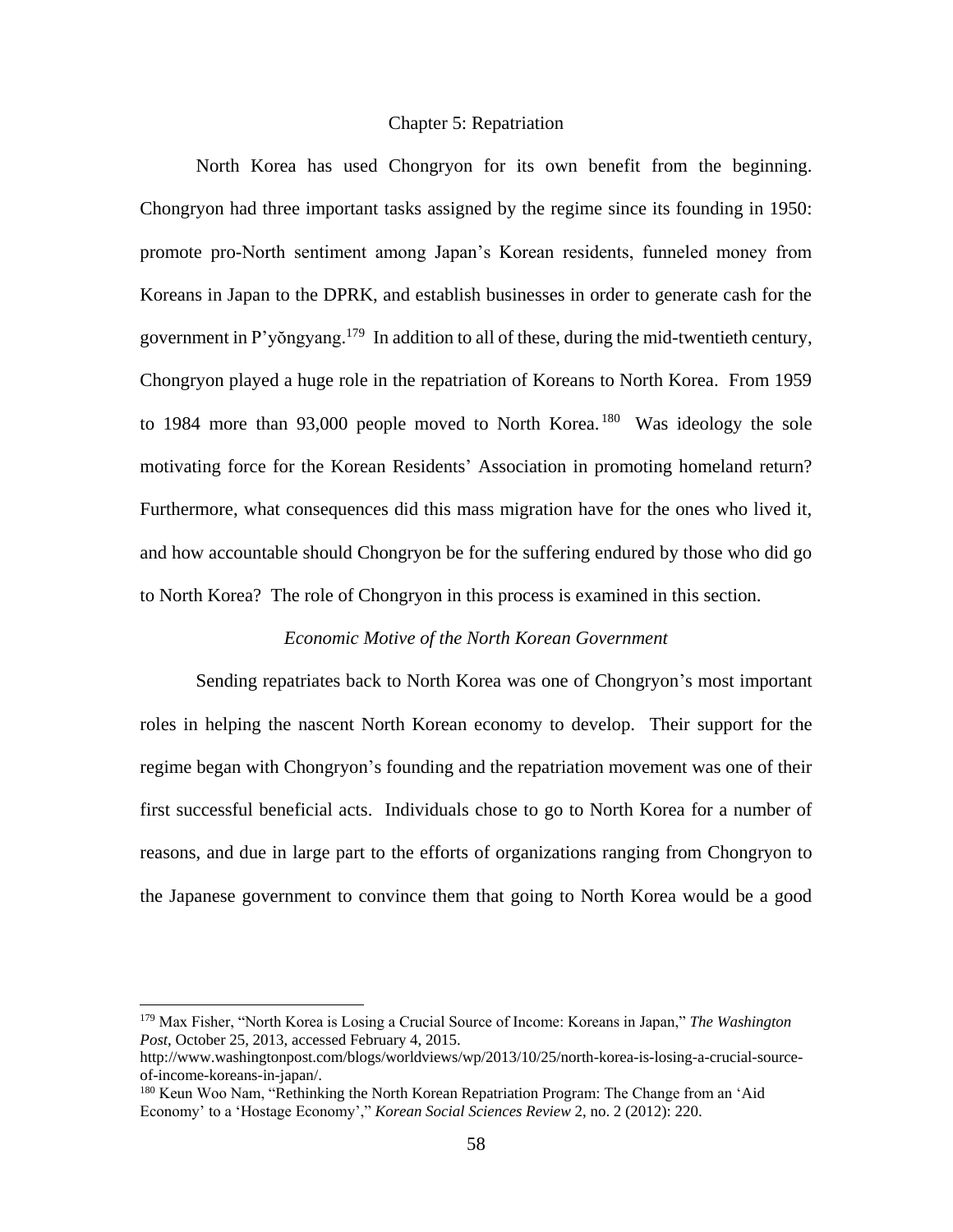decision.<sup>181</sup> But what of the North Korean state? Why did they push Chongryon to encourage people to return? Discussions of the repatriation program usually analyze the ideological components of the mass migration, patriotism toward North Korea and devotion to communism. One often overlooked aspect of the repatriation program to North Korea and studied by scholar Keun Woo Nam involved the economic benefit to the country that came from an influx of so many Koreans from Japan.<sup>182</sup> Bringing so many people to North Korea helped to build their economy after the significant decline in financial aid from other socialist nations beginning in the late 1950s by gaining from the Japanese Koreans' "advanced technology, capital manufacturing machinery, and labor force."<sup>183</sup> This would prove to be a boon to North Korea, and the economic role of both repatriated Japanese Koreans and their relatives who remained in Japan would have long-term effects on the development of the economy.

In addition to the already mentioned reduction in foreign aid from other countries, North Korea had other incentives to bring in a large number of Koreans from Japan. Over time during the massive repatriation campaign, there grew to be an increase in emphasis on bringing skilled laborers back to North Korea, although the initial plans had not allowed them to make distinctions since the repatriation was seen as a humanitarian effort.<sup>184</sup> Even if the call to bring Korean residents to the DPRK must initially include all people, even unskilled laborers, there is an advantage to bringing in skilled laborers, namely that the North Korean state can benefit from their skills and knowledge without having to invest

<sup>181</sup> Atsuko Aoki, "Japanese Wives of Resident Koreans and their 'Repatriation' to North Korea," *Acta Koreana* 13, no. 1 (June, 2010): 92.

<sup>182</sup> Nam, 220.

<sup>183</sup> Ibid.

<sup>184</sup> Ibid., 234-235.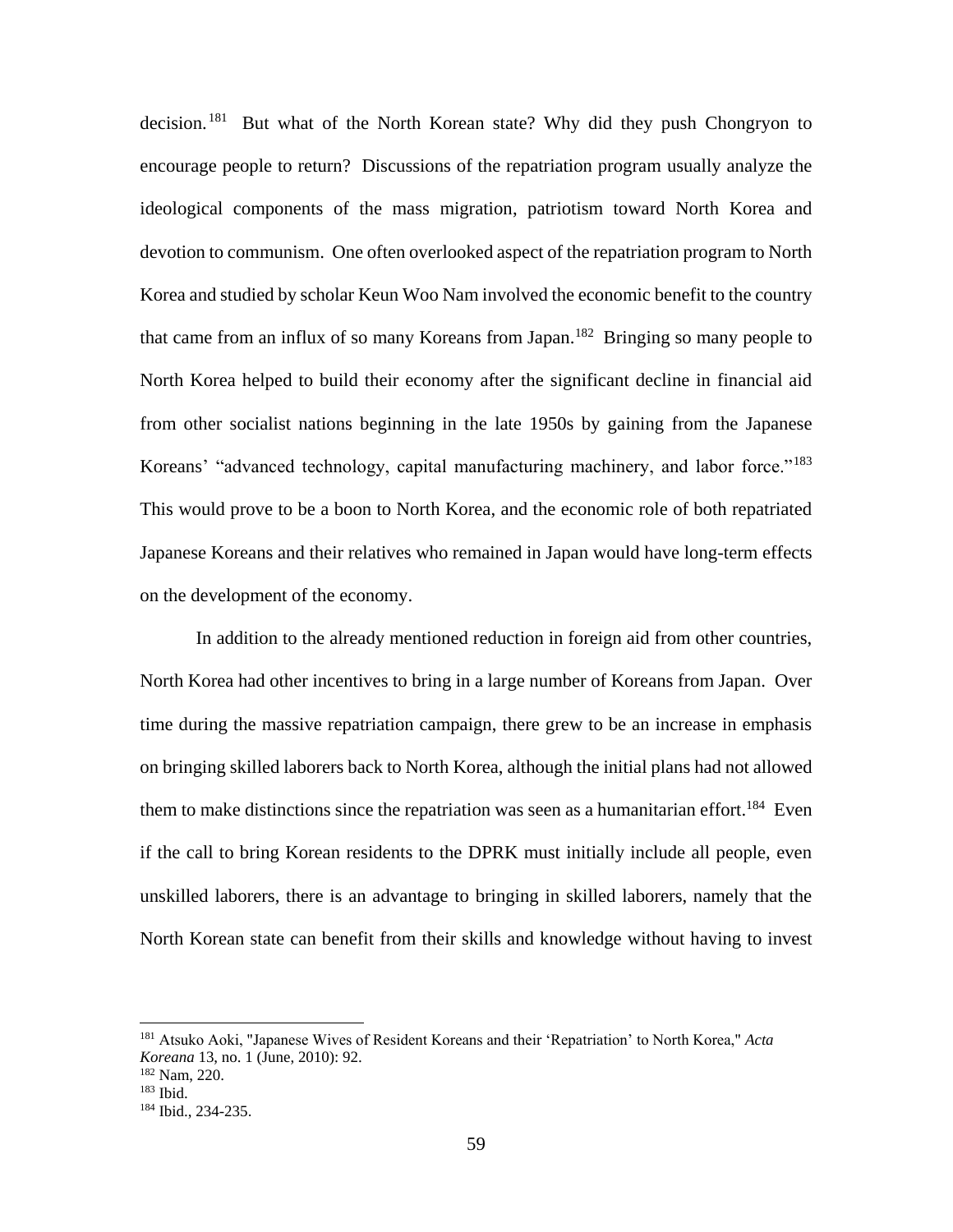time or money into their training. In some cases, the North Korean state took an active role in recruiting the right sort of people. For the July 1961 group of returnees, the government pressured Chongryon to recruit technicians specifically.<sup>185</sup> Not only did Chongryon follow this directive, but it is said, according to the Cabinet Intelligence and Investigation Office 1968, that the leadership also required that the technicians make reports of specific technicians, their skills and expertise, as well as the material goods they would be able to bring with them to North Korea.<sup>186</sup> Thus, through selective recruitment of useful people, the leadership was able to use technicians to help build up North Korea. Thanks to Chongryon's efforts, North Korea could make use of "cutting-edge" technology from Japan.<sup>187</sup> This was a major step-up in terms of industrial development for North Korea, since they could benefit from advances made in Japan without having to replicate the process on their own from the ground up. Japanese trained Zainichi Korean repatriates could prove to be a huge boon to their new country by sharing their expertise and bringing the means of manufacturing with them to North Korea.

Another economic benefit to the repatriation of Koreans from Japan was that they sometimes came with some degree of wealth and income so that they would not strain the North Korean economy, but would in fact benefit it. They came to help build the fatherland, providing a labor force, but they also came with various goods from Japan,<sup>188</sup> meaning they would not need to replace all their belongings with North Korean-made goods. In a centrally planned economy like North Korea's, having people immigrate who already owned various luxury goods meant that North Korean products could be distributed to

<sup>185</sup> Ibid., 241.

<sup>186</sup> Ibid., 241-242.

<sup>187</sup> Ibid., 242.

<sup>188</sup> Ibid., 237.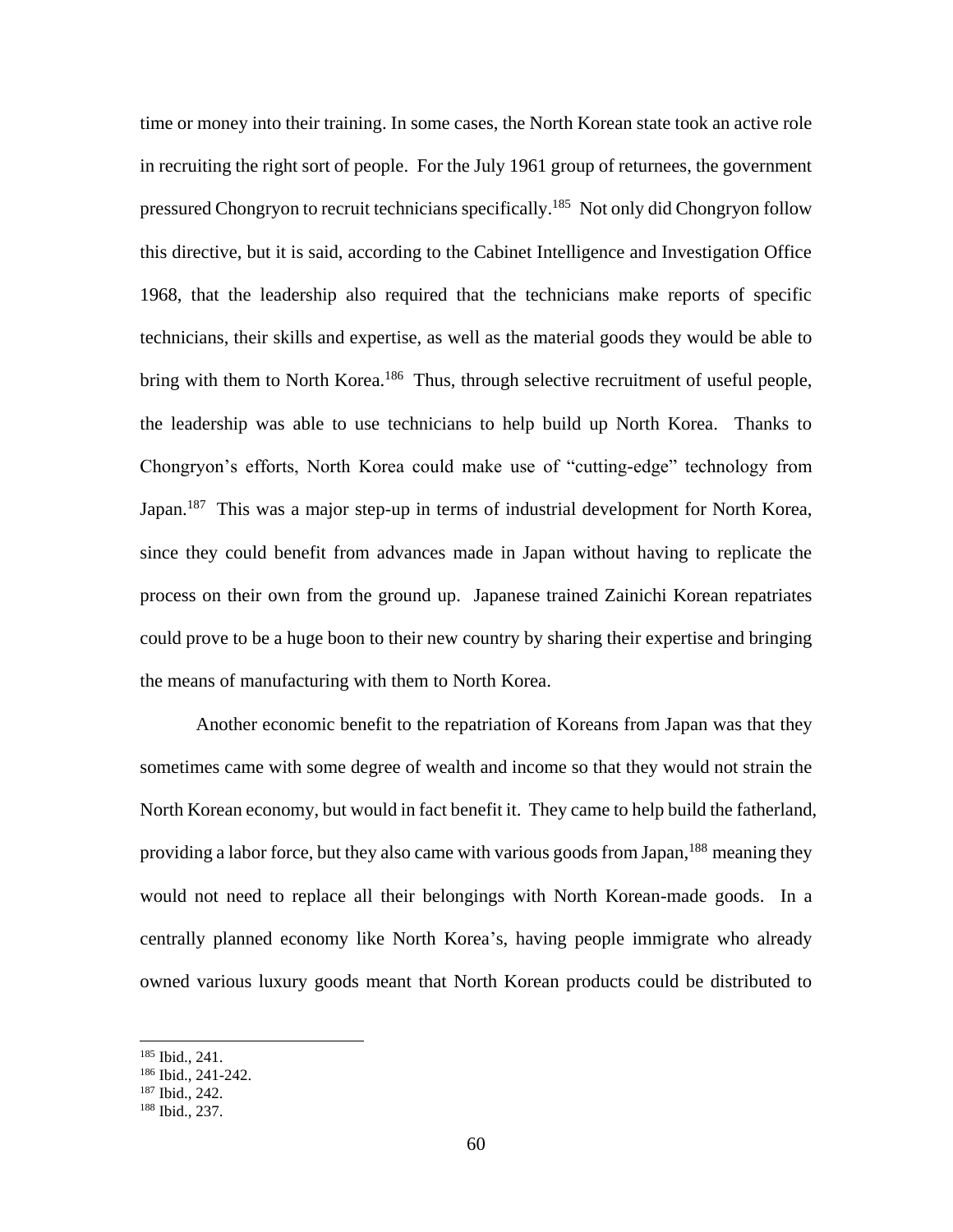"native" North Koreans. In addition to their personal belongings brought with them, many repatriated people still had relatives residing in Japan, who could continue to send them various items or goodly sums of money.<sup>189</sup> In this way, the repatriated people still had much of their upkeep supplied from capitalist Japan, and those who remained in Japan were able to contribute to the North Korean economy.

In addition to personal items, the repatriates brought with them many goods which would be beneficial for North Korea as a whole. Indeed, not just personal luxury items, but large scale machinery was brought by repatriated groups in  $1960$ .<sup>190</sup> Items brought with repatriates in 1960 included vehicles, bicycles, sewing machines, typewriters, as well as machines which could be used for manufacturing.<sup>191</sup> All of these supplies would be useful to a country still trying to develop, and particularly so if individuals would bring them along with them and allow them to be used for the development of a great socialist nation. We cannot determine for certain how much of these supplies and machinery brought by the repatriates were actually used once brought to North Korea, but their usefulness to the first seven-year plan can be strongly asserted.<sup>192</sup> It can also be determined that North Korea sought to benefit from the repatriates' supplies and expertise in the face of the loss of foreign aid during this period.<sup>193</sup> Chongryon had a particular role to play in this. They sent along with returnees particular items for the benefit of North Korea, and also called out some repatriates for bringing goods which were for personal or selfish

<sup>189</sup> Ibid.

<sup>190</sup> Ibid., 240.

<sup>191</sup> Ibid.

<sup>192</sup> Ibid., 241.

<sup>193</sup> Ibid.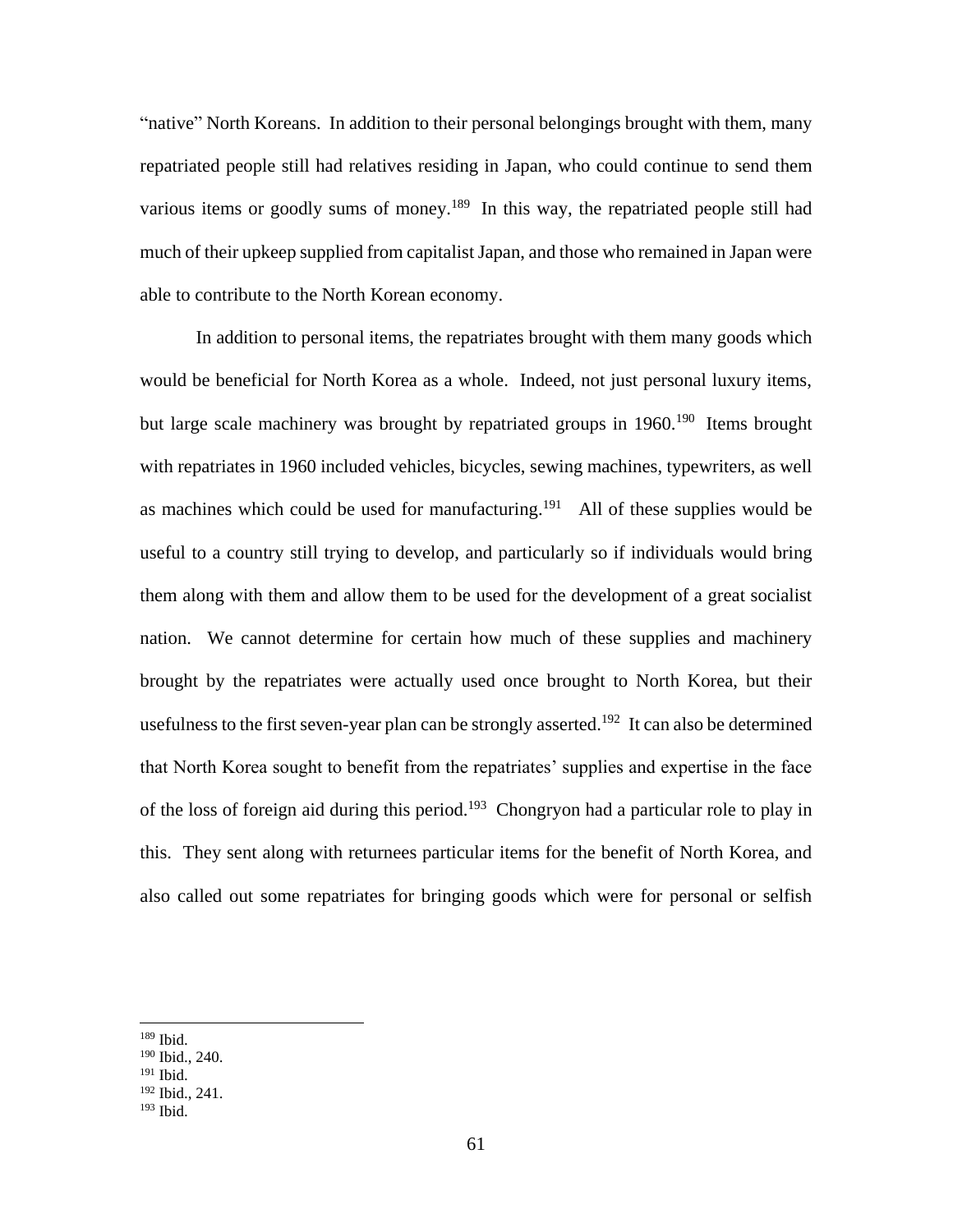reasons and not to build the economy of North Korea.<sup>194</sup> The organization was able to use repatriates as carriers of goods deemed necessary for building up the country.

From 1967 until 1971, the repatriate program was halted. When it began again from the period of 1971 until it came to a stop in 1984, the North Korean state had to deal with a new reality. By this point the propaganda of North Korea as an earthly paradise was no longer convincing large numbers of repatriates to return.<sup>195</sup> As such, a new system was established. A program entitled Homeland Visit Groups was instituted which brought Koreans who lived in Japan to visit North Korea who had various skill sets, from arts and athletes to students, scientists and industrialists.<sup>196</sup> This last group was especially important for the new plan. Those Koreans in Japan who engaged in commerce and industry often had relatives who had come to North Korea, and when the Homeland Visit Groups began to bring people to North Korea, naturally these people would want to visit their relatives.<sup>197</sup> In order to do so, they were required to pay large sums of money to the North Korean government.<sup>198</sup> In this way, the North Korean government was able to extract revenue from the repatriates and their families still living in Japan. Banking on the bonds of family overcoming huge monetary obstacles, the North Korean government was able to turn a profit. Even after a decade of repatriates living in North Korea, they were still able to provide monetary benefit to the fatherland.

The exploitation of family members back in Japan continued into the twenty-first century. Those who have relatives who went to North Korea sent sums of money through

<sup>194</sup> Ibid., 240.

<sup>195</sup> Ibid., 242.

<sup>&</sup>lt;sup>196</sup> Ibid.

<sup>197</sup> Ibid.

<sup>198</sup> Ibid.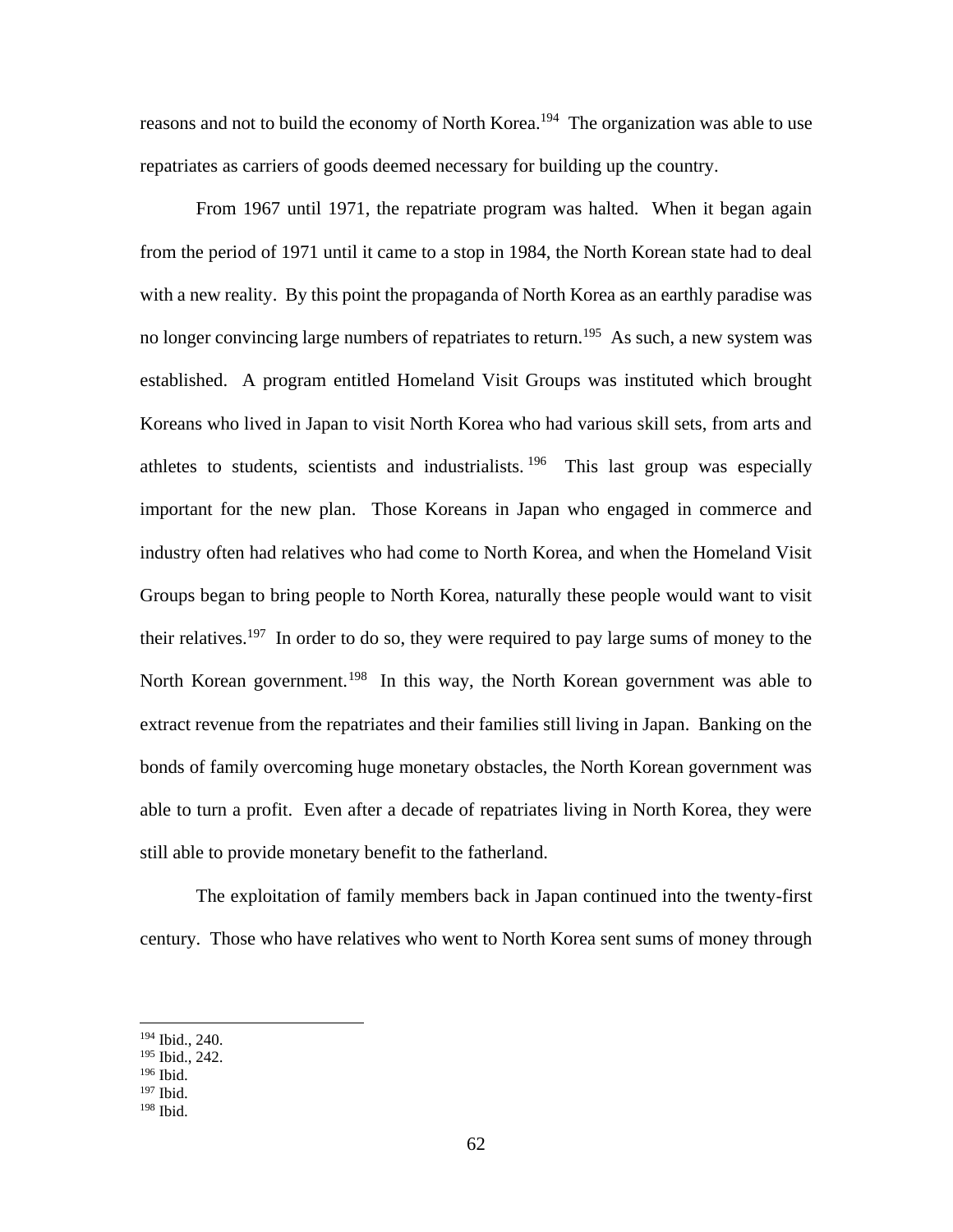the mail.<sup>199</sup> The upkeep of many of its citizens is done by people who live in capitalist Japan, so that daily necessities are met not by the government but by others. Whether the regime factors support from relatives in Japan, and South Korea, into its economic planning at all, or whether they simply don't care about the poorest of their people cannot be determined, but the fact remains that many people in North Korea can only survive due to the benevolence of their relatives abroad. During the famines, Koreans in Japan also sent food items to North Korea, because there was no rice to be had, even if one had money.<sup>200</sup> "In the 1990s, we had to send goods. Even if you had money, there was no rice so we sent sesame oil, sugar, rice and noodles and rice cakes," said Yang Yong-hi, a Zainichi filmmaker with brothers living in North Korea, in an interview with Reuters.<sup>201</sup> The regime's inability or unwillingness to care for its people puts strain on relatives who live outside of the country, allowing those at the top to continue to live lavishly off the donations from the relatives who remained behind in Japan.

Of course, their ability to live on money provided by relatives overseas depends on how much of the money sent from Japan actually gets to the recipients.<sup>202</sup> Lee Young-hwa, an economics professor at Kansai University, who sends about 200,000 yen a year to his relatives in North Korea, told Reuters that he believes that about half of the money goes to the government in "loyalty donations."<sup>203</sup> In some cases, there is no guarantee that the money reaches the intended recipients at all.<sup>204</sup> So in addition to letting people get by on donations from outside the country, the North Korean regime steals some or all of this

<sup>199</sup> "Sanctions noose makes it harder for Japan's Koreans to help their own," *The Asahi Shimbun*, March 28, 2013. accessed April 13, 2015. https://ajw.asahi.com/article/asia/korean\_peninsula/AJ201303280015.

<sup>200</sup> Ibid.

<sup>201</sup> Ibid.

 $202$  Ibid.

<sup>203</sup> Ibid.

<sup>204</sup> Ibid.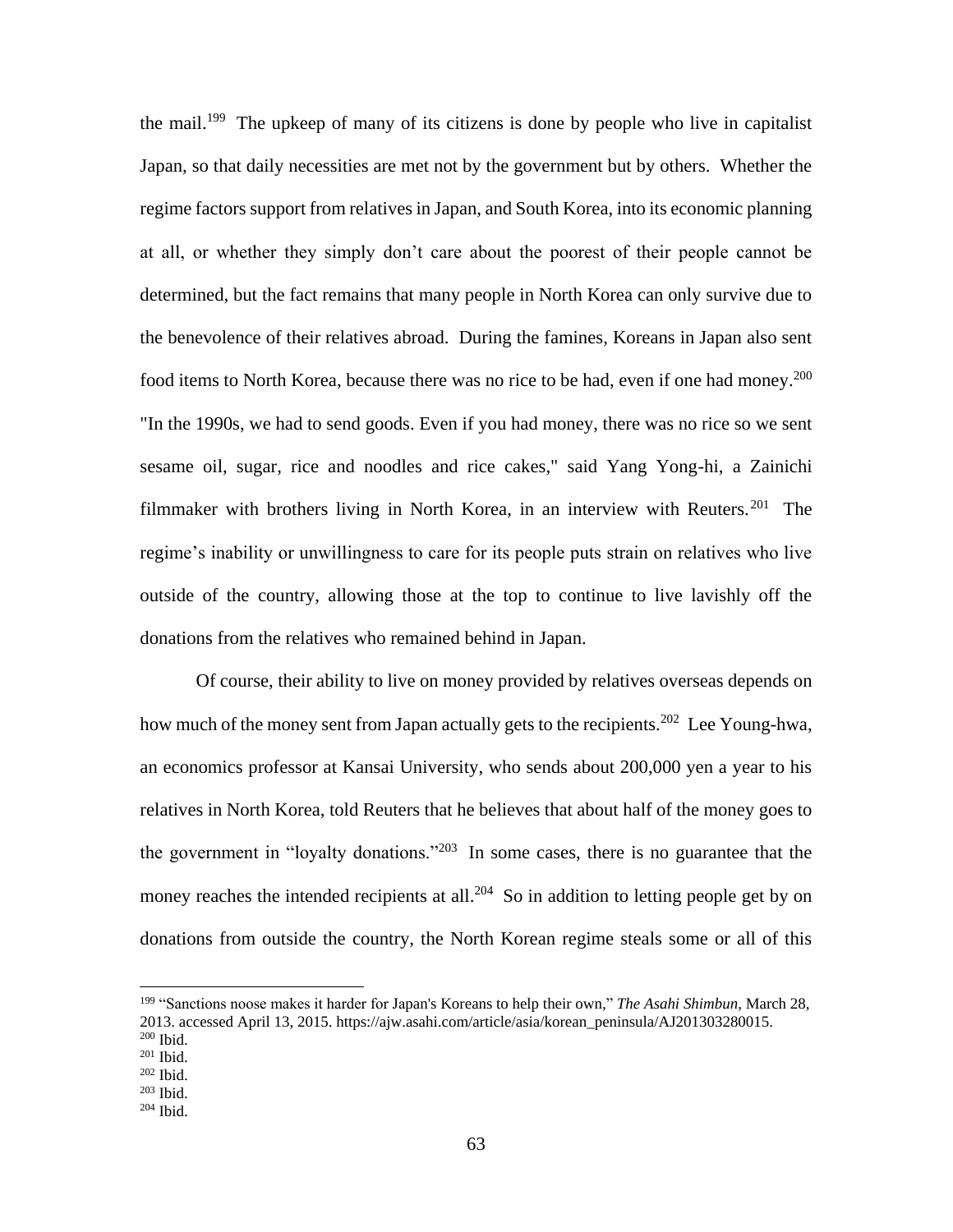money. We cannot determine whether it is taken in the form of bribery and "loyalty donations," as Lee asserts, or whether individuals down the chain of the postal system take money. Regardless, the regime not only uses Chongryon for financial gain, but exploits individuals, even those who are not supporters of the regime.

### *Regrets about Repatriation*

The North Korean regime surely relied on the Japanese Korean returnees for economic development, and to have such large numbers of people return to North Korea rather than South Korea was a boon to North Korea's standing in the eyes of the world during the Cold War. But what was life like for the repatriates once they actually made it to North Korea? Unfortunately, many of them learned very early in their return that they had made a mistake.

Despite the rhetoric they had been told before leaving for North Korea, many of those who were repatriated found themselves in a desolate situation once they arrived. They found themselves in a country which fell far below their expectations and the descriptions they had been given, and which lagged behind Japan in terms of economy.<sup>205</sup> As if the economic disappointment were not enough, the North Korean people were also limited in terms of their ability to make decisions for themselves. This rude awakening for the repatriates was only the first in a series of insults and destroyed hopes and ambitions for a better life in North Korea. Though many had come with the expectation of working to build the fatherland, and had given up all they knew and had back in Japan, they found themselves upon arrival being relegate to the lowest echelons of North Korea's strict hierarchy, and viewed with suspicion as "enemy elements from the capitalist world."<sup>206</sup>

<sup>205</sup> Aoki, 92.

<sup>206</sup> Ibid.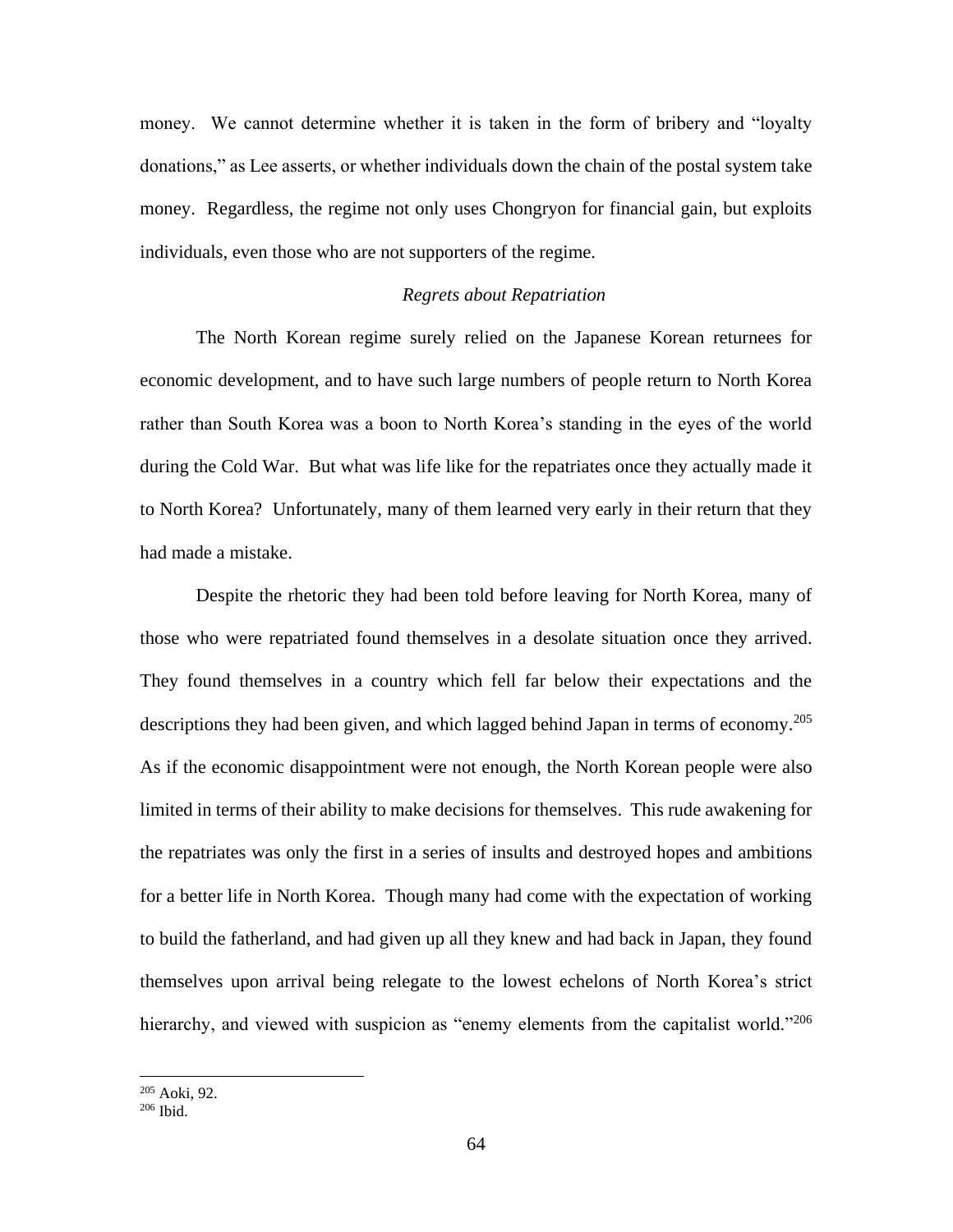Though they had been courted so thoroughly by the state, they were now declared its enemies, and limited in their opportunities. All Japanese returnees were made a part of the hostile class, the lowest of the three broad strata of North Korean society.<sup>207</sup> Most of the returnees had not been rich by Japanese standards, but the wealth they brought with them to North Korea made them wealthy compared to their neighbors.<sup>208</sup> Though much of North Korea's success was due to the Japanese Korean returnees, they were not treated well upon their arrival, despite the promises of Chongryon that North Korea was an idyllic country where everyone would be accepted.

In the face of this reversal of expectations, many of those who had come from Japan earlier tried to warn their friends and relatives back in Japan about coming to North Korea. Kang Chol-hwan recounts in his memoir *The Aquariums of Pyongyang* that when his grandparents, father, and uncle came to North Korea from Japan, they were greeted by other repatriates who had come earlier, who asked them why they had come, and insisted that they had written letters back to Japan telling others not to come.<sup>209</sup> At the time, the Kang family was not in a position to listen to the naysayers, since they were "wearing rosecoloured glasses," according the Kang's grandmother, and so deep was their faith in the North Korean regime when first they came from Japan, that nothing could dissuade them from their new home.<sup>210</sup> Although they did not listen at the time, the other people's warnings would come to prove true the longer they stayed in North Korea. This ominous sign at the beginning of their new lives in North Korea was not unique to the Kang family.

<sup>207</sup> Barbara Demick, *Nothing to Envy: Real Lives in North Korea*, (London: Granta, 2010), 34.

<sup>208</sup> Ibid.

<sup>209</sup> Kang Chol-hwan and Pierre Rigoulot, *The Aquariums of Pyongyang*, Trans. by Yair Reiner, (London: Atlantic Books, 2001), 25.

<sup>210</sup> Ibid., 26.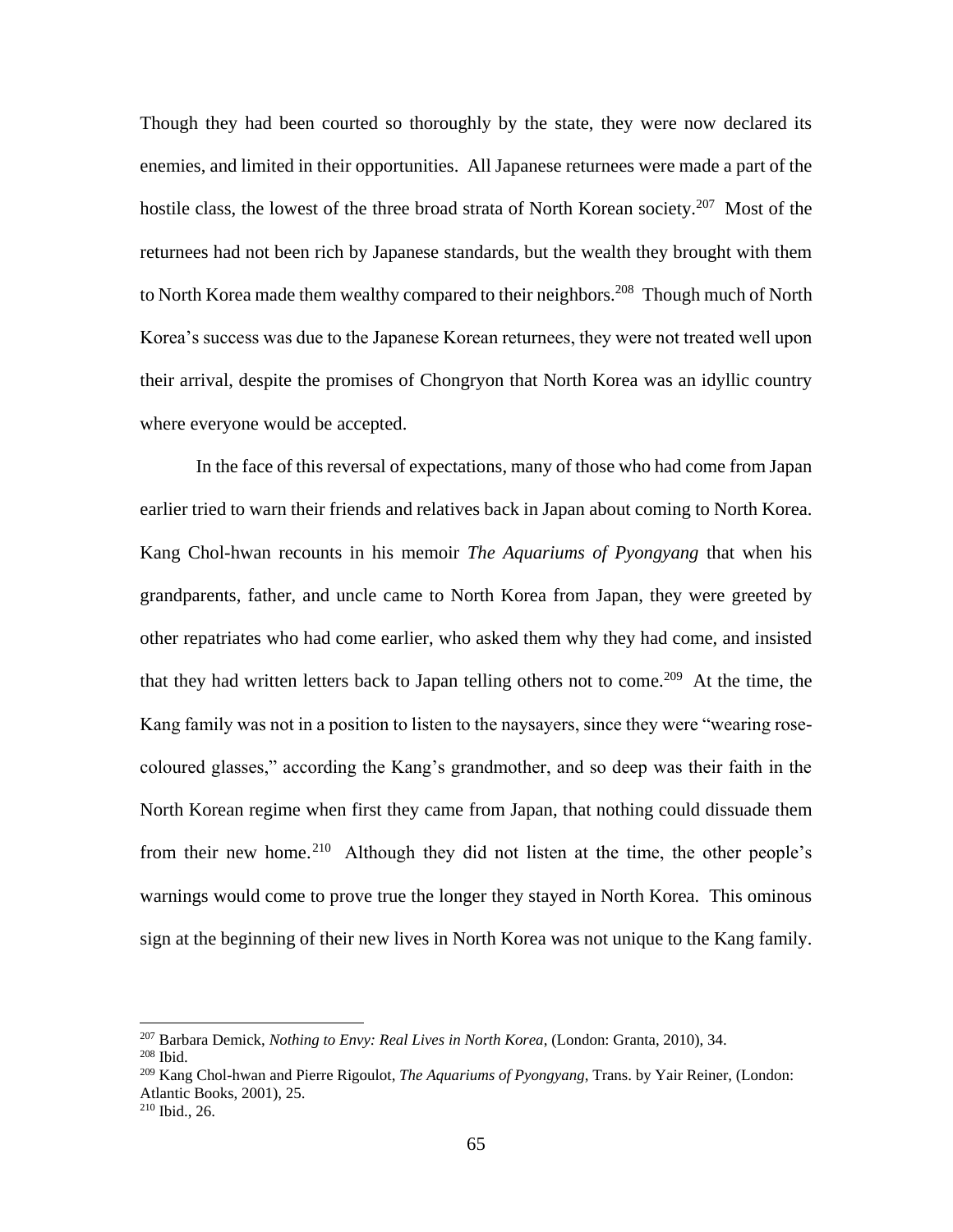Many personal letters sent from North Korea back to Japan bespoke their miserable living conditions, though they had to do so in a coded way. One could not criticize the regime, so any warnings to others had to remain cryptic. One Zainichi returnee, Eiko Kawasaki (her Japanese name) had traveled to North Korea alone, and her family expected to follow her.<sup>211</sup> She wrote her parents, whom she had planned to meet in P'yongyang a year after her repatriation, "When my younger brother gets married, I will see you," which was a coded message warning them not to come to North Korea, since her younger brother was still in elementary school.<sup>212</sup> Kawasaki was able to escape and return to Japan after 44 years,<sup>213</sup> but not every repatriate was so fortunate. In order to spare family members the same hardships, repatriates had to craft ways to express their condition without alerting the authorities to their true intentions.

Any overt references to poor living conditions were censored by the authorities before being sent on to Japan, so people had to devise an indirect method of conveying their difficulties and the deficiencies with which they coped.<sup>214</sup> One would have to read between the lines, but there were signs of want. Letters back to Japan would often say that they required all their daily necessities, from toothpaste, clothing, and shoes to school or medical supplies.<sup>215</sup> Even money was sometimes no help, so people would ask their families to bring supplies with them rather than cash when they visited from Japan.<sup>216</sup> There is certainly much that can be extrapolated from these encounters and letters. The ones who came to North Korea found themselves not in a better situation than they had left

<sup>211</sup> Ryuichi Kitano, "Defector seeks return of Japanese from North Korea," *Asahi Shimbun*, October 21, 2014, accessed March 12, 2015. http://ajw.asahi.com/article/behind\_news/people/AJ201410210032.

<sup>212</sup> Ibid.

<sup>213</sup> Ibid.

<sup>214</sup> Nam, 238.

<sup>215</sup> Ibid., 239.

<sup>216</sup> Ibid.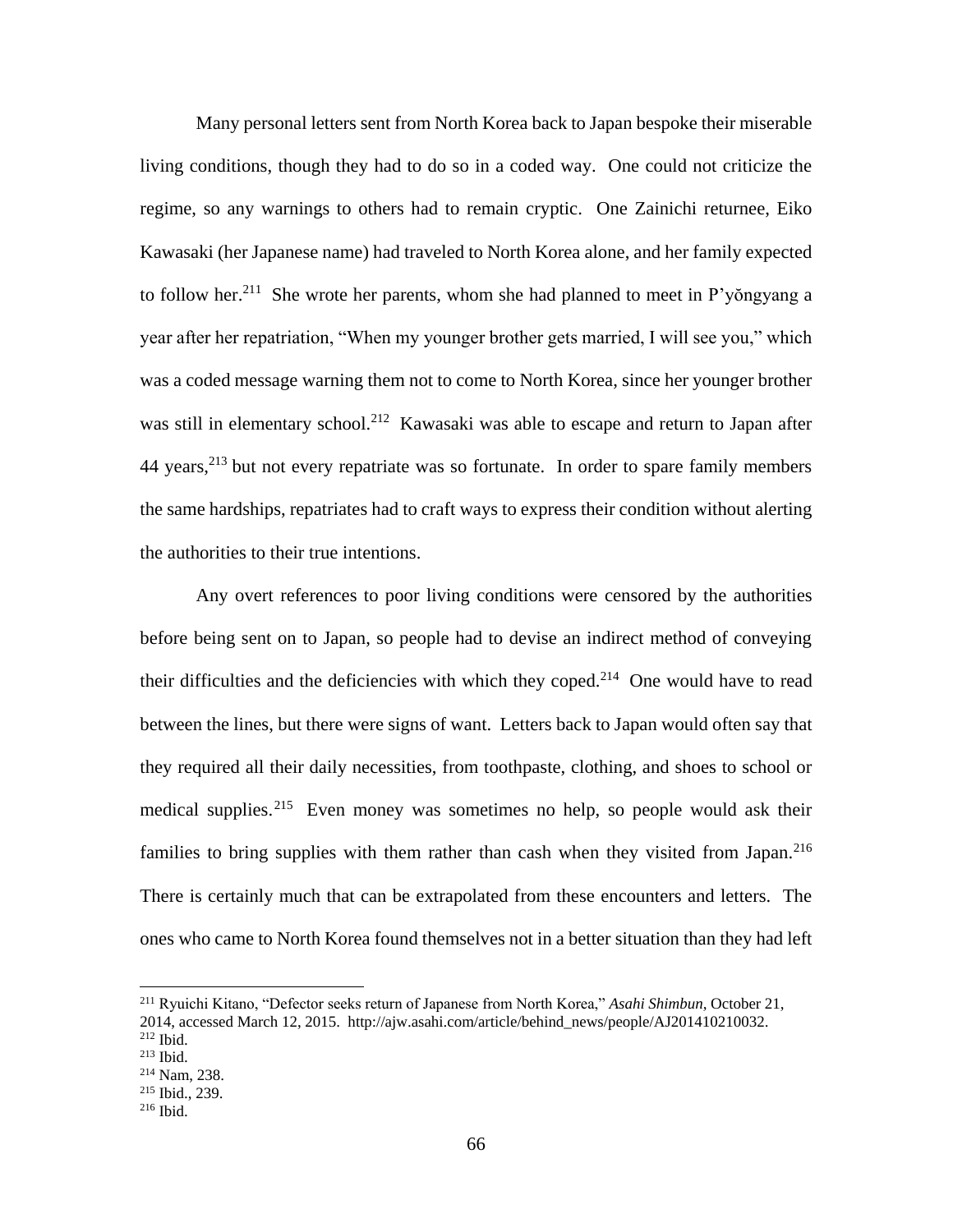behind in Japan. Though they had faced discrimination in Japan, as repatriates from Japan, they faced discrimination in North Korea. Nor were their daily needs met while they were in North Korea, a situation which was in many cases worse than what they had experienced in Japan. These letters would eventually help to contribute to the decline of repatriation of Zainichi Koreans to Japan, as they helped to circulate rumors among the community that North Korea was not the dreamland they had been lead to believe.<sup>217</sup> In a sense, the letter writers were able to save others from similar fates in the Hermit Kingdom, but only once things reached a boiling point where the lack of basic goods became common knowledge.

The Japanese repatriates often found themselves in a precarious situation in North Korea. During the purges of the 1970s, many of them, even those who had been longtime members of Chongryon, found themselves sent to the gulags.<sup>218</sup> The organization's misinformation was detrimental to the people who were sent to North Korea, and their political clout was not sufficient to support their own people from being purged. Chongryon has never taken any responsibility for the hardships faced by the returnees, and their continuing official loyalty to the regime makes it unlikely that the repatriates, in particular those who have since escaped North Korea, will never receive an apology from the organization.

#### *Japanese wives' repatriation*

When it comes to repatriation issues, one cannot overlook the fact that not all those who sought to "return" were necessarily Korean. Many Korean men who came to Japan during the colonial era could not find a Korean wife, since men outnumbered women among the Koreans in Japan in that time, and so they either married or lived in a common-

<sup>217</sup> Aoki, 110.

<sup>218</sup> Demick, 34.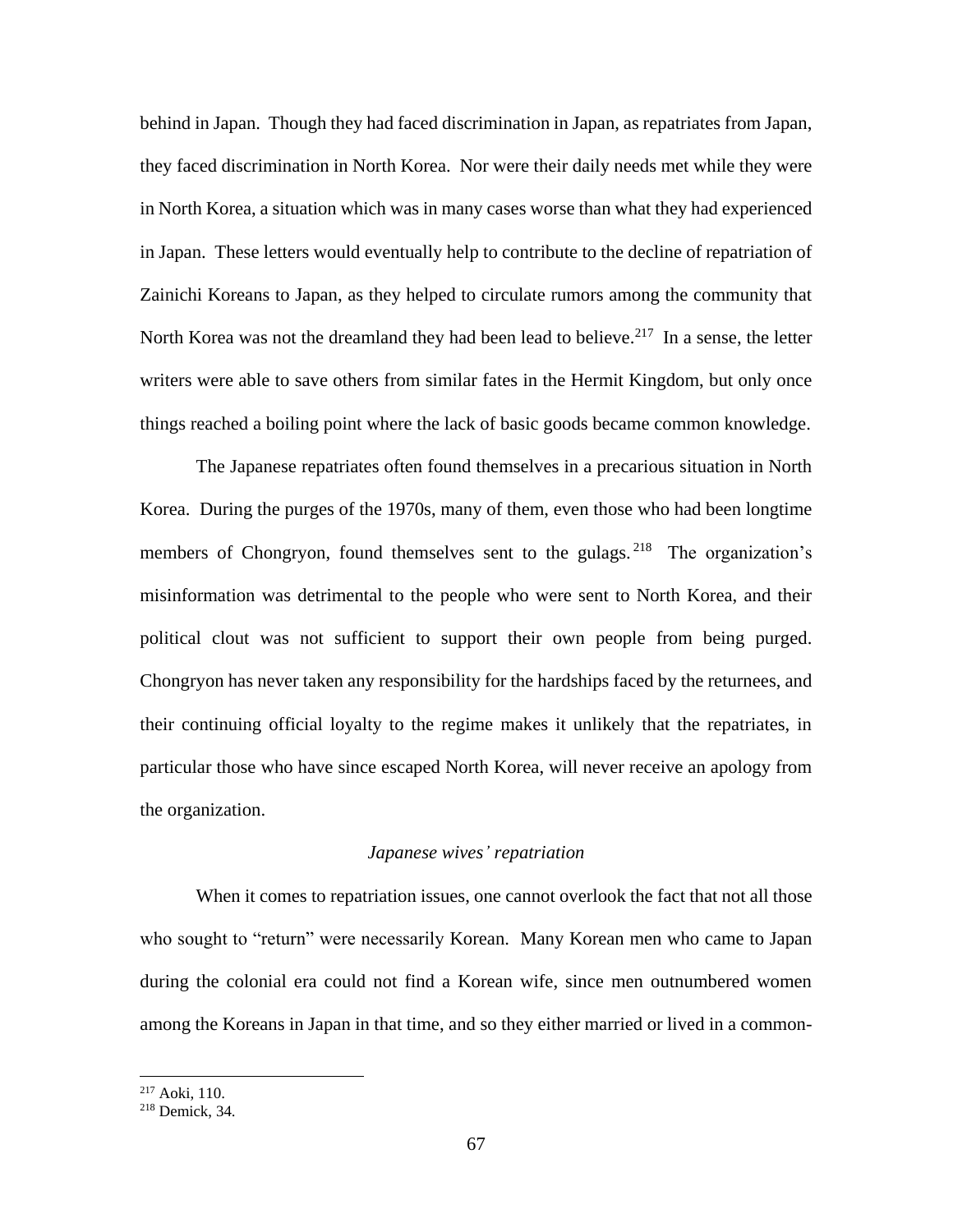law arrangement with Japanese women.<sup>219</sup> The arrangements for wives and children in such marriages, often called *naisen kekkon<sup>220</sup>* in Japanese, needed to be negotiated if the Korean husbands were to be repatriated. This section explores the ways that Chongryon responded to the challenge of carrying out repatriation when Japanese wives were part of their necessary considerations, assesses the validity of the information they dispensed, and questions the consequences of the organization's push for Japanese wives to repatriate.

The existence of *naisen kekkon* and children born from such marriages was a reality that Chongryon had to face as the repatriation issue came to the forefront, and demonstrates that as much as they considered themselves to be the representation of North Korea in Japan, and despite their pledge not to intervene in Japanese internal affairs, the reality of life is that people cannot be totally segregated along national lines, and Chongryon has always had to contend with integration of some Japanese into their insular Korean community. As the propaganda used by Chongryon to convince Japanese women to immigrate to North Korea is examined, it must be remembered that their integration into North Korean society, despite Chongryon's rhetoric promoting the repatriation of Japanese wives, was not universally approved in North Korea even early in the repatriation process. The Central Committee in North Korea, as early as 1960, wanted to suppress the migration of these women, since their mindsets were difficult to change once they arrived.<sup>221</sup> The contrast between what mixed families were told and the actual treatment they would receive upon arrival was quite strong, as we can determine from the testimony of the few Japanese wives who have escaped North Korea, which will be discussed later in this section.

<sup>219</sup> Aoki, 97.

<sup>220</sup> "Nai comes from the word "Naichi," meaning Japan proper, and the "sen" comes from Chōsen, the Japanese word for Korea at the time. *Kekkon* means "marriage." Aoki, 95.  $221$  Nam, 236.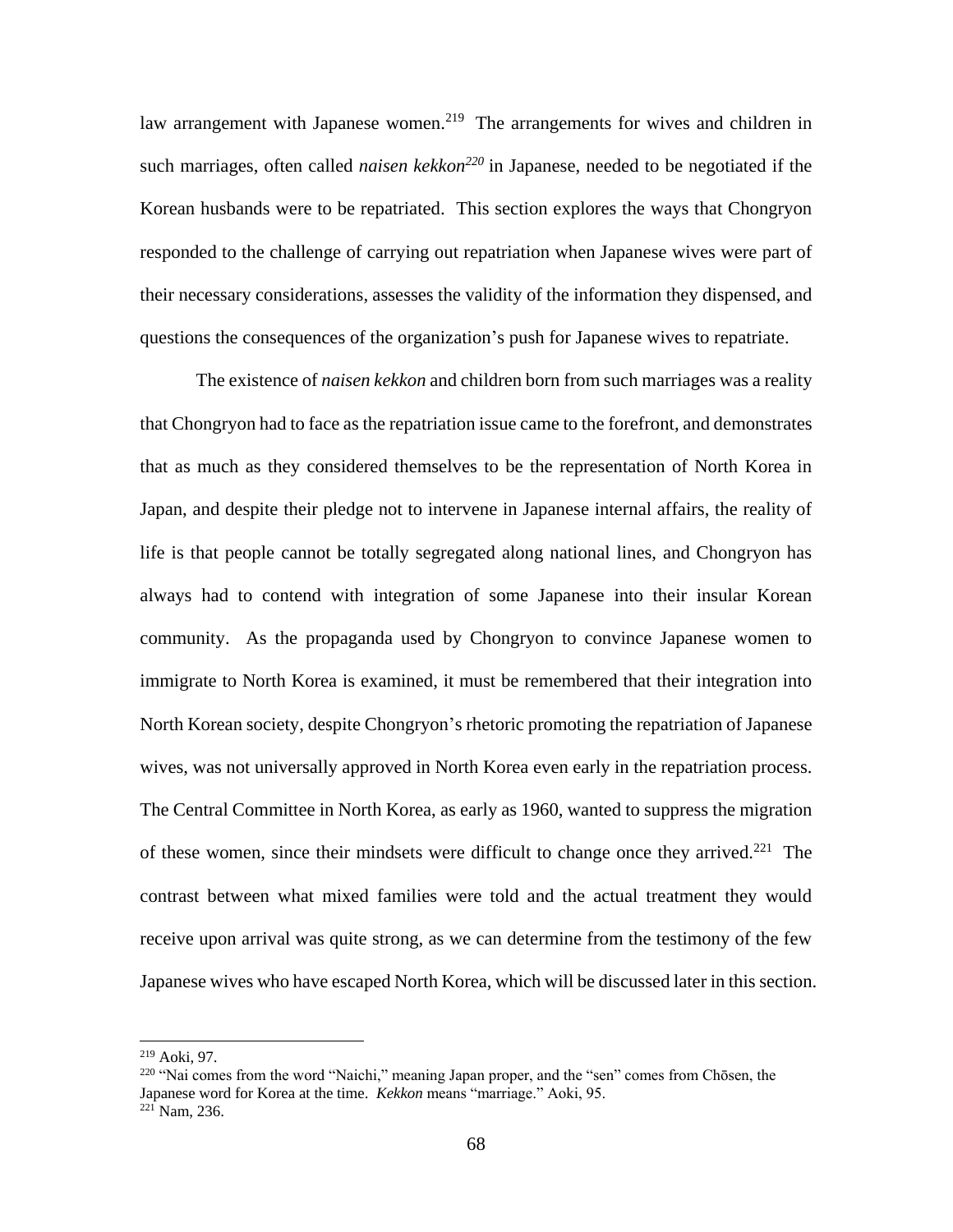Due to the sheer numbers of Korean men with Japanese wives, the Repatriation Committee of Chongryon would have to address the issues. They did so in 1959, in an internal document called "Administrative Guidelines for Returnees," which pushed first for Japanese wives to acquire North Korean nationality, for children of mixed marriages who currently held Japanese citizenship to have it transferred to North Korean citizenship, and stating if a Japanese wife could not get North Korean citizenship, she ought to "submit their marriage certificate and two copies of their family register with one photograph."<sup>222</sup> Chongryon, and the North Korean state, encouraged assimilation of any Japanese who were going to "return" with their husbands. This was in contrast to the agreement reached between the Japanese and North Korean Red Cross societies later that year, which "stated that it was not necessary for Japanese wives to acquire North Korean nationality."<sup>223</sup> The different organizations involved in repatriation had divergent ideas about how to engage with the issue of diversity of those seeking to enter North Korea.

It may seem strange that so many Japanese women would want to leave the land of their birth to travel to an unknown country, even if they were married to Korean men. Many of the Japanese wives were nervous about their futures in North Korea. Concerns about going to a country where they did not speak the language, or whose customs were so different from their own were primary among wives heading to North Korea.<sup>224</sup> These sorts of dilemmas face any immigrant who must leave their homeland, but the Japanese wives heading to North Korea had particular concerns about their own situation. Whatever their personal political views, North Korea was a socialist country, with a different social

<sup>222</sup> Aoki, 102.

<sup>223</sup> Ibid.

<sup>224</sup> Ibid., 104.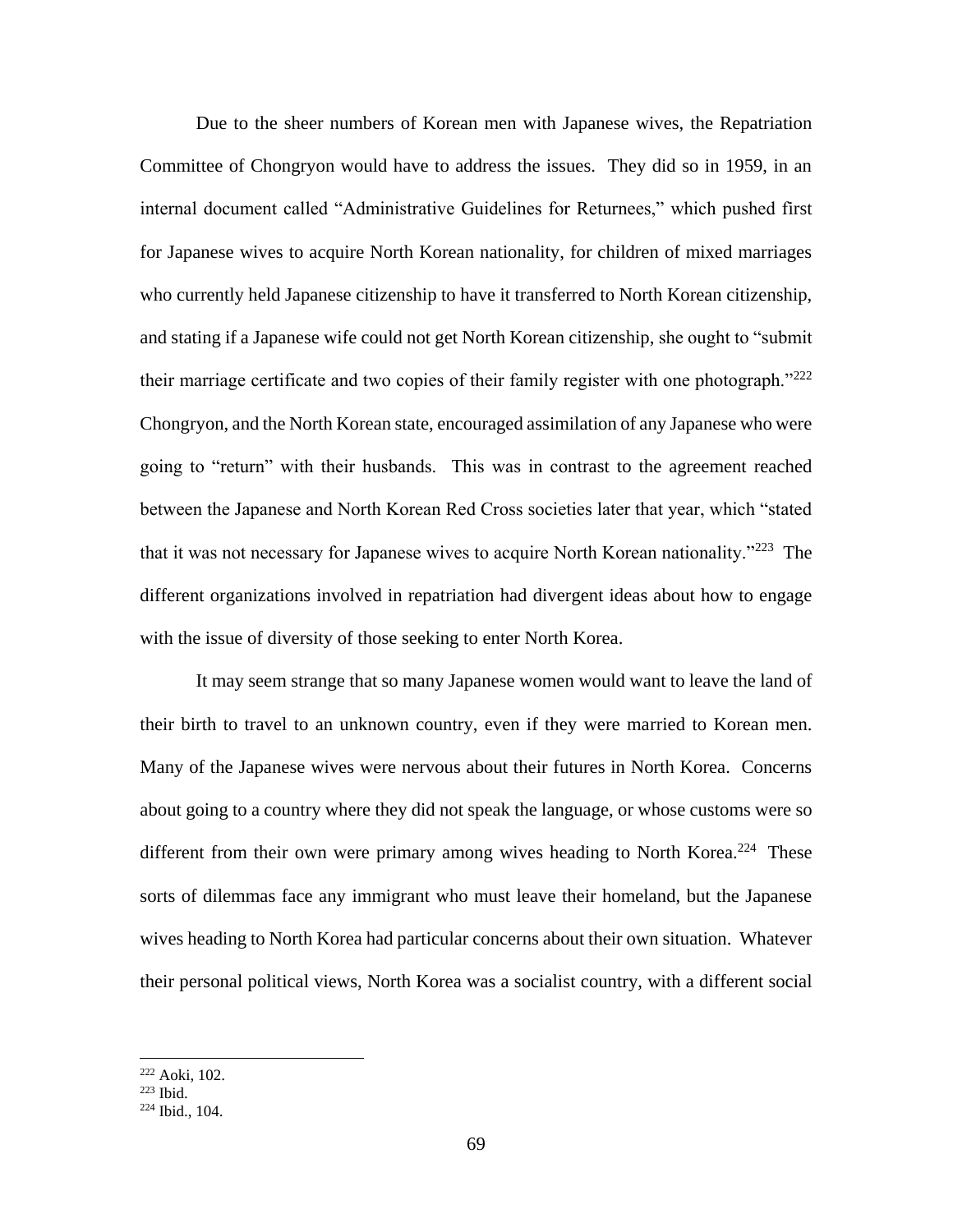and economic setup than that of Japan, $225$  a situation which could aggravate their culture shock even further than language barriers or cultural differences alone. There were also fears for their families' futures to consider. Many women were initially concerned that their husbands and children would be ridiculed in North Korea for having a Japanese wife or mother.<sup>226</sup> That way of thinking could stymie a decision to leave as a mother tried to decide what the best choice for her family was.

There were several reasons in favor of uprooting and moving, however. Some decided that they needed to go to North Korea for economic reasons, since North Korea was depicted in Chongryon publications in such positive terms,  $227$  of which more later. Women profiled in both *Chōsen Sōren* and *Nihon to Chōsen*, Japanese language publications put out by Chongryon, often stated that their reasons for immigrating included uncertain economic prospects in Japan, as well as discrimination and uncertainty about their children's futures.<sup>228</sup> This last concern provides something of a double edged sword for Japanese wives, as they knew their children could face discrimination in Japan due to their mixed ethnicity, but many of the wives still feared that their children would be discriminated against for the same reason in North Korea. These personal reasons served as motivation for the individual women involved, but there was a greater ideological motive for Chongryon to promote their stories.

Chongryon had an interest in making a perfect image of the decision to "return" to North Korea in order to convince women to immigrate. To that end, Chongryon was able

  $225$  Ibid.

<sup>226</sup> Ibid., 105.

<sup>227</sup>Ibid., 104.

<sup>228</sup> Ibid.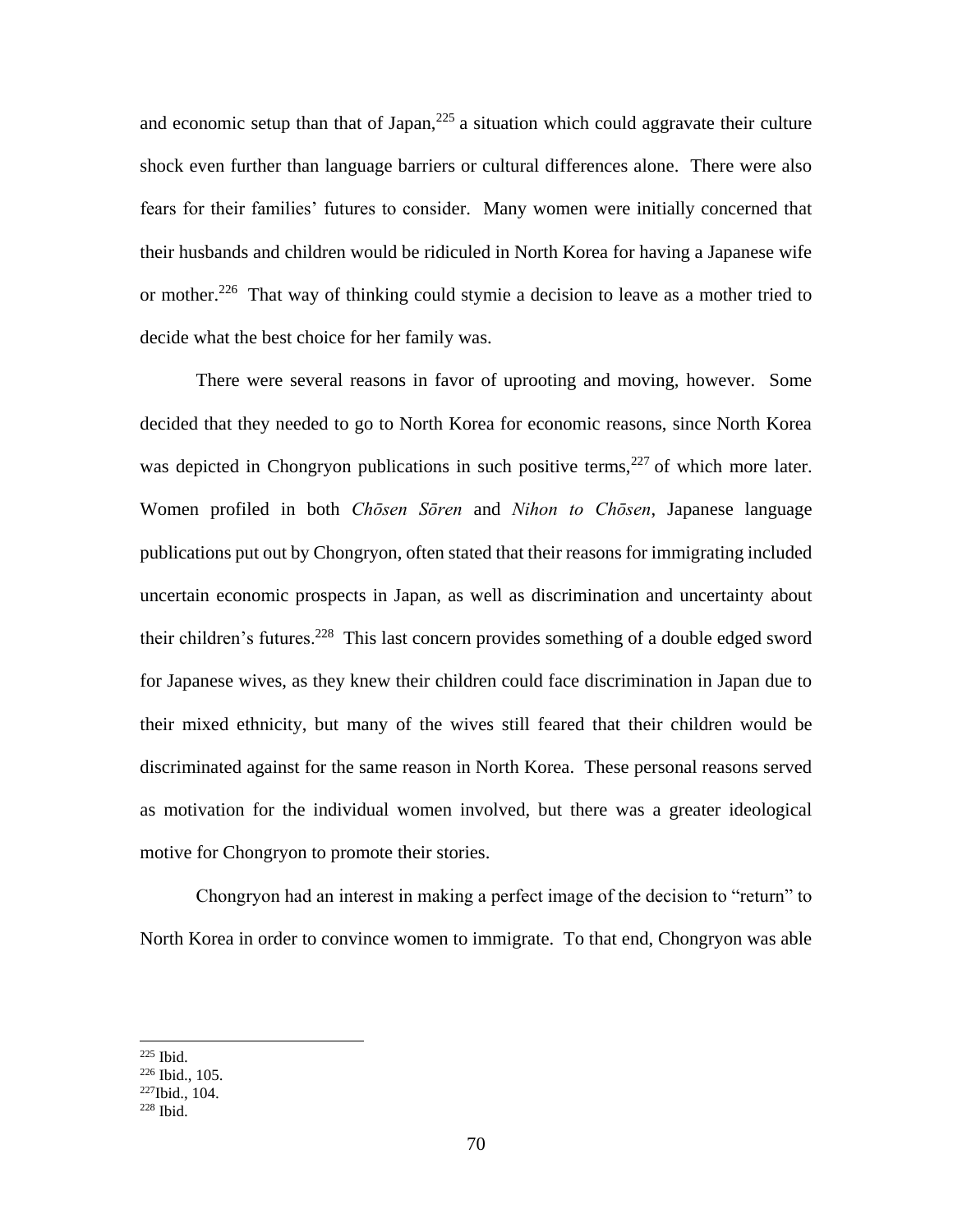to construct a narrative of the ideal Japanese woman returnee in *Chōsen Sōren*. 229 The Japanese wives in these narratives began as apolitical and indecisive who then became politically enlightened and desired to help to build North Korean nationhood.<sup>230</sup> Though they were Japanese, through their ideological transformation, they could transform into proper citizens of North Korea who could productively build the country and who would endeavor to do anything to make North Korea strong.

The extent to which this attitude was held by real women is difficult to ascertain, but assuming there were Japanese wives who were revolutionized by dreams of helping to build a glorious and successful socialist state in North Korea, the question remained of what would become of them once they reached North Korea. Further rhetoric propagated by Chongryon assured hesitant Japanese wives that they would be fully embraced by the North Korean state.<sup>231</sup> As part of their December 1959 publication "For Making the Repatriation Possible for Our *Zainichi* Compatriots: Reference Materials, Questions and Answers Regarding Repatriation," Chongryon included in the appendix a question about whether Japanese wives would be accepted with the answer that there would be no discrimination against Japanese wives, and Korean husbands must bring their wives along when they repatriate, citing Japanese family registration law which would allow women to change their nationality to that of their husbands.<sup>232</sup> Chongryon used legal as well as personal anecdote to promote a rosy picture of life in North Korea, and went to great lengths to reassure both husbands and wives in *naisen kekkon* that they would be welcomed to North Korea.

<sup>229</sup> Ibid., 103.

 $230$  Ibid.

<sup>231</sup> Ibid.

<sup>232</sup> Ibid.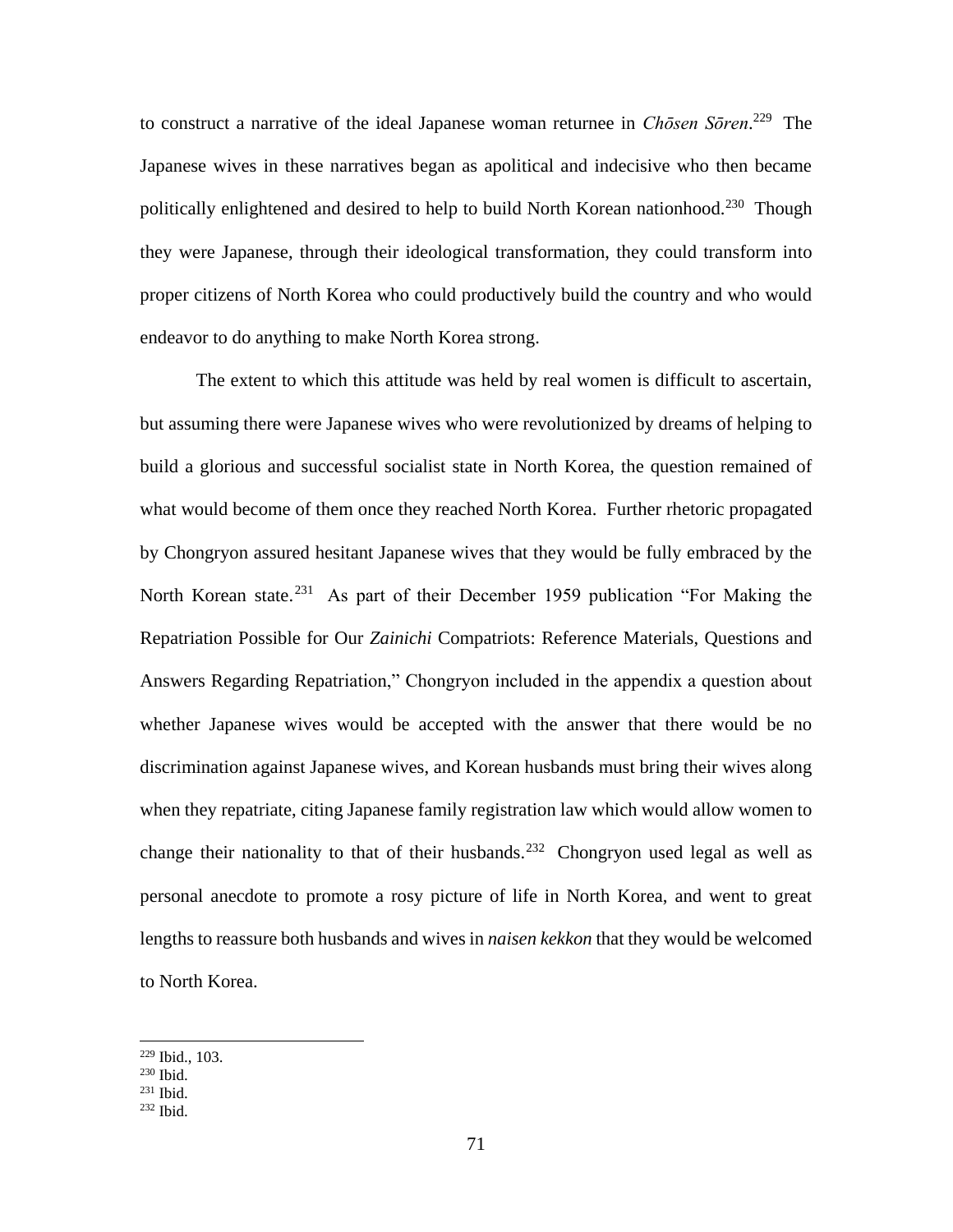Still, concerns about their future in North Korea continued to plague efforts to bring Japanese wives and mixed families from Japan. So great were the concerns that in order to persuade hesitant people Chongryon began to include in their newspapers letters from Japanese wives already settled in North Korea.<sup>233</sup> Many of these letters reassured their audiences that they had plenty of material goods, such as fully furnished apartments with toilets, or that mixed families were placed in neighborhoods together so that monolingual Japanese wives could converse with other Japanese women.<sup>234</sup> The promise of material prosperity spoke to the concerns of those who feared for the future if they went to North Korea and offered a tempting incentive to those who feared for their economic future in Japan. The letters also attempted to dispel lingering doubts about the kind of reception the Japanese wives would receive once they arrived.

Chongryon promoted an idealized vision of the life that awaited the Japanese wives once they made it to North Korea. The reality of the situation, apart from the pleasant stories in Chongryon publications is difficult to know for certain, however, but thanks to the testimony of women who went to North Korea but later escaped, we know that for some, they realized they made a mistake as soon as the ferry docked.<sup>235</sup> Yoshi Takeuchi, a Japanese wife who repatriated with her husband and who escaped North Korea after 46 years, realized as soon as she disembarked that she wanted to return home.<sup>236</sup> Although few in number, the testimony of women who were able to escape North Korea offer a different perspective than the institutional rhetoric of Chongryon, and testimony like

<sup>233</sup> Ibid., 105.

 $234$  Ibid..

<sup>&</sup>lt;sup>235</sup> Anna Fifield, "Japanese Women Who Have Escaped from North Korea Find Little Sympathy at Home," *Washington Post*, September 15, 2014, accessed February 04, 2015,

http://www.washingtonpost.com/world/japanese-women-who-have-escaped-from-north-korea-find-littlesympathy-at-home/2014/09/14/4a843e15-a3d1-40cd-bfb2-d2f886b67dfa\_story.html. <sup>236</sup> Ibid.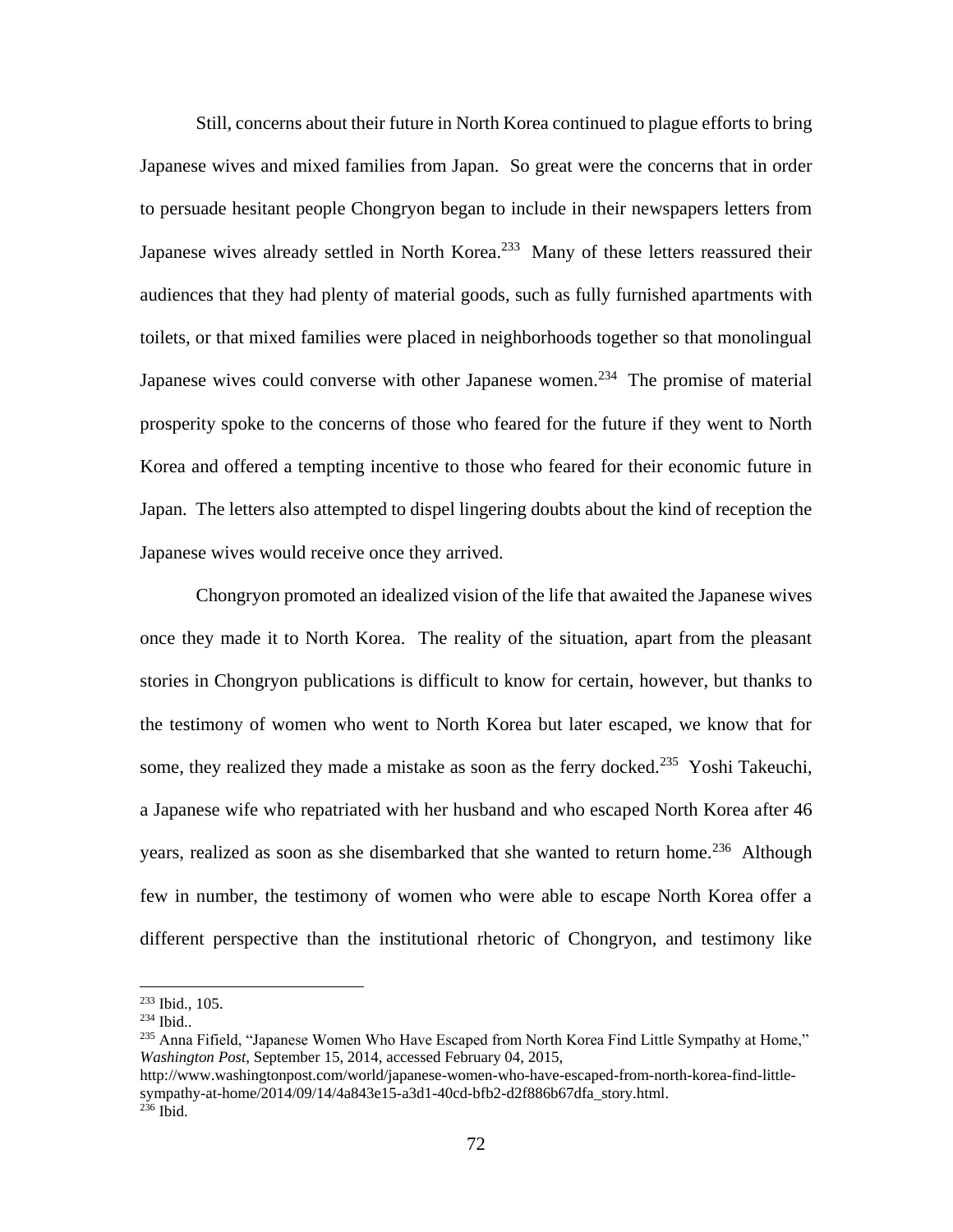Takeuchi's provides quite a contrast to the rosy picture presented in Chongryon's propaganda.

The propaganda of Chongryon is important to consider precisely because Chongryon's role in getting Japanese wives to immigrate to North Korea was a major factor in such high numbers of women deciding to do so. It cannot be overlooked, however, that individual members of Chongryon, along with other organizations like the Red Cross and a few unidentified individual people, engaged in some deception to prompt Japanese wives to go to North Korea.<sup>237</sup> The main point of deception involved the idea that after a few years in North Korea, they would be allowed to return to visit Japan, though there was no official guarantee thereof from either country's government.<sup>238</sup> The decision to leave would not seem so final if there were some reassurance that they could at least visit their homeland. Atsuko Aoki speculates that on the part of the individuals who made such assurances was a kind of optimism for opening of relations between Japan and North Korea which might have facilitated return visits to Japan, but any reassurances thereof were premature and ultimately harmful to the women who went to North Korea.<sup>239</sup> Malice or an attempt to deceive may not have played a role in the reassurances, but they were still deceptions, and after decades in North Korea, only in 1997 did a small number of repatriated Japanese wives finally return home.<sup>240</sup> Officially sanctioned or not, these faulty reassurances to the Japanese wives of their ability to come home is a legacy of Chongryon for the repatriation period.

<sup>237</sup> Aoki, 106.

 $238$  Ibid.

<sup>239</sup> Ibid.

<sup>240</sup> Ibid.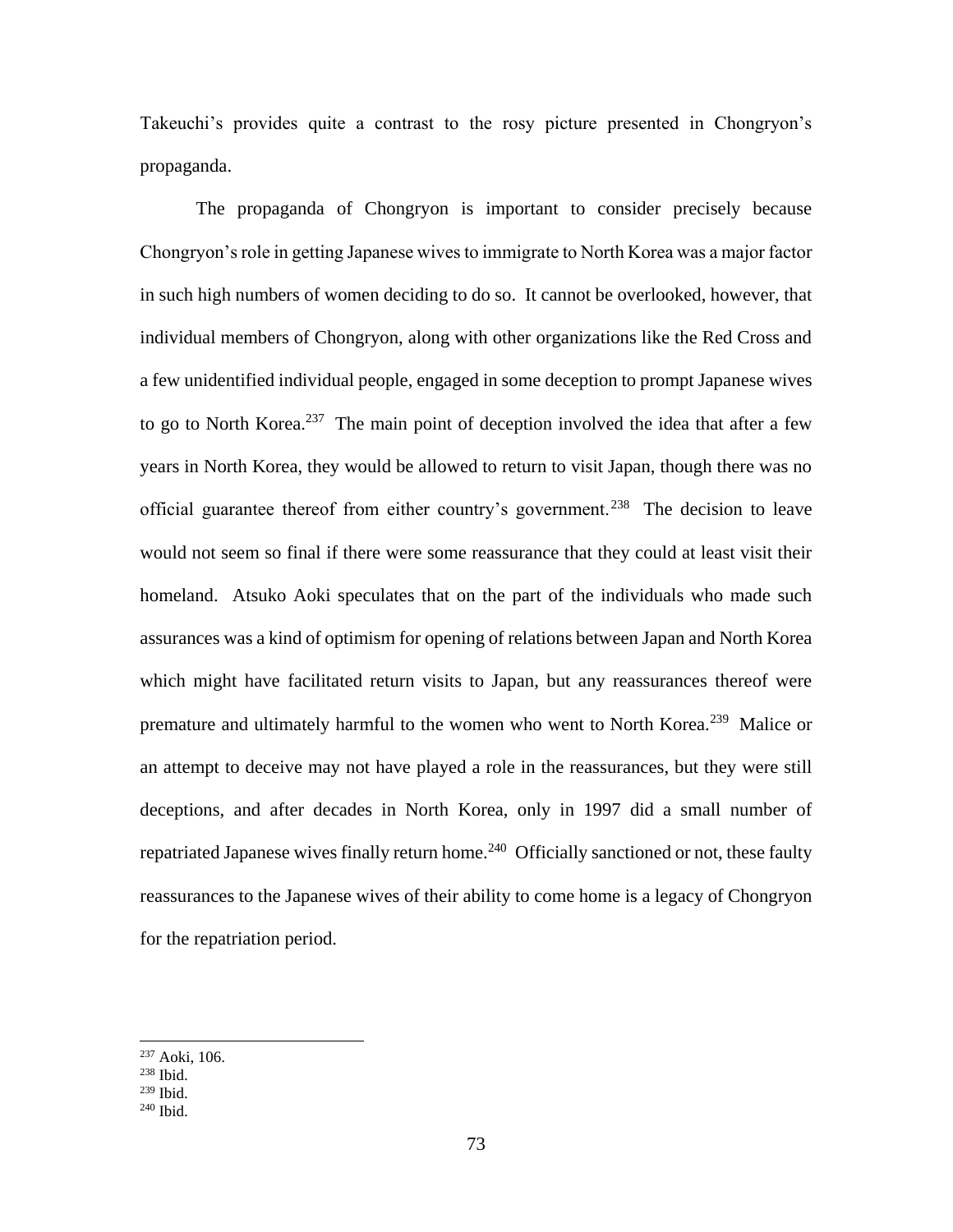For those women who did eventually return home, a harsh reality awaited. Though there has been a great outpouring of public sympathy for the abductees, those kidnapped and taken to North Korea, most people are hard-hearted when it comes to the wives who "willingly" left for North Korea.<sup>241</sup> This makes life in Japan difficult for the women, and leaves them virtually friendless, even in the land of their birth. Most of the Japanese women who returned home live in poverty, elderly now and unable to collect social security checks because they are ineligible, since they did not pay into the system.<sup>242</sup> One woman, Ueda Tsutae, believes that the government could do more to support the women: "Only 10 Japanese wives have escaped, so it wouldn't hurt the government to give us a tiny bit of financial support."<sup>243</sup> This number is disputable. According the Mainichi Shimbun, 43 women were returned between 1997 and 2000, before relations between North Korea and Japan worsened, discontinuing the program.<sup>244</sup> Still, the wives are few in number, but their understanding of North Korea could be useful, which might provide an incentive to the Japanese government to support them, if they could be persuaded. In addition to financial instability, communication can be difficult, as Japanese vocabulary has changed quite a bit in the past half century, making even watching  $TV$  a difficult enterprise.<sup>245</sup> Adjusting to a new situation so late in life is hard enough, but to do so with virtually no help from the government or society is even harder.

There is little public sympathy for women who willingly left their homes to go to North Korea, even though for many of them, there wasn't really a choice, and the

<sup>241</sup> Fifield, "Japanese Women."

 $242$  Ibid.

<sup>243</sup> Ibid.

<sup>244</sup> "Families of Japanese Wives Who Left for North Korea Hope for Results from Latest Probe," *Mainichi*, July 04, 2014, accessed March 11, 2015.

http://mainichi.jp/english/english/features/news/20140704p2a00m0na011000c.html.

<sup>&</sup>lt;sup>245</sup> Fifield, "Japanese Women."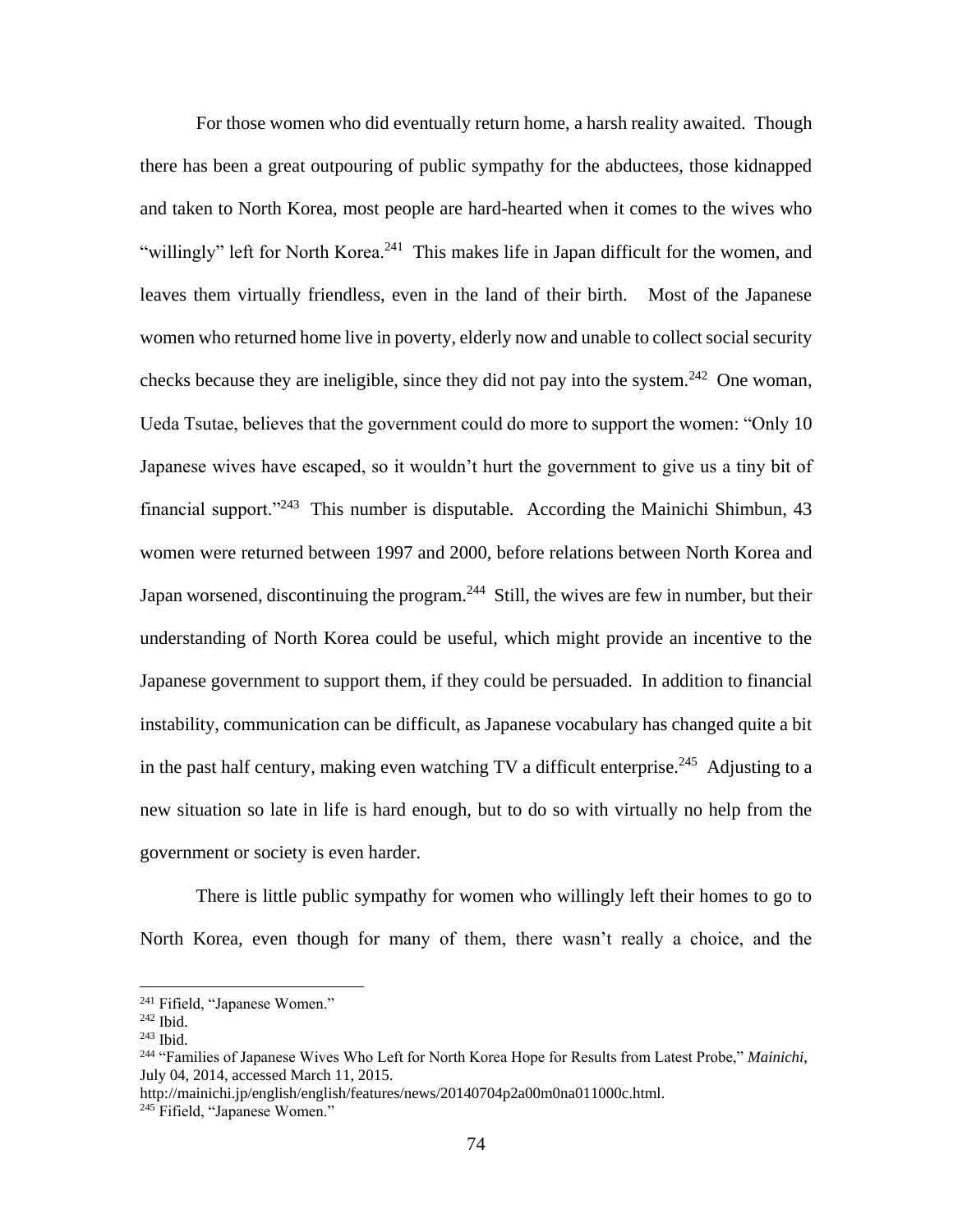combination of uncertainty about the future whether they stayed or went, as well as the positive image of North Korea spread by Chongryon helped to encourage the women to go, despite much of their promises ultimately proving untrue. Fumiaki Yamada, head of the Society to Help Returnees from North Korea, claims that the women were themselves kidnapped, in a way.<sup>246</sup> This opinion is, unfortunately for the women who have returned, still in the minority. Even the families of those who return to Japan often reject them because they feel that these women had chosen their own fate. $247$  This is what happened to Ueda, one of the first women to return to Japan. When she called her mother, 93 years old at the time, after a 43 year separation, and told her that she had returned, her mother asked her "Why are you calling now? You should go back to North Korea."<sup>248</sup> Without even the embrace of family, the few Japanese wives who have come back are in sorry condition.

The distinct lack of sympathy for Japanese wives is in stark contrast to the treatment of the abduction issue, which is often considered to be of tantamount importance, and is a key concern of the Abe administration.<sup>249</sup> If any progress is to be made in that regard, however, taking some advice from the Japanese wives who have returned could be useful to Abe. After decades of living in that country, these women know how the regime works, and what its primary goals are. According to Ueda, the main motivator for the North Korean regime is money.<sup>250</sup> "I lived in North Korea long enough to know how things work," Ueda said. "They want money from Japan — that's why they're negotiating — but

<sup>246</sup> Ibid.

<sup>247</sup> Ibid.

- $249$  Ibid.
- <sup>250</sup> Ibid.

<sup>248</sup> Ibid.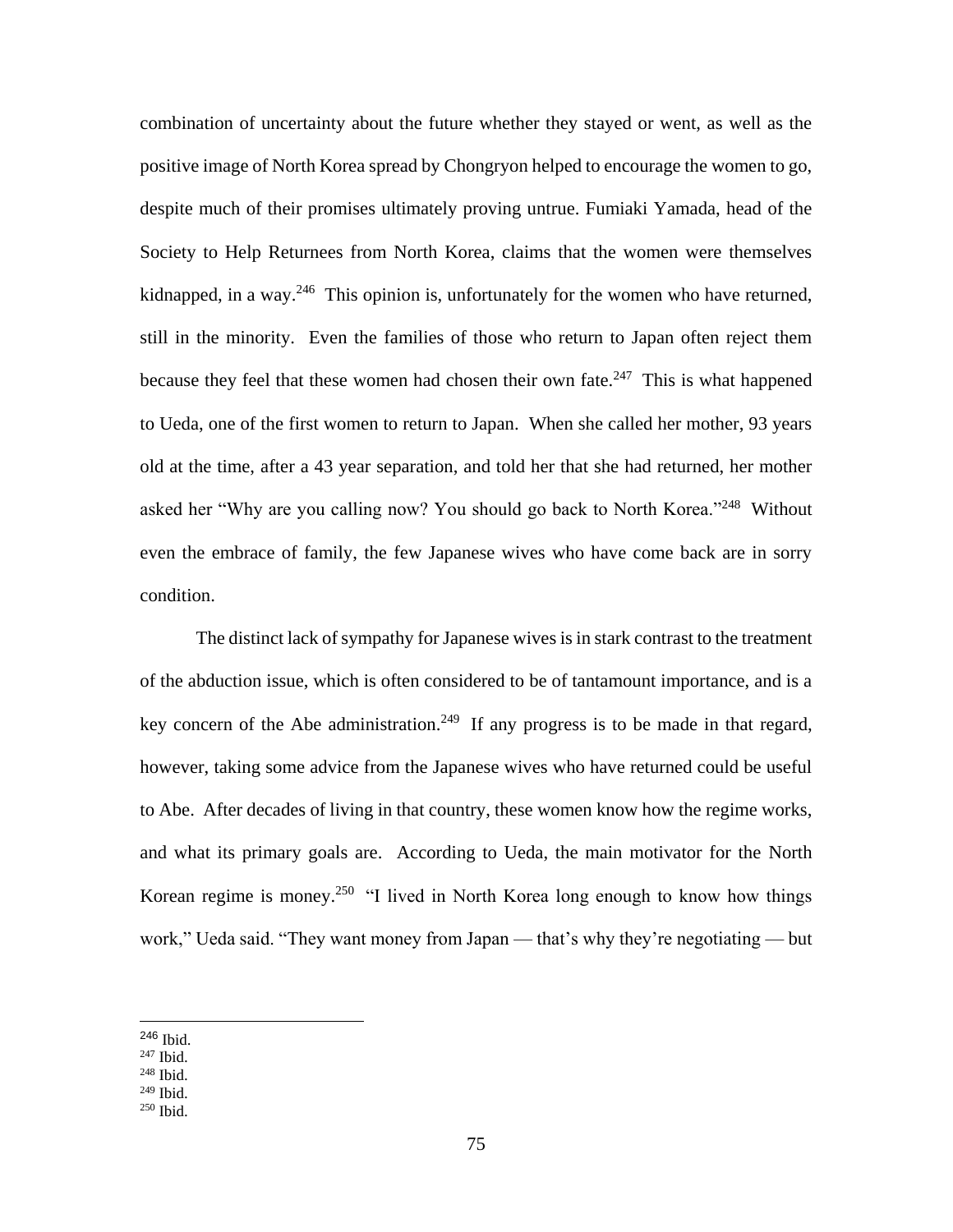if the government gives them the money upfront, they won't get anyone back."<sup>251</sup> Sound advice, considering the ease with which the North Korean government extorts other countries into giving them aid.

Some are advocating on behalf of these women, however. One woman, who works as the secretary-general for an association for the free traffic of the Japanese wives between North Korea and Japan, Kazuko Tashiro, is the sister of a woman who left for North Korea.<sup>252</sup> In July of 2014, she told the Mainichi Shimbun that she hoped that an investigation by the North Korean government into the location of Japanese abductees would include Japanese wives.<sup>253</sup>

Chongryon has been silent on the matter of the returned Japanese wives. These women are not offered any sort of compensation from Chongryon, which is rather a blow considering that Chongryon was so responsible for the numbers of women who immigrated to North Korea. The harms which have been done to all the returnees, and especially the Japanese wives, are at least partially due to Chongryon, and their inability to face the consequences of their loyalty to North Korea are perhaps part of the reason why Chongryon's numbers have decreased. They cannot pretend that North Korea is a perfect "homeland" for the Zainichi when there is so much evidence to the contrary, and in order to survive Chongryon will have to take into account their role in the suffering of North Korean people, and perhaps begin to make amends.

<sup>251</sup> Ibid.

<sup>252</sup> "Families of Japanese Women." *Mainichi*.

 $253$  Ibid.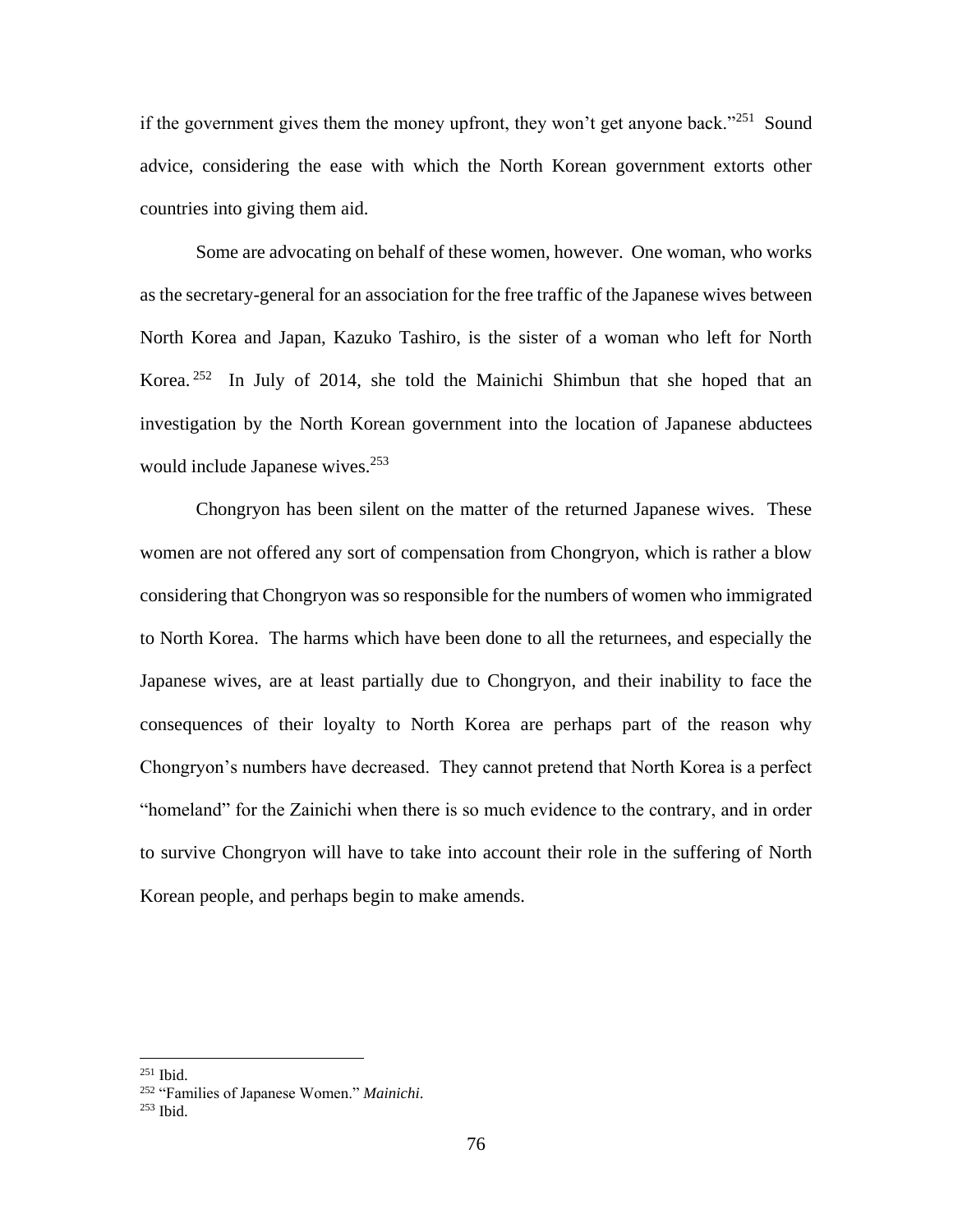## Chapter 6: Chongryon in the Future

As the previous sections show, Chongryon has been a useful asset to the North Korean government as they have created a population of "overseas citizens" whose contributions to building the nation of North Korea have been varied through the decades since the organization's founding. They have sent tens of thousands of repatriates to North Korea and have continued to financially support relatives in North Korea. Those Chongryon members who remained in Japan and their children have been educated by North Korean standards and infused with nationalist sentiment toward North Korea. The organization has also provided a pool of people who could assist with illegal activities, not the least of which are the alleged Chongryon members who helped with the kidnapping of Japanese citizens. The situation for Chongryon has rapidly declined since the start of the twenty-first century, however, as the actions of the organization as a whole and individual members have come under suspicion in relation to North Korean activities. How will the organization fare as problems like searches by the government of offices and homes, loss of funding for their schools, anti-Korean Japanese nationalist activitist grow bolder, and the organization's bankruptcy arise?

Like any organization, Chongryon is going to have to face the future and decide how they will continue to function. On the website, they have addressed the changes in Japanese society as a whole, and in demographics for the Korean community in Japan.<sup>254</sup> They acknowledge that there are differences between the newer, third and fourth generations, than from their parent generations, as well as the increase in inter-marriage. 255

<sup>254</sup> Chongryon, "21st Century Milestones of the Zainichi Korean Movement," (21 世紀の在日朝鮮人運動 の里程標), last modified 2015, http://www.chongryon.com/j/cr/index5.html. <sup>255</sup> Ibid.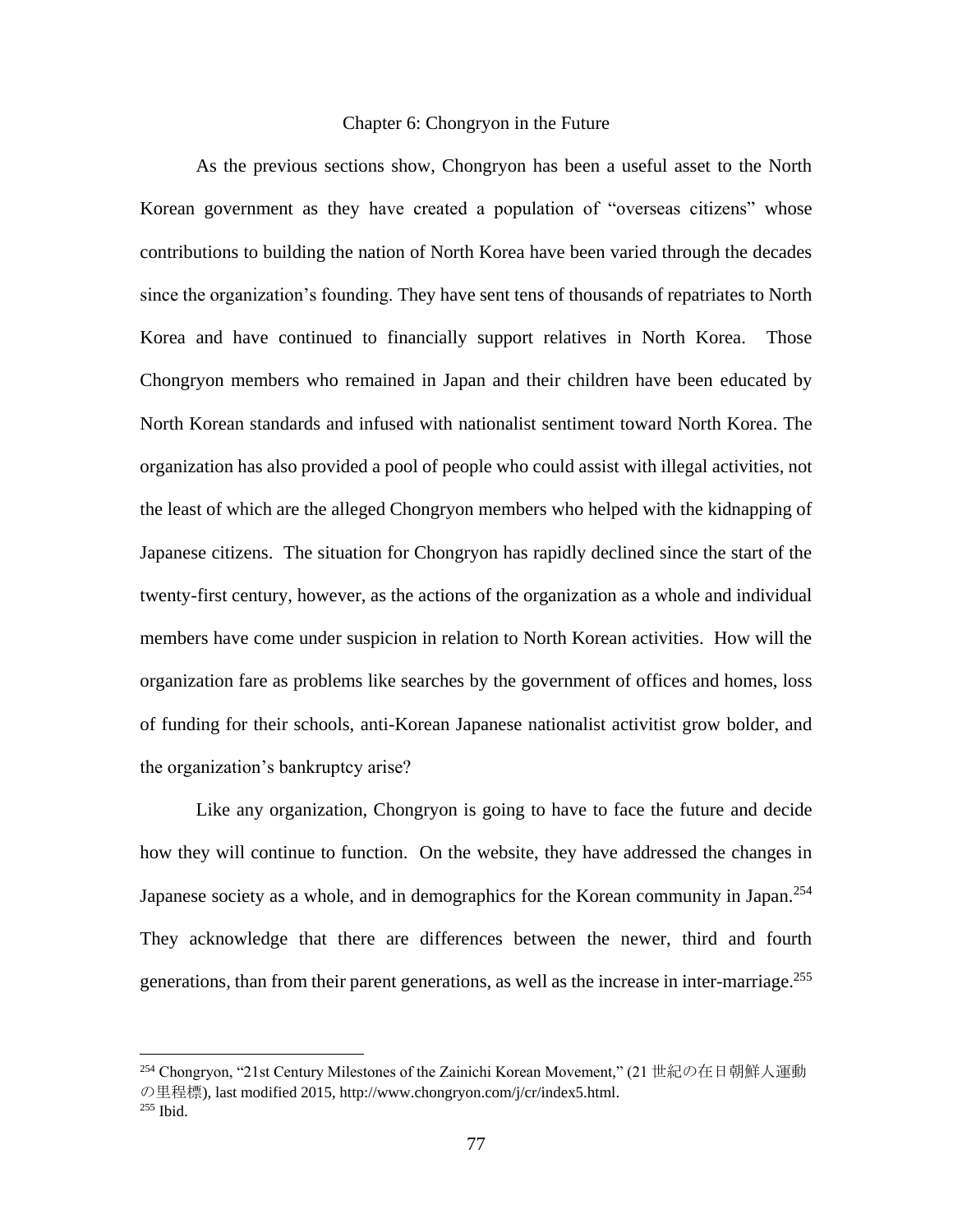As they do acknowledge these changes, they continue their rhetoric of promoting their organization as a guiding light for the Zainichi community of the future, as they will continue to promote ethnic unity through their capacity as a service organization, and meet the requests of each subsequent generation.<sup>256</sup> This assertive statement is cached in vague language. As with many other sections of their self-introduction, they do not elaborate on the details of just how they plan to carry out their plan to continue to be the center and guide of Zainichi life. They blame those who have strayed from the ethnically based pro-North Korean nationalism for the continued problems of the community as a whole, and continue to preach that if all Zainichi would work with them, there would be a more prosperous future for the children.<sup>257</sup> Blaming the ones who have not participated in the Chongryon community is unlikely to win the hearts and minds of the seventy-five percent of Zainichi who are not actively involved in Chongryon. If the organization hopes to be central to the whole of Koreans in Japan, in much the manner they were in the 1950s, they will have to change with the times. At this point, there seems little hope that Chongryon, with their pro-North Korea stance, will not likely be able to recruit members from outside the community they still have.

They have increased their focus on children and on women, giving greater emphasis to the Youth League and Women's League in hopes of meeting the needs of these two communities.<sup>258</sup> The success of such a shift in emphasis will likely depend on their ability to meet the actual needs and desires of the women and youth they want to serve. They will have to meet their target audience where they are, because just like with the non-

<sup>256</sup> Ibid.

<sup>257</sup> Ibid.

<sup>258</sup> Ibid.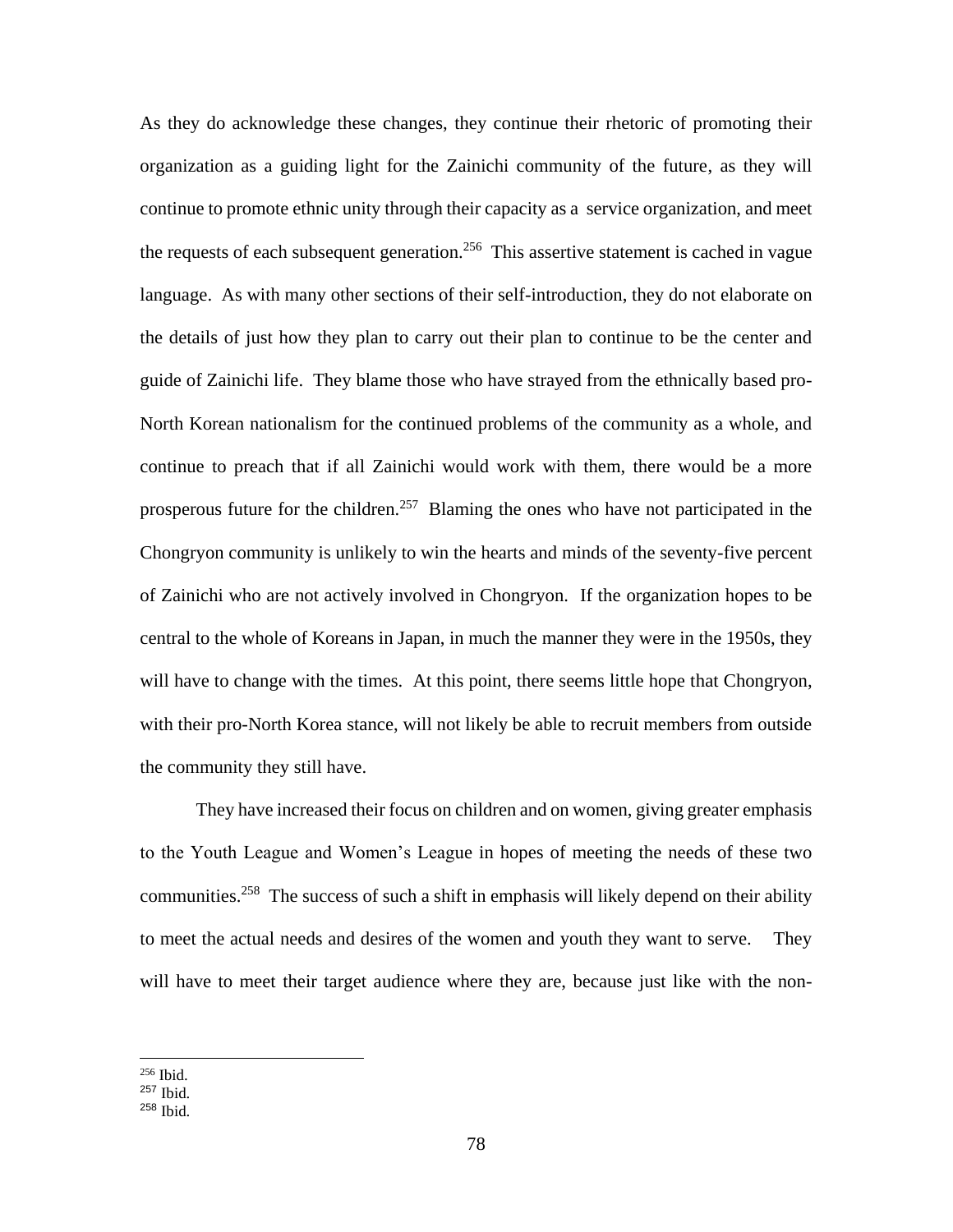Chongryon Zainichi, these women and children will not stay with the organization if it fails to meet their needs.

Also conspicuously absent from the section is any description of the many conflicts which the organization has had with the Japanese authorities or with other elements of Japanese society, not the least of which is the anti-Korean Japanese nationalist group Zaitokukai (在特会).<sup>259</sup> This group has orchestrated protests against Chongryon and the Zainichi community in general due to their perception that Korean residents are afforded special privileges within society. However, Chongryon has several problems with the law which might supersede attacks from right-wing Japanese nationalists. As we will see, there are many problems which have arisen in the twenty-first century for Chongryon, which have made the regular running of the organization difficult to maintain.

Suspicion of illicit activities has dogged Chongryon for the past decade and a half. That their credit unions were raising funds to support North Korea during the famine has long been a concern, but greater scandals emerged in the early 2000s. Of particular concern is the fear that Chongryon has aided or is aiding the North Korean government in their nuclear missile program.<sup>260</sup> The North Korean government has used overseas residents of Japan to help with their economic development in the past, so it is reasonable to assume that some in the organization are helping North Korea to this day. The involvement of Chongryon in the nuclear program in North Korea takes a chilling turn with the case of Kim Sang Gyu, a former Chongryon official who confessed in 2003 to being an agent of North Korea and conducting a spy ring for North Korea.<sup>261</sup> This was followed by the

<sup>259</sup> Full name: Zainichi Tokken o Yurusanai Shimin no Kai (在日特権を許さない市民の会), in English Association of Citizens against the Special Privileges of the Zainichi.

<sup>260</sup> Shipper, 66.

<sup>261</sup> Ibid.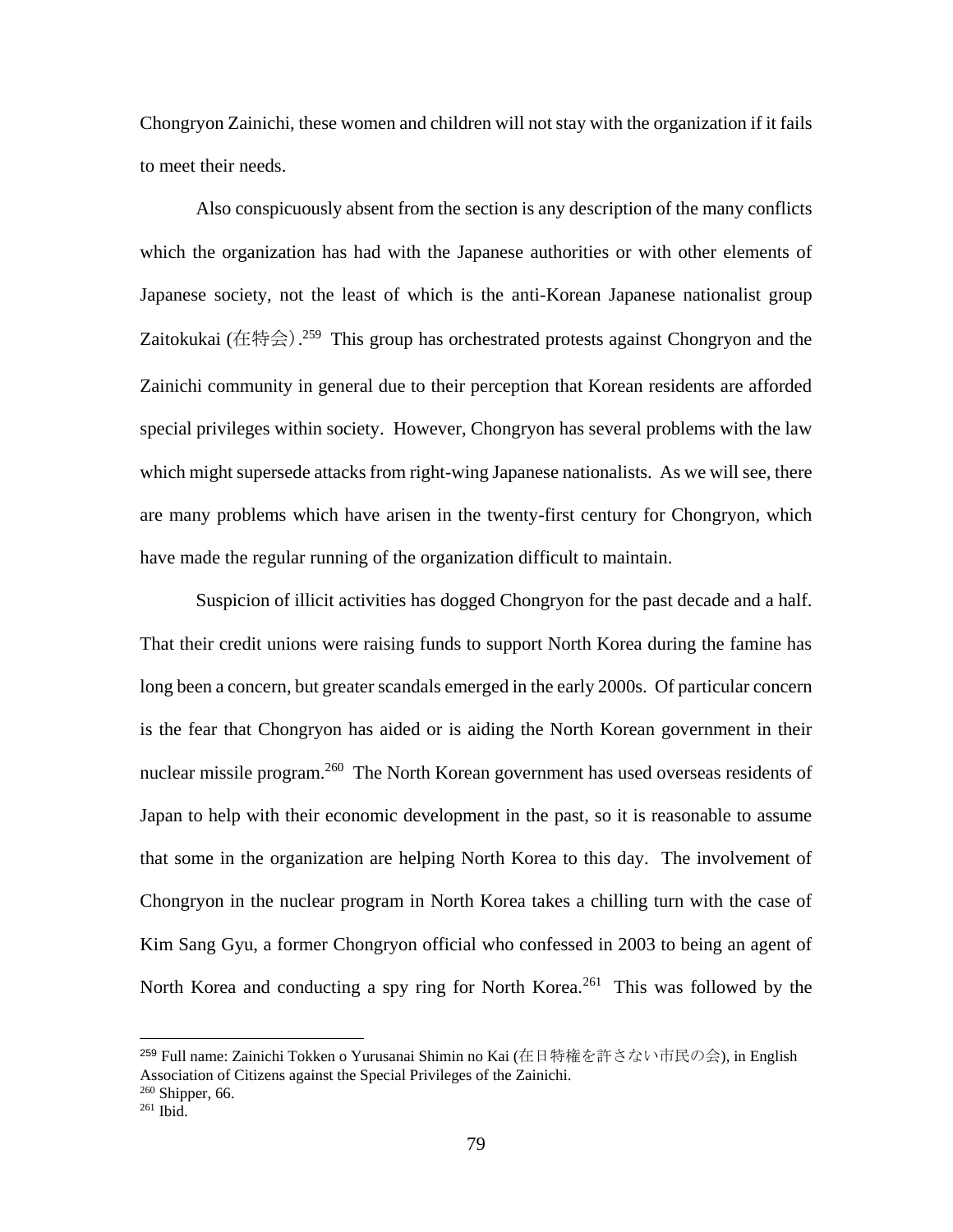testimony of a former North Korean missile scientist who told a U.S. Senate hearing that 90% of the material for the missile program had been smuggled into the country by the Chongryon passenger ships from Japan.<sup>262</sup> The situation following these two incidents was tense for Chongryon. They denied that they shipped material for the missile program to North Korea, and claimed that their vessel Mangyongbong-92 transports export goods and humanitarian aid, which is within compliance with Japanese law.<sup>263</sup> The problem for Chongryon is that no matter how much they deny these allegations, they are now linked in public consciousness with North Korea espionage and the nuclear weapons program, whether this suspicion is justified or not. This suspected link between Chongryon and such dangerous activities provoked anti-Chongryon sentiment among Japanese people.<sup>264</sup>

Apart from personal attacks, Chongryon has faced government scrutiny as well as a result of the allegations of connections with North Korea's missile program. In 2003 the Governor of Tokyo, Ishihara Shintaro brought an end to Chongryon's tax-exempt status.<sup>265</sup> They face a great deal of scrutiny into their operating procedures, and less willingness on the part of the Japanese government to allow Chongryon to function autonomously. As the twenty-first century continues, Chongryon has faced further scrutiny by the Japanese government, which continues to the present day.

At the turn of the millennium, Chongryon began to face far more scrutiny from the Japanese authorities than they had experienced in past decades. As tensions grew between North Korea and Japan, and Japan's security ally, the United States, Chongryon, as the

<sup>262</sup> Mark E. Manyin, Japan-North Korea Relations: Selected Issues (CRS Report No. RL32161) (Washington, DC: Congressional Research Service, 2003), 6,

http://fpc.state.gov/documents/organization/27531.pdf.

 $263$  Shipper, 67.

 $264$  Ibid.

 $265$  Ibid.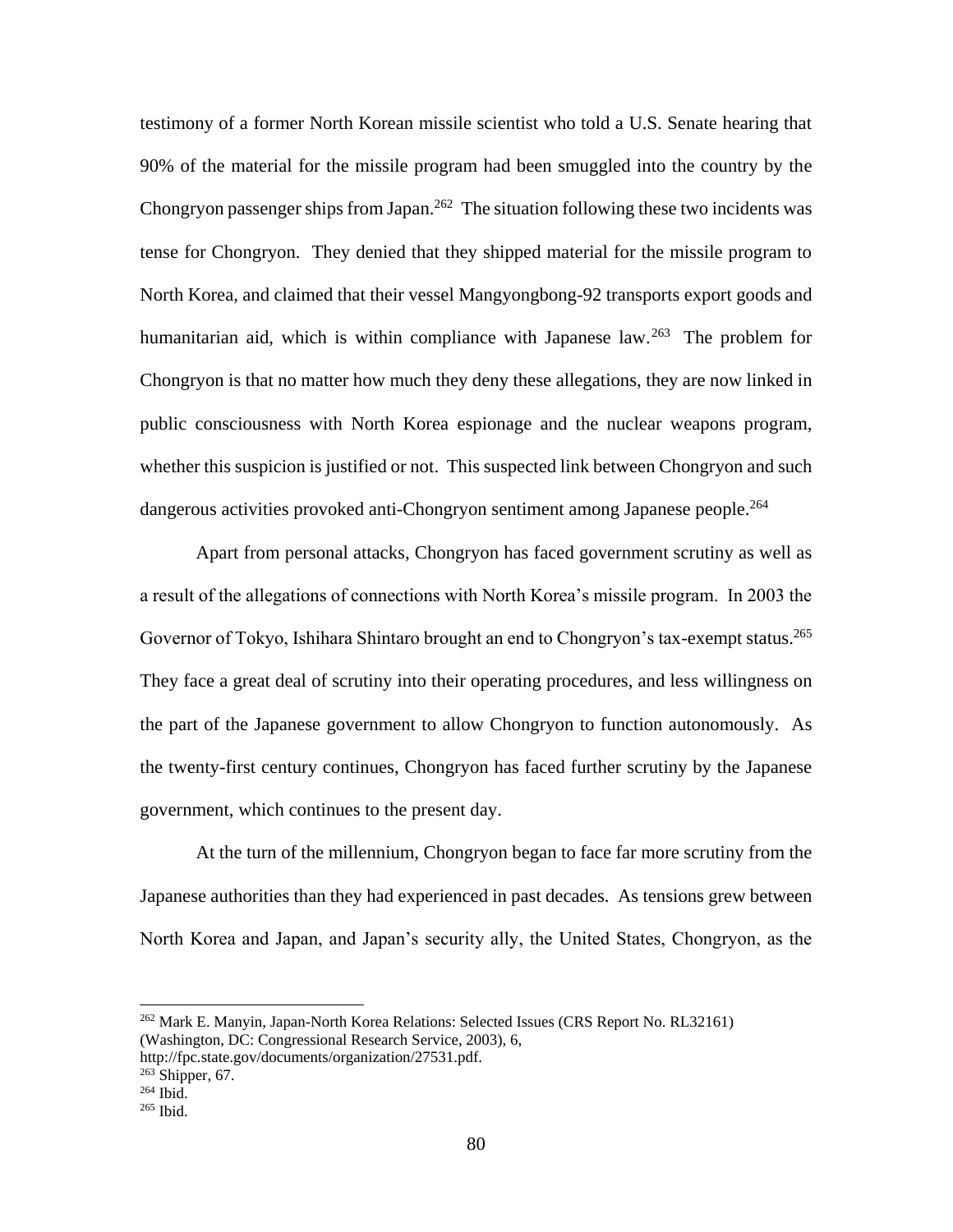representation of North Korea, became a target of investigation. On November 29, 2001, the Japanese government began their first ever raid on the Chongryon headquarters, pushing through hundreds of protesters to do so.<sup>266</sup> The officially given reason for the raid was a search for documents linked to a multi-million dollar embezzlement scheme, though the political atmosphere at the time toward North Korea was suspected as a factor in the raid.<sup>267</sup> In the early 2000s, concerns about North Korea's nuclear program increased the scrutiny on Chongryon. This was before North Korea officially admitted to the abduction of Japanese nationals, but the increased tension regarding North Korea was still about to reach a fever pitch. One of the reasons for the raid was that there were concerns that the Chongryon-run credit unions, which had lost as much as \$8 billion during the 1990s, causing half of them to fail and the Japanese government to pay \$4.2 billion to protect investors, had been funneling money to North Korea.<sup>268</sup> This is not a far-fetched suspicion, because during the 1990s North Korea was struggling for support after the collapse of the Soviet Union, and was devastated by the famines which followed the loss of Soviet support and food aid.

The 2001 raid was just the beginning. After the raid on the Chongryon headquarters followed the arrests of several high-profile Korean residents.<sup>269</sup> One of the men arrested, Kang Young Kwan, had been working in Chongryon's finance department for the past 40 years, and had told the Asahi Shimbun, in regard to a question of whether the organization sent large amounts of money to North Korea, "I ignore such matters. Such things could

<sup>266</sup> James Brooke, "Raid Exposes North Korean Support Network in Japan," *The New York Times*, December 1, 2001, accessed March 13, 2015, http://www.nytimes.com/2001/12/01/world/raid-exposesnorth-korean-support-network-in-japan.html

 $267$  Ibid.

<sup>268</sup> Ibid.

<sup>269</sup> Ibid.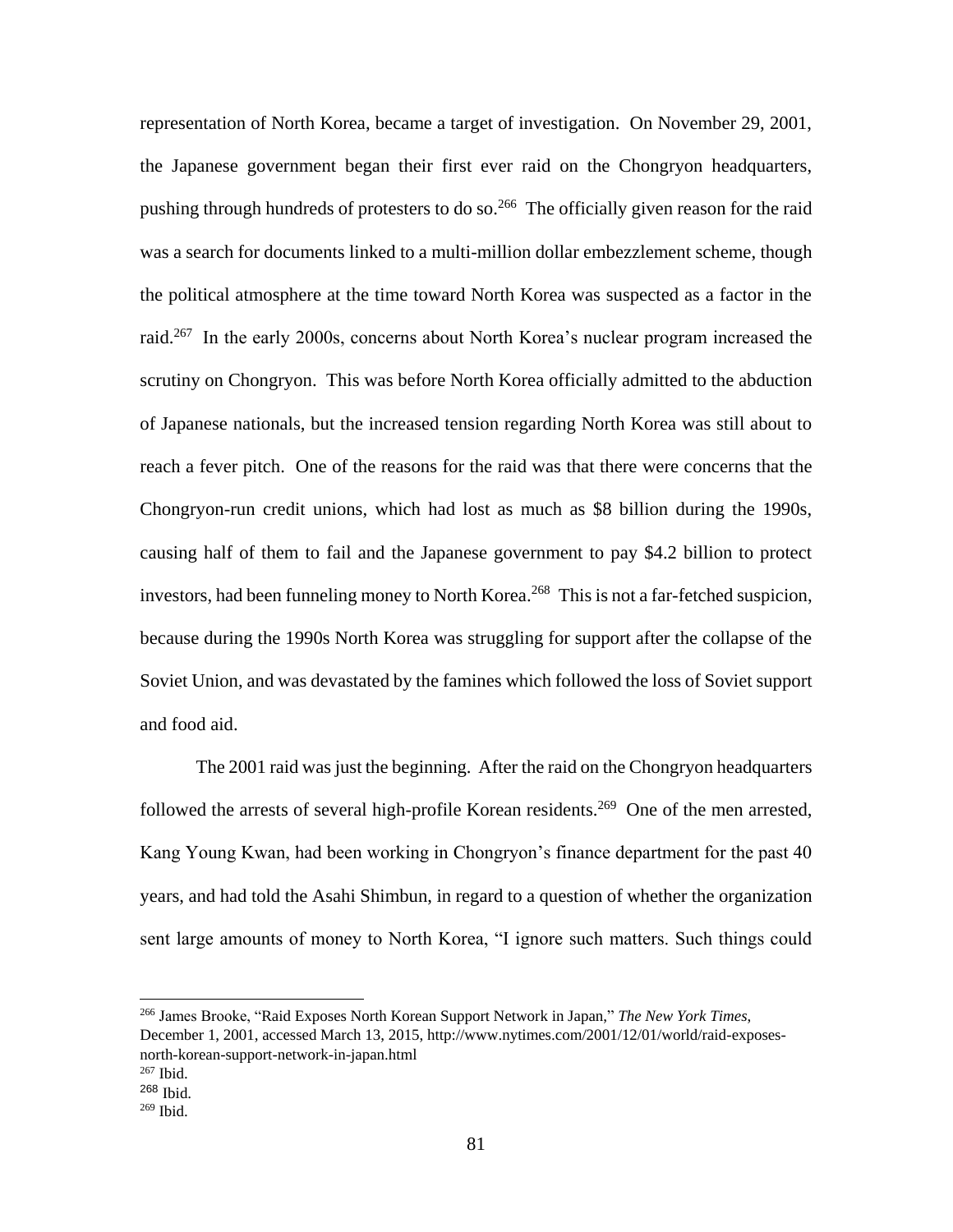never happen."<sup>270</sup> Despite their blatant connection to the North Korean state, and their status as its de facto embassy in Japan, Chongryon's official line is usually that they are following the laws of Japan and are not supporting the regime or defying the U.N. sanctions on the country.

There were some positive motions made by Chongryon during this period. In 2006, there was an attempt to make peace between Chongryon and Mindan, as the two organizations came together to announce that they would work to reconcile.<sup>271</sup> This came in the wake of South Korean President Kim Dae-jung's "Sunshine Policy" toward North Korea, which had the intention of cooling tensions with economic aid and other friendly overtures rather than the hardline stance of Kim's rightwing predecessors.<sup>272</sup> The two organizations were also undergoing decline of membership, with Mindan listing its membership at 500,000 at the time and Chongryon still avoiding giving a clear number, as is their wont.<sup>273</sup> At this point, the two Korean groups had no reason to fight each other. They were both struggling to survive. This proposed reconciliation was short lived. 2006 was a difficult year for Chongryon as North Korean missile tests angered many throughout the region. As a result of the missile testing, Mindan retracted their official reconciliation in July, 2006, just two months after signing the agreement with Chongryon.<sup>274</sup> Mindan's President Ha Byeong Ok stated on the occasion: "We will never forgive (North Korea's)

 $270$  Ibid.

<sup>271</sup> "North and South Koreans in Japan to Reconcile after Decades of Hostility," *AAJTV*, May 17, 2006, accessed May 1, 2015, http://www.aaj.tv/2006/05/north-and-south-koreans-in-japan-to-reconcile-afterdecades-of-hostility/.

<sup>272</sup> Ibid.

<sup>273</sup> Ibid.

<sup>274</sup> Kaho Shimizu and Akemi Nakamura, "Mindan Tells Chongryun Honeymoon Is over after North's 'Brutal' Launches," *The Japan Times*, July 7, 2006, accessed May 2, 2015,

http://www.japantimes.co.jp/news/2006/07/07/national/mindan-tells-chongryun-honeymoon-is-over-afternorths-brutal-launches/.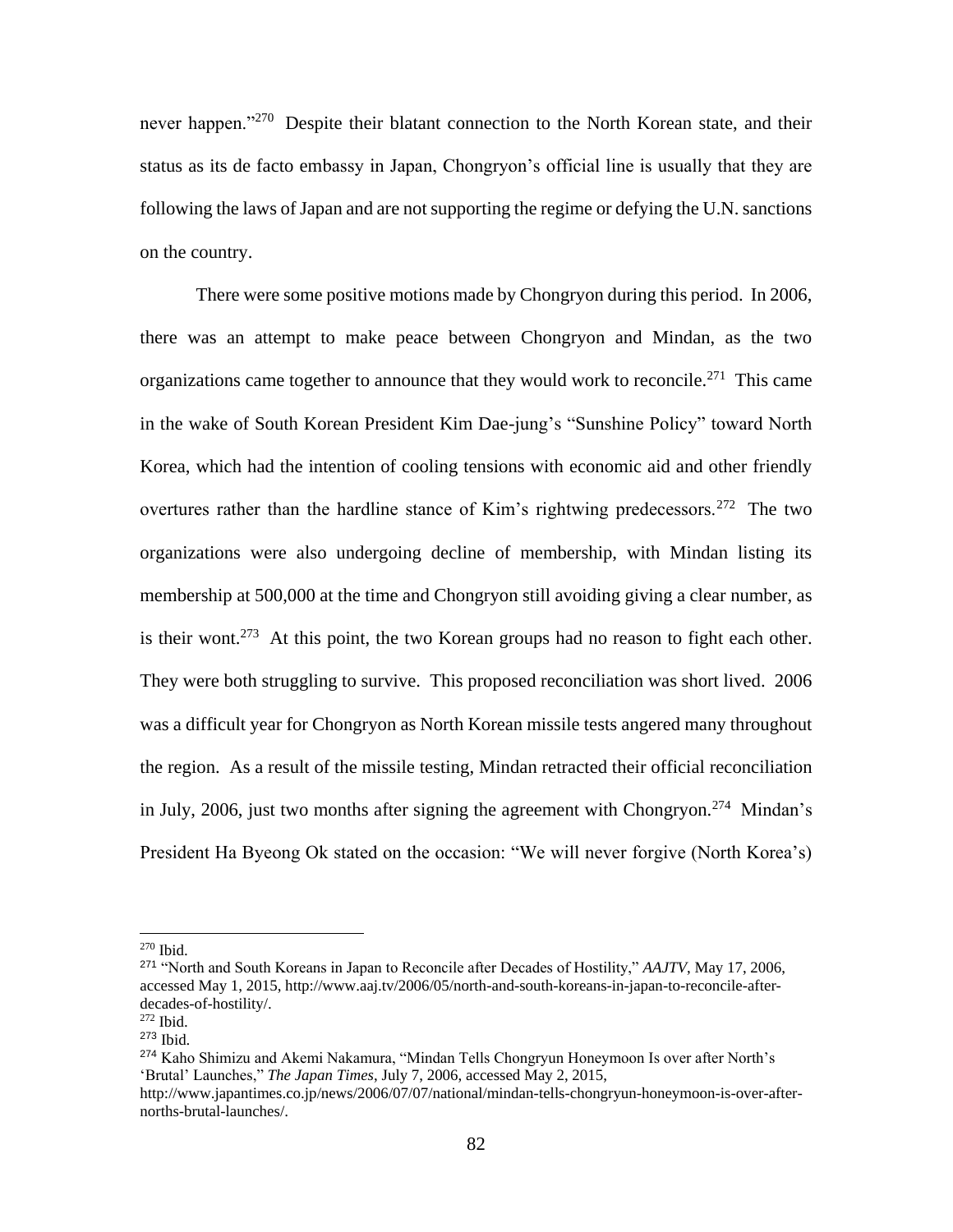brutal act," and all five of Mindan's then vice-presidents resigned to atone for having negotiated the secret deal with Chongryon.<sup>275</sup> The attempted reconciliation between the two organizations was short-lived, and the failure of this attempt will likely deter any future prospects for the long-term. True unity between the Zainichi will have to wait.

Further problems for Chongryon's ability to supply money to North Korea came in 2006. After North Korea's first nuclear test, Japan banned most financial transactions to North Korea,<sup>276</sup> making it difficult for the Koreans in Japanese who have relatives in the DPRK to be able to help their relatives. Being unable to help their families in North Korea is discouraging for the individual family members to say the least, but being unable to take money to North Korea at all would prove to be a turning point for the organization.

Also in 2006 Chongryon faced growing suspicions that its members had been involved in the abductions. On March 23, 2006, an Osaka business firm associated with Chongryon was raided in a search for evidence of a connection between Chongryon and the kidnapping of Hara Tadaaki in 1980.<sup>277</sup> This came as a result of a North Korean spy's confession that two Chongryon members had assisted a North Korean agent in Hara's kidnapping.<sup>278</sup> The confession gave the Japanese authorities reason to suspect Chongryon, despite not knowing whether the suspected Chongryon member accomplices were willing or coerced.<sup>279</sup> The link to the abduction issue in Japanese public discourse was exacerbated by the Japanese media, which relied mostly on police reports to connect Chongryon with the kidnappings.<sup>280</sup> In Japanese media procedural norms, official sources are often

 $277$  Shipper, 67.

<sup>275</sup> Ibid.

<sup>276</sup> "Sanctions noose makes it harder for Japan's Koreans to help their own," *The Asahi Shimbun*.

 $278$  Ibid.

<sup>279</sup> Ibid.

<sup>280</sup> Ibid.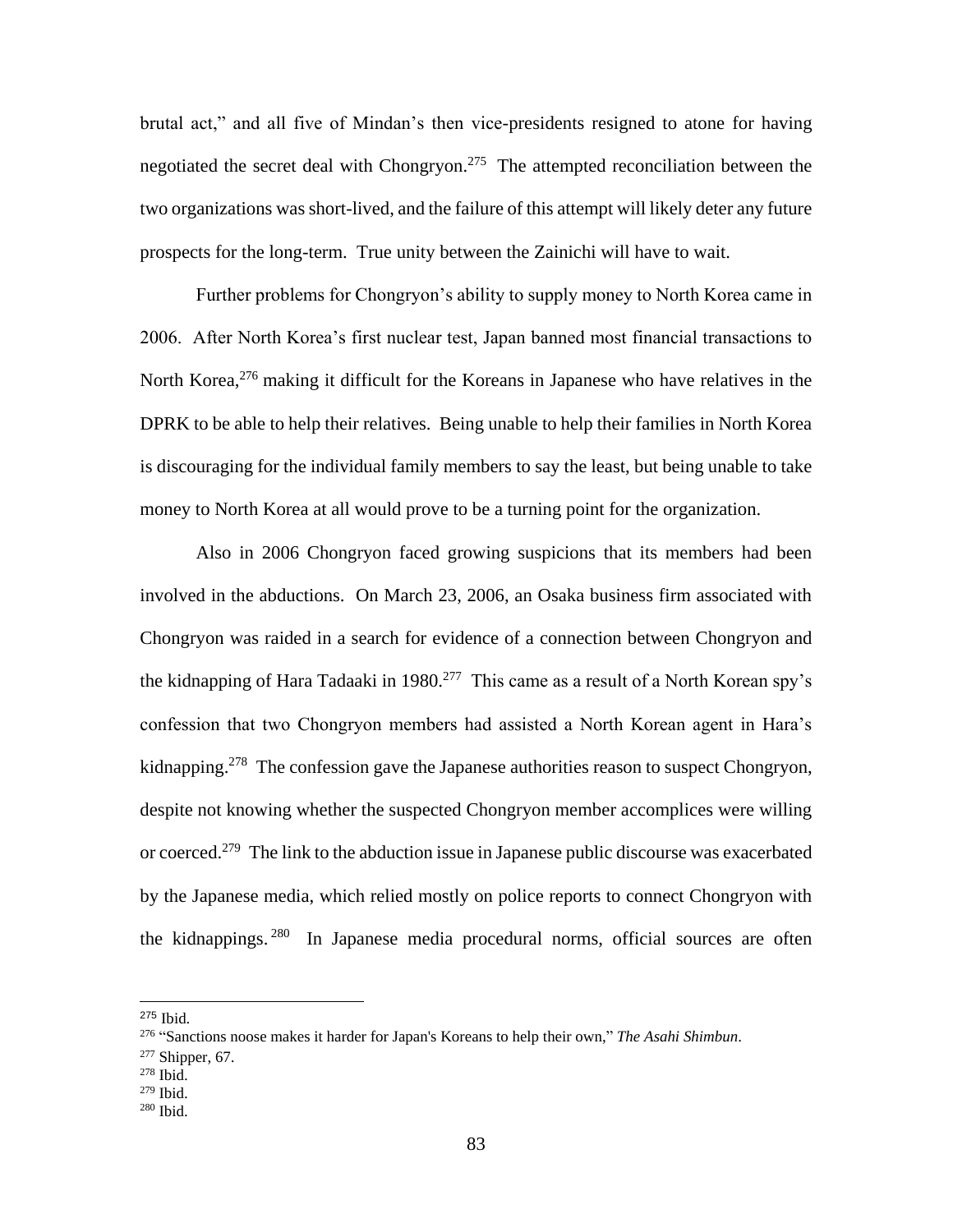privileged over other sources of information, making it difficult for Chongryon to withstand the allegations. Even so, Chongryon leaders denounced the raids in the Asahi Shimbun, stating that they were orchestrated with the direct purpose of "manipulating public sentiment" against Chongron and Korean residents in general by connecting them to the abductions.<sup>281</sup> The leadership of Chongryon has continued to protest raids and assert their innocence.

The financial problems and crackdown by the Japanese government would culminate into great financial loss in the early 2010s. Since that time, Chongryon's financial situation has fallen drastically, with the organization declaring bankruptcy in 2012.<sup>282</sup> Not only was the group hit financially, but they have been forced into further humiliation. The Japanese government ordered Chongryon to sell its headquarters in Tokyo and use the cash, in the amount of 5 billion yen, to pay back debts it took out from the Japanese government in the 1990s to help send monetary aid to North Korea during the famines.<sup>283</sup> The sale of the headquarters has been a fraught affair from the beginning, as there has been more than one auction to settle the new ownership of the building. The Tokyo District Court decided to auction off the headquarters in order to facilitate paying off the debt, but the winner of the first auction was the Saifukuji Temple in Kagoshima in 2013, but they were unable to raise the requisite amount of funds before their deadline.<sup>284</sup> This failure on the part of the temple to secure the appropriate funds would not let

 $281$  Ibid.

<sup>282</sup> Fisher, "North Korea is Losing a Crucial Source of Income."

<sup>283</sup> Ibid.

<sup>284</sup> Takaaki Nishiyama, "Supreme Court Upholds Sale of Chongryon Headquarters," *Asahi Shimbun*, November 04, 2014, accessed March 12, 2015.

http://ajw.asahi.com/article/behind\_news/social\_affairs/AJ201411050063.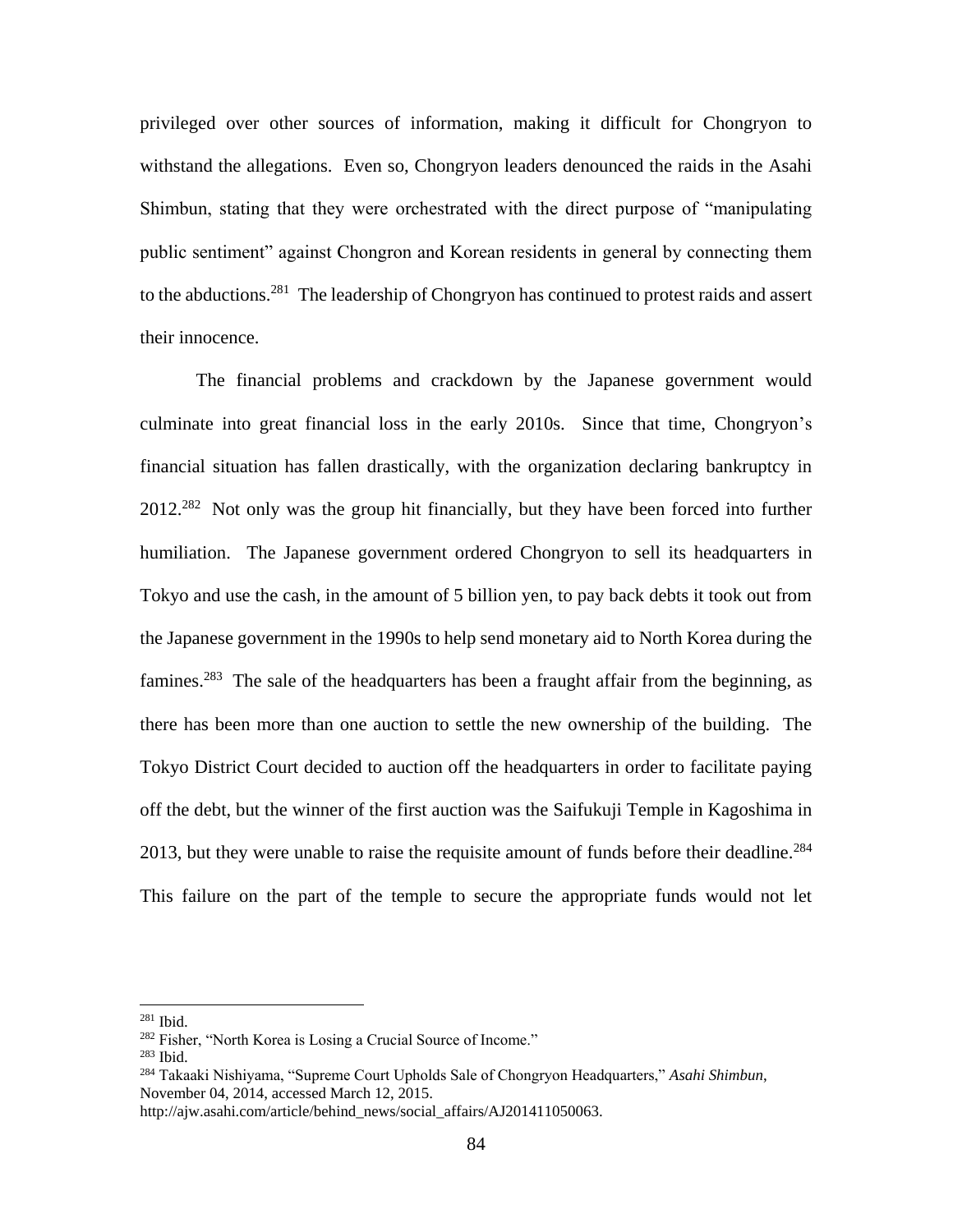Chongryon off the hook just yet, as the Japanese authorities were determined to see the building sold. Another auction was held.

The second auction awarded the headquarters to the second highest bidder: Marunaka Holdings, after it was discovered that a Mongolian company which had initially offered more submitted documents which contained errors.<sup>285</sup> This sale to the second bidder has not gone unchallenged. Chongryon argues that the sale is unfair because they could get a better price than what Marunaka offered at the auction, based on the 5 billion yen offer of the Mongolian company.<sup>286</sup> The higher Court to which they appealed said that their complaint is not valid, because Marunaka would have won the auction if the district court had not allowed the Mongolians to bid with faulty paperwork, and therefore the sale would stand.<sup>287</sup> If it had been allowed to go through, this blow would have not only been felt by the Korean residents of Japan, but by the North Korean government itself, because funding from Chongryon would likely decrease as a result of the bankruptcy, but as later revealed, Chongryon would not submit so easily.

The situation for Chongryon seemed dire at the end of 2014, but early in the next year, reports arose which suggested that the organization would not lose its headquarters building after all. The firm which bought the headquarters building transferred ownership to a real estate company based in Sakata, Yamagata Prefecture.<sup>288</sup> As a result, "building and the land it stands on are mortgaged to a Chongryon-affiliated company on whose board sit a former member of the Supreme People's Assembly of North Korea and a former

<sup>285</sup> Ibid.

<sup>286</sup> Ibid.

<sup>287</sup> Ibid.

<sup>288</sup> "Chongryon Building Remains Under North Korean Control," *The Japan Times*, February 11, 2015, accessed April 7th, 2014. http://www.japantimes.co.jp/news/2015/02/11/national/chongryon-buildingremains-under-north-korean-control/#.VSWYAfnF\_gc.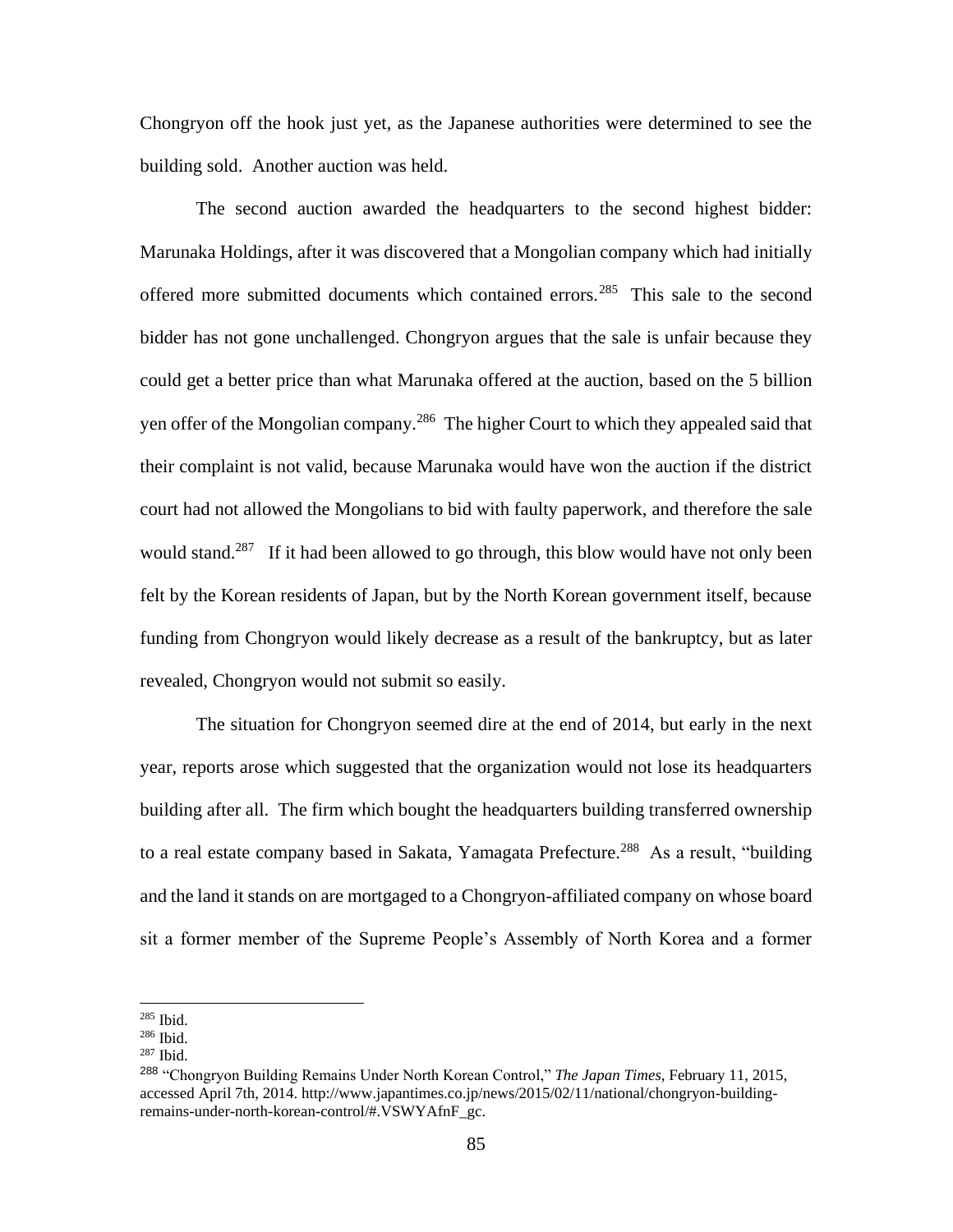president of Korea News Service, a North Korean news agency, people familiar with the situation said."<sup>289</sup> As such, Chongryon appears to retain control of its property and will continue to use the old headquarters. The persistence of Chongryon in finding a way to retain its headquarters demonstrates a tremendous resilience and ability to adapt to new situations in order to maintain their daily functioning.

The crackdowns by the Japanese government have had repercussions between Chongryon and North Korea as well. The exact amount of money which Chongryon has allegedly provided for the DPRK is not known, but it is believed to have been a substantial portion of North Korea's national budget.<sup>290</sup> As such, it is not shocking to learn that in light of their financial difficulties Chongryon and its leadership has fallen out of favor in P'yŏngyang. In its heyday, Chongryon was a major player in North Korean politics, and wielded a great deal of influence in P'yŏngyang.<sup>291</sup> This is not insignificant for the organization or for their future involvement with the North Korean government and its schemes. Yoshihiro Makino writes for Asahi Shimbun, "In the past, North Korean agencies competed to curry favor with Tokyo-based Chongryon because of its financial assets." $292$  With Chongryon no longer pulling in the same kind numbers of funding, its influence with the regime is waning. Signs of its declining influence include a change in management of Chongryon's P'yŏngyang handlers. They were once under the auspices of "Room 225 – the part of the North Korean government charged with clandestine moneygathering activities abroad" but now the organization is administered by the United Front

<sup>289</sup> Ibid.

<sup>290</sup> Fisher, "North Korea is Losing a Crucial Source of Income."

<sup>291</sup> Yoshihiro Makino, "Chongryon losing clout in North Korea as its financial health weakens," *Asahi Shimbun*, October 17, 2013, accessed March 12, 2015, http://ajw.asahi.com/article/asia/AJ201310170076. <sup>292</sup> Ibid.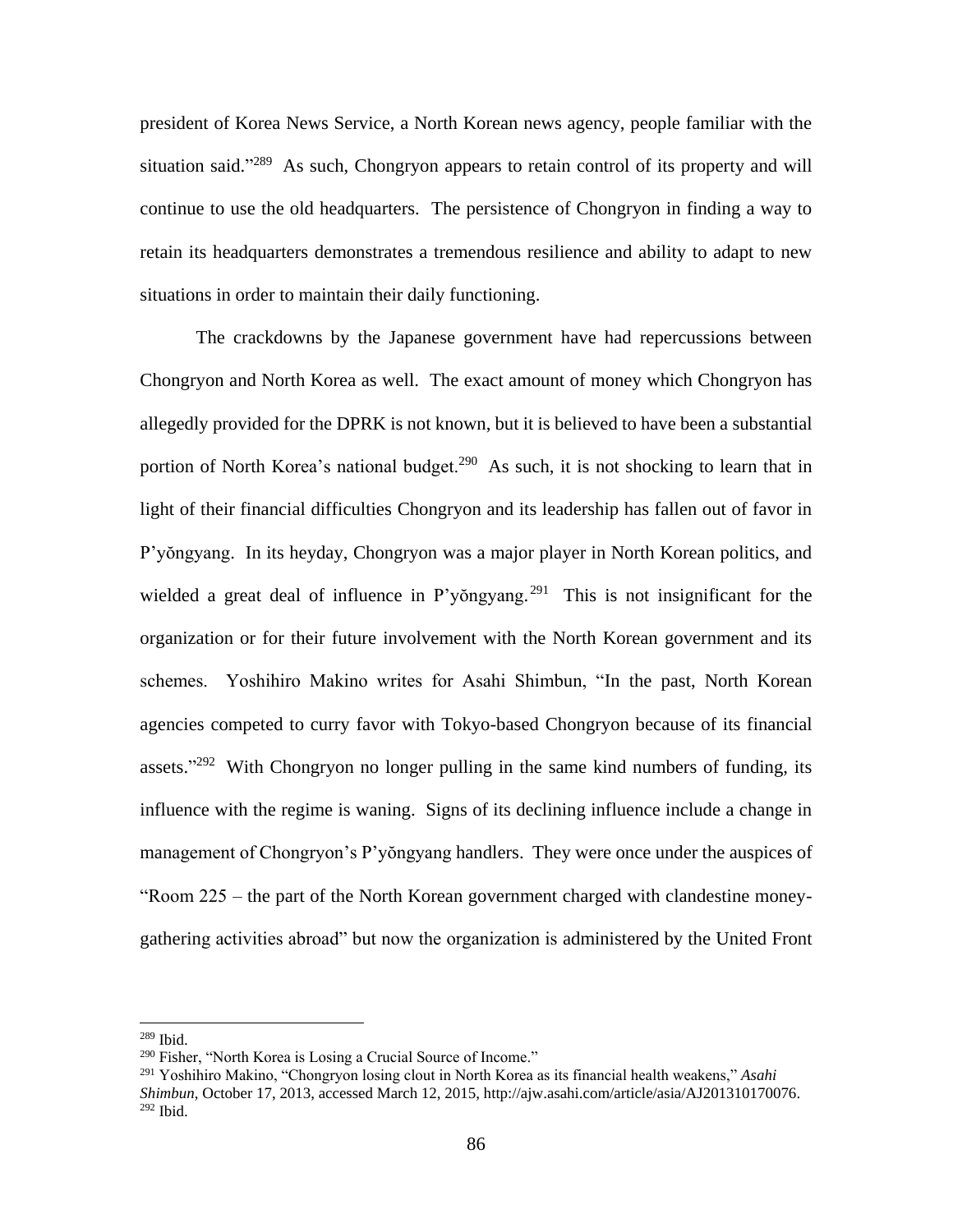of the Workers' Party, a shift which demonstrates that Chongryon is no longer a powerful force of influence in P'yŏngyang.<sup>293</sup> The machinations of the North Korean government are often difficult to understand from the outside, but it can be deduce that Chongryon's primary value to the regime was based on its financial aid. The top leadership of Chongryon likely enjoyed the prestige they were given in P'yŏngyang and the wealth which they received as a result of their prestige.

The loss of clout in P'yŏngyang is a blow to Chongryon, but the greater blow may come to North Korea in the end.<sup>294</sup> If Chongryon cannot provide a cash flow to bolster the regime, North Korea will either have to make due with less, or expand their money-making activities without the crutch of relying on their cousins in Japan. Thus, although Chongryon has lost much of its prestige, the regime in North Korea will probably not cut them off entirely in the immediate future.

The extent to which Chongryon is still involved in North Korean affairs and attacks is unknown. In the absence of financial clout, the group could seek other avenues to curry favor with the elites in P'yŏngyang, to prove their continued relevance to the regime. Even as the group's financial troubles have continued into 2014, suspicion lingers around them in regard to a particular scandal which broke at the end of that year. There is some evidence that the group may have been involved in the Sony hackings in December 2014.<sup>295</sup> No U.S. government body has made any official statement to that effect, and indeed has blamed sources from China, but there are voices, like security researcher Brian Krebs who question

<sup>&</sup>lt;sup>293</sup> Fisher, "North Korea is Losing a Crucial Source of Income."

<sup>294</sup> Ibid.

<sup>295</sup> Dave Lee, "What is FBI evidence for North Korea hack attack?" *BBC News*, December 19, 2014, accessed March 16, 2015, http://m.bbc.com/news/technology-30554444.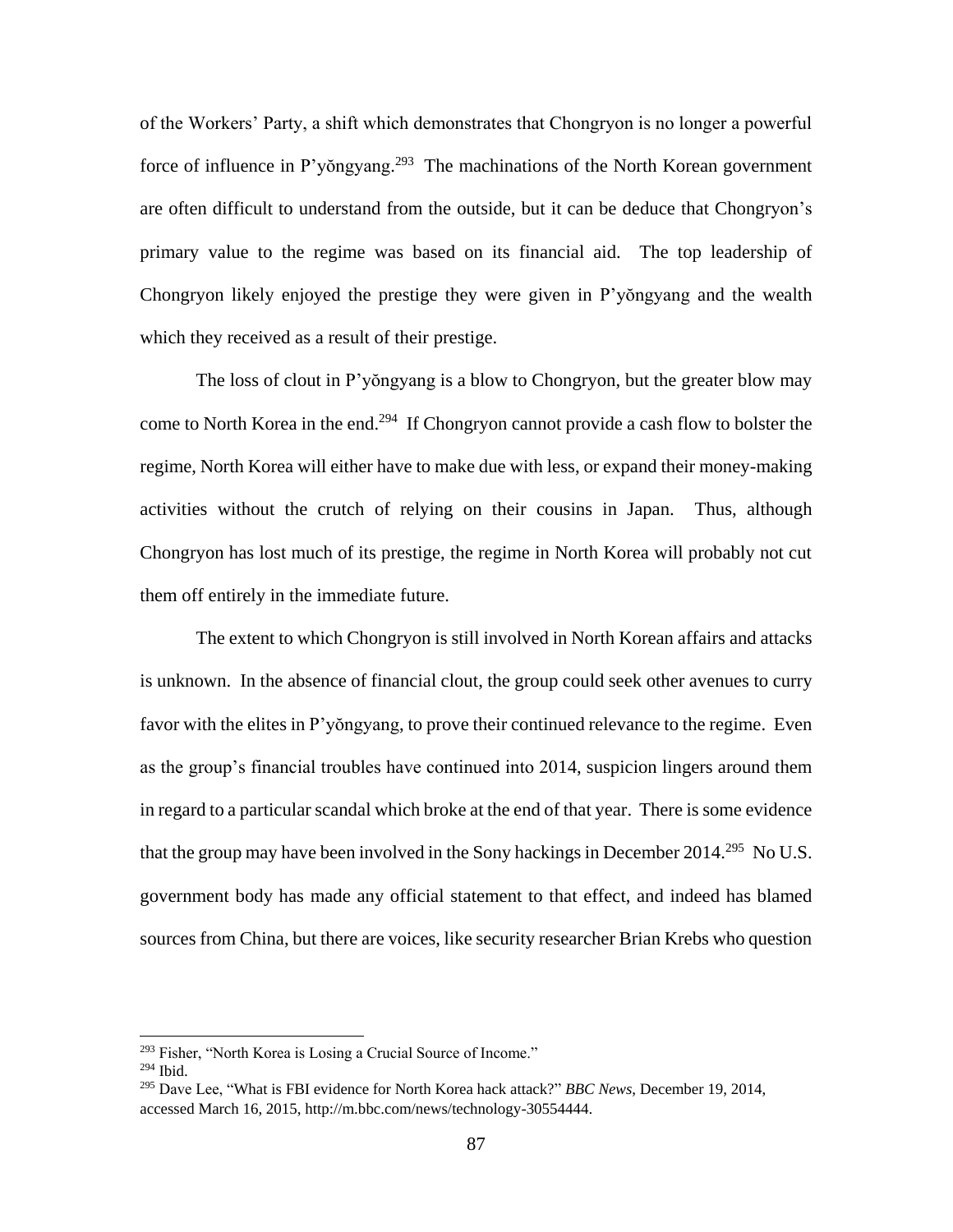the involvement of Chongryon, based on their suspected involvement in other North Korean activities,  $296$  including the kidnapping of Japanese nationals.

In addition to the above, Chongryon appears to have found a way out of the doghouse in P'yŏngyang as the alleged connections to North Korea and financial support thereof continues. The home of Ho Jong Man, the chairman of Chongryon, was searched on March 26, 2015, in connection with suspicions related to smuggling of matsutake mushrooms from North Korea.<sup>297</sup> Raids were also carried out at five other locations.<sup>298</sup> If the allegations prove true, it would mean that Chongryon is working to boost funding for North Korea again. It is beginning to seem that not even bankruptcy will hinder Chongryon in their efforts to provide for the regime. Though imports from the DPRK are banned, it appears that these mushrooms were sold by a Tokyo-based trading company under false labelling which said they were products of China.<sup>299</sup> Two men, both residents of Japan, the president of company, Lee Tong-chol and an employee named Yoshihiko Kin were arrested over the matter of the mushrooms.<sup>300</sup> Though they denied the allegations, the restrictions on Chongryon are tightening, and likely will continue as public sentiment turns away from the organization.

The future of the organization is in flux, but to outward appearances, Chongryon is not making strides to adapt to new situations, or to face the future with adaptive new perspectives. They maintain the same Cold War rhetoric on their website, which

<sup>296</sup> Lee, "What is FBI Evidence?"

<sup>297</sup> "Police search home of Chongryon leader over suspected North Korea mushroom shipment," *Japan Times*, March 26, 2015. Accessed April 7, 2015.

http://www.japantimes.co.jp/news/2015/03/26/national/crime-legal/police-search-home-chongryon-leadersuspected-north-korea-mushroom-shipment/.

<sup>298</sup> Ibid.

<sup>299</sup> Ibid.

<sup>300</sup> Ibid.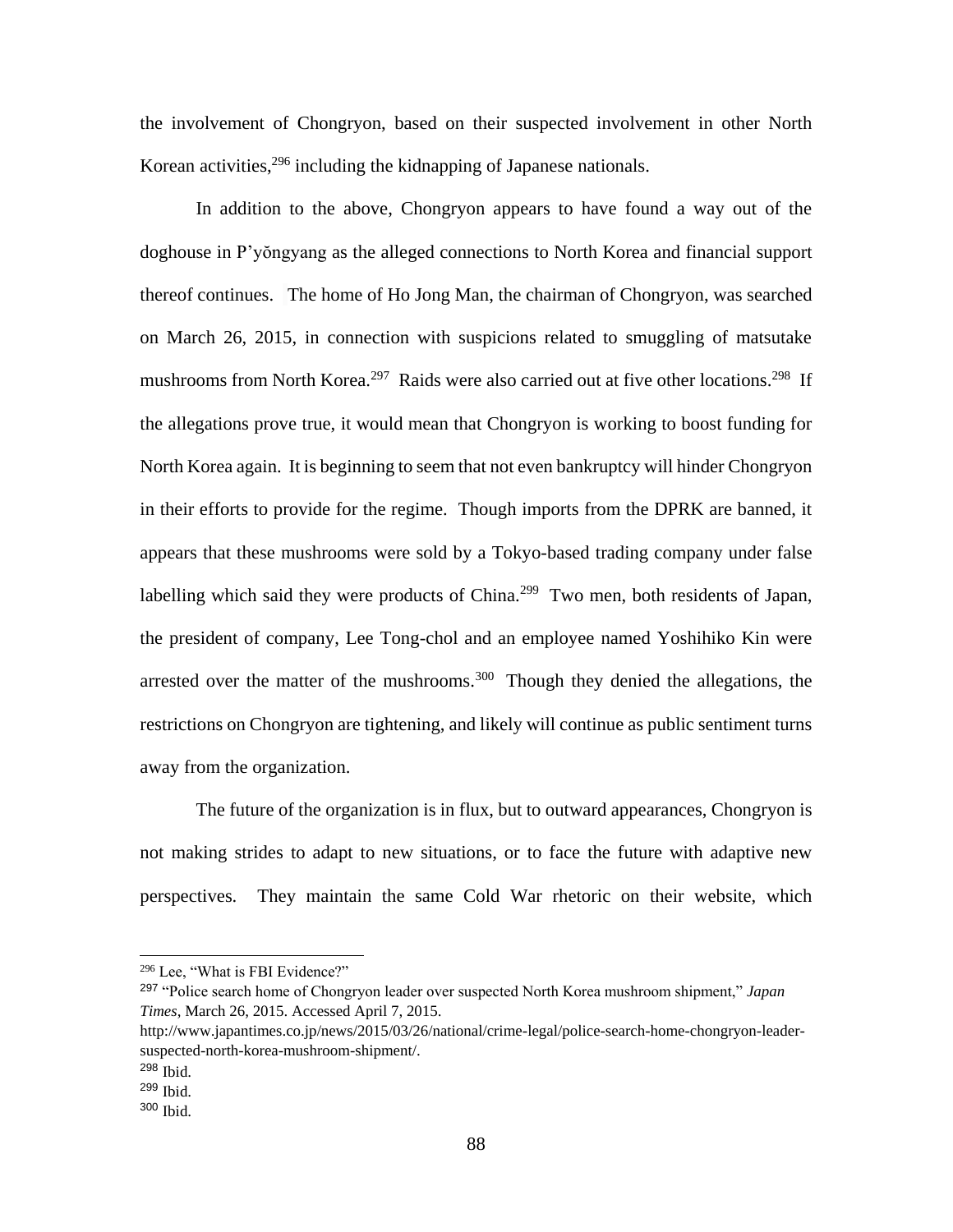demonstrates that they are out of touch with current political situations regionally and globally. If they remain trapped in the past, they may find themselves growing more irrelevant to both the Japanese Korean community who want to be part of the twenty-first century, and loss of membership and funds would make them increasingly irrelevant to North Korea.

However, this point in time could prove a drastic moment for Chongryon. Fewer people, even those educated by Chongryon's schools, are whole-heartedly devoted to their pro-DPRK ideology, or in staying wholly immersed in the group for all of their social lives. Scandals which link the organization to North Korean attacks against Japanese, whether through allegations that they helped with the kidnappings of Japanese nationals or that the Mangyongbong-92 helped take materials for nuclear weapons to North Korea, have given Chongryon a great deal of negative press in the past 15 years despite their official pledge not to interfere in Japanese internal affairs. With so many scandals, the continued claims of innocence and persecution begin to ring false, and the organization's relevance weakens, even among the residents' community. Students are being attacked or harassed by Japanese nationalists, making the association no longer a shelter from the discrimination Koreans face in Japan but rather a lightning-rod for controversy. Furthermore, the bankruptcy could be a challenge from which the group may not easily recover.

There are many reasons why resident Koreans would not feel comfortable associating with Chongryon, but there are also reasons to stay in the group. Koreans still face a great deal of discrimination in Japan. As one interviewee told the Japan Times:

Talented Koreans haven't been allowed to rise. Older generations were excluded from integrating into Japanese society, and Korean organizations welcomed those people. But things are changing now even though prejudice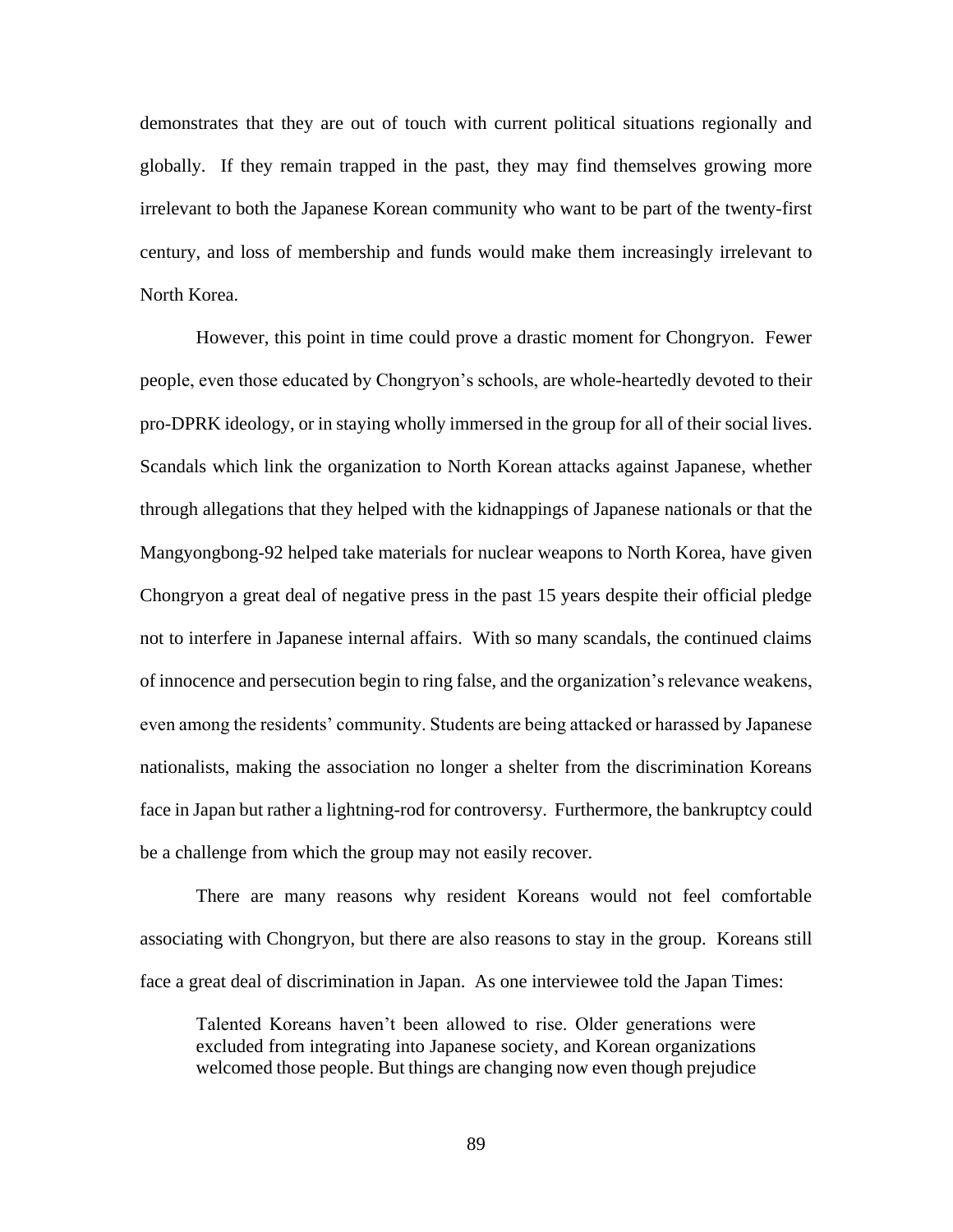is still there. As long as there's discrimination in Japan there will be a need for the Chosen Soren schools.<sup>301</sup>

Chongryon will continue to influence the Zainichi community so long as Japanese society gives Koreans a reason to believe they are not equal members of society. Mindan members, as already discussed, have begun to fight for greater rights in Japan as resident Koreans, but given the slow process and the lack of acceptance of non-Japanese in wider society, people are likely to remain with what is familiar, and with groups which have in the past fought for their rights.

When it comes to addressing the relevance or threat from Chongryon in the future, several factors must be considered. First, Chongryon is not a single organization, but a large umbrella group which engages in many different activities. It is entirely possible that not all of the organizations are involved in illicit activities. Estimates place about a quarter of the 600,000 resident Koreans in Japan as members of Chongryon, which puts its current membership numbers at about 150,000 people. It is unlikely that all of those people are directly involved in schemes for P'yŏngyang. Narrowing the focus of criticism only to those organizations and individuals who are suspected of illegal activities could help to prevent a backlash from the whole of Chongryon's community, and prevent isolating its other members. The approach of divide and conquer may convince certain members to help investigations if they are not under suspicion. There is not a guarantee that all Chongryon members will not band together against external probing, but a show of good faith toward those members who are innocent or ignorant of illicit actions might convince them to support investigations into those who are guilty.

<sup>301</sup> McBride, "Young 'Zainichi' Koreans Look beyond Chongryon Ideology."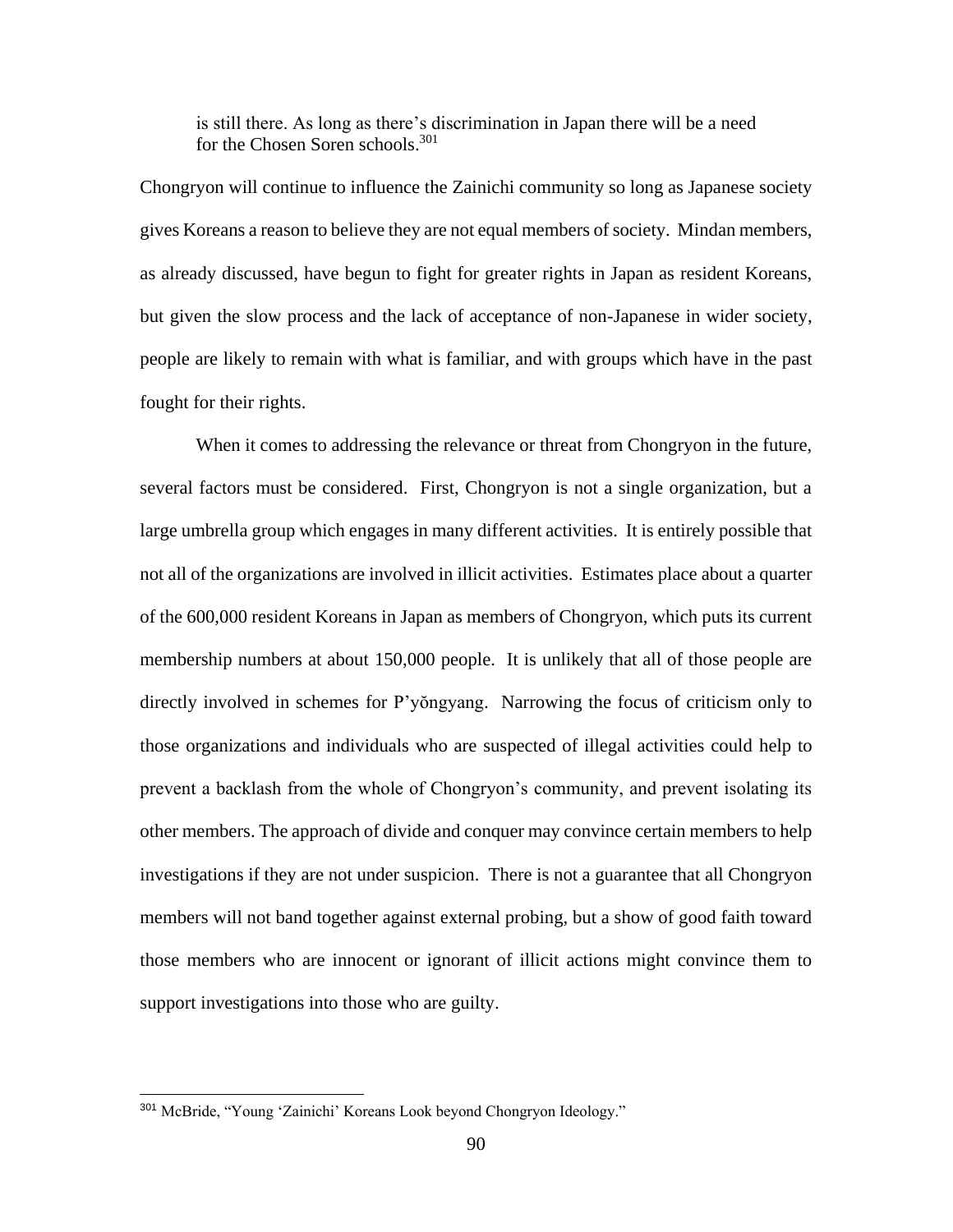The second consideration is the possible consequences to resolving the abduction cases. The Japanese government has been working for nearly a decade to get a full list of the Japanese nationals kidnapped by North Korea and seek the return of all those who are still alive. Scrutiny of Chongryon could jeopardize the talks if North Korea chooses to take offense at investigations of its representatives. Since these arrests happened during heightened efforts to work with North Korea to return Japanese abductees, antagonizing Chongryon could have adverse effects on the talks.<sup>302</sup> Functioning as North Korea's unofficial embassy, Chongryon is an important conduit to leadership in P'yŏngyang, and putting them under surveillance and subjecting their members to searches might result in delaying talks or alienating North Korea. Mr. Ho has stated that the Japanese authorities are worsening relations with North Korea, and that there is a politically motivated suppression of the organization.<sup>303</sup> In response, a senior police investigator said that they have reason to suspect a link between Chongryon and illegal imports, and as such the investigation of Chongryon will continue.<sup>304</sup>

On the one hand, increasing raids on Chongryon-affiliated organizations puts the group on the defensive. If so inclined, Kim Jong Un and his regime could use the raids on Chongryon and their associated companies as an excuse to shut down talks about the abductees, and if this happens the risk is that not all the hostages will be returned. They have used the abduction issue to leverage on behalf of Chongryon before. In May 2014 North Korea agreed to start a new investigation into regarding the whereabouts and situation of the Japanese abductees, and in exchange Japan allowed the head of Chongryon

<sup>302</sup> "Police Search Home of Chongryon Leader." *Japan Times*. <sup>303</sup> Ibid.

<sup>304</sup> Ibid.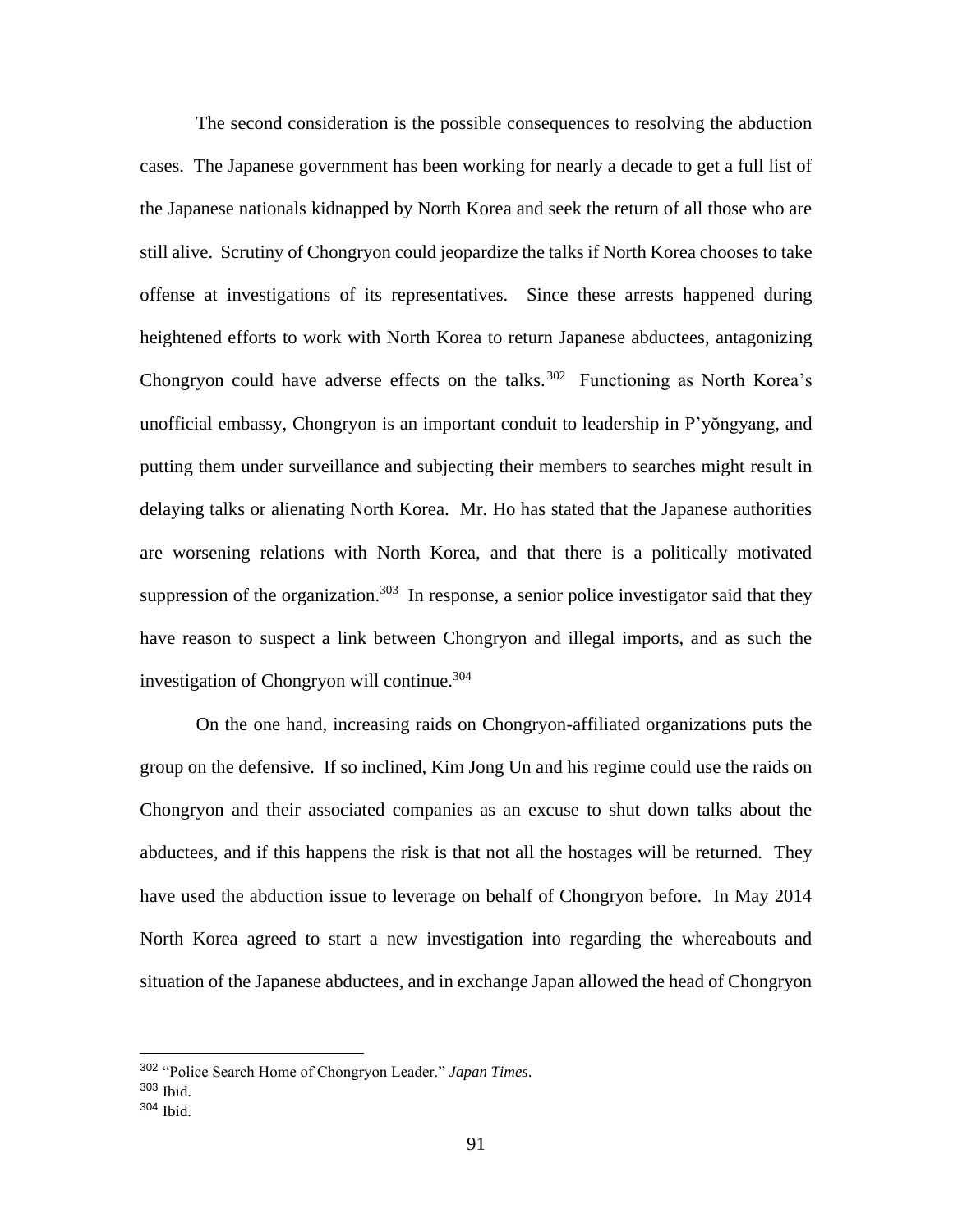to return to Japan after a visit to North Korea.<sup>305</sup> As a result of the raid on Ho Jong Man's home, North Korea has begun to offer greater resistance in regard to the abduction issue.<sup>306</sup> Chongryon is still important enough to the regime, or at least provides a useful excuse, that continued investigations and searches in relation to smuggling could jeopardize a speedy resolution to the abduction issue. On the other hand, the Japanese authorities demonstrate weakness if they tolerate violations of their laws and trade embargo. If Chongryon is involved in trade from North Korea, they are undercutting international efforts to pressure North Korea into better behavior. As a result of the slow progress on the abduction issue, Japan has extended its import ban and trade embargo against North Korea,  $307$  meaning a violation of this ban threatens Japanese efforts to pressure P'yŏngyang on the issue. Breaking the Japanese law would be a violation of Chongryon's self-stated *modi operandus* regarding non-interference, and also present a challenge to the state authority which shows bad faith on the part of Chongryon and the regime whom they are helping by going around the ban on imports. Using the return of the hostages as a *carte blanche* to engage in illegal activities, or to expect not to be investigated in relation to illegal actions is not normative behavior, and it does not demonstrate to the Japanese that there is any sincerity on the part of either Chongryon or North Korea. If Chongryon continues to give the Japanese reason to suspect they are involved in illegal actions, the two countries will likely not be able to reach a satisfactory conclusion to the issue of the abductions.

<sup>305</sup> "Japan Draws a Blank in Latest Secret Talks with North Korea on Abduction Issue," *Asahi Shimbun*, April 01, 2015, accessed April 18, 2015.

https://ajw.asahi.com/article/behind\_news/politics/AJ201504010055.

<sup>306</sup> Ibid.

<sup>307</sup> "Japan Ups Abduction Probe Pressure on North," *The Japan Times*, March 29, 2015, accessed April 18, 2015, http://www.japantimes.co.jp/news/2015/03/29/national/politics-diplomacy/japan-ups-abductionprobe-pressure-on-north/.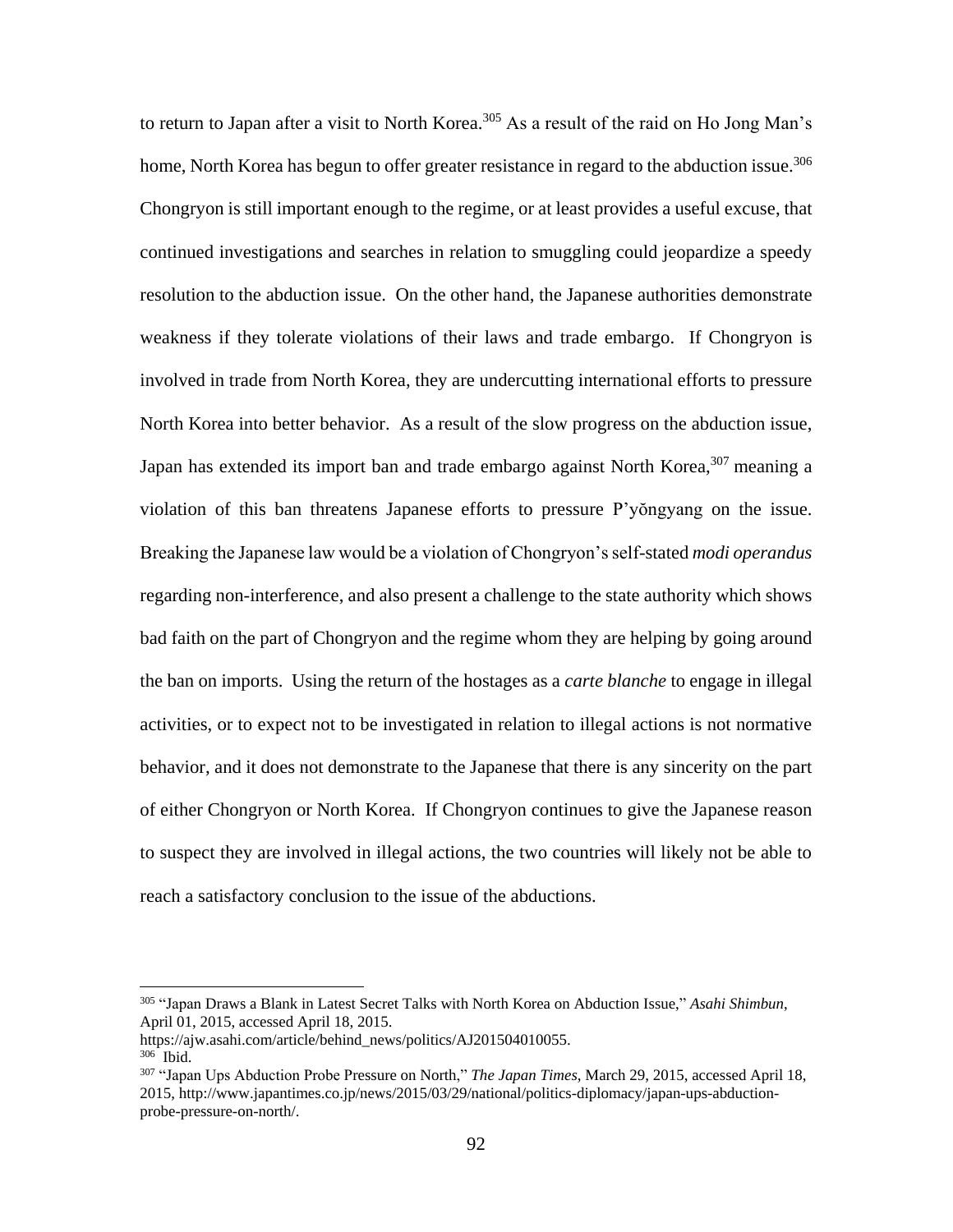Chongryon will likely remain a part of the Zainichi community and an important player in Japanese-North Korean relations for years to come. Japanese government policy must take into account the pros and cons of increased monitoring of Chongryon in relation to international issues like reducing North Korea's nuclear weapons program and resolving the abductee issue. Chongryon has survived many setbacks since the beginning of the twentieth century and likely will not disappear anytime soon.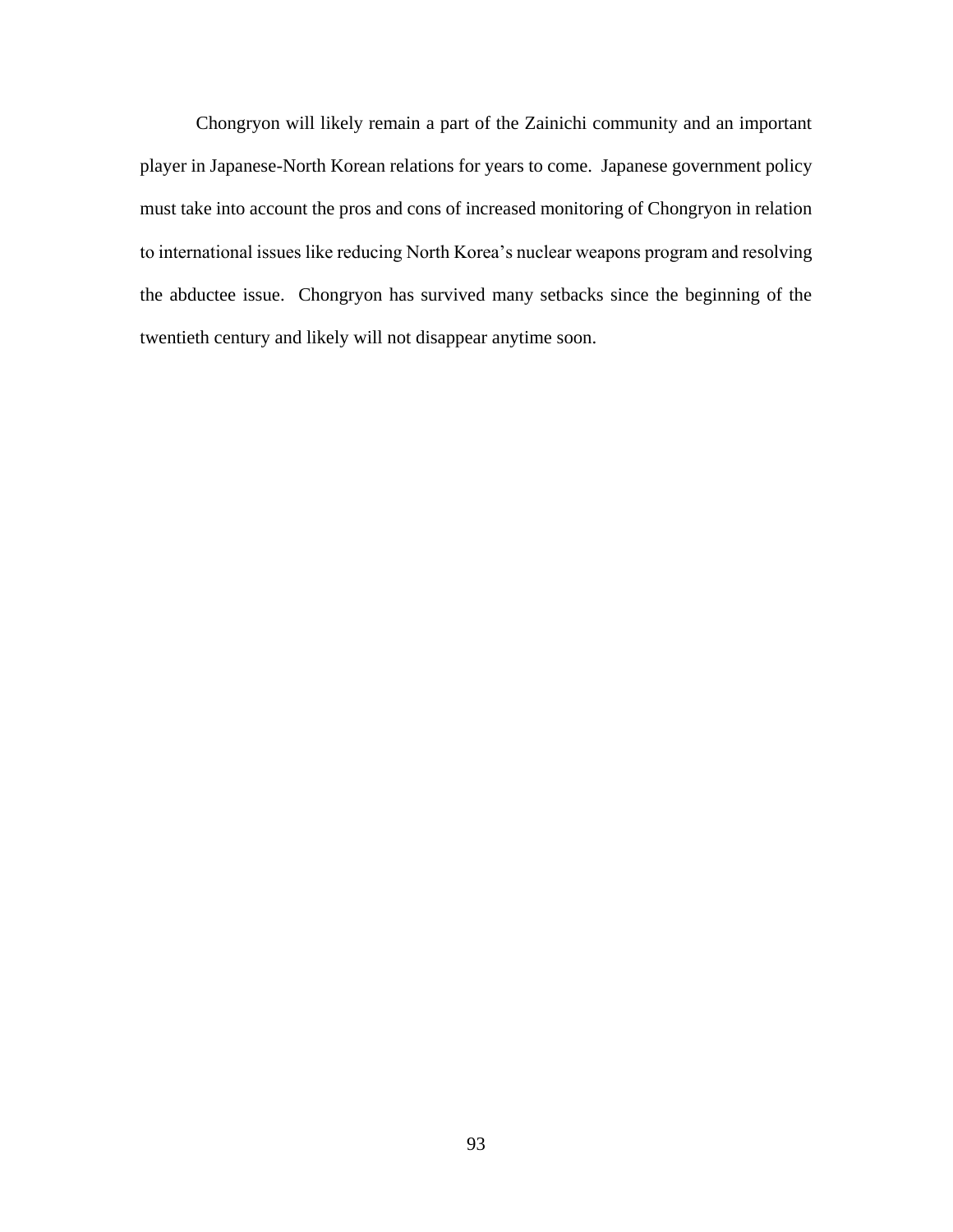## Chapter 7: Conclusion

Chongryon's significance has waned among the Zainichi community since its founding, but it continues to endure. The organization has continued to exist despite a global shift away from communism, investigations from the Japanese government, targeting from Japanese nationalists, and bankruptcy. Even the bankruptcy and selling of its headquarters was not a hindrance to the organization's ability to keep running. In the future, Chongryon will probably remain, albeit as a minor part of the Zainichi community.

While Chongryon remains tied to North Korea, it remains a potential threat the security in Japan. The various scandals which have emerged from the late  $20<sup>th</sup>$  century to the present day suggest that the organization is not merely an innocent representative of P'yŏngyang, but actively involved in efforts which could have consequences for Japanese society and the geopolitical balance of the region.

One possibility for Chongryon's future is that they will continue to wane in relevance as Mindan's numbers grow or as Korean residents accept Japanese citizenship. At its founding Chongryon had the support of the majority of Zainichi, but in the present day that support has withered to one quarter of the total population. If the trend continues, they could lose numbers to the point where they would not be able to afford to keep up their business enterprises which funnel money to the North Korean state, and many of their schools may close as parents choose other options for their children's education.

On the other hand, Chongryon's persistence in continuing their activities in the face of bankruptcy, and their apparent retention of control of their headquarters through a lease held by one of the companies under their umbrella show that the decline of membership and even greater scrutiny and crackdowns from the Japanese government have proven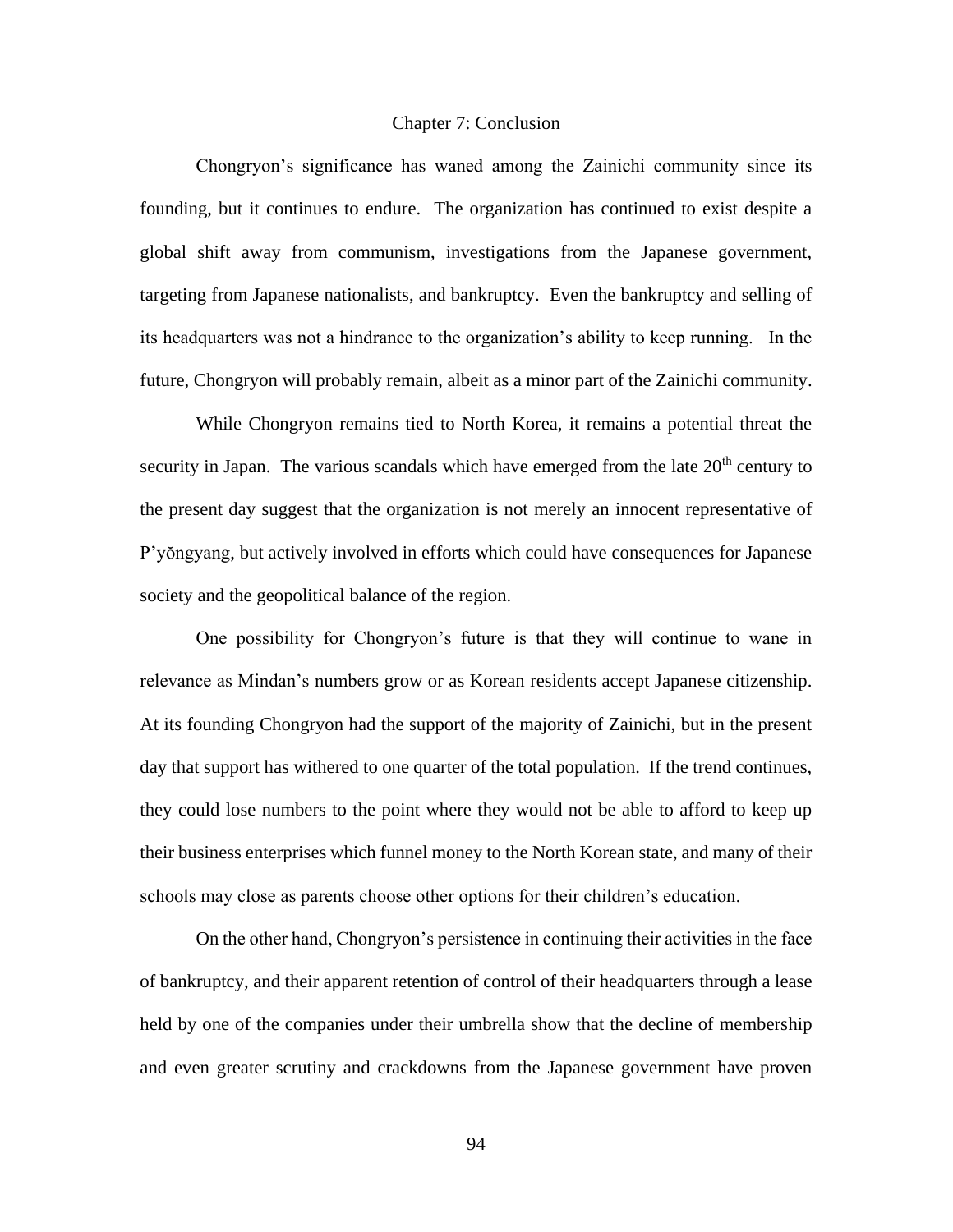insufficient to dismantle the organization entirely. Predictions of Chongryon's demise at this point would be premature. As such, the Japanese authorities should maintain vigilance regarding any illicit activity carried out by Chongryon. The danger is profiling all Zainichi as being connected to Chongryon and through it, North Korea.

The Japanese authorities will have to maintain vigilance as they continue to try to work out a deal with P'yŏngyang over the abduction issue. Increasing pressure on Chongryon could allow them to leverage pressure against the North Korean regime, but that pressure could backfire if P'yŏngyang withdraws entirely from talks as a result of what it perceives to be unfair monitoring of its representatives in Japan. Balancing Chongryon between the two governments might be the only way to come to a resolution and bring this chapter of Japanese-North Korean relations to a close.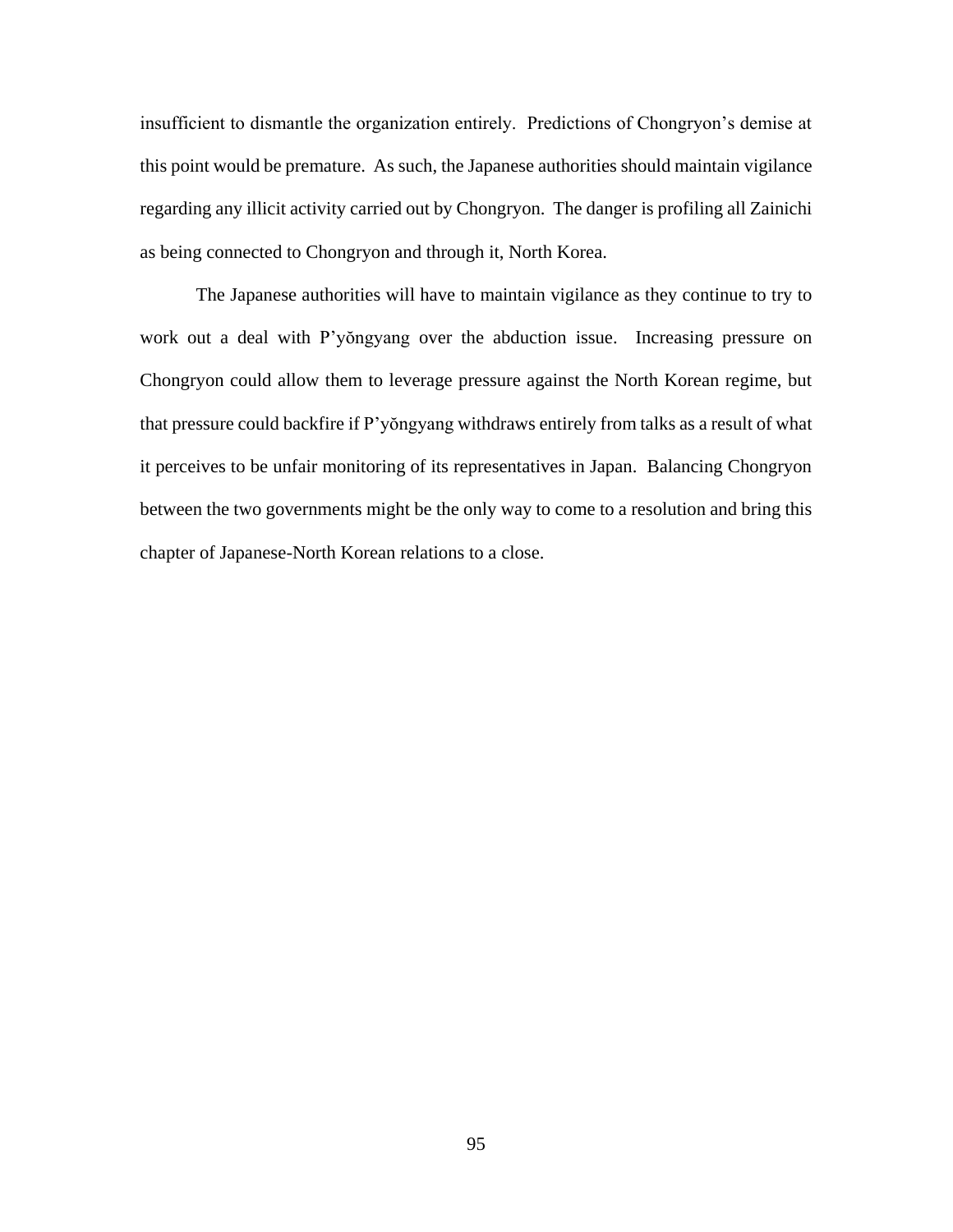Bibliography:

- Ahn, Ruth. "Korean Students' Minority Schooling Experience in Japan." *Intercultural Education* 23, no. 3 (January 1, 2012): 249-263.
- Aoki, Atsuko. "Japanese Wives of Resident Koreans and their "Repatriation" to North Korea." *Acta Koreana* 13, no. 1 (June, 2010): 91-112.
- Beurk, Roland. "North Koreans in Japan remain loyal to Pyongyang," *BBC*, October 27, 2010. Accessed March 16, 2015. http://www.bbc.com/news/world-11534233.
- Brooke, James. "Raid Exposes North Korean Support Network in Japan," *The New York Times* December 1, 2001. Accessed March 13, 2015, http://www.nytimes.com/2001/12/01/world/raid-exposes-north-korean-supportnetwork-in-japan.html.
- Choi, Jinseok. "Zainichi Chōsenjin and the Independence Movement in Everyday Life." *International Journal Of Korean History* 17, no. 2 (August 2012): 28-45.
- "Chongryon Building Remains under North Korean Control," *The Japan Times*. February 11, 2015. Accessed April 7th, 2014. http://www.japantimes.co.jp/news/2015/02/11/national/chongryon-building-

remains-under-north-korean-control/#.VSWYAfnF\_gc.

- Chongryon. "Colonial Rule of Japanese Imperialism." (日本帝国主義の植民地支配) Last modified 2015. http://www.chongryon.com/j/cr/index.html.
- Chongryon, "Consultation content in compatriots living Consultation Center," (同胞生活 相談センターでの相談内). Last modified 2015.
	- http://www.chongryon.com/j/life/index3.html.
- Chongryon, "Ethnic Dignity and Life Rights," (民族的尊厳と生活権) Last modified 2015. http://www.chongryon.com/j/cr/index9.html.
- Chongryon, "Homeland Visit and Overseas Travel," (祖国訪問・海外渡航). Last modified 2015. http://www.chongryon.com/j/life/travel.htm.
- Chongryon, "To Protect the civil rights," (公民権を守り). Last modified 2015. Accessed April 18, 2015. http://www.chongryon.com/j/cr/index9.html.
- Chongryon, "Trampled Rights." (踏みにじられた権利). Last modified 2015. http://www.chongryon.com/j/cr/index9.html.
- Chongryon, "Soren's Compatriots Daily Life Support," (総聯の同胞生活サポート).

Last modified 2015. http://www.chongryon.com/j/life/index.html.

- Chongryon, "Unity is Surely the road to Victory" (団結こそが勝利への道 ). Last modified 2015. http://www.chongryon.com/j/cr/index9.html.
- Chongryon, "21st Century Milestones of the Zainichi Korean Movement," (21 世紀の在 日朝鮮人運動の里程標), last modified 2015,

http://www.chongryon.com/j/cr/index5.html.

Demick, Barbara. *Nothing to Envy: Real Lives in North Korea*. London: Granta, 2010.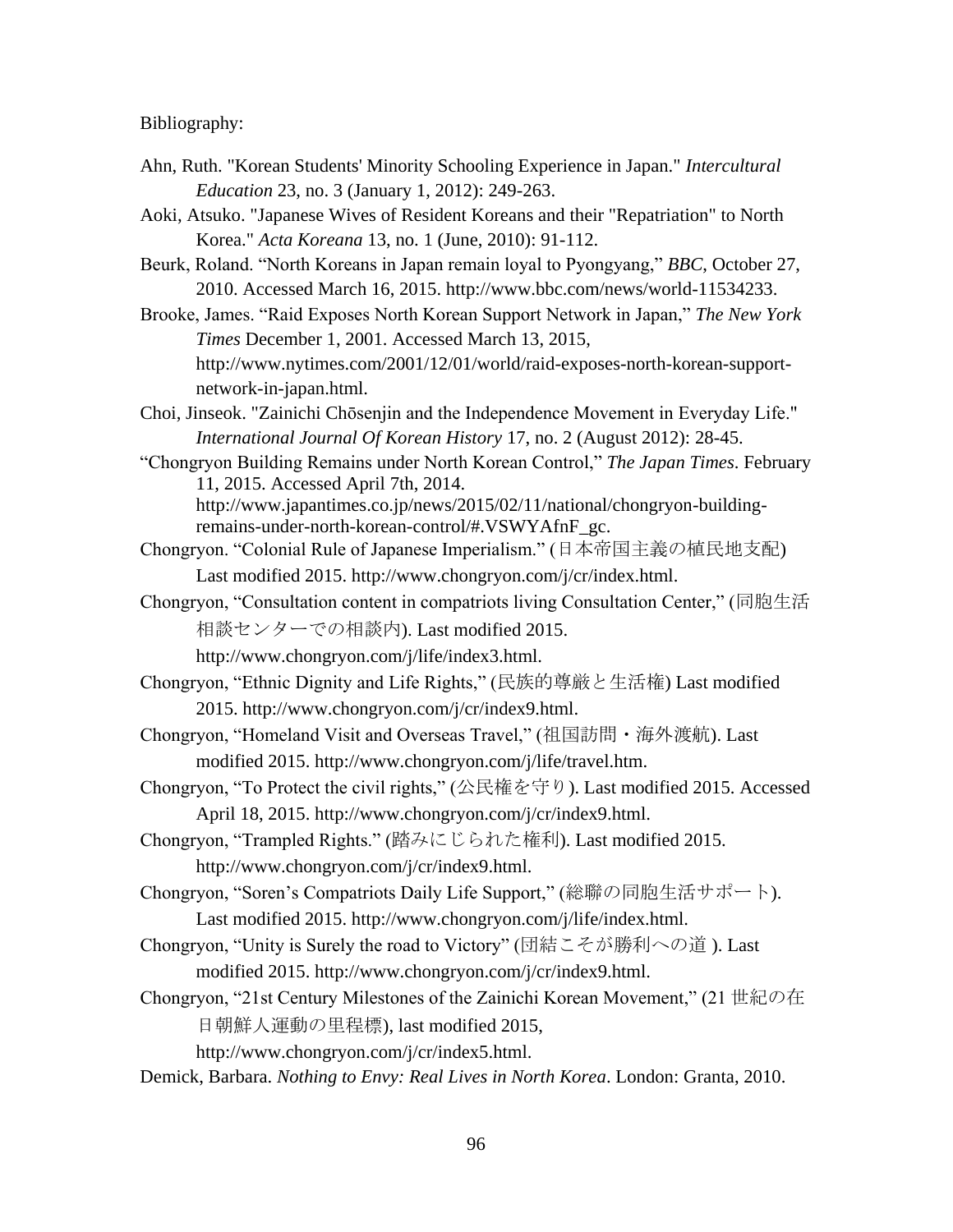- "Families of Japanese Wives Who Left for North Korea Hope for Results from Latest Probe," *Mainichi*. July 04, 2014. Accessed March 11, 2015. http://mainichi.jp/english/english/features/news/20140704p2a00m0na011000c.ht ml.
- Fifield, Anna. "Japanese Women Who Have Escaped from North Korea Find Little Sympathy at Home," *Washington Post*. September 15, 2014. Accessed February 04, 2015. http://www.washingtonpost.com/world/japanese-women-who-haveescaped-from-north-korea-find-little-sympathy-at-home/2014/09/14/4a843e15 a3d1-40cd-bfb2-d2f886b67dfa\_story.html
- Fisher, Max. "North Korea is Losing a Crucial Source of Income: Koreans in Japan," *Washington Post*. October 25, 2013. Accessed February 4, 2015. http://www.washingtonpost.com/blogs/worldviews/wp/2013/10/25/north-koreais-losing-a-crucial-source-of-income-koreans-in-japan/.
- Human Rights Watch, "North Korea," last modified 2015, accessed April 11, 2015. https://www.hrw.org/asia/north-korea.
- "Japan Draws a Blank in Latest Secret Talks with North Korea on Abduction Issue." *Asahi Shimbun*, April 01, 2015. Accessed April 18, 2015. https://ajw.asahi.com/article/behind\_news/politics/AJ201504010055.
- "Japan Ups Abduction Probe Pressure on North." *The Japan Times*. March 29, 2015. Accessed April 18, 2015. http://www.japantimes.co.jp/news/2015/03/29/national/politics-diplomacy/japanups-abduction-probe-pressure-on-north/.
- Kamiya, Setsuko. "Mindan Fights for Foreigners' Local-Level Suffrage," *The Japan Times*, August 27, 2009. Accessed May 2, 2015. http://www.japantimes.co.jp/news/2009/08/27/national/mindan-fights-forforeigners-local-level-suffrage/.
- Kang, Chol-hwan, and Pierre Rigoulot. *The Aquariums of Pyongyang*. Translated by Yair Reiner. London: Atlantic Books, 2001.
- Kitano, Ryuichi. "Defector seeks return of Japanese from North Korea," *Asahi Shimbun*, October 21, 2014. Accessed March 12, 2015. http://ajw.asahi.com/article/behind\_news/people/AJ201410210032.
- Lee, Dave. "What is FBI evidence for North Korea hack attack?" *BBC News*. December 19, 2014. Accessed March 16, 2015. http://m.bbc.com/news/technology-30554444.
- Lie, John. *Zainichi (Koreans in Japan): Diasporic Nationalism and Postcolonial Identity*. Berkeley: University of California Press, 2008.
- Makino, Yoshihiro. "Chongryon losing clout in North Korea as its financial health weakens." *Asahi Shimbun*. October 17, 2013. Accessed March 12, 2015. http://ajw.asahi.com/article/asia/AJ201310170076.
- Manyin, Mark E. *Japan-North Korea Relations: Selected Issues* (CRS Report No. RL32161). Washington, DC: Congressional Research Service, 2003. http://fpc.state.gov/documents/organization/27531.pdf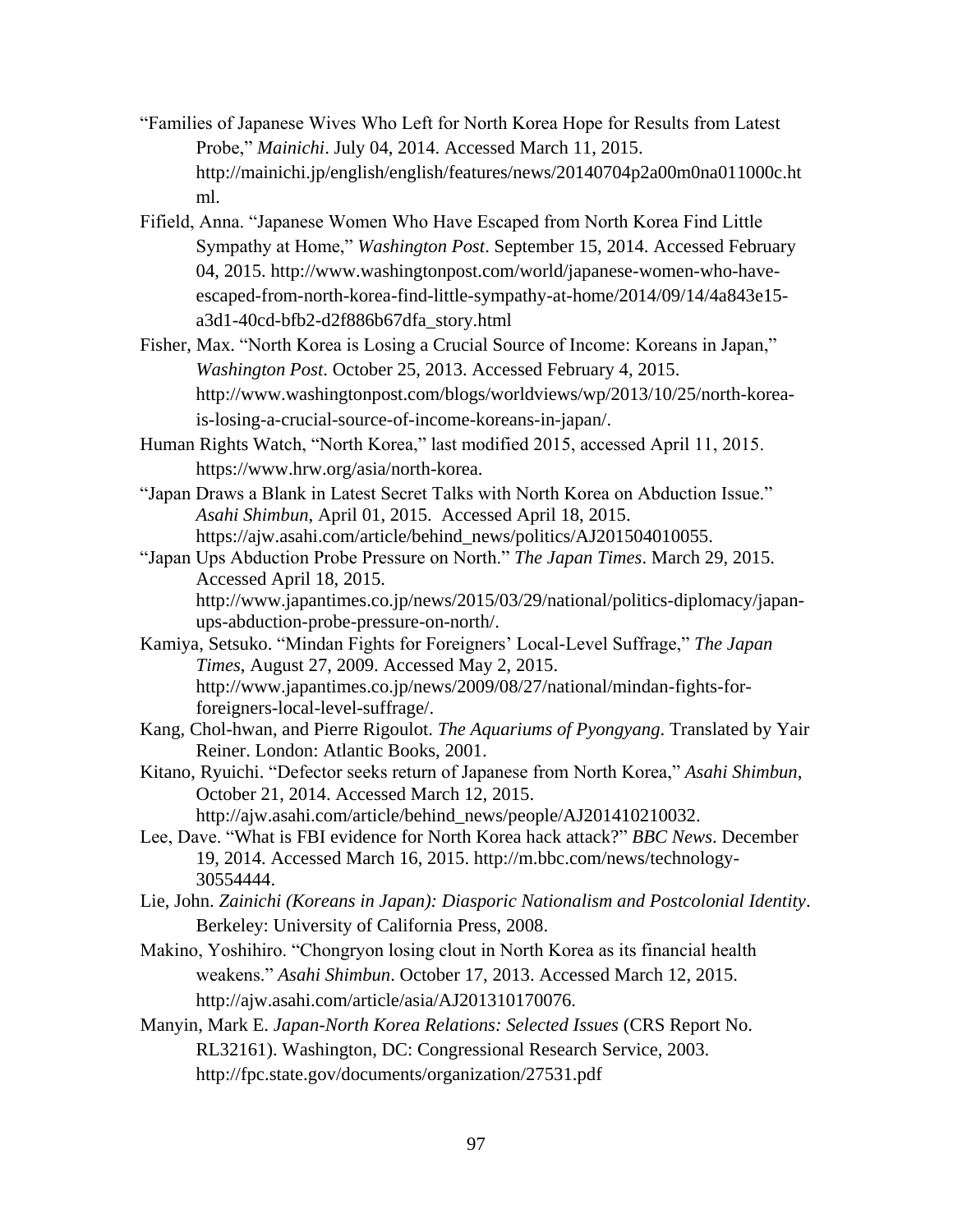- McBride, Blair. "Young 'Zainichi' Koreans Look Beyond Chongryon Ideology," *The Japan Times*, December 16, 2008, accessed April 7th, 2015. http://www.japantimes.co.jp/community/2008/12/16/issues/young-zainichikoreans-look-beyond-chongryon-ideology/#.VSlAWPnF\_gc.
- Motani, Yoko. "Towards a More Just Educational Policy for Minorities in Japan: The Case of Korean Ethnic Schools." *Comparative Education* 38, no. 2 (May, 2002): 225-237.
- Nam, Keun Woo. "Rethinking the North Korean Repatriation Program: The Change from an "Aid Economy" to a "Hostage Economy"\*." *Korean Social Sciences Review* 2, no. 2 (2012): 219-251.
- Nishiyama, Takaaki. "Supreme Court Upholds Sale of Chongryon Headquarters," *Asahi Shimbun*. November 04, 2014. Accessed March 12, 2015. http://ajw.asahi.com/article/behind\_news/social\_affairs/AJ201411050063.
- "North and South Koreans in Japan to Reconcile after Decades of Hostility," *AAJTV*, May 17, 2006, accessed May 1, 2015, http://www.aaj.tv/2006/05/north-and-southkoreans-in-japan-to-reconcile-after-decades-of-hostility/.
- Oh, Ingyu. "From Nationalistic Diaspora to Transnational Diaspora: The Evolution of Identity Crisis among the Korean-Japanese." *Journal Of Ethnic & Migration Studies* 38, no. 4 (April, 2012): 651-669.
- "Police Search Home of Chongryon Leader Over Suspected North Korea Mushroom Shipment." *Japan Times*. March 26, 2015. Accessed April 7, 2015. http://www.japantimes.co.jp/news/2015/03/26/national/crime-legal/police-searchhome-chongryon-leader-suspected-north-korea-mushroom-shipment/.
- Ryang, Sonia. "How to Do or Not Do Things with Words: The Case of Koreans in Japan." *Asian Ethnicity* 6, no. 3: 223-236.
- Ryang, Sonia. "Poverty of language and the reproduction of ideology: Korean language for Chongryun." Journal Of Asian And African Studies 28, no. 3-4 (1993): 230- 242.
- Ryang, Sonia. *North Koreans in Japan: Language, Ideology and Identity*. Boulder: Westview Press, 1997.
- "Sanctions noose makes it harder for Japan's Koreans to help their own," *The Asahi Shimbun*, March 28, 2013. Accessed March 13, 2015.
	- https://ajw.asahi.com/article/asia/korean\_peninsula/AJ201303280015.
- Shimizu, Kaho and Akemi Nakamura, "Mindan Tells Chongryun Honeymoon Is over after North's 'Brutal' Launches." *The Japan Times*, July 7, 2006. Accessed May 2, 2015. http://www.japantimes.co.jp/news/2006/07/07/national/mindan-tells-chongryunhoneymoon-is-over-after-norths-brutal-launches/.
- Shipper, Apichai W. "Nationalisms of and Against Zainichi Koreans in Japan." *Asian Politics & Policy* 2, no. 1 (January, 2010): 55-75.
- Tai, Eika. "Korean Ethnic Education in Japanese Public Schools." *Asian Ethnicity* 8, no. 1 (February, 2007): 5-23.